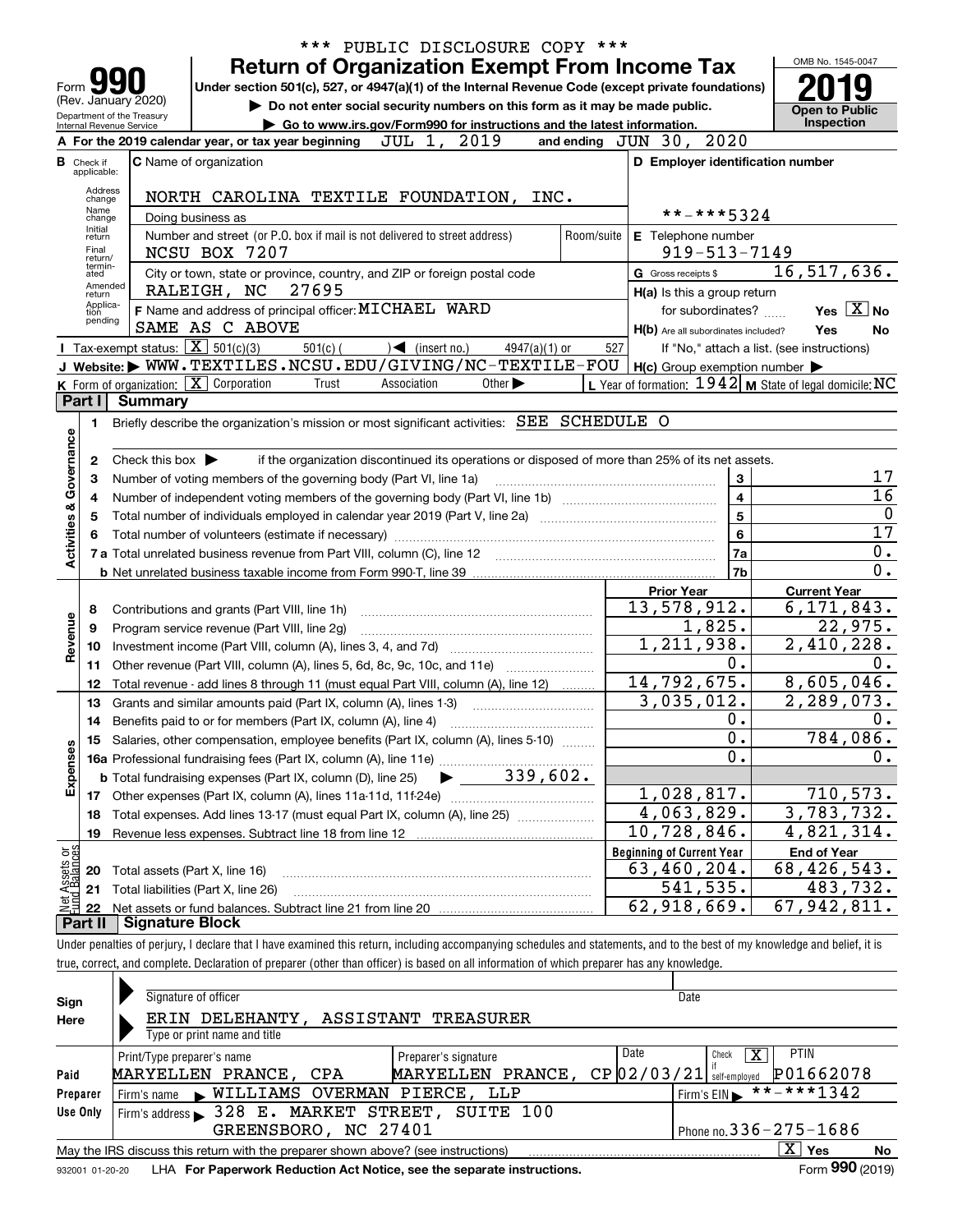|              | **-***5324<br>NORTH CAROLINA TEXTILE FOUNDATION, INC.<br>Page 2<br>Form 990 (2019)                                                           |
|--------------|----------------------------------------------------------------------------------------------------------------------------------------------|
|              | <b>Part III   Statement of Program Service Accomplishments</b>                                                                               |
|              | $\overline{\mathbf{x}}$                                                                                                                      |
|              |                                                                                                                                              |
| $\mathbf{1}$ | Briefly describe the organization's mission:                                                                                                 |
|              | THE MISSION OF THE NORTH CAROLINA TEXTILE FOUNDATION IS TO PROMOTE THE                                                                       |
|              | WELFARE, FUTURE DEVELOPMENT AND REPUTATION OF THE COLLEGE OF TEXTILES                                                                        |
|              | AT NORTH CAROLINA STATE UNIVERSITY AS THE PREMIER INSTITUTION FOR                                                                            |
|              | TEXTILE EDUCATION AND RESEARCH. AS A NONPROFIT ORGANIZATION, THE                                                                             |
| $\mathbf{2}$ | Did the organization undertake any significant program services during the year which were not listed on the                                 |
|              | $\Box$ Yes $\boxed{\mathrm{X}}$ No<br>prior Form 990 or 990-EZ?                                                                              |
|              | If "Yes." describe these new services on Schedule O.                                                                                         |
| 3            | $\sqrt{}$ Yes $\sqrt{X}$ No<br>Did the organization cease conducting, or make significant changes in how it conducts, any program services?  |
|              | If "Yes," describe these changes on Schedule O.                                                                                              |
|              |                                                                                                                                              |
| 4            | Describe the organization's program service accomplishments for each of its three largest program services, as measured by expenses.         |
|              | Section 501(c)(3) and 501(c)(4) organizations are required to report the amount of grants and allocations to others, the total expenses, and |
|              | revenue, if any, for each program service reported.                                                                                          |
| 4a           | 1, 271, $846.$ ) (Revenue \$<br>1,564,932. including grants of \$<br>) (Expenses \$<br>(Code:                                                |
|              | THE FOUNDATION SUPPORTS THE COLLEGE OF TEXTILES AT NORTH CAROLINA STATE                                                                      |
|              | UNIVERSITY THROUGH GRANTS FOR FACILITIES, FACULTY, FELLOWSHIPS,                                                                              |
|              | SCHOLARSHIPS AND EQUIPMENT.                                                                                                                  |
|              |                                                                                                                                              |
|              |                                                                                                                                              |
|              |                                                                                                                                              |
|              |                                                                                                                                              |
|              |                                                                                                                                              |
|              |                                                                                                                                              |
|              |                                                                                                                                              |
|              |                                                                                                                                              |
|              |                                                                                                                                              |
|              |                                                                                                                                              |
| 4b.          | 1, 017, 227. including grants of \$<br>22,975.<br>$1,017,227.$ ) (Revenue \$<br>) (Expenses \$<br>(Code:                                     |
|              | THE FOUNDATION AWARDS SCHOLARSHIPS TO DESERVING GRADUATE AND                                                                                 |
|              | UNDERGRADUATE STUDENTS OF THE COLLEGE OF TEXTILES AT NORTH CAROLINA                                                                          |
|              | STATE UNIVERSITY BASED ON MERIT.                                                                                                             |
|              |                                                                                                                                              |
|              |                                                                                                                                              |
|              |                                                                                                                                              |
|              |                                                                                                                                              |
|              |                                                                                                                                              |
|              |                                                                                                                                              |
|              |                                                                                                                                              |
|              |                                                                                                                                              |
|              |                                                                                                                                              |
|              |                                                                                                                                              |
| 4c           | $\left(\text{Code:}\right)$ $\left(\text{Expenses $}\right)$<br>$\sqrt{$ (Revenue \$<br>including grants of \$                               |
|              |                                                                                                                                              |
|              |                                                                                                                                              |
|              |                                                                                                                                              |
|              |                                                                                                                                              |
|              |                                                                                                                                              |
|              |                                                                                                                                              |
|              |                                                                                                                                              |
|              |                                                                                                                                              |
|              |                                                                                                                                              |
|              |                                                                                                                                              |
|              |                                                                                                                                              |
|              |                                                                                                                                              |
|              |                                                                                                                                              |
| 4d           |                                                                                                                                              |
|              | Other program services (Describe on Schedule O.)                                                                                             |
|              | (Expenses \$<br>(Revenue \$<br>including grants of \$<br>2,582,159.                                                                          |
| 4е           | Total program service expenses<br>$000$ ( $0.22$                                                                                             |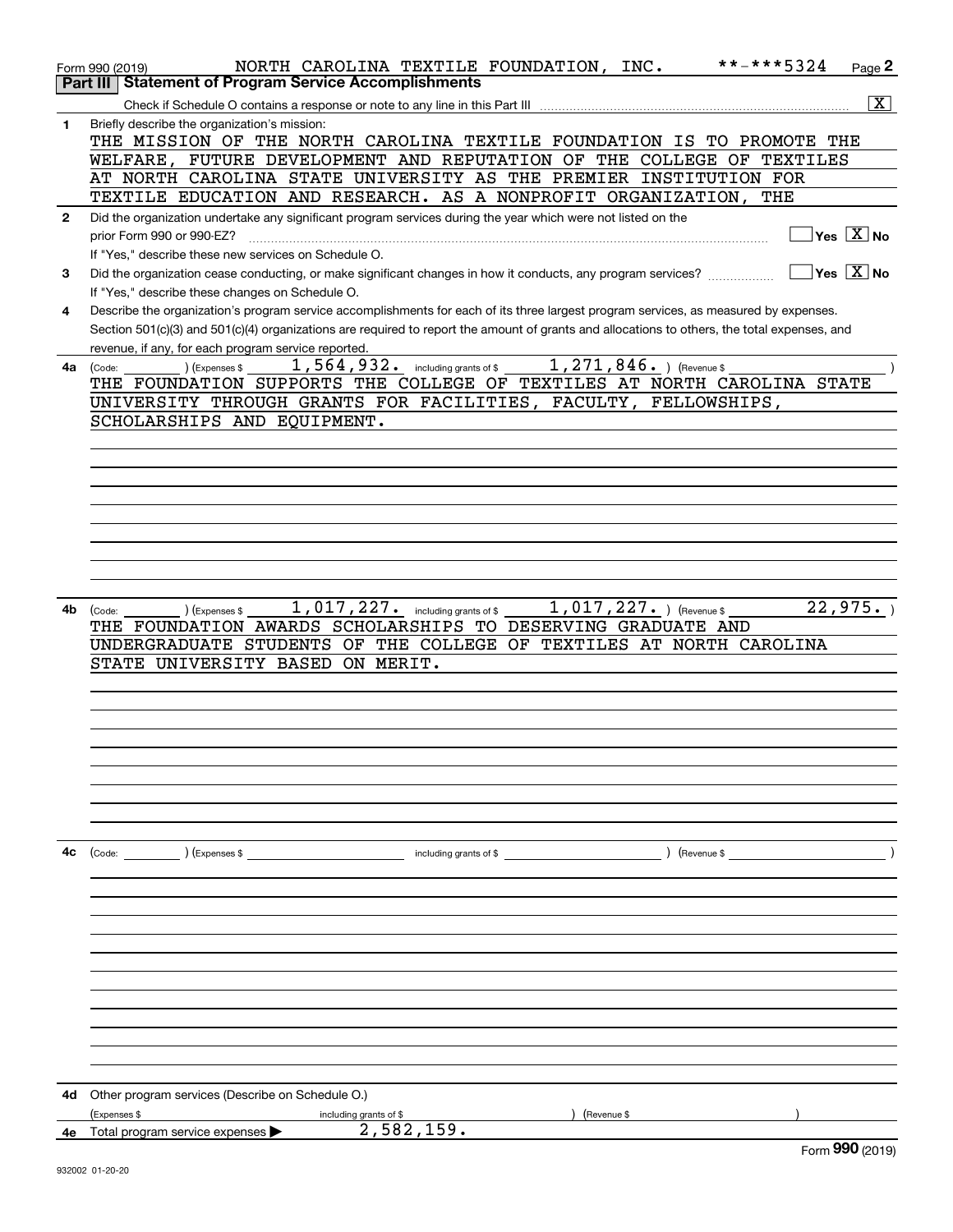|  | Form 990 (2019) |  |
|--|-----------------|--|

|     |                                                                                                                                                                                                                                |                 | Yes         | No     |
|-----|--------------------------------------------------------------------------------------------------------------------------------------------------------------------------------------------------------------------------------|-----------------|-------------|--------|
| 1.  | Is the organization described in section 501(c)(3) or 4947(a)(1) (other than a private foundation)?                                                                                                                            |                 |             |        |
|     | If "Yes," complete Schedule A measure and a control of the state of the state of the state of the state of the state of the state of the state of the state of the state of the state of the state of the state of the state o | 1               | х           |        |
| 2   |                                                                                                                                                                                                                                | $\mathbf{2}$    | $\mathbf X$ |        |
| 3   | Did the organization engage in direct or indirect political campaign activities on behalf of or in opposition to candidates for                                                                                                |                 |             |        |
|     |                                                                                                                                                                                                                                | 3               |             | x      |
| 4   | Section 501(c)(3) organizations. Did the organization engage in lobbying activities, or have a section 501(h) election in effect                                                                                               |                 |             |        |
|     |                                                                                                                                                                                                                                | 4               |             | x      |
| 5   | Is the organization a section 501(c)(4), 501(c)(5), or 501(c)(6) organization that receives membership dues, assessments, or                                                                                                   |                 |             |        |
|     |                                                                                                                                                                                                                                | 5               |             | x      |
| 6   | Did the organization maintain any donor advised funds or any similar funds or accounts for which donors have the right to                                                                                                      |                 |             |        |
|     | provide advice on the distribution or investment of amounts in such funds or accounts? If "Yes," complete Schedule D, Part I                                                                                                   | 6               |             | x      |
| 7   | Did the organization receive or hold a conservation easement, including easements to preserve open space,                                                                                                                      |                 |             |        |
|     |                                                                                                                                                                                                                                | $\overline{7}$  |             | x      |
| 8   | Did the organization maintain collections of works of art, historical treasures, or other similar assets? If "Yes," complete                                                                                                   |                 |             |        |
|     |                                                                                                                                                                                                                                | 8               |             | x      |
| 9   | Did the organization report an amount in Part X, line 21, for escrow or custodial account liability, serve as a custodian for                                                                                                  |                 |             |        |
|     | amounts not listed in Part X; or provide credit counseling, debt management, credit repair, or debt negotiation services?                                                                                                      |                 |             |        |
|     |                                                                                                                                                                                                                                | 9               |             | x      |
| 10  | Did the organization, directly or through a related organization, hold assets in donor-restricted endowments                                                                                                                   |                 |             |        |
|     |                                                                                                                                                                                                                                | 10              | х           |        |
| 11  | If the organization's answer to any of the following questions is "Yes," then complete Schedule D, Parts VI, VIII, VIII, IX, or X                                                                                              |                 |             |        |
|     | as applicable.                                                                                                                                                                                                                 |                 |             |        |
|     | a Did the organization report an amount for land, buildings, and equipment in Part X, line 10? If "Yes," complete Schedule D,                                                                                                  |                 |             |        |
|     |                                                                                                                                                                                                                                | 11a             | X           |        |
|     | <b>b</b> Did the organization report an amount for investments - other securities in Part X, line 12, that is 5% or more of its total                                                                                          |                 |             |        |
|     |                                                                                                                                                                                                                                | 11 <sub>b</sub> |             | x      |
|     | c Did the organization report an amount for investments - program related in Part X, line 13, that is 5% or more of its total                                                                                                  |                 |             |        |
|     |                                                                                                                                                                                                                                | 11c             |             | x      |
|     | d Did the organization report an amount for other assets in Part X, line 15, that is 5% or more of its total assets reported in                                                                                                |                 |             |        |
|     |                                                                                                                                                                                                                                | 11d             |             | x      |
|     | e Did the organization report an amount for other liabilities in Part X, line 25? If "Yes," complete Schedule D, Part X                                                                                                        | <b>11e</b>      |             | X      |
| f   | Did the organization's separate or consolidated financial statements for the tax year include a footnote that addresses                                                                                                        |                 |             |        |
|     | the organization's liability for uncertain tax positions under FIN 48 (ASC 740)? If "Yes," complete Schedule D, Part X                                                                                                         | 11f             | х           |        |
|     | 12a Did the organization obtain separate, independent audited financial statements for the tax year? If "Yes," complete                                                                                                        |                 |             |        |
|     |                                                                                                                                                                                                                                | 12a             | х           |        |
|     | <b>b</b> Was the organization included in consolidated, independent audited financial statements for the tax year?                                                                                                             |                 |             |        |
|     | If "Yes," and if the organization answered "No" to line 12a, then completing Schedule D, Parts XI and XII is optional                                                                                                          | 12 <sub>b</sub> |             | 47.    |
| 13  |                                                                                                                                                                                                                                | 13              |             | X      |
| 14a | Did the organization maintain an office, employees, or agents outside of the United States?                                                                                                                                    | 14a             |             | X      |
|     | <b>b</b> Did the organization have aggregate revenues or expenses of more than \$10,000 from grantmaking, fundraising, business,                                                                                               |                 |             |        |
|     | investment, and program service activities outside the United States, or aggregate foreign investments valued at \$100,000                                                                                                     |                 |             |        |
|     |                                                                                                                                                                                                                                | 14b             |             | x      |
| 15  | Did the organization report on Part IX, column (A), line 3, more than \$5,000 of grants or other assistance to or for any                                                                                                      |                 |             |        |
|     |                                                                                                                                                                                                                                | 15              |             | x      |
| 16  | Did the organization report on Part IX, column (A), line 3, more than \$5,000 of aggregate grants or other assistance to                                                                                                       |                 |             |        |
|     |                                                                                                                                                                                                                                | 16              |             | x      |
| 17  | Did the organization report a total of more than \$15,000 of expenses for professional fundraising services on Part IX,                                                                                                        |                 |             |        |
|     |                                                                                                                                                                                                                                | 17              |             | x      |
| 18  | Did the organization report more than \$15,000 total of fundraising event gross income and contributions on Part VIII, lines                                                                                                   |                 |             |        |
|     |                                                                                                                                                                                                                                | 18              |             | x      |
| 19  | Did the organization report more than \$15,000 of gross income from gaming activities on Part VIII, line 9a? If "Yes."                                                                                                         |                 |             |        |
|     |                                                                                                                                                                                                                                | 19              |             | x<br>X |
|     |                                                                                                                                                                                                                                | 20a             |             |        |
|     | <b>b</b> If "Yes" to line 20a, did the organization attach a copy of its audited financial statements to this return?                                                                                                          | 20 <sub>b</sub> |             |        |
| 21  | Did the organization report more than \$5,000 of grants or other assistance to any domestic organization or                                                                                                                    |                 | x           |        |
|     |                                                                                                                                                                                                                                | 21              |             |        |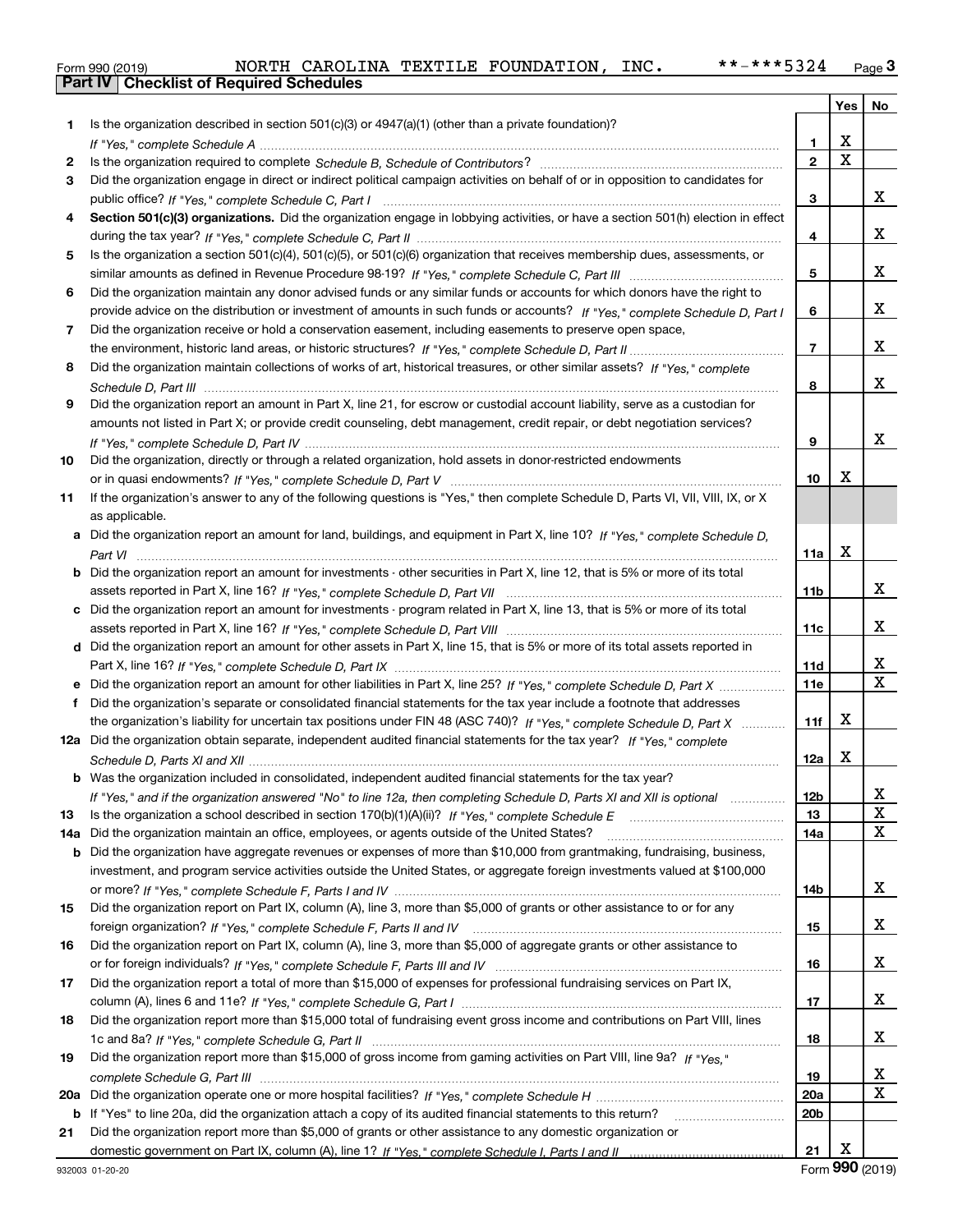|  | Form 990 (2019) |
|--|-----------------|

|    | Parl IV<br>Criecklist of Required Scriedules (continued)                                                                           |                 |     |    |
|----|------------------------------------------------------------------------------------------------------------------------------------|-----------------|-----|----|
|    |                                                                                                                                    |                 | Yes | No |
| 22 | Did the organization report more than \$5,000 of grants or other assistance to or for domestic individuals on                      |                 |     |    |
|    |                                                                                                                                    | 22              |     | х  |
| 23 | Did the organization answer "Yes" to Part VII, Section A, line 3, 4, or 5 about compensation of the organization's current         |                 |     |    |
|    | and former officers, directors, trustees, key employees, and highest compensated employees? If "Yes," complete                     |                 |     |    |
|    |                                                                                                                                    | 23              | x   |    |
|    | 24a Did the organization have a tax-exempt bond issue with an outstanding principal amount of more than \$100,000 as of the        |                 |     |    |
|    | last day of the year, that was issued after December 31, 2002? If "Yes," answer lines 24b through 24d and complete                 |                 |     |    |
|    |                                                                                                                                    | 24a             |     | x  |
|    | <b>b</b> Did the organization invest any proceeds of tax-exempt bonds beyond a temporary period exception?                         | 24 <sub>b</sub> |     |    |
|    | c Did the organization maintain an escrow account other than a refunding escrow at any time during the year to defease             |                 |     |    |
|    |                                                                                                                                    | 24c             |     |    |
|    |                                                                                                                                    | 24d             |     |    |
|    | 25a Section 501(c)(3), 501(c)(4), and 501(c)(29) organizations. Did the organization engage in an excess benefit                   |                 |     |    |
|    |                                                                                                                                    | 25a             |     | x  |
|    |                                                                                                                                    |                 |     |    |
|    | b Is the organization aware that it engaged in an excess benefit transaction with a disqualified person in a prior year, and       |                 |     |    |
|    | that the transaction has not been reported on any of the organization's prior Forms 990 or 990-EZ? If "Yes," complete              |                 |     |    |
|    | Schedule L. Part I                                                                                                                 | 25b             |     | x  |
| 26 | Did the organization report any amount on Part X, line 5 or 22, for receivables from or payables to any current                    |                 |     |    |
|    | or former officer, director, trustee, key employee, creator or founder, substantial contributor, or 35%                            |                 |     |    |
|    |                                                                                                                                    | 26              |     | x  |
| 27 | Did the organization provide a grant or other assistance to any current or former officer, director, trustee, key employee,        |                 |     |    |
|    | creator or founder, substantial contributor or employee thereof, a grant selection committee member, or to a 35% controlled        |                 |     |    |
|    | entity (including an employee thereof) or family member of any of these persons? If "Yes," complete Schedule L, Part III           | 27              |     | x  |
| 28 | Was the organization a party to a business transaction with one of the following parties (see Schedule L, Part IV                  |                 |     |    |
|    | instructions, for applicable filing thresholds, conditions, and exceptions):                                                       |                 |     |    |
|    | a A current or former officer, director, trustee, key employee, creator or founder, or substantial contributor? If                 |                 |     |    |
|    |                                                                                                                                    | 28a             |     | x  |
|    |                                                                                                                                    | 28 <sub>b</sub> |     | X  |
|    | c A 35% controlled entity of one or more individuals and/or organizations described in lines 28a or 28b? If                        |                 |     |    |
|    |                                                                                                                                    | 28c             |     | х  |
| 29 |                                                                                                                                    | 29              | Χ   |    |
| 30 | Did the organization receive contributions of art, historical treasures, or other similar assets, or qualified conservation        |                 |     |    |
|    |                                                                                                                                    | 30              |     | x  |
| 31 | Did the organization liquidate, terminate, or dissolve and cease operations? If "Yes," complete Schedule N, Part I                 | 31              |     | х  |
| 32 | Did the organization sell, exchange, dispose of, or transfer more than 25% of its net assets? If "Yes," complete                   |                 |     |    |
|    |                                                                                                                                    | 32              |     | х  |
|    | Schedule N. Part II                                                                                                                |                 |     |    |
| 33 | Did the organization own 100% of an entity disregarded as separate from the organization under Regulations                         |                 |     |    |
|    |                                                                                                                                    | 33              |     | X. |
| 34 | Was the organization related to any tax-exempt or taxable entity? If "Yes," complete Schedule R, Part II, III, or IV, and          |                 |     |    |
|    |                                                                                                                                    | 34              | х   |    |
|    | 35a Did the organization have a controlled entity within the meaning of section 512(b)(13)?                                        | 35a             |     | X  |
|    | <b>b</b> If "Yes" to line 35a, did the organization receive any payment from or engage in any transaction with a controlled entity |                 |     |    |
|    |                                                                                                                                    | 35b             |     |    |
| 36 | Section 501(c)(3) organizations. Did the organization make any transfers to an exempt non-charitable related organization?         |                 |     |    |
|    |                                                                                                                                    | 36              |     | x  |
| 37 | Did the organization conduct more than 5% of its activities through an entity that is not a related organization                   |                 |     |    |
|    |                                                                                                                                    | 37              |     | x  |
| 38 | Did the organization complete Schedule O and provide explanations in Schedule O for Part VI, lines 11b and 19?                     |                 |     |    |
|    | Note: All Form 990 filers are required to complete Schedule O                                                                      | 38              | х   |    |
|    | <b>Statements Regarding Other IRS Filings and Tax Compliance</b><br><b>Part V</b>                                                  |                 |     |    |
|    | Check if Schedule O contains a response or note to any line in this Part V                                                         |                 |     |    |
|    |                                                                                                                                    |                 |     |    |

| 1a Enter the number reported in Box 3 of Form 1096. Enter -0- if not applicable                                      | 1a |  |  |  |  |
|----------------------------------------------------------------------------------------------------------------------|----|--|--|--|--|
| <b>b</b> Enter the number of Forms W-2G included in line 1a. Enter -0- if not applicable                             | 1b |  |  |  |  |
| c Did the organization comply with backup withholding rules for reportable payments to vendors and reportable gaming |    |  |  |  |  |
| (gambling) winnings to prize winners?                                                                                |    |  |  |  |  |
|                                                                                                                      |    |  |  |  |  |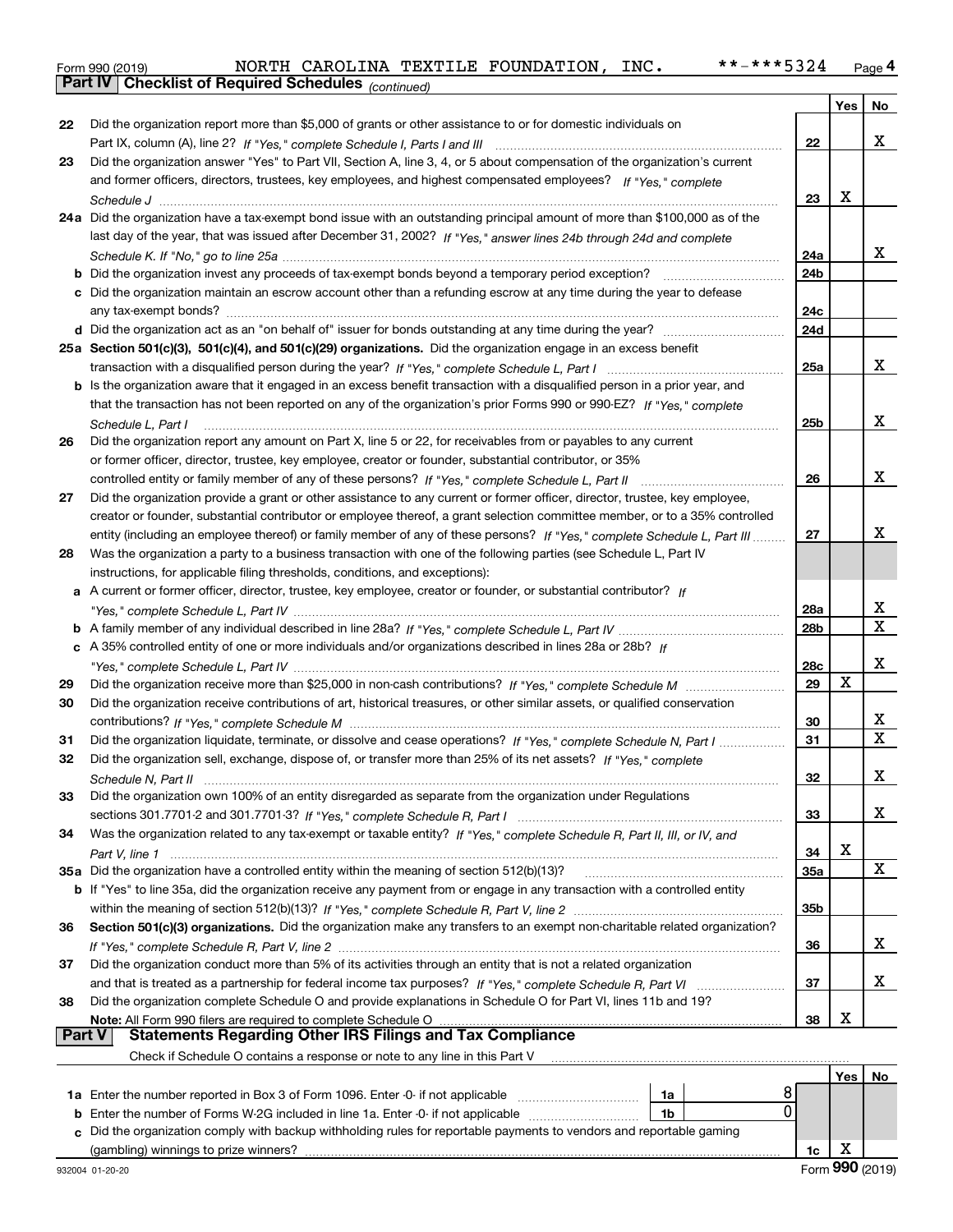|     | NORTH CAROLINA TEXTILE FOUNDATION, INC.<br>Form 990 (2019)                                                                                      | **-***5324 |     | $_{\text{Page}}$ 5 |  |
|-----|-------------------------------------------------------------------------------------------------------------------------------------------------|------------|-----|--------------------|--|
|     | Statements Regarding Other IRS Filings and Tax Compliance (continued)<br><b>Part V</b>                                                          |            |     |                    |  |
|     |                                                                                                                                                 |            | Yes | No                 |  |
|     | 2a Enter the number of employees reported on Form W-3, Transmittal of Wage and Tax Statements,                                                  |            |     |                    |  |
|     | filed for the calendar year ending with or within the year covered by this return www.communition<br>2a                                         | 0          |     |                    |  |
|     |                                                                                                                                                 | 2b         |     |                    |  |
|     |                                                                                                                                                 |            |     |                    |  |
| За  | Did the organization have unrelated business gross income of \$1,000 or more during the year?                                                   | 3a         |     | х                  |  |
| b   |                                                                                                                                                 | 3b         |     |                    |  |
|     | 4a At any time during the calendar year, did the organization have an interest in, or a signature or other authority over, a                    |            |     |                    |  |
|     |                                                                                                                                                 | 4a         |     | х                  |  |
|     | <b>b</b> If "Yes," enter the name of the foreign country $\blacktriangleright$                                                                  |            |     |                    |  |
|     | See instructions for filing requirements for FinCEN Form 114, Report of Foreign Bank and Financial Accounts (FBAR).                             |            |     |                    |  |
|     | 5a Was the organization a party to a prohibited tax shelter transaction at any time during the tax year?                                        | 5а         |     | х                  |  |
| b   |                                                                                                                                                 | 5b         |     | $\mathbf X$        |  |
| с   |                                                                                                                                                 | 5c         |     |                    |  |
|     | 6a Does the organization have annual gross receipts that are normally greater than \$100,000, and did the organization solicit                  |            |     |                    |  |
|     | any contributions that were not tax deductible as charitable contributions?                                                                     | 6a         |     | x                  |  |
|     | <b>b</b> If "Yes," did the organization include with every solicitation an express statement that such contributions or gifts                   |            |     |                    |  |
|     | were not tax deductible?                                                                                                                        | 6b         |     |                    |  |
| 7   | Organizations that may receive deductible contributions under section 170(c).                                                                   |            |     |                    |  |
| а   | Did the organization receive a payment in excess of \$75 made partly as a contribution and partly for goods and services provided to the payor? | 7a         |     | х                  |  |
| b   | If "Yes," did the organization notify the donor of the value of the goods or services provided?                                                 | 7b         |     |                    |  |
| с   | Did the organization sell, exchange, or otherwise dispose of tangible personal property for which it was required                               |            |     |                    |  |
|     |                                                                                                                                                 | 7c         |     | х                  |  |
| d   | 7d                                                                                                                                              |            |     |                    |  |
| е   |                                                                                                                                                 | 7e         |     | х                  |  |
| f   | Did the organization, during the year, pay premiums, directly or indirectly, on a personal benefit contract?                                    | 7f         |     | $\mathbf X$        |  |
| g   | If the organization received a contribution of qualified intellectual property, did the organization file Form 8899 as required?                |            |     |                    |  |
| h   | If the organization received a contribution of cars, boats, airplanes, or other vehicles, did the organization file a Form 1098-C?              | 7h         |     | N/R                |  |
| 8   | Sponsoring organizations maintaining donor advised funds. Did a donor advised fund maintained by the                                            |            |     |                    |  |
|     | sponsoring organization have excess business holdings at any time during the year?                                                              | N/A<br>8   |     |                    |  |
| 9   | Sponsoring organizations maintaining donor advised funds.                                                                                       |            |     |                    |  |
| а   | N/A<br>Did the sponsoring organization make any taxable distributions under section 4966?                                                       | 9а         |     |                    |  |
| b   | N/A<br>Did the sponsoring organization make a distribution to a donor, donor advisor, or related person?                                        | 9b         |     |                    |  |
| 10  | Section 501(c)(7) organizations. Enter:                                                                                                         |            |     |                    |  |
|     | N/A<br>10a                                                                                                                                      |            |     |                    |  |
|     | Gross receipts, included on Form 990, Part VIII, line 12, for public use of club facilities<br>10 <sub>b</sub>                                  |            |     |                    |  |
| 11  | Section 501(c)(12) organizations. Enter:                                                                                                        |            |     |                    |  |
| а   | N/A<br>11a                                                                                                                                      |            |     |                    |  |
| b   | Gross income from other sources (Do not net amounts due or paid to other sources against                                                        |            |     |                    |  |
|     | 11 <sub>b</sub>                                                                                                                                 |            |     |                    |  |
|     | 12a Section 4947(a)(1) non-exempt charitable trusts. Is the organization filing Form 990 in lieu of Form 1041?                                  | 12a        |     |                    |  |
|     | <b>b</b> If "Yes," enter the amount of tax-exempt interest received or accrued during the year $\ldots \mathbf{N}/\mathbf{A}$<br>12b            |            |     |                    |  |
| 13  | Section 501(c)(29) qualified nonprofit health insurance issuers.                                                                                |            |     |                    |  |
| а   | N/A<br>Is the organization licensed to issue qualified health plans in more than one state?                                                     | 13a        |     |                    |  |
|     | Note: See the instructions for additional information the organization must report on Schedule O.                                               |            |     |                    |  |
| b   | Enter the amount of reserves the organization is required to maintain by the states in which the                                                |            |     |                    |  |
|     | 13 <sub>b</sub>                                                                                                                                 |            |     |                    |  |
| c   | 13c                                                                                                                                             |            |     |                    |  |
| 14a | Did the organization receive any payments for indoor tanning services during the tax year?                                                      | 14a        |     | x                  |  |
|     | <b>b</b> If "Yes," has it filed a Form 720 to report these payments? If "No," provide an explanation on Schedule O                              | 14b        |     |                    |  |
| 15  | Is the organization subject to the section 4960 tax on payment(s) of more than \$1,000,000 in remuneration or                                   |            |     |                    |  |
|     |                                                                                                                                                 | 15         |     | х                  |  |
|     | If "Yes," see instructions and file Form 4720, Schedule N.                                                                                      |            |     |                    |  |
| 16  | Is the organization an educational institution subject to the section 4968 excise tax on net investment income?                                 | 16         |     | х                  |  |
|     | If "Yes," complete Form 4720, Schedule O.                                                                                                       |            |     |                    |  |
|     |                                                                                                                                                 |            |     | $000$ $(0010)$     |  |

|  | Form 990 (2019) |
|--|-----------------|
|  |                 |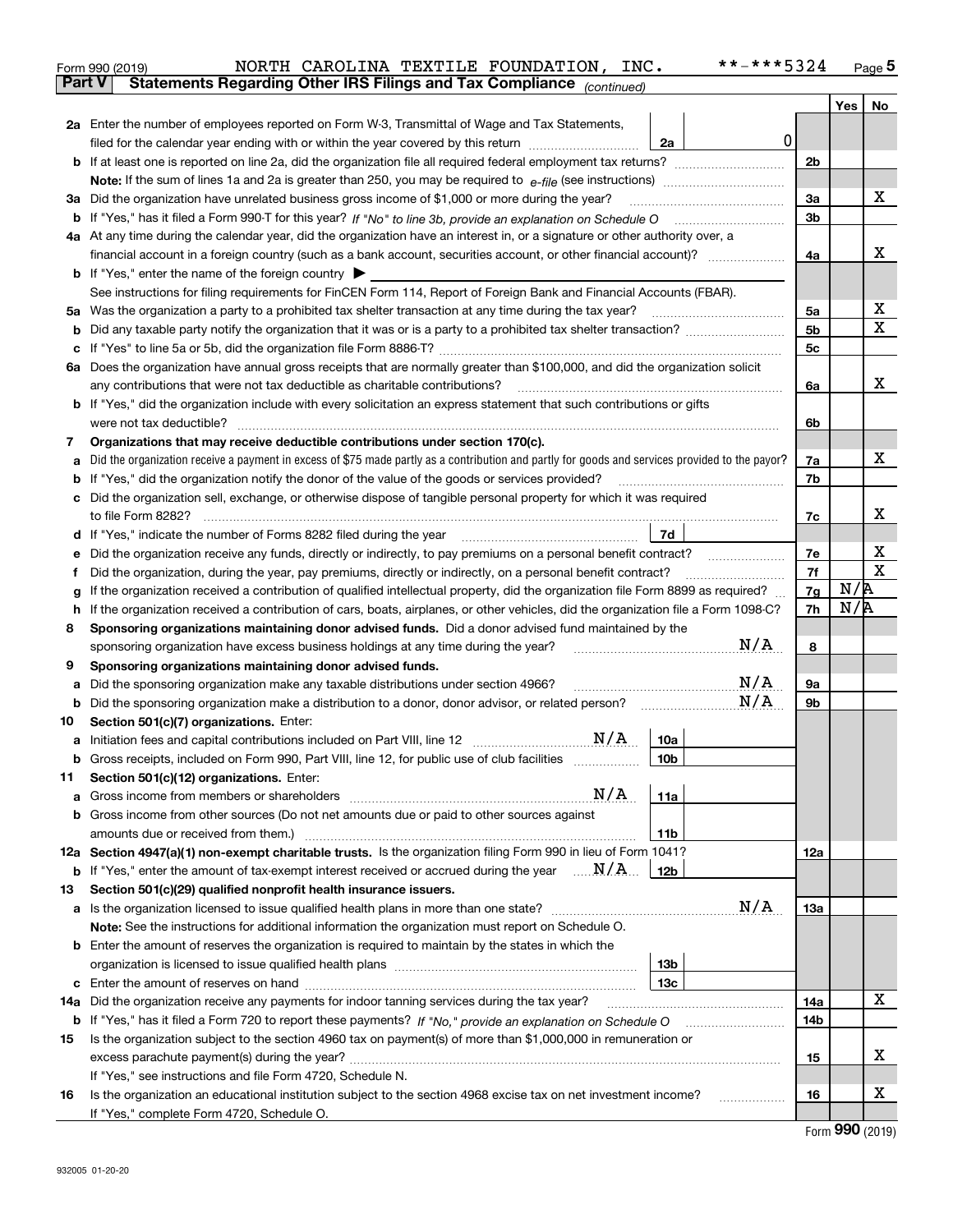|  | Form 990 (2019) |
|--|-----------------|
|  |                 |

*For each "Yes" response to lines 2 through 7b below, and for a "No" response to line 8a, 8b, or 10b below, describe the circumstances, processes, or changes on Schedule O. See instructions.* Form 990 (2019) **MORTH CAROLINA TEXTILE FOUNDATION, INC.** \*\*-\*\*\*5324 Page 6<br>**Part VI** | Governance, Management, and Disclosure *For each "Yes" response to lines 2 through 7b below, and for a "No" response* 

|    | Check if Schedule O contains a response or note to any line in this Part VI                                                                                                                                                    |                 |                   | $\overline{\mathbf{x}}$ |
|----|--------------------------------------------------------------------------------------------------------------------------------------------------------------------------------------------------------------------------------|-----------------|-------------------|-------------------------|
|    | Section A. Governing Body and Management                                                                                                                                                                                       |                 |                   |                         |
|    |                                                                                                                                                                                                                                |                 | Yes               | No                      |
|    | 17<br>1a<br><b>1a</b> Enter the number of voting members of the governing body at the end of the tax year                                                                                                                      |                 |                   |                         |
|    | If there are material differences in voting rights among members of the governing body, or if the governing                                                                                                                    |                 |                   |                         |
|    | body delegated broad authority to an executive committee or similar committee, explain on Schedule O.                                                                                                                          |                 |                   |                         |
| b  | 16<br>Enter the number of voting members included on line 1a, above, who are independent<br>1b                                                                                                                                 |                 |                   |                         |
| 2  | Did any officer, director, trustee, or key employee have a family relationship or a business relationship with any other                                                                                                       |                 |                   |                         |
|    | officer, director, trustee, or key employee?                                                                                                                                                                                   | 2               |                   | х                       |
| 3  | Did the organization delegate control over management duties customarily performed by or under the direct supervision                                                                                                          |                 |                   |                         |
|    | of officers, directors, trustees, or key employees to a management company or other person?                                                                                                                                    | з               |                   | х                       |
| 4  | Did the organization make any significant changes to its governing documents since the prior Form 990 was filed?                                                                                                               | 4               | X                 |                         |
| 5  | Did the organization become aware during the year of a significant diversion of the organization's assets?                                                                                                                     | 5               |                   | X                       |
| 6  | Did the organization have members or stockholders?                                                                                                                                                                             | 6               |                   | X                       |
| 7a | Did the organization have members, stockholders, or other persons who had the power to elect or appoint one or                                                                                                                 |                 |                   |                         |
|    | more members of the governing body?                                                                                                                                                                                            | 7a              |                   | X                       |
|    | <b>b</b> Are any governance decisions of the organization reserved to (or subject to approval by) members, stockholders, or                                                                                                    |                 |                   |                         |
|    | persons other than the governing body?                                                                                                                                                                                         | 7b              |                   | x                       |
| 8  | Did the organization contemporaneously document the meetings held or written actions undertaken during the year by the following:                                                                                              |                 |                   |                         |
| a  |                                                                                                                                                                                                                                | 8a              | х                 |                         |
| b  | Each committee with authority to act on behalf of the governing body?                                                                                                                                                          | 8b              | X                 |                         |
| 9  | Is there any officer, director, trustee, or key employee listed in Part VII, Section A, who cannot be reached at the                                                                                                           |                 |                   |                         |
|    |                                                                                                                                                                                                                                | 9               |                   | x                       |
|    | Section B. Policies <sub>(This Section B requests information about policies not required by the Internal Revenue Code.)</sub>                                                                                                 |                 |                   |                         |
|    |                                                                                                                                                                                                                                |                 | Yes               | No                      |
|    |                                                                                                                                                                                                                                | 10a             |                   | х                       |
|    | b If "Yes," did the organization have written policies and procedures governing the activities of such chapters, affiliates,                                                                                                   |                 |                   |                         |
|    | and branches to ensure their operations are consistent with the organization's exempt purposes?                                                                                                                                | 10 <sub>b</sub> |                   |                         |
|    | 11a Has the organization provided a complete copy of this Form 990 to all members of its governing body before filing the form?                                                                                                | 11a             | X                 |                         |
|    | <b>b</b> Describe in Schedule O the process, if any, used by the organization to review this Form 990.                                                                                                                         |                 |                   |                         |
|    |                                                                                                                                                                                                                                | 12a             | х                 |                         |
|    |                                                                                                                                                                                                                                | 12 <sub>b</sub> | X                 |                         |
|    | c Did the organization regularly and consistently monitor and enforce compliance with the policy? If "Yes," describe                                                                                                           |                 |                   |                         |
|    | in Schedule O how this was done with the continuum control to the control of the control of the control of the                                                                                                                 | 12c             | X                 |                         |
| 13 | Did the organization have a written whistleblower policy?                                                                                                                                                                      | 13              | X                 |                         |
| 14 | Did the organization have a written document retention and destruction policy?                                                                                                                                                 | 14              | X                 |                         |
| 15 | Did the process for determining compensation of the following persons include a review and approval by independent                                                                                                             |                 |                   |                         |
|    | persons, comparability data, and contemporaneous substantiation of the deliberation and decision?                                                                                                                              |                 |                   |                         |
|    | a The organization's CEO, Executive Director, or top management official manufactured content content of the organization's CEO, Executive Director, or top management official manufactured content of the state of the state | 15a             | х                 |                         |
|    | b Other officers or key employees of the organization measurements are constructed by Other officers or key employees of the organization measurements and the state of the state of the state of the state of the state of th | 15b             | х                 |                         |
|    | If "Yes" to line 15a or 15b, describe the process in Schedule O (see instructions).                                                                                                                                            |                 |                   |                         |
|    | 16a Did the organization invest in, contribute assets to, or participate in a joint venture or similar arrangement with a                                                                                                      |                 |                   |                         |
|    | taxable entity during the year?                                                                                                                                                                                                | 16a             |                   | х                       |
|    | <b>b</b> If "Yes," did the organization follow a written policy or procedure requiring the organization to evaluate its participation                                                                                          |                 |                   |                         |
|    | in joint venture arrangements under applicable federal tax law, and take steps to safeguard the organization's                                                                                                                 |                 |                   |                         |
|    |                                                                                                                                                                                                                                | 16b             |                   |                         |
|    | Section C. Disclosure                                                                                                                                                                                                          |                 |                   |                         |
| 17 | <b>NONE</b><br>List the states with which a copy of this Form 990 is required to be filed $\blacktriangleright$                                                                                                                |                 |                   |                         |
| 18 | Section 6104 requires an organization to make its Forms 1023 (1024 or 1024-A, if applicable), 990, and 990-T (Section 501(c)(3)s only) available                                                                               |                 |                   |                         |
|    | for public inspection. Indicate how you made these available. Check all that apply.                                                                                                                                            |                 |                   |                         |
|    | $X$ Upon request<br>Own website<br>Another's website<br>Other (explain on Schedule O)                                                                                                                                          |                 |                   |                         |
| 19 | Describe on Schedule O whether (and if so, how) the organization made its governing documents, conflict of interest policy, and financial                                                                                      |                 |                   |                         |
|    | statements available to the public during the tax year.                                                                                                                                                                        |                 |                   |                         |
| 20 | State the name, address, and telephone number of the person who possesses the organization's books and records<br>DONNA GRANT - 919-515-3878                                                                                   |                 |                   |                         |
|    | 27695<br>CAMPUS BOX 8301, RALEIGH, NC                                                                                                                                                                                          |                 |                   |                         |
|    |                                                                                                                                                                                                                                |                 | $000 \, \text{m}$ |                         |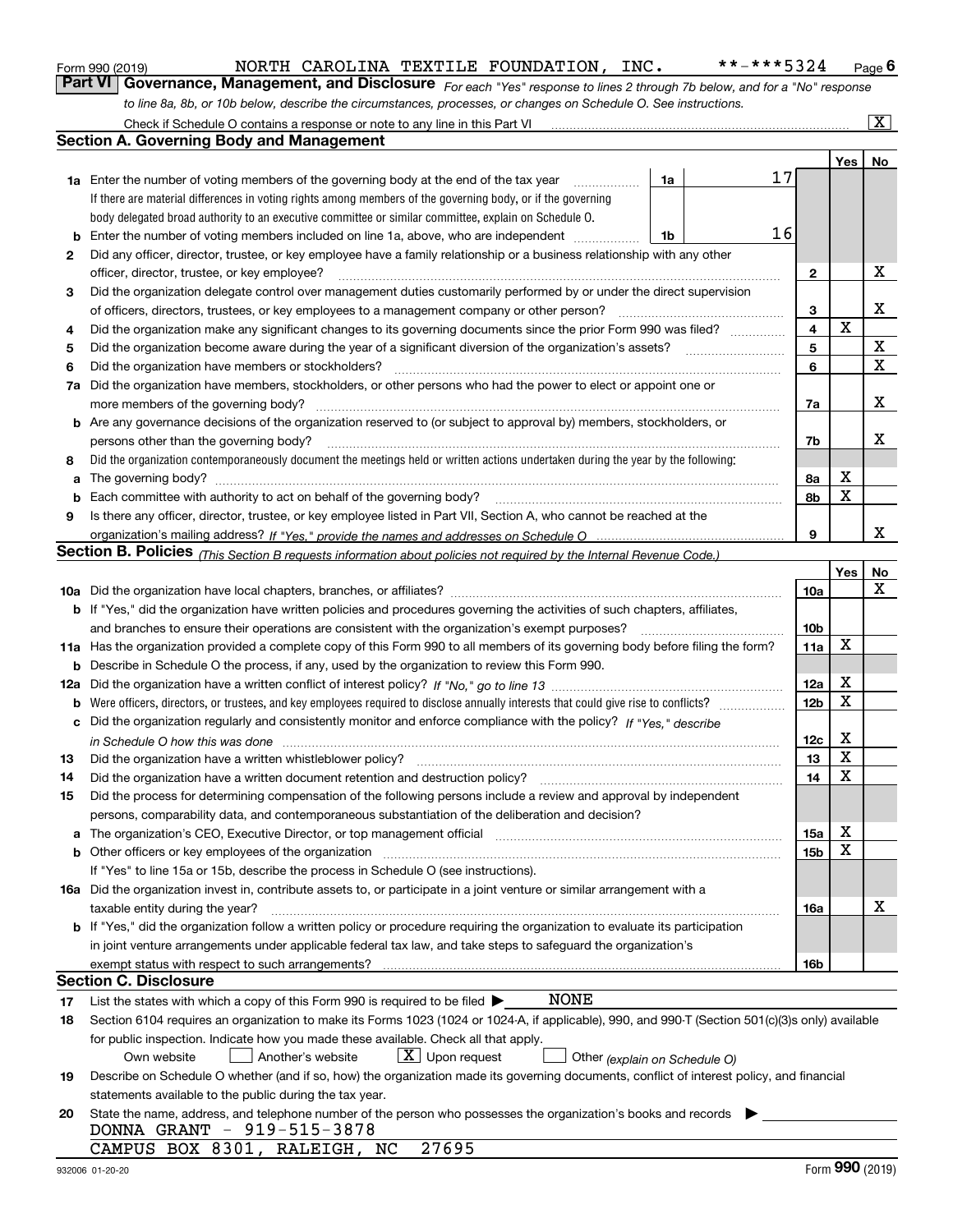Form 990 (2019) NORTH CAROLINA TEXTILE FOUNDATION, INC \*\*-\*\*\*5324 <sub>Page</sub><br>Part VIII Compensation of Officers Directors Trustees Key Employees Highest Compensated **7Part VII Compensation of Officers, Directors, Trustees, Key Employees, Highest Compensated Employees, and Independent Contractors**

Check if Schedule O contains a response or note to any line in this Part VII

**Section A. Officers, Directors, Trustees, Key Employees, and Highest Compensated Employees**

**1a**  Complete this table for all persons required to be listed. Report compensation for the calendar year ending with or within the organization's tax year. **•** List all of the organization's current officers, directors, trustees (whether individuals or organizations), regardless of amount of compensation.

Enter -0- in columns (D), (E), and (F) if no compensation was paid.

● List all of the organization's **current** key employees, if any. See instructions for definition of "key employee."<br>● List the organization's five current bighest compensated employees (other than an officer, director, t

• List the organization's five current highest compensated employees (other than an officer, director, trustee, or key employee) who received report-■ List the organization's five current highest compensated employees (other than an officer, director, trustee, or key employee) who received report-<br>able compensation (Box 5 of Form W-2 and/or Box 7 of Form 1099-MISC) of

**•** List all of the organization's former officers, key employees, and highest compensated employees who received more than \$100,000 of reportable compensation from the organization and any related organizations.

**former directors or trustees**  ¥ List all of the organization's that received, in the capacity as a former director or trustee of the organization, more than \$10,000 of reportable compensation from the organization and any related organizations.

See instructions for the order in which to list the persons above.

Check this box if neither the organization nor any related organization compensated any current officer, director, or trustee.

| (A)                          | (B)               |                               |                                                                  | (C)                     |              |                                  |        | (D)                  | (E)                          | (F)                |
|------------------------------|-------------------|-------------------------------|------------------------------------------------------------------|-------------------------|--------------|----------------------------------|--------|----------------------|------------------------------|--------------------|
| Name and title               | Average           |                               | (do not check more than one                                      |                         | Position     |                                  |        | Reportable           | Reportable                   | Estimated          |
|                              | hours per<br>week |                               | box, unless person is both an<br>officer and a director/trustee) |                         |              |                                  |        | compensation<br>from | compensation<br>from related | amount of<br>other |
|                              | (list any         |                               |                                                                  |                         |              |                                  |        | the                  | organizations                | compensation       |
|                              | hours for         |                               |                                                                  |                         |              |                                  |        | organization         | (W-2/1099-MISC)              | from the           |
|                              | related           |                               |                                                                  |                         |              |                                  |        | (W-2/1099-MISC)      |                              | organization       |
|                              | organizations     |                               |                                                                  |                         |              |                                  |        |                      |                              | and related        |
|                              | below<br>line)    | ndividual trustee or director | nstitutional trustee                                             | Officer                 | Key employee | Highest compensated<br> employee | Former |                      |                              | organizations      |
| (1)<br>CRES CALABRESE        | 1.00              |                               |                                                                  |                         |              |                                  |        |                      |                              |                    |
| <b>DIRECTOR</b>              |                   | $\overline{\textbf{X}}$       |                                                                  |                         |              |                                  |        | $\mathbf 0$ .        | $\mathbf 0$ .                | $0_{.}$            |
| (2)<br>RICK ELMORE           | 1.00              |                               |                                                                  |                         |              |                                  |        |                      |                              |                    |
| PRESIDENT                    |                   | $\overline{\textbf{X}}$       |                                                                  | $\overline{\textbf{X}}$ |              |                                  |        | $\mathbf 0$ .        | $\mathbf 0$ .                | $\mathbf 0$ .      |
| CHUCK H. FLYNT, JR.<br>(3)   | 1.00              |                               |                                                                  |                         |              |                                  |        |                      |                              |                    |
| <b>DIRECTOR</b>              |                   | $\rm X$                       |                                                                  |                         |              |                                  |        | $\mathbf 0$ .        | $\mathbf 0$ .                | $\mathbf 0$ .      |
| MATTHEW B. GRIFFITH<br>(4)   | 1.00              |                               |                                                                  |                         |              |                                  |        |                      |                              |                    |
| <b>DIRECTOR</b>              |                   | $\overline{\textbf{X}}$       |                                                                  |                         |              |                                  |        | $\mathbf 0$ .        | $\mathbf 0$ .                | $\mathbf 0$ .      |
| CHARCK S. HEILIG, III<br>(5) | 1.00              |                               |                                                                  |                         |              |                                  |        |                      |                              |                    |
| <b>DIRECTOR</b>              |                   | $\overline{\textbf{X}}$       |                                                                  |                         |              |                                  |        | $\mathbf 0$ .        | $\mathbf 0$ .                | $\mathbf 0$ .      |
| WESLEY D. HORNE<br>(6)       | 1.00              |                               |                                                                  |                         |              |                                  |        |                      |                              |                    |
| PAST PRESIDENT               |                   | $\overline{\textbf{X}}$       |                                                                  | $\overline{\textbf{X}}$ |              |                                  |        | $\mathbf 0$ .        | $\mathbf 0$ .                | $0_{.}$            |
| TY HUGGINS<br>(7)            | 1.00              |                               |                                                                  |                         |              |                                  |        |                      |                              |                    |
| VICE PRESIDENT               |                   | $\rm X$                       |                                                                  | $\overline{\textbf{X}}$ |              |                                  |        | $\mathbf 0$ .        | $\mathbf 0$ .                | $\mathbf 0$ .      |
| <b>ELAINE HUGHES</b><br>(8)  | 1.00              |                               |                                                                  |                         |              |                                  |        |                      |                              |                    |
| <b>DIRECTOR</b>              |                   | $\overline{\textbf{X}}$       |                                                                  |                         |              |                                  |        | $\mathbf 0$ .        | $\mathbf 0$ .                | $\mathbf 0$ .      |
| AMY H. ISENHOUR<br>(9)       | 1.00              |                               |                                                                  |                         |              |                                  |        |                      |                              |                    |
| <b>DIRECTOR</b>              |                   | $\overline{\textbf{X}}$       |                                                                  |                         |              |                                  |        | $\mathbf 0$ .        | $\mathbf 0$ .                | $\mathbf 0$ .      |
| (10) KEN KUNBERGER           | 1.00              |                               |                                                                  |                         |              |                                  |        |                      |                              |                    |
| <b>DIRECTOR</b>              |                   | $\overline{\mathbf{X}}$       |                                                                  |                         |              |                                  |        | $\mathbf 0$ .        | $\mathbf 0$ .                | $\mathbf 0$ .      |
| (11) LEIB OEHMIG             | 1.00              |                               |                                                                  |                         |              |                                  |        |                      |                              |                    |
| <b>DIRECTOR</b>              |                   | $\rm X$                       |                                                                  |                         |              |                                  |        | $\mathbf 0$ .        | $\mathbf 0$ .                | $\mathbf 0$ .      |
| (12) GEORGE RAGSDALE         | 1.00              |                               |                                                                  |                         |              |                                  |        |                      |                              |                    |
| <b>DIRECTOR</b>              |                   | $\overline{\textbf{X}}$       |                                                                  |                         |              |                                  |        | $\mathbf 0$ .        | $\mathbf 0$ .                | $\mathbf 0$ .      |
| (13) ELLEN ROHDE             | 1.00              |                               |                                                                  |                         |              |                                  |        |                      |                              |                    |
| <b>DIRECTOR</b>              |                   | $\rm X$                       |                                                                  |                         |              |                                  |        | $\mathbf 0$ .        | $\mathbf 0$ .                | $\mathbf 0$ .      |
| (14) KAREN STUCKEY           | 1.00              |                               |                                                                  |                         |              |                                  |        |                      |                              |                    |
| <b>DIRECTOR</b>              |                   | $\overline{\textbf{X}}$       |                                                                  |                         |              |                                  |        | $\mathbf 0$ .        | $\mathbf 0$ .                | $\mathbf 0$ .      |
| (15) BRENDAN SULLIVAN        | 1.00              |                               |                                                                  |                         |              |                                  |        |                      |                              |                    |
| <b>TREASURER</b>             |                   | $\rm X$                       |                                                                  | $\overline{\textbf{X}}$ |              |                                  |        | $\mathbf 0$ .        | $\mathbf 0$ .                | $0_{.}$            |
| (16) NANCY WEBSTER           | 1.00              |                               |                                                                  |                         |              |                                  |        |                      |                              |                    |
| <b>SECRETARY</b>             |                   | $\overline{\textbf{X}}$       |                                                                  | $\overline{\textbf{X}}$ |              |                                  |        | $\mathbf 0$ .        | $\mathbf 0$ .                | $\mathbf 0$ .      |
| (17) DAVID HINKS             | 1.00              |                               |                                                                  |                         |              |                                  |        |                      |                              |                    |
| UNIVERSITY EX-OFFICIO        | 40.00             | $\mathbf X$                   |                                                                  | $\overline{\textbf{X}}$ |              |                                  |        | 0.                   | 261,696.                     | 41,121.            |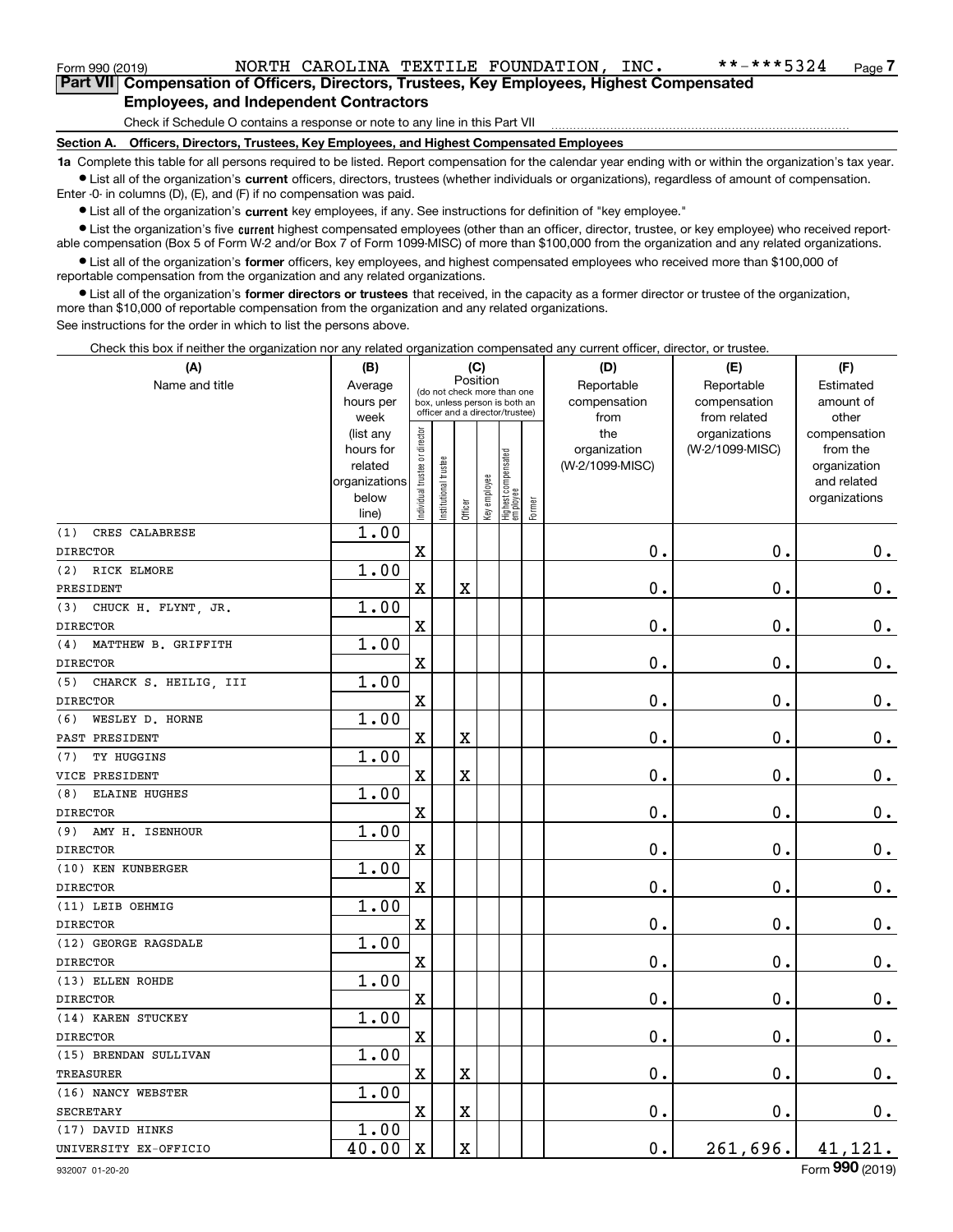| Form 990 (2019)                                                                                                                                                                                                                                             |                                                                      |                                |                       |                 |              |                                                                                                 |        | NORTH CAROLINA TEXTILE FOUNDATION, INC.   | **-***5324                                        |    |                     | Page 8                                                                   |
|-------------------------------------------------------------------------------------------------------------------------------------------------------------------------------------------------------------------------------------------------------------|----------------------------------------------------------------------|--------------------------------|-----------------------|-----------------|--------------|-------------------------------------------------------------------------------------------------|--------|-------------------------------------------|---------------------------------------------------|----|---------------------|--------------------------------------------------------------------------|
| <b>Part VII</b><br>Section A. Officers, Directors, Trustees, Key Employees, and Highest Compensated Employees (continued)                                                                                                                                   |                                                                      |                                |                       |                 |              |                                                                                                 |        |                                           |                                                   |    |                     |                                                                          |
| (A)<br>Name and title                                                                                                                                                                                                                                       | (B)<br>Average<br>hours per<br>week                                  |                                |                       | (C)<br>Position |              | (do not check more than one<br>box, unless person is both an<br>officer and a director/trustee) |        | (D)<br>Reportable<br>compensation<br>from | (E)<br>Reportable<br>compensation<br>from related |    |                     | (F)<br>Estimated<br>amount of<br>other                                   |
|                                                                                                                                                                                                                                                             | (list any<br>hours for<br>related<br>organizations<br>below<br>line) | Individual trustee or director | Institutional trustee | Officer         | Key employee | Highest compensated<br> employee                                                                | Former | the<br>organization<br>(W-2/1099-MISC)    | organizations<br>(W-2/1099-MISC)                  |    |                     | compensation<br>from the<br>organization<br>and related<br>organizations |
| (18) PEACHES G. BLANK<br><b>DIRECTOR</b>                                                                                                                                                                                                                    | 1.00                                                                 | $\mathbf X$                    |                       |                 |              |                                                                                                 |        | 0.                                        |                                                   | 0. |                     | 0.                                                                       |
| (19) DERICK S. CLOSE<br><b>DIRECTOR</b>                                                                                                                                                                                                                     | 1.00                                                                 | X                              |                       |                 |              |                                                                                                 |        | 0.                                        |                                                   | 0. |                     | 0.                                                                       |
| (20) LES MILLER                                                                                                                                                                                                                                             | 1.00                                                                 |                                |                       |                 |              |                                                                                                 |        |                                           |                                                   |    |                     |                                                                          |
| <b>DIRECTOR</b><br>(21) ROBIN PERKINS                                                                                                                                                                                                                       | 1.00                                                                 | X                              |                       |                 |              |                                                                                                 |        | 0.                                        |                                                   | 0. |                     | 0.                                                                       |
| <b>DIRECTOR</b><br>(22) MICHAEL WARD                                                                                                                                                                                                                        | 1.00                                                                 | X                              |                       |                 |              |                                                                                                 |        | 0.                                        |                                                   | 0. |                     | 0.                                                                       |
| EXECUTIVE DIRECTOR                                                                                                                                                                                                                                          | 40.00                                                                |                                |                       | X               |              |                                                                                                 |        | 0.                                        | 141,631.                                          |    |                     | 33, 203.                                                                 |
| (23) CARRIE BHADA<br>FORMER EXEC. DIRECTOR/EX-OFFICIO                                                                                                                                                                                                       | 0.00<br>40.00                                                        |                                |                       |                 |              |                                                                                                 | X      | $\mathbf 0$ .                             | 182,574.                                          |    |                     | 40,924.                                                                  |
|                                                                                                                                                                                                                                                             |                                                                      |                                |                       |                 |              |                                                                                                 |        |                                           |                                                   |    |                     |                                                                          |
|                                                                                                                                                                                                                                                             |                                                                      |                                |                       |                 |              |                                                                                                 |        |                                           |                                                   |    |                     |                                                                          |
|                                                                                                                                                                                                                                                             |                                                                      |                                |                       |                 |              |                                                                                                 |        |                                           |                                                   |    |                     |                                                                          |
| c Total from continuation sheets to Part VII, Section A                                                                                                                                                                                                     |                                                                      |                                |                       |                 |              |                                                                                                 |        | 0.<br>$\overline{0}$ .                    | $\overline{585,901}$ .                            | 0. |                     | 115, 248.<br>О.                                                          |
|                                                                                                                                                                                                                                                             |                                                                      |                                |                       |                 |              |                                                                                                 |        | 0.                                        | 585,901.                                          |    |                     | 115, 248.                                                                |
| Total number of individuals (including but not limited to those listed above) who received more than \$100,000 of reportable<br>2<br>compensation from the organization $\blacktriangleright$                                                               |                                                                      |                                |                       |                 |              |                                                                                                 |        |                                           |                                                   |    |                     | 0                                                                        |
| 3<br>Did the organization list any former officer, director, trustee, key employee, or highest compensated employee on                                                                                                                                      |                                                                      |                                |                       |                 |              |                                                                                                 |        |                                           |                                                   |    |                     | Yes<br>No                                                                |
| line 1a? If "Yes," complete Schedule J for such individual manufactured contained and the 1a? If "Yes," complete Schedule J for such individual                                                                                                             |                                                                      |                                |                       |                 |              |                                                                                                 |        |                                           |                                                   |    | 3                   | X                                                                        |
| For any individual listed on line 1a, is the sum of reportable compensation and other compensation from the organization                                                                                                                                    |                                                                      |                                |                       |                 |              |                                                                                                 |        |                                           |                                                   |    | 4                   | X                                                                        |
| Did any person listed on line 1a receive or accrue compensation from any unrelated organization or individual for services<br>5                                                                                                                             |                                                                      |                                |                       |                 |              |                                                                                                 |        |                                           |                                                   |    | 5                   | х                                                                        |
| <b>Section B. Independent Contractors</b>                                                                                                                                                                                                                   |                                                                      |                                |                       |                 |              |                                                                                                 |        |                                           |                                                   |    |                     |                                                                          |
| Complete this table for your five highest compensated independent contractors that received more than \$100,000 of compensation from<br>1<br>the organization. Report compensation for the calendar year ending with or within the organization's tax year. |                                                                      |                                |                       |                 |              |                                                                                                 |        |                                           |                                                   |    |                     |                                                                          |
| (A)<br>Name and business address                                                                                                                                                                                                                            |                                                                      |                                | <b>NONE</b>           |                 |              |                                                                                                 |        | (B)<br>Description of services            |                                                   |    | (C)<br>Compensation |                                                                          |
|                                                                                                                                                                                                                                                             |                                                                      |                                |                       |                 |              |                                                                                                 |        |                                           |                                                   |    |                     |                                                                          |
|                                                                                                                                                                                                                                                             |                                                                      |                                |                       |                 |              |                                                                                                 |        |                                           |                                                   |    |                     |                                                                          |
|                                                                                                                                                                                                                                                             |                                                                      |                                |                       |                 |              |                                                                                                 |        |                                           |                                                   |    |                     |                                                                          |
|                                                                                                                                                                                                                                                             |                                                                      |                                |                       |                 |              |                                                                                                 |        |                                           |                                                   |    |                     |                                                                          |
|                                                                                                                                                                                                                                                             |                                                                      |                                |                       |                 |              |                                                                                                 |        |                                           |                                                   |    |                     |                                                                          |
| Total number of independent contractors (including but not limited to those listed above) who received more than<br>2<br>\$100,000 of compensation from the organization                                                                                    |                                                                      |                                |                       |                 | 0            |                                                                                                 |        |                                           |                                                   |    |                     |                                                                          |

| \$100,000 of compensation from the organization |  |
|-------------------------------------------------|--|
|                                                 |  |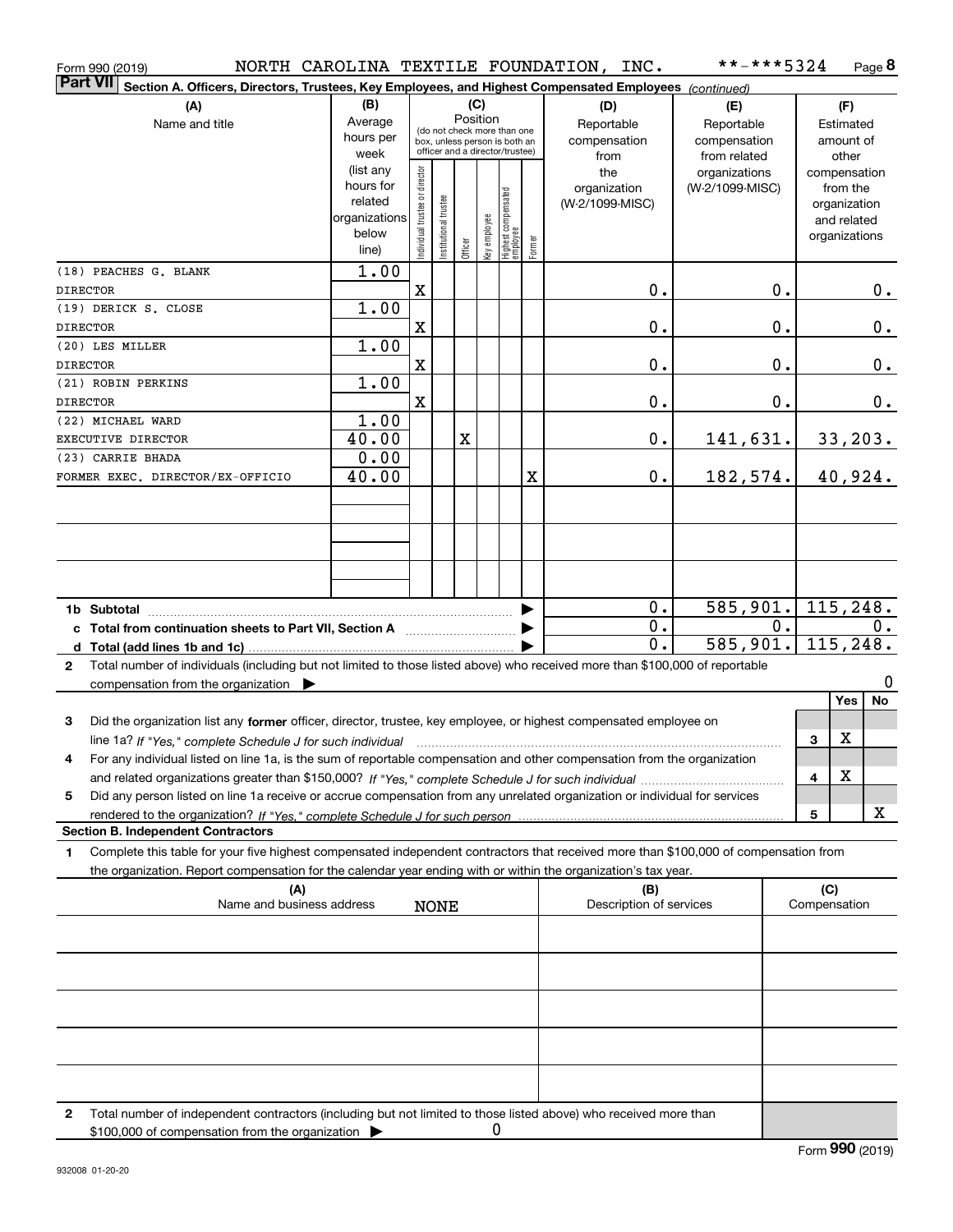|                                                           |      |        | Form 990 (2019)                                                                                                                                     |          |                 |                                | NORTH CAROLINA TEXTILE FOUNDATION, INC. |                                              | **-***5324                           | Page 9                                                          |
|-----------------------------------------------------------|------|--------|-----------------------------------------------------------------------------------------------------------------------------------------------------|----------|-----------------|--------------------------------|-----------------------------------------|----------------------------------------------|--------------------------------------|-----------------------------------------------------------------|
| <b>Part VIII</b>                                          |      |        | <b>Statement of Revenue</b>                                                                                                                         |          |                 |                                |                                         |                                              |                                      |                                                                 |
|                                                           |      |        | Check if Schedule O contains a response or note to any line in this Part VIII                                                                       |          |                 |                                |                                         |                                              |                                      |                                                                 |
|                                                           |      |        |                                                                                                                                                     |          |                 |                                | (A)<br>Total revenue                    | (B)<br>Related or exempt<br>function revenue | (C)<br>Unrelated<br>business revenue | (D)<br>Revenue excluded<br>from tax under<br>sections 512 - 514 |
|                                                           |      |        | <b>1 a</b> Federated campaigns                                                                                                                      |          | 1a              |                                |                                         |                                              |                                      |                                                                 |
| Contributions, Gifts, Grants<br>and Other Similar Amounts |      |        | <b>b</b> Membership dues                                                                                                                            |          | 1 <sub>b</sub>  |                                |                                         |                                              |                                      |                                                                 |
|                                                           |      |        | c Fundraising events                                                                                                                                |          | 1 <sub>c</sub>  |                                |                                         |                                              |                                      |                                                                 |
|                                                           |      |        | d Related organizations                                                                                                                             |          | 1 <sub>d</sub>  |                                |                                         |                                              |                                      |                                                                 |
|                                                           |      |        | e Government grants (contributions)                                                                                                                 |          | 1e              |                                |                                         |                                              |                                      |                                                                 |
|                                                           |      |        | f All other contributions, gifts, grants, and                                                                                                       |          |                 |                                |                                         |                                              |                                      |                                                                 |
|                                                           |      |        | similar amounts not included above                                                                                                                  |          | 1f              | 6, 171, 843.                   |                                         |                                              |                                      |                                                                 |
|                                                           |      |        | g Noncash contributions included in lines 1a-1f                                                                                                     |          | $1g$ \$         | 36,297.                        |                                         |                                              |                                      |                                                                 |
|                                                           |      |        |                                                                                                                                                     |          |                 |                                | 6, 171, 843.                            |                                              |                                      |                                                                 |
|                                                           |      |        | SCHOLARSHIP & ENRICHMENT REPAYMEN                                                                                                                   |          |                 | <b>Business Code</b><br>900099 | 22,975.                                 | 22,975.                                      |                                      |                                                                 |
| Program Service<br>Revenue                                | 2a   |        |                                                                                                                                                     |          |                 |                                |                                         |                                              |                                      |                                                                 |
|                                                           |      | b<br>с | <u> 1989 - Johann Stein, mars an deus Amerikaansk kommunister (</u>                                                                                 |          |                 |                                |                                         |                                              |                                      |                                                                 |
|                                                           |      | d      | the control of the control of the control of the control of the control of the control of<br><u> 1980 - Jan Barnett, fransk politiker (d. 1980)</u> |          |                 |                                |                                         |                                              |                                      |                                                                 |
|                                                           |      | е      |                                                                                                                                                     |          |                 |                                |                                         |                                              |                                      |                                                                 |
|                                                           |      |        | All other program service revenue  [                                                                                                                |          |                 |                                |                                         |                                              |                                      |                                                                 |
|                                                           |      | a      |                                                                                                                                                     |          |                 |                                | 22,975.                                 |                                              |                                      |                                                                 |
|                                                           | 3    |        | Investment income (including dividends, interest, and                                                                                               |          |                 |                                |                                         |                                              |                                      |                                                                 |
|                                                           |      |        |                                                                                                                                                     |          |                 |                                | 509,669.                                |                                              |                                      | 509,669.                                                        |
|                                                           | 4    |        | Income from investment of tax-exempt bond proceeds                                                                                                  |          |                 |                                |                                         |                                              |                                      |                                                                 |
|                                                           | 5    |        |                                                                                                                                                     |          |                 |                                |                                         |                                              |                                      |                                                                 |
|                                                           |      |        |                                                                                                                                                     |          | (i) Real        | (ii) Personal                  |                                         |                                              |                                      |                                                                 |
|                                                           |      |        | 6 a Gross rents                                                                                                                                     | 6a       |                 |                                |                                         |                                              |                                      |                                                                 |
|                                                           |      |        | <b>b</b> Less: rental expenses $\ldots$                                                                                                             | 6b<br>6c |                 |                                |                                         |                                              |                                      |                                                                 |
|                                                           |      | с      | Rental income or (loss)<br>d Net rental income or (loss)                                                                                            |          |                 |                                |                                         |                                              |                                      |                                                                 |
|                                                           |      |        | 7 a Gross amount from sales of                                                                                                                      |          | (i) Securities  | (ii) Other                     |                                         |                                              |                                      |                                                                 |
|                                                           |      |        | assets other than inventory                                                                                                                         | 7a       | 9,813,149.      |                                |                                         |                                              |                                      |                                                                 |
|                                                           |      |        | <b>b</b> Less: cost or other basis                                                                                                                  |          |                 |                                |                                         |                                              |                                      |                                                                 |
|                                                           |      |        | and sales expenses                                                                                                                                  | 7b       | 7,912,590.      |                                |                                         |                                              |                                      |                                                                 |
|                                                           |      |        | <b>c</b> Gain or (loss) $\ldots$                                                                                                                    | 7c       | 1,900,559.      |                                |                                         |                                              |                                      |                                                                 |
|                                                           |      |        |                                                                                                                                                     |          |                 |                                | 1,900,559.                              |                                              |                                      | 1,900,559.                                                      |
|                                                           |      |        | 8 a Gross income from fundraising events (not                                                                                                       |          |                 |                                |                                         |                                              |                                      |                                                                 |
|                                                           |      |        |                                                                                                                                                     |          |                 |                                |                                         |                                              |                                      |                                                                 |
|                                                           |      |        | contributions reported on line 1c). See                                                                                                             |          |                 |                                |                                         |                                              |                                      |                                                                 |
|                                                           |      |        |                                                                                                                                                     |          | 8a              |                                |                                         |                                              |                                      |                                                                 |
|                                                           |      |        | <b>b</b> Less: direct expenses <b>constants</b> b                                                                                                   |          | 8b              |                                |                                         |                                              |                                      |                                                                 |
|                                                           |      |        | c Net income or (loss) from fundraising events<br>9 a Gross income from gaming activities. See                                                      |          |                 |                                |                                         |                                              |                                      |                                                                 |
|                                                           |      |        |                                                                                                                                                     |          | 9a              |                                |                                         |                                              |                                      |                                                                 |
|                                                           |      |        |                                                                                                                                                     |          | 9 <sub>b</sub>  |                                |                                         |                                              |                                      |                                                                 |
|                                                           |      |        | c Net income or (loss) from gaming activities                                                                                                       |          |                 |                                |                                         |                                              |                                      |                                                                 |
|                                                           |      |        | 10 a Gross sales of inventory, less returns                                                                                                         |          |                 |                                |                                         |                                              |                                      |                                                                 |
|                                                           |      |        |                                                                                                                                                     |          | 10a             |                                |                                         |                                              |                                      |                                                                 |
|                                                           |      |        |                                                                                                                                                     |          | 10 <sub>b</sub> |                                |                                         |                                              |                                      |                                                                 |
|                                                           |      |        | c Net income or (loss) from sales of inventory                                                                                                      |          |                 |                                |                                         |                                              |                                      |                                                                 |
|                                                           |      |        |                                                                                                                                                     |          |                 | <b>Business Code</b>           |                                         |                                              |                                      |                                                                 |
|                                                           | 11 a |        |                                                                                                                                                     |          |                 |                                |                                         |                                              |                                      |                                                                 |
|                                                           |      | b      |                                                                                                                                                     |          |                 |                                |                                         |                                              |                                      |                                                                 |
|                                                           |      | с      |                                                                                                                                                     |          |                 |                                |                                         |                                              |                                      |                                                                 |
| Miscellaneous<br>Revenue                                  |      |        |                                                                                                                                                     |          |                 |                                |                                         |                                              |                                      |                                                                 |
|                                                           |      |        |                                                                                                                                                     |          |                 | ▶                              |                                         |                                              |                                      |                                                                 |
|                                                           | 12   |        |                                                                                                                                                     |          |                 | ▶                              | 8,605,046.                              | 22,975.                                      | 0.                                   | 2,410,228.<br>Form 990 (2019)                                   |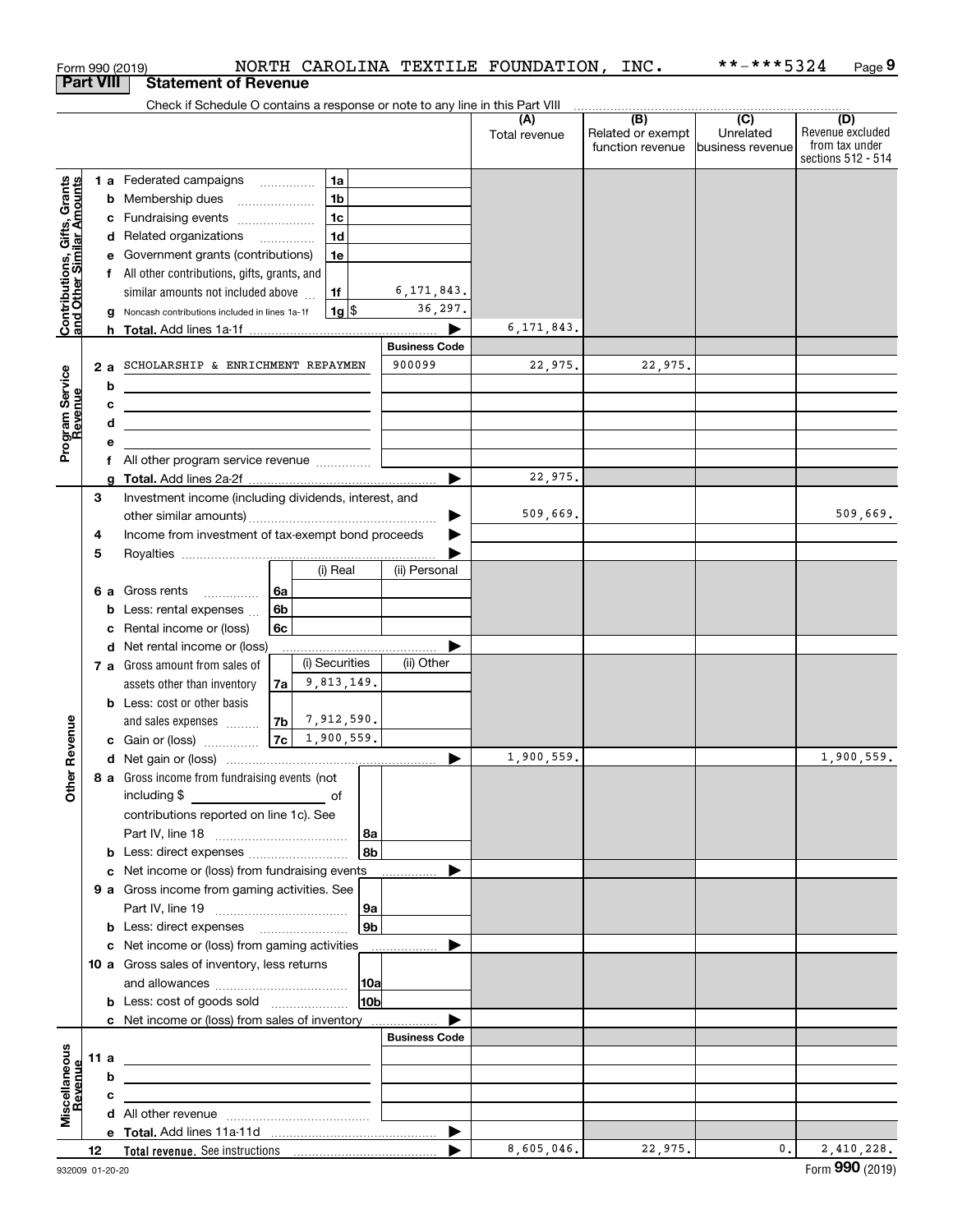### Form 990 (2019) NORTH CAROLINA TEXTILE FOUNDATION,INC**.** \*\*-\*\*\*5324 <sub>Page</sub><br>Part IX | Statement of Functional Expenses **10**

*Section 501(c)(3) and 501(c)(4) organizations must complete all columns. All other organizations must complete column (A).*

|              | Do not include amounts reported on lines 6b,<br>7b, 8b, 9b, and 10b of Part VIII.                                                                                                                          | (A)<br>Total expenses  | (B)<br>Program service<br>expenses | $\overline{(C)}$<br>Management and<br>general expenses | (D)<br>Fundraising<br>expenses |
|--------------|------------------------------------------------------------------------------------------------------------------------------------------------------------------------------------------------------------|------------------------|------------------------------------|--------------------------------------------------------|--------------------------------|
| $\mathbf 1$  | Grants and other assistance to domestic organizations                                                                                                                                                      |                        |                                    |                                                        |                                |
|              | and domestic governments. See Part IV, line 21<br>$\mathbf{r}$                                                                                                                                             | 2, 289, 073.           | 2,289,073.                         |                                                        |                                |
| $\mathbf{2}$ | Grants and other assistance to domestic                                                                                                                                                                    |                        |                                    |                                                        |                                |
|              | individuals. See Part IV, line 22                                                                                                                                                                          |                        |                                    |                                                        |                                |
| 3            | Grants and other assistance to foreign                                                                                                                                                                     |                        |                                    |                                                        |                                |
|              | organizations, foreign governments, and foreign                                                                                                                                                            |                        |                                    |                                                        |                                |
|              | individuals. See Part IV, lines 15 and 16                                                                                                                                                                  |                        |                                    |                                                        |                                |
| 4            | Benefits paid to or for members                                                                                                                                                                            |                        |                                    |                                                        |                                |
| 5            | Compensation of current officers, directors,                                                                                                                                                               |                        |                                    |                                                        |                                |
|              |                                                                                                                                                                                                            |                        |                                    |                                                        |                                |
| 6            | Compensation not included above to disqualified                                                                                                                                                            |                        |                                    |                                                        |                                |
|              | persons (as defined under section 4958(f)(1)) and                                                                                                                                                          |                        |                                    |                                                        |                                |
|              | persons described in section 4958(c)(3)(B)                                                                                                                                                                 |                        |                                    |                                                        |                                |
| 7            | Other salaries and wages                                                                                                                                                                                   | $\overline{784,086}$ . |                                    | 558,981.                                               | $\overline{225,105}$ .         |
| 8            | Pension plan accruals and contributions (include                                                                                                                                                           |                        |                                    |                                                        |                                |
|              | section 401(k) and 403(b) employer contributions)                                                                                                                                                          |                        |                                    |                                                        |                                |
| 9            |                                                                                                                                                                                                            |                        |                                    |                                                        |                                |
| 10           |                                                                                                                                                                                                            |                        |                                    |                                                        |                                |
| 11           | Fees for services (nonemployees):                                                                                                                                                                          |                        |                                    |                                                        |                                |
| a            |                                                                                                                                                                                                            |                        |                                    |                                                        |                                |
| b            |                                                                                                                                                                                                            | 45,257.                |                                    | 45,257.                                                |                                |
| c            |                                                                                                                                                                                                            |                        |                                    |                                                        |                                |
| d            |                                                                                                                                                                                                            |                        |                                    |                                                        |                                |
| e<br>f       | Professional fundraising services. See Part IV, line 17<br>Investment management fees                                                                                                                      | $\overline{220,621}$ . |                                    | $\overline{220}$ , 621.                                |                                |
| g            | Other. (If line 11g amount exceeds 10% of line 25,                                                                                                                                                         |                        |                                    |                                                        |                                |
|              | column (A) amount, list line 11g expenses on Sch O.)                                                                                                                                                       |                        |                                    |                                                        |                                |
| 12           |                                                                                                                                                                                                            |                        |                                    |                                                        |                                |
| 13           |                                                                                                                                                                                                            | $\overline{22}$ , 543. |                                    | 6,185.                                                 | 16,358.                        |
| 14           |                                                                                                                                                                                                            |                        |                                    |                                                        |                                |
| 15           |                                                                                                                                                                                                            |                        |                                    |                                                        |                                |
| 16           |                                                                                                                                                                                                            |                        |                                    |                                                        |                                |
| 17           | Travel                                                                                                                                                                                                     | 81,431.                |                                    | 4,583.                                                 | 76,848.                        |
| 18           | Payments of travel or entertainment expenses                                                                                                                                                               |                        |                                    |                                                        |                                |
|              | for any federal, state, or local public officials                                                                                                                                                          |                        |                                    |                                                        |                                |
| 19           | Conferences, conventions, and meetings                                                                                                                                                                     | 9,388.                 |                                    | $\overline{2,152}$ .                                   | 7,236.                         |
| 20           | Interest                                                                                                                                                                                                   |                        |                                    |                                                        |                                |
| 21           |                                                                                                                                                                                                            |                        |                                    |                                                        |                                |
| 22           | Depreciation, depletion, and amortization                                                                                                                                                                  | 3,461.                 | 3,461.                             |                                                        |                                |
| 23           | Insurance                                                                                                                                                                                                  | 6, 274.                |                                    | 6, 274.                                                |                                |
| 24           | Other expenses. Itemize expenses not covered<br>above (List miscellaneous expenses on line 24e. If<br>line 24e amount exceeds 10% of line 25, column (A)<br>amount, list line 24e expenses on Schedule O.) |                        |                                    |                                                        |                                |
|              | a MISC. SERVICES & FEES                                                                                                                                                                                    | 158,495.               | 137,421.                           | 7,019.                                                 | 14,055.                        |
| b            | CAPITAL TRANSFERS                                                                                                                                                                                          | 152,204.               | 152,204.                           |                                                        |                                |
| C            | <b>SUPPLIES</b>                                                                                                                                                                                            | 8,199.                 |                                    | 8,199.                                                 |                                |
| d            | DUES & SUBSCRIPTIONS                                                                                                                                                                                       | $\overline{2,700}$ .   |                                    | 2,700.                                                 |                                |
|              | e All other expenses                                                                                                                                                                                       |                        |                                    |                                                        |                                |
| 25           | Total functional expenses. Add lines 1 through 24e                                                                                                                                                         | 3,783,732.             | 2,582,159.                         | 861,971.                                               | 339,602.                       |
| 26           | Joint costs. Complete this line only if the organization                                                                                                                                                   |                        |                                    |                                                        |                                |
|              | reported in column (B) joint costs from a combined                                                                                                                                                         |                        |                                    |                                                        |                                |
|              | educational campaign and fundraising solicitation.                                                                                                                                                         |                        |                                    |                                                        |                                |
|              | Check here<br>if following SOP 98-2 (ASC 958-720)                                                                                                                                                          |                        |                                    |                                                        |                                |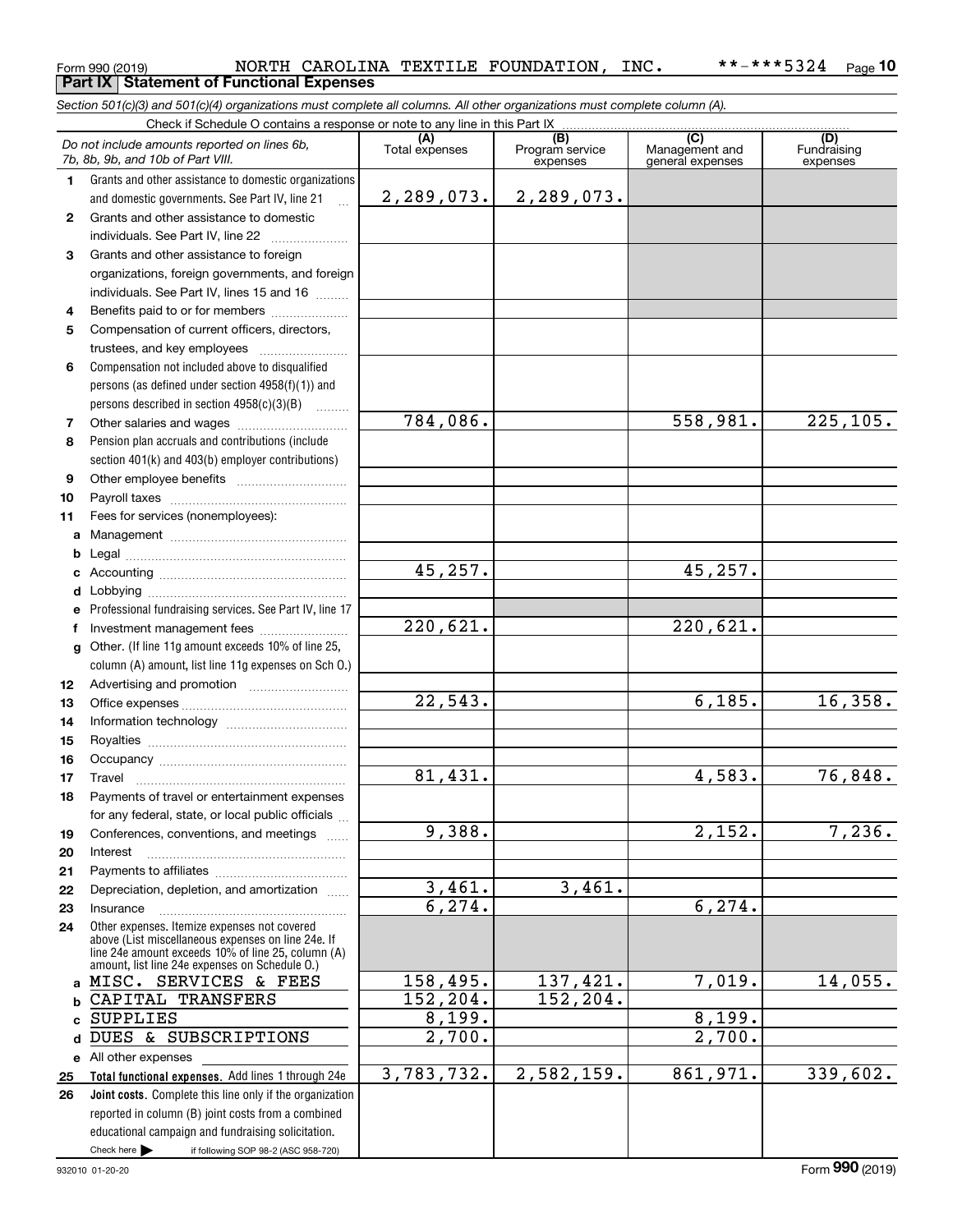| Form 990 (2019) |  | <b>NORTH</b> | CAROLINA ' | TEXTILE FOUNDATION | INC. | ***5324<br>* * $-$ | $P$ age |
|-----------------|--|--------------|------------|--------------------|------|--------------------|---------|
| $\sim$          |  |              |            |                    |      |                    |         |

Check if Schedule O contains a response or note to any line in this Part X **Part X Balance Sheet**

|                             |    |                                                                                                                                                                                                                                |  |                         | (A)<br>Beginning of year |                 | (B)<br>End of year          |
|-----------------------------|----|--------------------------------------------------------------------------------------------------------------------------------------------------------------------------------------------------------------------------------|--|-------------------------|--------------------------|-----------------|-----------------------------|
|                             | 1  |                                                                                                                                                                                                                                |  |                         | 51, 256.                 | $\mathbf{1}$    | 175,881.                    |
|                             | 2  |                                                                                                                                                                                                                                |  |                         |                          | $\mathbf{2}$    |                             |
|                             | 3  |                                                                                                                                                                                                                                |  |                         |                          | 3               |                             |
|                             | 4  |                                                                                                                                                                                                                                |  |                         |                          | 4               |                             |
|                             | 5  | Loans and other receivables from any current or former officer, director,                                                                                                                                                      |  |                         |                          |                 |                             |
|                             |    | trustee, key employee, creator or founder, substantial contributor, or 35%                                                                                                                                                     |  |                         |                          |                 |                             |
|                             |    | controlled entity or family member of any of these persons                                                                                                                                                                     |  |                         |                          | 5               |                             |
|                             | 6  | Loans and other receivables from other disqualified persons (as defined                                                                                                                                                        |  |                         |                          |                 |                             |
|                             |    | under section $4958(f)(1)$ , and persons described in section $4958(c)(3)(B)$                                                                                                                                                  |  | $\sim$                  |                          | 6               |                             |
|                             | 7  |                                                                                                                                                                                                                                |  |                         |                          | $\overline{7}$  |                             |
| Assets                      | 8  |                                                                                                                                                                                                                                |  |                         |                          | 8               |                             |
|                             | 9  | Prepaid expenses and deferred charges                                                                                                                                                                                          |  |                         |                          | 9               |                             |
|                             |    | <b>10a</b> Land, buildings, and equipment: cost or other                                                                                                                                                                       |  |                         |                          |                 |                             |
|                             |    | basis. Complete Part VI of Schedule D  10a                                                                                                                                                                                     |  |                         |                          |                 |                             |
|                             |    | $\frac{10b}{2}$<br><b>b</b> Less: accumulated depreciation                                                                                                                                                                     |  | $\frac{32,905}{22,237}$ | 14,129.                  | 10 <sub>c</sub> | 10,668.                     |
|                             | 11 |                                                                                                                                                                                                                                |  |                         | 62,874,610.              | 11              | 67,627,170.                 |
|                             | 12 |                                                                                                                                                                                                                                |  |                         | 474,674.                 | 12              | 437,496.                    |
|                             | 13 |                                                                                                                                                                                                                                |  |                         |                          | 13              |                             |
|                             | 14 |                                                                                                                                                                                                                                |  |                         |                          | 14              |                             |
|                             | 15 |                                                                                                                                                                                                                                |  |                         | 45,535.                  | 15              | 175,328.                    |
|                             | 16 |                                                                                                                                                                                                                                |  |                         | 63,460,204.              | 16              | 68,426,543.                 |
|                             | 17 |                                                                                                                                                                                                                                |  |                         | 541, 535.                | 17              | 483,732.                    |
|                             | 18 |                                                                                                                                                                                                                                |  |                         |                          | 18              |                             |
|                             | 19 | Deferred revenue manual contracts and contracts are all the contracts and contracts are contracted and contracts are contracted and contract are contracted and contract are contracted and contract are contracted and contra |  | 19                      |                          |                 |                             |
|                             | 20 |                                                                                                                                                                                                                                |  | 20                      |                          |                 |                             |
|                             | 21 | Escrow or custodial account liability. Complete Part IV of Schedule D                                                                                                                                                          |  | 21                      |                          |                 |                             |
|                             | 22 | Loans and other payables to any current or former officer, director,                                                                                                                                                           |  |                         |                          |                 |                             |
| Liabilities                 |    | trustee, key employee, creator or founder, substantial contributor, or 35%                                                                                                                                                     |  |                         |                          |                 |                             |
|                             |    | controlled entity or family member of any of these persons                                                                                                                                                                     |  |                         |                          | 22              |                             |
|                             | 23 | Secured mortgages and notes payable to unrelated third parties                                                                                                                                                                 |  |                         |                          | 23              |                             |
|                             | 24 | Unsecured notes and loans payable to unrelated third parties                                                                                                                                                                   |  |                         |                          | 24              |                             |
|                             | 25 | Other liabilities (including federal income tax, payables to related third                                                                                                                                                     |  |                         |                          |                 |                             |
|                             |    | parties, and other liabilities not included on lines 17-24). Complete Part X                                                                                                                                                   |  |                         |                          |                 |                             |
|                             |    | of Schedule D                                                                                                                                                                                                                  |  |                         |                          | 25              |                             |
|                             | 26 |                                                                                                                                                                                                                                |  |                         | 541, 535.                | 26              | 483,732.                    |
|                             |    | Organizations that follow FASB ASC 958, check here $\blacktriangleright \boxed{X}$                                                                                                                                             |  |                         |                          |                 |                             |
|                             |    | and complete lines 27, 28, 32, and 33.                                                                                                                                                                                         |  |                         |                          |                 |                             |
|                             | 27 | Net assets without donor restrictions                                                                                                                                                                                          |  |                         | 19,036,420.              | 27              | 5,348,697.<br>62, 594, 114. |
|                             | 28 |                                                                                                                                                                                                                                |  |                         | 43,882,249.              | 28              |                             |
|                             |    | Organizations that do not follow FASB ASC 958, check here $\blacktriangleright$                                                                                                                                                |  |                         |                          |                 |                             |
|                             |    | and complete lines 29 through 33.                                                                                                                                                                                              |  |                         |                          |                 |                             |
| Net Assets or Fund Balances | 29 |                                                                                                                                                                                                                                |  |                         | 29                       |                 |                             |
|                             | 30 | Paid-in or capital surplus, or land, building, or equipment fund                                                                                                                                                               |  |                         |                          | 30              |                             |
|                             | 31 | Retained earnings, endowment, accumulated income, or other funds                                                                                                                                                               |  |                         | 62,918,669.              | 31              | 67,942,811.                 |
|                             | 32 |                                                                                                                                                                                                                                |  |                         | 63,460,204.              | 32<br>33        | 68, 426, 543.               |
|                             | 33 |                                                                                                                                                                                                                                |  |                         |                          |                 | Form 990 (2019)             |
|                             |    |                                                                                                                                                                                                                                |  |                         |                          |                 |                             |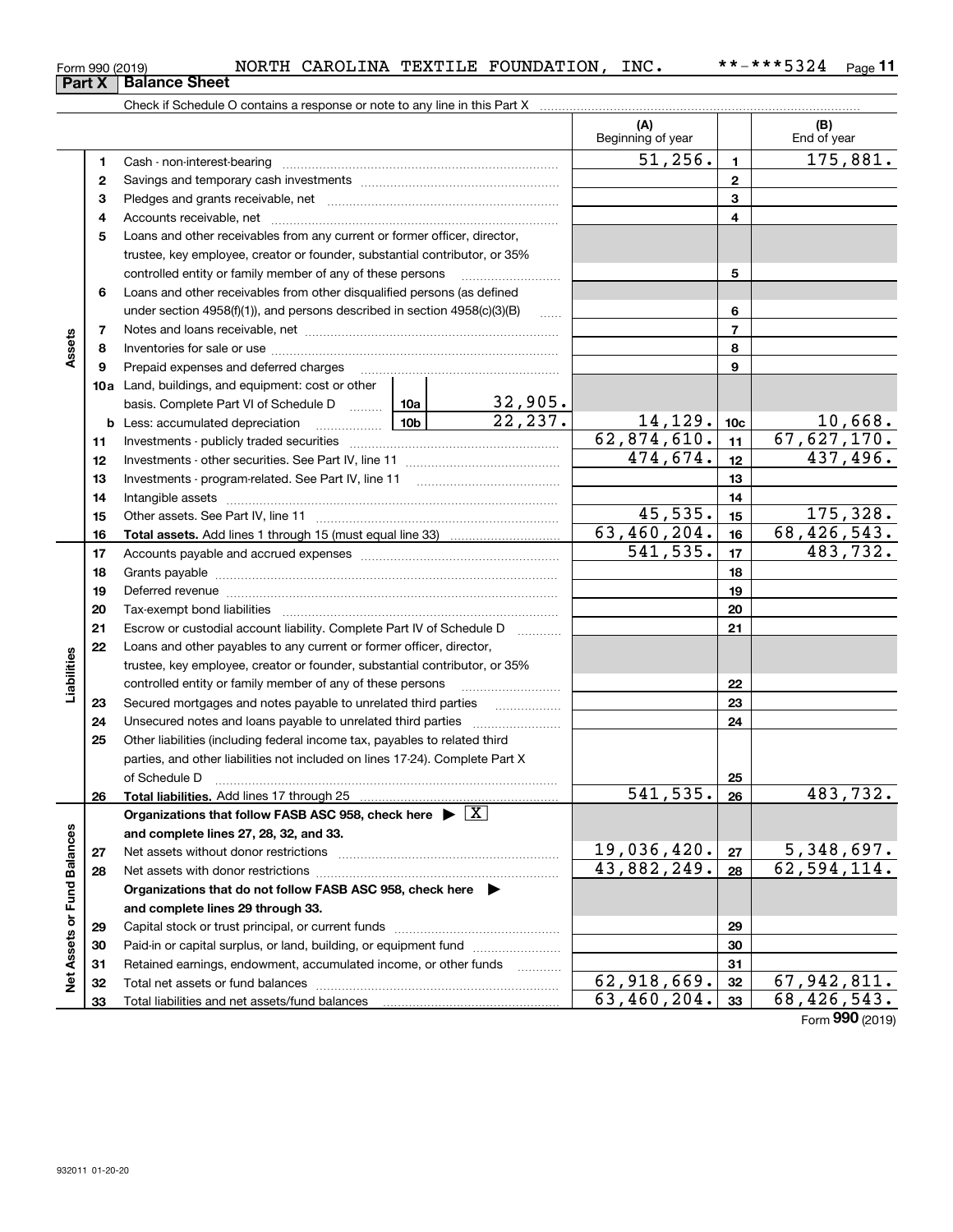|    | NORTH CAROLINA TEXTILE FOUNDATION,<br>INC.<br>Form 990 (2019)                                                                                                                                                                  |    | **-***5324<br>$P_{\text{aqe}}$ 12 |
|----|--------------------------------------------------------------------------------------------------------------------------------------------------------------------------------------------------------------------------------|----|-----------------------------------|
|    | Part XI   Reconciliation of Net Assets                                                                                                                                                                                         |    |                                   |
|    |                                                                                                                                                                                                                                |    | X                                 |
|    |                                                                                                                                                                                                                                |    |                                   |
|    | Total revenue (must equal Part VIII, column (A), line 12)                                                                                                                                                                      |    | 8,605,046.                        |
| 2  | Total expenses (must equal Part IX, column (A), line 25)                                                                                                                                                                       | 2  | 3,783,732.                        |
| 3  | Revenue less expenses. Subtract line 2 from line 1                                                                                                                                                                             | з  | 4,821,314.                        |
| 4  |                                                                                                                                                                                                                                | 4  | 62,918,669.                       |
| 5. | Net unrealized gains (losses) on investments                                                                                                                                                                                   | 5  | 201,924.                          |
| 6  | Donated services and use of facilities                                                                                                                                                                                         | 6  |                                   |
|    | Investment expenses with the contract of the contract of the contract of the contract of the contract of the contract of the contract of the contract of the contract of the contract of the contract of the contract of the c |    |                                   |
| 8  | Prior period adjustments                                                                                                                                                                                                       | 8  |                                   |
| 9  | Other changes in net assets or fund balances (explain on Schedule O)                                                                                                                                                           | 9  | 904.                              |
| 10 | Net assets or fund balances at end of year. Combine lines 3 through 9 (must equal Part X, line 32,                                                                                                                             |    |                                   |
|    | column (B))                                                                                                                                                                                                                    | 10 | 67,942,811.                       |
|    | <b>Dart YIII Einangial Statements and Departing</b>                                                                                                                                                                            |    |                                   |

#### **Part XII Financial Statements and Reporting**

Check if Schedule O contains a response or note to any line in this Part XII **Charlet Contains and Check** if Schedule O contains a response or note to any line in this Part XII

|    |                                                                                                                                 |                | Yes | No. |
|----|---------------------------------------------------------------------------------------------------------------------------------|----------------|-----|-----|
|    | Accounting method used to prepare the Form 990: $X \subset X$ Cash<br>Accrual<br>Other                                          |                |     |     |
|    | If the organization changed its method of accounting from a prior year or checked "Other," explain in Schedule O.               |                |     |     |
| 2a | Were the organization's financial statements compiled or reviewed by an independent accountant?                                 | 2a             |     | x   |
|    | If "Yes," check a box below to indicate whether the financial statements for the year were compiled or reviewed on a            |                |     |     |
|    | separate basis, consolidated basis, or both:                                                                                    |                |     |     |
|    | Consolidated basis<br>Both consolidated and separate basis<br>Separate basis                                                    |                |     |     |
| b  | Were the organization's financial statements audited by an independent accountant?                                              | 2 <sub>b</sub> | х   |     |
|    | If "Yes," check a box below to indicate whether the financial statements for the year were audited on a separate basis,         |                |     |     |
|    | consolidated basis, or both:                                                                                                    |                |     |     |
|    | $\boxed{\text{X}}$ Separate basis<br>Consolidated basis<br>Both consolidated and separate basis                                 |                |     |     |
|    | If "Yes" to line 2a or 2b, does the organization have a committee that assumes responsibility for oversight of the audit,       |                |     |     |
|    | review, or compilation of its financial statements and selection of an independent accountant?                                  | 2c             | х   |     |
|    | If the organization changed either its oversight process or selection process during the tax year, explain on Schedule O.       |                |     |     |
|    | 3a As a result of a federal award, was the organization required to undergo an audit or audits as set forth in the Single Audit |                |     |     |
|    | Act and OMB Circular A-133?                                                                                                     | За             |     | х   |
| b  | If "Yes," did the organization undergo the required audit or audits? If the organization did not undergo the required audit     |                |     |     |
|    | or audits, explain why on Schedule O and describe any steps taken to undergo such audits                                        | 3b             |     |     |

Form (2019) **990**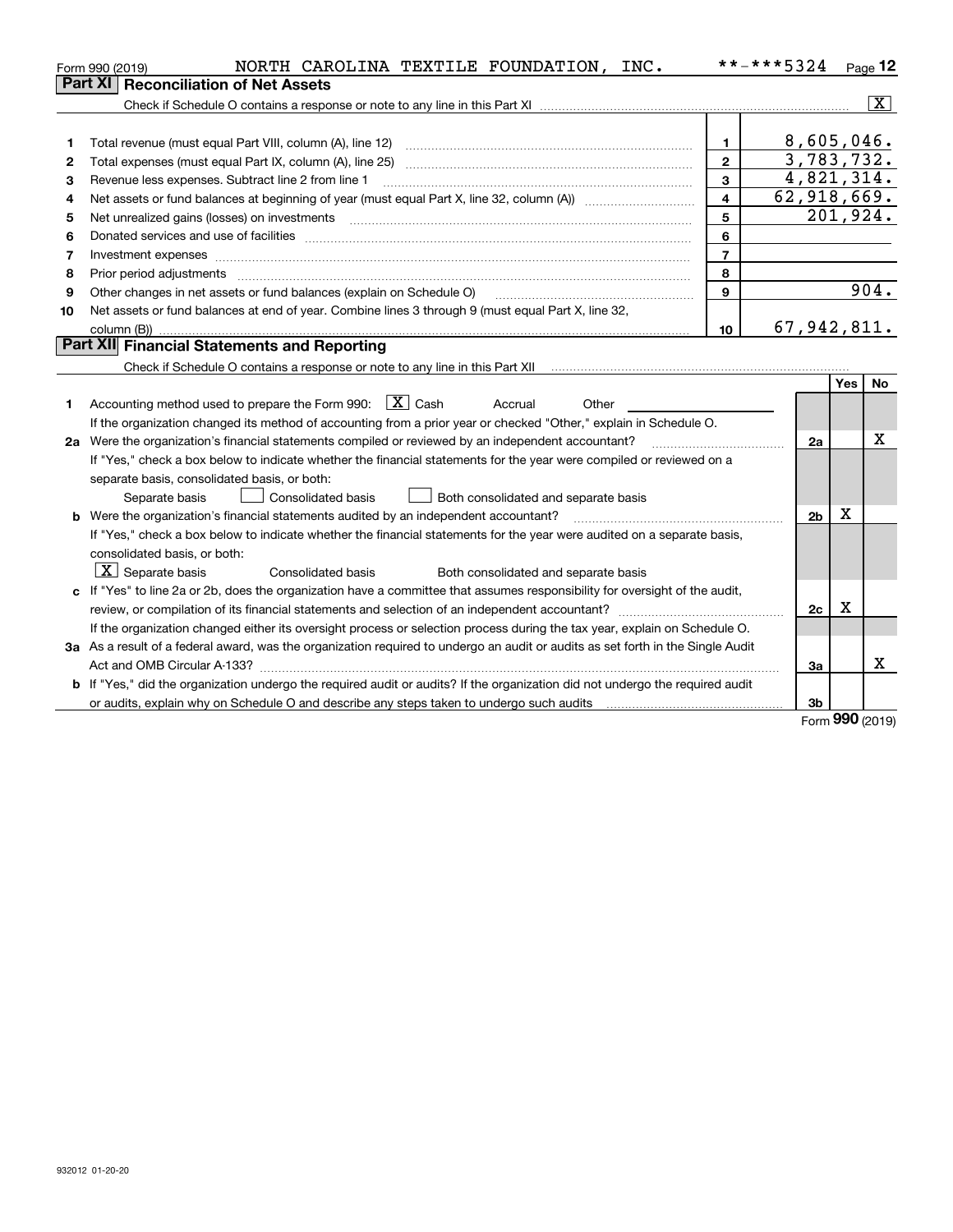|  | <b>SCHEDULE A</b> |  |
|--|-------------------|--|
|  |                   |  |

**(Form 990 or 990-EZ)**

## **Public Charity Status and Public Support**

**Complete if the organization is a section 501(c)(3) organization or a section 4947(a)(1) nonexempt charitable trust.**

OMB No. 1545-0047

**Open to Public**

**2019**

|        | Department of the Treasury<br>Internal Revenue Service |                                                                                      | Attach to Form 990 or Form 990-EZ.<br>Go to www.irs.gov/Form990 for instructions and the latest information.                                  |                                    |                                 |                            | <b>Open to Public</b><br><b>Inspection</b> |
|--------|--------------------------------------------------------|--------------------------------------------------------------------------------------|-----------------------------------------------------------------------------------------------------------------------------------------------|------------------------------------|---------------------------------|----------------------------|--------------------------------------------|
|        | Name of the organization                               |                                                                                      |                                                                                                                                               |                                    |                                 |                            | <b>Employer identification number</b>      |
|        |                                                        |                                                                                      | NORTH CAROLINA TEXTILE FOUNDATION, INC.                                                                                                       |                                    |                                 |                            | **-***5324                                 |
| Part I |                                                        |                                                                                      | Reason for Public Charity Status (All organizations must complete this part.) See instructions.                                               |                                    |                                 |                            |                                            |
|        |                                                        |                                                                                      | The organization is not a private foundation because it is: (For lines 1 through 12, check only one box.)                                     |                                    |                                 |                            |                                            |
| 1      |                                                        |                                                                                      | A church, convention of churches, or association of churches described in section 170(b)(1)(A)(i).                                            |                                    |                                 |                            |                                            |
| 2      |                                                        |                                                                                      | A school described in section 170(b)(1)(A)(ii). (Attach Schedule E (Form 990 or 990-EZ).)                                                     |                                    |                                 |                            |                                            |
| 3      |                                                        |                                                                                      | A hospital or a cooperative hospital service organization described in section 170(b)(1)(A)(iii).                                             |                                    |                                 |                            |                                            |
| 4      |                                                        |                                                                                      | A medical research organization operated in conjunction with a hospital described in section 170(b)(1)(A)(iii). Enter the hospital's name,    |                                    |                                 |                            |                                            |
|        | city, and state:                                       |                                                                                      |                                                                                                                                               |                                    |                                 |                            |                                            |
| 5      | $\mathbf{X}$                                           | section 170(b)(1)(A)(iv). (Complete Part II.)                                        | An organization operated for the benefit of a college or university owned or operated by a governmental unit described in                     |                                    |                                 |                            |                                            |
| 6      |                                                        |                                                                                      | A federal, state, or local government or governmental unit described in section 170(b)(1)(A)(v).                                              |                                    |                                 |                            |                                            |
| 7      |                                                        | section 170(b)(1)(A)(vi). (Complete Part II.)                                        | An organization that normally receives a substantial part of its support from a governmental unit or from the general public described in     |                                    |                                 |                            |                                            |
| 8      |                                                        |                                                                                      | A community trust described in section 170(b)(1)(A)(vi). (Complete Part II.)                                                                  |                                    |                                 |                            |                                            |
| 9      |                                                        |                                                                                      | An agricultural research organization described in section 170(b)(1)(A)(ix) operated in conjunction with a land-grant college                 |                                    |                                 |                            |                                            |
|        | university:                                            |                                                                                      | or university or a non-land-grant college of agriculture (see instructions). Enter the name, city, and state of the college or                |                                    |                                 |                            |                                            |
| 10     |                                                        |                                                                                      | An organization that normally receives: (1) more than 33 1/3% of its support from contributions, membership fees, and gross receipts from     |                                    |                                 |                            |                                            |
|        |                                                        |                                                                                      | activities related to its exempt functions - subject to certain exceptions, and (2) no more than 33 1/3% of its support from gross investment |                                    |                                 |                            |                                            |
|        |                                                        |                                                                                      | income and unrelated business taxable income (less section 511 tax) from businesses acquired by the organization after June 30, 1975.         |                                    |                                 |                            |                                            |
|        |                                                        | See section 509(a)(2). (Complete Part III.)                                          |                                                                                                                                               |                                    |                                 |                            |                                            |
| 11     |                                                        |                                                                                      | An organization organized and operated exclusively to test for public safety. See section 509(a)(4).                                          |                                    |                                 |                            |                                            |
| 12     |                                                        |                                                                                      | An organization organized and operated exclusively for the benefit of, to perform the functions of, or to carry out the purposes of one or    |                                    |                                 |                            |                                            |
|        |                                                        |                                                                                      | more publicly supported organizations described in section 509(a)(1) or section 509(a)(2). See section 509(a)(3). Check the box in            |                                    |                                 |                            |                                            |
|        |                                                        |                                                                                      | lines 12a through 12d that describes the type of supporting organization and complete lines 12e, 12f, and 12g.                                |                                    |                                 |                            |                                            |
| а      |                                                        |                                                                                      | Type I. A supporting organization operated, supervised, or controlled by its supported organization(s), typically by giving                   |                                    |                                 |                            |                                            |
|        |                                                        |                                                                                      | the supported organization(s) the power to regularly appoint or elect a majority of the directors or trustees of the supporting               |                                    |                                 |                            |                                            |
|        |                                                        | organization. You must complete Part IV, Sections A and B.                           |                                                                                                                                               |                                    |                                 |                            |                                            |
| b      |                                                        |                                                                                      | Type II. A supporting organization supervised or controlled in connection with its supported organization(s), by having                       |                                    |                                 |                            |                                            |
|        |                                                        |                                                                                      | control or management of the supporting organization vested in the same persons that control or manage the supported                          |                                    |                                 |                            |                                            |
|        |                                                        | organization(s). You must complete Part IV, Sections A and C.                        |                                                                                                                                               |                                    |                                 |                            |                                            |
| с      |                                                        |                                                                                      | Type III functionally integrated. A supporting organization operated in connection with, and functionally integrated with,                    |                                    |                                 |                            |                                            |
|        |                                                        |                                                                                      | its supported organization(s) (see instructions). You must complete Part IV, Sections A, D, and E.                                            |                                    |                                 |                            |                                            |
| d      |                                                        |                                                                                      | Type III non-functionally integrated. A supporting organization operated in connection with its supported organization(s)                     |                                    |                                 |                            |                                            |
|        |                                                        |                                                                                      | that is not functionally integrated. The organization generally must satisfy a distribution requirement and an attentiveness                  |                                    |                                 |                            |                                            |
|        |                                                        |                                                                                      | requirement (see instructions). You must complete Part IV, Sections A and D, and Part V.                                                      |                                    |                                 |                            |                                            |
| е      |                                                        |                                                                                      | Check this box if the organization received a written determination from the IRS that it is a Type I, Type II, Type III                       |                                    |                                 |                            |                                            |
|        |                                                        |                                                                                      | functionally integrated, or Type III non-functionally integrated supporting organization.                                                     |                                    |                                 |                            |                                            |
|        | f Enter the number of supported organizations          |                                                                                      |                                                                                                                                               |                                    |                                 |                            |                                            |
|        | (i) Name of supported                                  | g Provide the following information about the supported organization(s).<br>(ii) EIN | (iii) Type of organization                                                                                                                    |                                    | (iv) Is the organization listed | (v) Amount of monetary     | (vi) Amount of other                       |
|        | organization                                           |                                                                                      | (described on lines 1-10<br>above (see instructions))                                                                                         | in your governing document?<br>Yes | No                              | support (see instructions) | support (see instructions)                 |
|        |                                                        |                                                                                      |                                                                                                                                               |                                    |                                 |                            |                                            |
|        |                                                        |                                                                                      |                                                                                                                                               |                                    |                                 |                            |                                            |
|        |                                                        |                                                                                      |                                                                                                                                               |                                    |                                 |                            |                                            |
|        |                                                        |                                                                                      |                                                                                                                                               |                                    |                                 |                            |                                            |
|        |                                                        |                                                                                      |                                                                                                                                               |                                    |                                 |                            |                                            |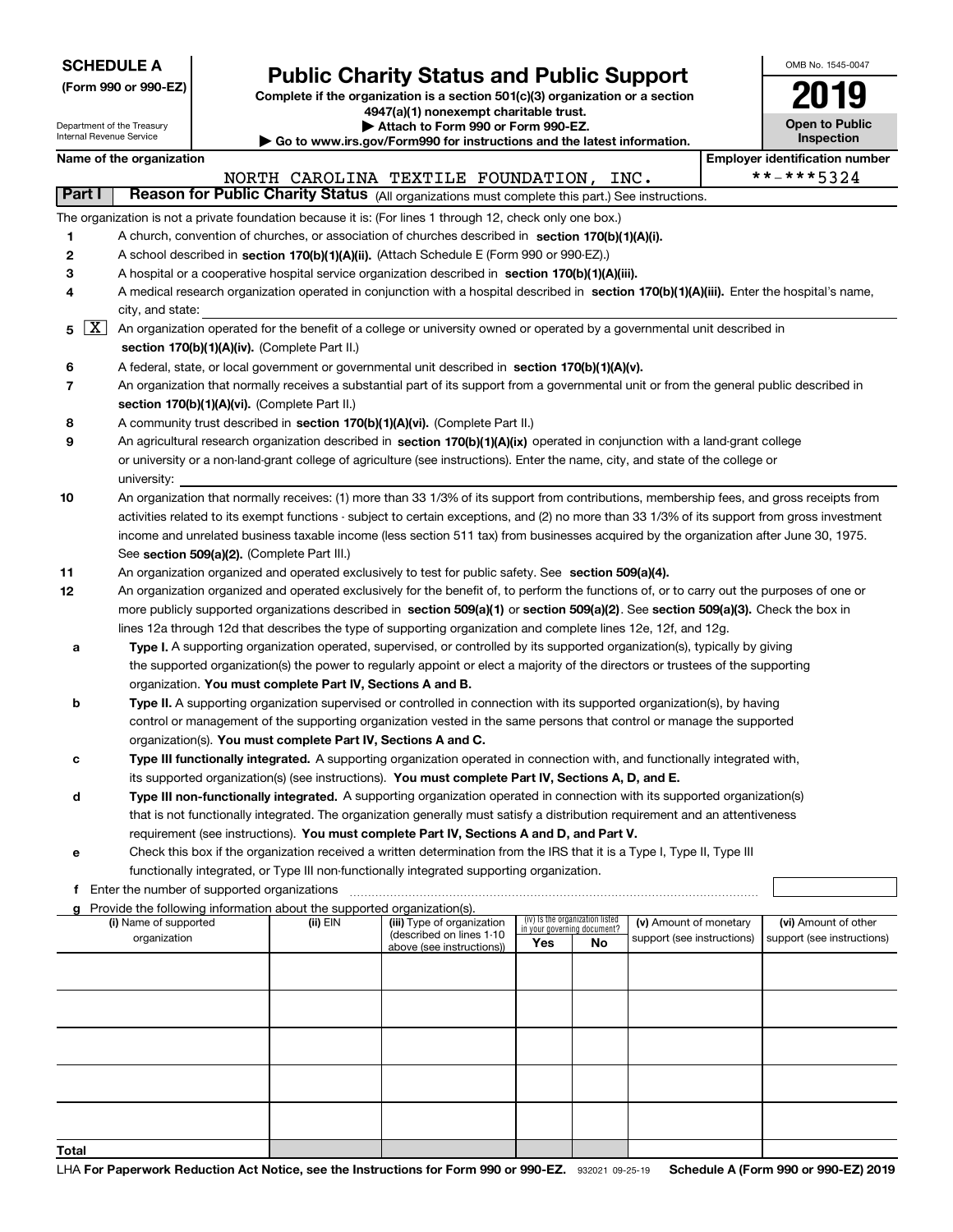#### **2** Schedule A (Form 990 or 990-EZ) 2019 NORTH CAROLINA TEXTILE FOUNDATION , INC. \*\*-\*\*\*5324 page<br>| Part II | Support Schedule for Organizations Described in Sections 170(b)(1)(A)(v) and 170(b)(1)(A)(vi) **Part II Support Schedule for Organizations Described in Sections 170(b)(1)(A)(iv) and 170(b)(1)(A)(vi)**

(Complete only if you checked the box on line 5, 7, or 8 of Part I or if the organization failed to qualify under Part III. If the organization fails to qualify under the tests listed below, please complete Part III.)

| Calendar year (or fiscal year beginning in)<br>(a) 2015<br>$(b)$ 2016<br>$(c)$ 2017<br>$(d)$ 2018<br>(e) 2019<br>(f) Total<br>1 Gifts, grants, contributions, and<br>membership fees received. (Do not<br>1177000.<br>2164836.<br>1578912.<br>2171843.<br>1176204.<br>8268795.<br>include any "unusual grants.")<br>2 Tax revenues levied for the organ-<br>ization's benefit and either paid to<br>or expended on its behalf<br>3 The value of services or facilities<br>furnished by a governmental unit to<br>the organization without charge<br>1176204.<br>1177000.<br>2164836.<br>1578912.<br>2171843.<br>8268795.<br>4 Total. Add lines 1 through 3<br>5 The portion of total contributions<br>by each person (other than a<br>governmental unit or publicly<br>supported organization) included<br>on line 1 that exceeds 2% of the<br>amount shown on line 11,<br>column (f)<br>617,742.<br>7651053.<br>6 Public support. Subtract line 5 from line 4.<br><b>Section B. Total Support</b><br>Calendar year (or fiscal year beginning in)<br>(a) 2015<br>(b) 2016<br>$(d)$ 2018<br>$(c)$ 2017<br>(e) 2019<br>(f) Total<br>1177000.<br>2164836.<br>1578912.<br>2171843.<br>8268795.<br>1176204.<br><b>7</b> Amounts from line 4<br>Gross income from interest,<br>8<br>dividends, payments received on<br>securities loans, rents, royalties,<br>503, 432.<br>460,241.<br>509,669.<br>533,971.<br>612,814.<br>2620127.<br>and income from similar sources<br>9 Net income from unrelated business<br>activities, whether or not the<br>business is regularly carried on<br>10 Other income. Do not include gain<br>or loss from the sale of capital<br>1,331.<br>1,136.<br>1,825.<br>2,917.<br>22,975.<br>30, 184.<br>assets (Explain in Part VI.)<br>10919106.<br>11 Total support. Add lines 7 through 10<br>12<br><b>12</b> Gross receipts from related activities, etc. (see instructions)<br>13 First five years. If the Form 990 is for the organization's first, second, third, fourth, or fifth tax year as a section 501(c)(3)<br>organization, check this box and stop here<br>Section C. Computation of Public Support Percentage<br>70.07<br>%<br>14<br>14 Public support percentage for 2019 (line 6, column (f) divided by line 11, column (f) <i>mummumumumum</i><br>75.06<br>15<br>%<br>16a 33 1/3% support test - 2019. If the organization did not check the box on line 13, and line 14 is 33 1/3% or more, check this box and<br>$\blacktriangleright$ $\vert$ X<br>stop here. The organization qualifies as a publicly supported organization<br>b 33 1/3% support test - 2018. If the organization did not check a box on line 13 or 16a, and line 15 is 33 1/3% or more, check this box<br>and stop here. The organization qualifies as a publicly supported organization<br>17a 10% -facts-and-circumstances test - 2019. If the organization did not check a box on line 13, 16a, or 16b, and line 14 is 10% or more,<br>and if the organization meets the "facts-and-circumstances" test, check this box and stop here. Explain in Part VI how the organization<br>meets the "facts-and-circumstances" test. The organization qualifies as a publicly supported organization<br><b>b 10% -facts-and-circumstances test - 2018.</b> If the organization did not check a box on line 13, 16a, 16b, or 17a, and line 15 is 10% or<br>more, and if the organization meets the "facts-and-circumstances" test, check this box and stop here. Explain in Part VI how the<br>organization meets the "facts-and-circumstances" test. The organization qualifies as a publicly supported organization<br>18 Private foundation. If the organization did not check a box on line 13, 16a, 16b, 17a, or 17b, check this box and see instructions | <b>Section A. Public Support</b> |  |  |  |
|------------------------------------------------------------------------------------------------------------------------------------------------------------------------------------------------------------------------------------------------------------------------------------------------------------------------------------------------------------------------------------------------------------------------------------------------------------------------------------------------------------------------------------------------------------------------------------------------------------------------------------------------------------------------------------------------------------------------------------------------------------------------------------------------------------------------------------------------------------------------------------------------------------------------------------------------------------------------------------------------------------------------------------------------------------------------------------------------------------------------------------------------------------------------------------------------------------------------------------------------------------------------------------------------------------------------------------------------------------------------------------------------------------------------------------------------------------------------------------------------------------------------------------------------------------------------------------------------------------------------------------------------------------------------------------------------------------------------------------------------------------------------------------------------------------------------------------------------------------------------------------------------------------------------------------------------------------------------------------------------------------------------------------------------------------------------------------------------------------------------------------------------------------------------------------------------------------------------------------------------------------------------------------------------------------------------------------------------------------------------------------------------------------------------------------------------------------------------------------------------------------------------------------------------------------------------------------------------------------------------------------------------------------------------------------------------------------------------------------------------------------------------------------------------------------------------------------------------------------------------------------------------------------------------------------------------------------------------------------------------------------------------------------------------------------------------------------------------------------------------------------------------------------------------------------------------------------------------------------------------------------------------------------------------------------------------------------------------------------------------------------------------------------------------------------------------------------------------------------------------------------------------------------------------------------------------------------------------------------------------------------------------------------------------------------------------------------------------------------------------------------------------|----------------------------------|--|--|--|
|                                                                                                                                                                                                                                                                                                                                                                                                                                                                                                                                                                                                                                                                                                                                                                                                                                                                                                                                                                                                                                                                                                                                                                                                                                                                                                                                                                                                                                                                                                                                                                                                                                                                                                                                                                                                                                                                                                                                                                                                                                                                                                                                                                                                                                                                                                                                                                                                                                                                                                                                                                                                                                                                                                                                                                                                                                                                                                                                                                                                                                                                                                                                                                                                                                                                                                                                                                                                                                                                                                                                                                                                                                                                                                                                                                        |                                  |  |  |  |
|                                                                                                                                                                                                                                                                                                                                                                                                                                                                                                                                                                                                                                                                                                                                                                                                                                                                                                                                                                                                                                                                                                                                                                                                                                                                                                                                                                                                                                                                                                                                                                                                                                                                                                                                                                                                                                                                                                                                                                                                                                                                                                                                                                                                                                                                                                                                                                                                                                                                                                                                                                                                                                                                                                                                                                                                                                                                                                                                                                                                                                                                                                                                                                                                                                                                                                                                                                                                                                                                                                                                                                                                                                                                                                                                                                        |                                  |  |  |  |
|                                                                                                                                                                                                                                                                                                                                                                                                                                                                                                                                                                                                                                                                                                                                                                                                                                                                                                                                                                                                                                                                                                                                                                                                                                                                                                                                                                                                                                                                                                                                                                                                                                                                                                                                                                                                                                                                                                                                                                                                                                                                                                                                                                                                                                                                                                                                                                                                                                                                                                                                                                                                                                                                                                                                                                                                                                                                                                                                                                                                                                                                                                                                                                                                                                                                                                                                                                                                                                                                                                                                                                                                                                                                                                                                                                        |                                  |  |  |  |
|                                                                                                                                                                                                                                                                                                                                                                                                                                                                                                                                                                                                                                                                                                                                                                                                                                                                                                                                                                                                                                                                                                                                                                                                                                                                                                                                                                                                                                                                                                                                                                                                                                                                                                                                                                                                                                                                                                                                                                                                                                                                                                                                                                                                                                                                                                                                                                                                                                                                                                                                                                                                                                                                                                                                                                                                                                                                                                                                                                                                                                                                                                                                                                                                                                                                                                                                                                                                                                                                                                                                                                                                                                                                                                                                                                        |                                  |  |  |  |
|                                                                                                                                                                                                                                                                                                                                                                                                                                                                                                                                                                                                                                                                                                                                                                                                                                                                                                                                                                                                                                                                                                                                                                                                                                                                                                                                                                                                                                                                                                                                                                                                                                                                                                                                                                                                                                                                                                                                                                                                                                                                                                                                                                                                                                                                                                                                                                                                                                                                                                                                                                                                                                                                                                                                                                                                                                                                                                                                                                                                                                                                                                                                                                                                                                                                                                                                                                                                                                                                                                                                                                                                                                                                                                                                                                        |                                  |  |  |  |
|                                                                                                                                                                                                                                                                                                                                                                                                                                                                                                                                                                                                                                                                                                                                                                                                                                                                                                                                                                                                                                                                                                                                                                                                                                                                                                                                                                                                                                                                                                                                                                                                                                                                                                                                                                                                                                                                                                                                                                                                                                                                                                                                                                                                                                                                                                                                                                                                                                                                                                                                                                                                                                                                                                                                                                                                                                                                                                                                                                                                                                                                                                                                                                                                                                                                                                                                                                                                                                                                                                                                                                                                                                                                                                                                                                        |                                  |  |  |  |
|                                                                                                                                                                                                                                                                                                                                                                                                                                                                                                                                                                                                                                                                                                                                                                                                                                                                                                                                                                                                                                                                                                                                                                                                                                                                                                                                                                                                                                                                                                                                                                                                                                                                                                                                                                                                                                                                                                                                                                                                                                                                                                                                                                                                                                                                                                                                                                                                                                                                                                                                                                                                                                                                                                                                                                                                                                                                                                                                                                                                                                                                                                                                                                                                                                                                                                                                                                                                                                                                                                                                                                                                                                                                                                                                                                        |                                  |  |  |  |
|                                                                                                                                                                                                                                                                                                                                                                                                                                                                                                                                                                                                                                                                                                                                                                                                                                                                                                                                                                                                                                                                                                                                                                                                                                                                                                                                                                                                                                                                                                                                                                                                                                                                                                                                                                                                                                                                                                                                                                                                                                                                                                                                                                                                                                                                                                                                                                                                                                                                                                                                                                                                                                                                                                                                                                                                                                                                                                                                                                                                                                                                                                                                                                                                                                                                                                                                                                                                                                                                                                                                                                                                                                                                                                                                                                        |                                  |  |  |  |
|                                                                                                                                                                                                                                                                                                                                                                                                                                                                                                                                                                                                                                                                                                                                                                                                                                                                                                                                                                                                                                                                                                                                                                                                                                                                                                                                                                                                                                                                                                                                                                                                                                                                                                                                                                                                                                                                                                                                                                                                                                                                                                                                                                                                                                                                                                                                                                                                                                                                                                                                                                                                                                                                                                                                                                                                                                                                                                                                                                                                                                                                                                                                                                                                                                                                                                                                                                                                                                                                                                                                                                                                                                                                                                                                                                        |                                  |  |  |  |
|                                                                                                                                                                                                                                                                                                                                                                                                                                                                                                                                                                                                                                                                                                                                                                                                                                                                                                                                                                                                                                                                                                                                                                                                                                                                                                                                                                                                                                                                                                                                                                                                                                                                                                                                                                                                                                                                                                                                                                                                                                                                                                                                                                                                                                                                                                                                                                                                                                                                                                                                                                                                                                                                                                                                                                                                                                                                                                                                                                                                                                                                                                                                                                                                                                                                                                                                                                                                                                                                                                                                                                                                                                                                                                                                                                        |                                  |  |  |  |
|                                                                                                                                                                                                                                                                                                                                                                                                                                                                                                                                                                                                                                                                                                                                                                                                                                                                                                                                                                                                                                                                                                                                                                                                                                                                                                                                                                                                                                                                                                                                                                                                                                                                                                                                                                                                                                                                                                                                                                                                                                                                                                                                                                                                                                                                                                                                                                                                                                                                                                                                                                                                                                                                                                                                                                                                                                                                                                                                                                                                                                                                                                                                                                                                                                                                                                                                                                                                                                                                                                                                                                                                                                                                                                                                                                        |                                  |  |  |  |
|                                                                                                                                                                                                                                                                                                                                                                                                                                                                                                                                                                                                                                                                                                                                                                                                                                                                                                                                                                                                                                                                                                                                                                                                                                                                                                                                                                                                                                                                                                                                                                                                                                                                                                                                                                                                                                                                                                                                                                                                                                                                                                                                                                                                                                                                                                                                                                                                                                                                                                                                                                                                                                                                                                                                                                                                                                                                                                                                                                                                                                                                                                                                                                                                                                                                                                                                                                                                                                                                                                                                                                                                                                                                                                                                                                        |                                  |  |  |  |
|                                                                                                                                                                                                                                                                                                                                                                                                                                                                                                                                                                                                                                                                                                                                                                                                                                                                                                                                                                                                                                                                                                                                                                                                                                                                                                                                                                                                                                                                                                                                                                                                                                                                                                                                                                                                                                                                                                                                                                                                                                                                                                                                                                                                                                                                                                                                                                                                                                                                                                                                                                                                                                                                                                                                                                                                                                                                                                                                                                                                                                                                                                                                                                                                                                                                                                                                                                                                                                                                                                                                                                                                                                                                                                                                                                        |                                  |  |  |  |
|                                                                                                                                                                                                                                                                                                                                                                                                                                                                                                                                                                                                                                                                                                                                                                                                                                                                                                                                                                                                                                                                                                                                                                                                                                                                                                                                                                                                                                                                                                                                                                                                                                                                                                                                                                                                                                                                                                                                                                                                                                                                                                                                                                                                                                                                                                                                                                                                                                                                                                                                                                                                                                                                                                                                                                                                                                                                                                                                                                                                                                                                                                                                                                                                                                                                                                                                                                                                                                                                                                                                                                                                                                                                                                                                                                        |                                  |  |  |  |
|                                                                                                                                                                                                                                                                                                                                                                                                                                                                                                                                                                                                                                                                                                                                                                                                                                                                                                                                                                                                                                                                                                                                                                                                                                                                                                                                                                                                                                                                                                                                                                                                                                                                                                                                                                                                                                                                                                                                                                                                                                                                                                                                                                                                                                                                                                                                                                                                                                                                                                                                                                                                                                                                                                                                                                                                                                                                                                                                                                                                                                                                                                                                                                                                                                                                                                                                                                                                                                                                                                                                                                                                                                                                                                                                                                        |                                  |  |  |  |
|                                                                                                                                                                                                                                                                                                                                                                                                                                                                                                                                                                                                                                                                                                                                                                                                                                                                                                                                                                                                                                                                                                                                                                                                                                                                                                                                                                                                                                                                                                                                                                                                                                                                                                                                                                                                                                                                                                                                                                                                                                                                                                                                                                                                                                                                                                                                                                                                                                                                                                                                                                                                                                                                                                                                                                                                                                                                                                                                                                                                                                                                                                                                                                                                                                                                                                                                                                                                                                                                                                                                                                                                                                                                                                                                                                        |                                  |  |  |  |
|                                                                                                                                                                                                                                                                                                                                                                                                                                                                                                                                                                                                                                                                                                                                                                                                                                                                                                                                                                                                                                                                                                                                                                                                                                                                                                                                                                                                                                                                                                                                                                                                                                                                                                                                                                                                                                                                                                                                                                                                                                                                                                                                                                                                                                                                                                                                                                                                                                                                                                                                                                                                                                                                                                                                                                                                                                                                                                                                                                                                                                                                                                                                                                                                                                                                                                                                                                                                                                                                                                                                                                                                                                                                                                                                                                        |                                  |  |  |  |
|                                                                                                                                                                                                                                                                                                                                                                                                                                                                                                                                                                                                                                                                                                                                                                                                                                                                                                                                                                                                                                                                                                                                                                                                                                                                                                                                                                                                                                                                                                                                                                                                                                                                                                                                                                                                                                                                                                                                                                                                                                                                                                                                                                                                                                                                                                                                                                                                                                                                                                                                                                                                                                                                                                                                                                                                                                                                                                                                                                                                                                                                                                                                                                                                                                                                                                                                                                                                                                                                                                                                                                                                                                                                                                                                                                        |                                  |  |  |  |
|                                                                                                                                                                                                                                                                                                                                                                                                                                                                                                                                                                                                                                                                                                                                                                                                                                                                                                                                                                                                                                                                                                                                                                                                                                                                                                                                                                                                                                                                                                                                                                                                                                                                                                                                                                                                                                                                                                                                                                                                                                                                                                                                                                                                                                                                                                                                                                                                                                                                                                                                                                                                                                                                                                                                                                                                                                                                                                                                                                                                                                                                                                                                                                                                                                                                                                                                                                                                                                                                                                                                                                                                                                                                                                                                                                        |                                  |  |  |  |
|                                                                                                                                                                                                                                                                                                                                                                                                                                                                                                                                                                                                                                                                                                                                                                                                                                                                                                                                                                                                                                                                                                                                                                                                                                                                                                                                                                                                                                                                                                                                                                                                                                                                                                                                                                                                                                                                                                                                                                                                                                                                                                                                                                                                                                                                                                                                                                                                                                                                                                                                                                                                                                                                                                                                                                                                                                                                                                                                                                                                                                                                                                                                                                                                                                                                                                                                                                                                                                                                                                                                                                                                                                                                                                                                                                        |                                  |  |  |  |
|                                                                                                                                                                                                                                                                                                                                                                                                                                                                                                                                                                                                                                                                                                                                                                                                                                                                                                                                                                                                                                                                                                                                                                                                                                                                                                                                                                                                                                                                                                                                                                                                                                                                                                                                                                                                                                                                                                                                                                                                                                                                                                                                                                                                                                                                                                                                                                                                                                                                                                                                                                                                                                                                                                                                                                                                                                                                                                                                                                                                                                                                                                                                                                                                                                                                                                                                                                                                                                                                                                                                                                                                                                                                                                                                                                        |                                  |  |  |  |
|                                                                                                                                                                                                                                                                                                                                                                                                                                                                                                                                                                                                                                                                                                                                                                                                                                                                                                                                                                                                                                                                                                                                                                                                                                                                                                                                                                                                                                                                                                                                                                                                                                                                                                                                                                                                                                                                                                                                                                                                                                                                                                                                                                                                                                                                                                                                                                                                                                                                                                                                                                                                                                                                                                                                                                                                                                                                                                                                                                                                                                                                                                                                                                                                                                                                                                                                                                                                                                                                                                                                                                                                                                                                                                                                                                        |                                  |  |  |  |
|                                                                                                                                                                                                                                                                                                                                                                                                                                                                                                                                                                                                                                                                                                                                                                                                                                                                                                                                                                                                                                                                                                                                                                                                                                                                                                                                                                                                                                                                                                                                                                                                                                                                                                                                                                                                                                                                                                                                                                                                                                                                                                                                                                                                                                                                                                                                                                                                                                                                                                                                                                                                                                                                                                                                                                                                                                                                                                                                                                                                                                                                                                                                                                                                                                                                                                                                                                                                                                                                                                                                                                                                                                                                                                                                                                        |                                  |  |  |  |
|                                                                                                                                                                                                                                                                                                                                                                                                                                                                                                                                                                                                                                                                                                                                                                                                                                                                                                                                                                                                                                                                                                                                                                                                                                                                                                                                                                                                                                                                                                                                                                                                                                                                                                                                                                                                                                                                                                                                                                                                                                                                                                                                                                                                                                                                                                                                                                                                                                                                                                                                                                                                                                                                                                                                                                                                                                                                                                                                                                                                                                                                                                                                                                                                                                                                                                                                                                                                                                                                                                                                                                                                                                                                                                                                                                        |                                  |  |  |  |
|                                                                                                                                                                                                                                                                                                                                                                                                                                                                                                                                                                                                                                                                                                                                                                                                                                                                                                                                                                                                                                                                                                                                                                                                                                                                                                                                                                                                                                                                                                                                                                                                                                                                                                                                                                                                                                                                                                                                                                                                                                                                                                                                                                                                                                                                                                                                                                                                                                                                                                                                                                                                                                                                                                                                                                                                                                                                                                                                                                                                                                                                                                                                                                                                                                                                                                                                                                                                                                                                                                                                                                                                                                                                                                                                                                        |                                  |  |  |  |
|                                                                                                                                                                                                                                                                                                                                                                                                                                                                                                                                                                                                                                                                                                                                                                                                                                                                                                                                                                                                                                                                                                                                                                                                                                                                                                                                                                                                                                                                                                                                                                                                                                                                                                                                                                                                                                                                                                                                                                                                                                                                                                                                                                                                                                                                                                                                                                                                                                                                                                                                                                                                                                                                                                                                                                                                                                                                                                                                                                                                                                                                                                                                                                                                                                                                                                                                                                                                                                                                                                                                                                                                                                                                                                                                                                        |                                  |  |  |  |
|                                                                                                                                                                                                                                                                                                                                                                                                                                                                                                                                                                                                                                                                                                                                                                                                                                                                                                                                                                                                                                                                                                                                                                                                                                                                                                                                                                                                                                                                                                                                                                                                                                                                                                                                                                                                                                                                                                                                                                                                                                                                                                                                                                                                                                                                                                                                                                                                                                                                                                                                                                                                                                                                                                                                                                                                                                                                                                                                                                                                                                                                                                                                                                                                                                                                                                                                                                                                                                                                                                                                                                                                                                                                                                                                                                        |                                  |  |  |  |
|                                                                                                                                                                                                                                                                                                                                                                                                                                                                                                                                                                                                                                                                                                                                                                                                                                                                                                                                                                                                                                                                                                                                                                                                                                                                                                                                                                                                                                                                                                                                                                                                                                                                                                                                                                                                                                                                                                                                                                                                                                                                                                                                                                                                                                                                                                                                                                                                                                                                                                                                                                                                                                                                                                                                                                                                                                                                                                                                                                                                                                                                                                                                                                                                                                                                                                                                                                                                                                                                                                                                                                                                                                                                                                                                                                        |                                  |  |  |  |
|                                                                                                                                                                                                                                                                                                                                                                                                                                                                                                                                                                                                                                                                                                                                                                                                                                                                                                                                                                                                                                                                                                                                                                                                                                                                                                                                                                                                                                                                                                                                                                                                                                                                                                                                                                                                                                                                                                                                                                                                                                                                                                                                                                                                                                                                                                                                                                                                                                                                                                                                                                                                                                                                                                                                                                                                                                                                                                                                                                                                                                                                                                                                                                                                                                                                                                                                                                                                                                                                                                                                                                                                                                                                                                                                                                        |                                  |  |  |  |
|                                                                                                                                                                                                                                                                                                                                                                                                                                                                                                                                                                                                                                                                                                                                                                                                                                                                                                                                                                                                                                                                                                                                                                                                                                                                                                                                                                                                                                                                                                                                                                                                                                                                                                                                                                                                                                                                                                                                                                                                                                                                                                                                                                                                                                                                                                                                                                                                                                                                                                                                                                                                                                                                                                                                                                                                                                                                                                                                                                                                                                                                                                                                                                                                                                                                                                                                                                                                                                                                                                                                                                                                                                                                                                                                                                        |                                  |  |  |  |
|                                                                                                                                                                                                                                                                                                                                                                                                                                                                                                                                                                                                                                                                                                                                                                                                                                                                                                                                                                                                                                                                                                                                                                                                                                                                                                                                                                                                                                                                                                                                                                                                                                                                                                                                                                                                                                                                                                                                                                                                                                                                                                                                                                                                                                                                                                                                                                                                                                                                                                                                                                                                                                                                                                                                                                                                                                                                                                                                                                                                                                                                                                                                                                                                                                                                                                                                                                                                                                                                                                                                                                                                                                                                                                                                                                        |                                  |  |  |  |
|                                                                                                                                                                                                                                                                                                                                                                                                                                                                                                                                                                                                                                                                                                                                                                                                                                                                                                                                                                                                                                                                                                                                                                                                                                                                                                                                                                                                                                                                                                                                                                                                                                                                                                                                                                                                                                                                                                                                                                                                                                                                                                                                                                                                                                                                                                                                                                                                                                                                                                                                                                                                                                                                                                                                                                                                                                                                                                                                                                                                                                                                                                                                                                                                                                                                                                                                                                                                                                                                                                                                                                                                                                                                                                                                                                        |                                  |  |  |  |
|                                                                                                                                                                                                                                                                                                                                                                                                                                                                                                                                                                                                                                                                                                                                                                                                                                                                                                                                                                                                                                                                                                                                                                                                                                                                                                                                                                                                                                                                                                                                                                                                                                                                                                                                                                                                                                                                                                                                                                                                                                                                                                                                                                                                                                                                                                                                                                                                                                                                                                                                                                                                                                                                                                                                                                                                                                                                                                                                                                                                                                                                                                                                                                                                                                                                                                                                                                                                                                                                                                                                                                                                                                                                                                                                                                        |                                  |  |  |  |
|                                                                                                                                                                                                                                                                                                                                                                                                                                                                                                                                                                                                                                                                                                                                                                                                                                                                                                                                                                                                                                                                                                                                                                                                                                                                                                                                                                                                                                                                                                                                                                                                                                                                                                                                                                                                                                                                                                                                                                                                                                                                                                                                                                                                                                                                                                                                                                                                                                                                                                                                                                                                                                                                                                                                                                                                                                                                                                                                                                                                                                                                                                                                                                                                                                                                                                                                                                                                                                                                                                                                                                                                                                                                                                                                                                        |                                  |  |  |  |
|                                                                                                                                                                                                                                                                                                                                                                                                                                                                                                                                                                                                                                                                                                                                                                                                                                                                                                                                                                                                                                                                                                                                                                                                                                                                                                                                                                                                                                                                                                                                                                                                                                                                                                                                                                                                                                                                                                                                                                                                                                                                                                                                                                                                                                                                                                                                                                                                                                                                                                                                                                                                                                                                                                                                                                                                                                                                                                                                                                                                                                                                                                                                                                                                                                                                                                                                                                                                                                                                                                                                                                                                                                                                                                                                                                        |                                  |  |  |  |
|                                                                                                                                                                                                                                                                                                                                                                                                                                                                                                                                                                                                                                                                                                                                                                                                                                                                                                                                                                                                                                                                                                                                                                                                                                                                                                                                                                                                                                                                                                                                                                                                                                                                                                                                                                                                                                                                                                                                                                                                                                                                                                                                                                                                                                                                                                                                                                                                                                                                                                                                                                                                                                                                                                                                                                                                                                                                                                                                                                                                                                                                                                                                                                                                                                                                                                                                                                                                                                                                                                                                                                                                                                                                                                                                                                        |                                  |  |  |  |
|                                                                                                                                                                                                                                                                                                                                                                                                                                                                                                                                                                                                                                                                                                                                                                                                                                                                                                                                                                                                                                                                                                                                                                                                                                                                                                                                                                                                                                                                                                                                                                                                                                                                                                                                                                                                                                                                                                                                                                                                                                                                                                                                                                                                                                                                                                                                                                                                                                                                                                                                                                                                                                                                                                                                                                                                                                                                                                                                                                                                                                                                                                                                                                                                                                                                                                                                                                                                                                                                                                                                                                                                                                                                                                                                                                        |                                  |  |  |  |
|                                                                                                                                                                                                                                                                                                                                                                                                                                                                                                                                                                                                                                                                                                                                                                                                                                                                                                                                                                                                                                                                                                                                                                                                                                                                                                                                                                                                                                                                                                                                                                                                                                                                                                                                                                                                                                                                                                                                                                                                                                                                                                                                                                                                                                                                                                                                                                                                                                                                                                                                                                                                                                                                                                                                                                                                                                                                                                                                                                                                                                                                                                                                                                                                                                                                                                                                                                                                                                                                                                                                                                                                                                                                                                                                                                        |                                  |  |  |  |
|                                                                                                                                                                                                                                                                                                                                                                                                                                                                                                                                                                                                                                                                                                                                                                                                                                                                                                                                                                                                                                                                                                                                                                                                                                                                                                                                                                                                                                                                                                                                                                                                                                                                                                                                                                                                                                                                                                                                                                                                                                                                                                                                                                                                                                                                                                                                                                                                                                                                                                                                                                                                                                                                                                                                                                                                                                                                                                                                                                                                                                                                                                                                                                                                                                                                                                                                                                                                                                                                                                                                                                                                                                                                                                                                                                        |                                  |  |  |  |
|                                                                                                                                                                                                                                                                                                                                                                                                                                                                                                                                                                                                                                                                                                                                                                                                                                                                                                                                                                                                                                                                                                                                                                                                                                                                                                                                                                                                                                                                                                                                                                                                                                                                                                                                                                                                                                                                                                                                                                                                                                                                                                                                                                                                                                                                                                                                                                                                                                                                                                                                                                                                                                                                                                                                                                                                                                                                                                                                                                                                                                                                                                                                                                                                                                                                                                                                                                                                                                                                                                                                                                                                                                                                                                                                                                        |                                  |  |  |  |
|                                                                                                                                                                                                                                                                                                                                                                                                                                                                                                                                                                                                                                                                                                                                                                                                                                                                                                                                                                                                                                                                                                                                                                                                                                                                                                                                                                                                                                                                                                                                                                                                                                                                                                                                                                                                                                                                                                                                                                                                                                                                                                                                                                                                                                                                                                                                                                                                                                                                                                                                                                                                                                                                                                                                                                                                                                                                                                                                                                                                                                                                                                                                                                                                                                                                                                                                                                                                                                                                                                                                                                                                                                                                                                                                                                        |                                  |  |  |  |
|                                                                                                                                                                                                                                                                                                                                                                                                                                                                                                                                                                                                                                                                                                                                                                                                                                                                                                                                                                                                                                                                                                                                                                                                                                                                                                                                                                                                                                                                                                                                                                                                                                                                                                                                                                                                                                                                                                                                                                                                                                                                                                                                                                                                                                                                                                                                                                                                                                                                                                                                                                                                                                                                                                                                                                                                                                                                                                                                                                                                                                                                                                                                                                                                                                                                                                                                                                                                                                                                                                                                                                                                                                                                                                                                                                        |                                  |  |  |  |
|                                                                                                                                                                                                                                                                                                                                                                                                                                                                                                                                                                                                                                                                                                                                                                                                                                                                                                                                                                                                                                                                                                                                                                                                                                                                                                                                                                                                                                                                                                                                                                                                                                                                                                                                                                                                                                                                                                                                                                                                                                                                                                                                                                                                                                                                                                                                                                                                                                                                                                                                                                                                                                                                                                                                                                                                                                                                                                                                                                                                                                                                                                                                                                                                                                                                                                                                                                                                                                                                                                                                                                                                                                                                                                                                                                        |                                  |  |  |  |
|                                                                                                                                                                                                                                                                                                                                                                                                                                                                                                                                                                                                                                                                                                                                                                                                                                                                                                                                                                                                                                                                                                                                                                                                                                                                                                                                                                                                                                                                                                                                                                                                                                                                                                                                                                                                                                                                                                                                                                                                                                                                                                                                                                                                                                                                                                                                                                                                                                                                                                                                                                                                                                                                                                                                                                                                                                                                                                                                                                                                                                                                                                                                                                                                                                                                                                                                                                                                                                                                                                                                                                                                                                                                                                                                                                        |                                  |  |  |  |
|                                                                                                                                                                                                                                                                                                                                                                                                                                                                                                                                                                                                                                                                                                                                                                                                                                                                                                                                                                                                                                                                                                                                                                                                                                                                                                                                                                                                                                                                                                                                                                                                                                                                                                                                                                                                                                                                                                                                                                                                                                                                                                                                                                                                                                                                                                                                                                                                                                                                                                                                                                                                                                                                                                                                                                                                                                                                                                                                                                                                                                                                                                                                                                                                                                                                                                                                                                                                                                                                                                                                                                                                                                                                                                                                                                        |                                  |  |  |  |
|                                                                                                                                                                                                                                                                                                                                                                                                                                                                                                                                                                                                                                                                                                                                                                                                                                                                                                                                                                                                                                                                                                                                                                                                                                                                                                                                                                                                                                                                                                                                                                                                                                                                                                                                                                                                                                                                                                                                                                                                                                                                                                                                                                                                                                                                                                                                                                                                                                                                                                                                                                                                                                                                                                                                                                                                                                                                                                                                                                                                                                                                                                                                                                                                                                                                                                                                                                                                                                                                                                                                                                                                                                                                                                                                                                        |                                  |  |  |  |
|                                                                                                                                                                                                                                                                                                                                                                                                                                                                                                                                                                                                                                                                                                                                                                                                                                                                                                                                                                                                                                                                                                                                                                                                                                                                                                                                                                                                                                                                                                                                                                                                                                                                                                                                                                                                                                                                                                                                                                                                                                                                                                                                                                                                                                                                                                                                                                                                                                                                                                                                                                                                                                                                                                                                                                                                                                                                                                                                                                                                                                                                                                                                                                                                                                                                                                                                                                                                                                                                                                                                                                                                                                                                                                                                                                        |                                  |  |  |  |
|                                                                                                                                                                                                                                                                                                                                                                                                                                                                                                                                                                                                                                                                                                                                                                                                                                                                                                                                                                                                                                                                                                                                                                                                                                                                                                                                                                                                                                                                                                                                                                                                                                                                                                                                                                                                                                                                                                                                                                                                                                                                                                                                                                                                                                                                                                                                                                                                                                                                                                                                                                                                                                                                                                                                                                                                                                                                                                                                                                                                                                                                                                                                                                                                                                                                                                                                                                                                                                                                                                                                                                                                                                                                                                                                                                        |                                  |  |  |  |
|                                                                                                                                                                                                                                                                                                                                                                                                                                                                                                                                                                                                                                                                                                                                                                                                                                                                                                                                                                                                                                                                                                                                                                                                                                                                                                                                                                                                                                                                                                                                                                                                                                                                                                                                                                                                                                                                                                                                                                                                                                                                                                                                                                                                                                                                                                                                                                                                                                                                                                                                                                                                                                                                                                                                                                                                                                                                                                                                                                                                                                                                                                                                                                                                                                                                                                                                                                                                                                                                                                                                                                                                                                                                                                                                                                        |                                  |  |  |  |
|                                                                                                                                                                                                                                                                                                                                                                                                                                                                                                                                                                                                                                                                                                                                                                                                                                                                                                                                                                                                                                                                                                                                                                                                                                                                                                                                                                                                                                                                                                                                                                                                                                                                                                                                                                                                                                                                                                                                                                                                                                                                                                                                                                                                                                                                                                                                                                                                                                                                                                                                                                                                                                                                                                                                                                                                                                                                                                                                                                                                                                                                                                                                                                                                                                                                                                                                                                                                                                                                                                                                                                                                                                                                                                                                                                        |                                  |  |  |  |
| <b>Cohodulo A (Form 000 or 000 EZ) 2010</b>                                                                                                                                                                                                                                                                                                                                                                                                                                                                                                                                                                                                                                                                                                                                                                                                                                                                                                                                                                                                                                                                                                                                                                                                                                                                                                                                                                                                                                                                                                                                                                                                                                                                                                                                                                                                                                                                                                                                                                                                                                                                                                                                                                                                                                                                                                                                                                                                                                                                                                                                                                                                                                                                                                                                                                                                                                                                                                                                                                                                                                                                                                                                                                                                                                                                                                                                                                                                                                                                                                                                                                                                                                                                                                                            |                                  |  |  |  |

**Schedule A (Form 990 or 990-EZ) 2019**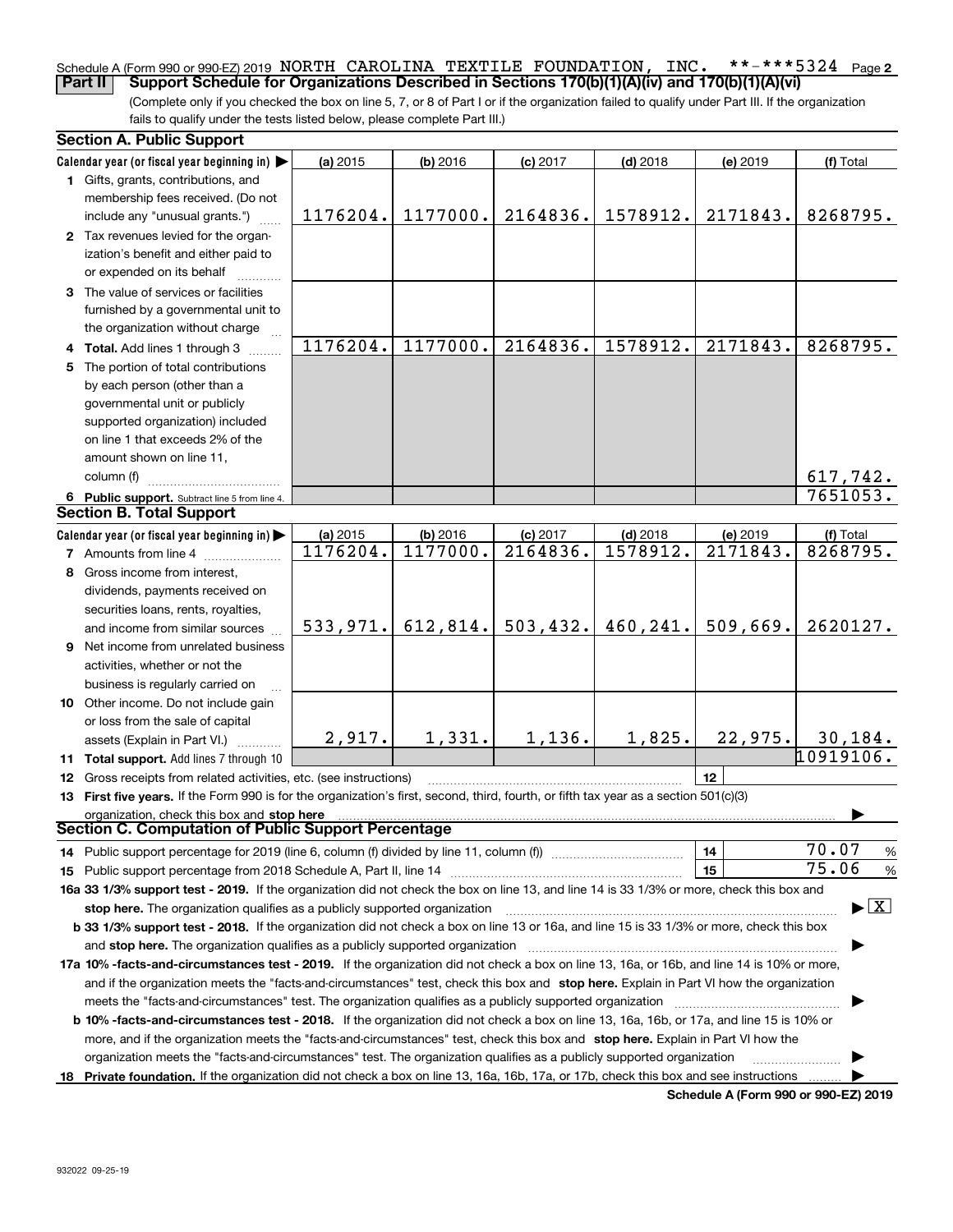#### **3** Schedule A (Form 990 or 990-EZ) 2019 NORTH CAROLINA TEXTILE FOUNDATION , INC. \*\*-\*\*\*5324 Page<br>| Part III | Support Schedule for Organizations Described in Section 509(a)(2) **Part III** | Support Schedule for Organizations Described in Section 509(a)(2)

(Complete only if you checked the box on line 10 of Part I or if the organization failed to qualify under Part II. If the organization fails to qualify under the tests listed below, please complete Part II.)

| <b>Section A. Public Support</b>                                                                                                                                                                                               |          |          |                 |            |    |          |                                      |
|--------------------------------------------------------------------------------------------------------------------------------------------------------------------------------------------------------------------------------|----------|----------|-----------------|------------|----|----------|--------------------------------------|
| Calendar year (or fiscal year beginning in) $\blacktriangleright$                                                                                                                                                              | (a) 2015 | (b) 2016 | $(c)$ 2017      | $(d)$ 2018 |    | (e) 2019 | (f) Total                            |
| 1 Gifts, grants, contributions, and                                                                                                                                                                                            |          |          |                 |            |    |          |                                      |
| membership fees received. (Do not                                                                                                                                                                                              |          |          |                 |            |    |          |                                      |
| include any "unusual grants.")                                                                                                                                                                                                 |          |          |                 |            |    |          |                                      |
| <b>2</b> Gross receipts from admissions,                                                                                                                                                                                       |          |          |                 |            |    |          |                                      |
| merchandise sold or services per-<br>formed, or facilities furnished in                                                                                                                                                        |          |          |                 |            |    |          |                                      |
| any activity that is related to the                                                                                                                                                                                            |          |          |                 |            |    |          |                                      |
| organization's tax-exempt purpose                                                                                                                                                                                              |          |          |                 |            |    |          |                                      |
| 3 Gross receipts from activities that                                                                                                                                                                                          |          |          |                 |            |    |          |                                      |
| are not an unrelated trade or bus-                                                                                                                                                                                             |          |          |                 |            |    |          |                                      |
| iness under section 513                                                                                                                                                                                                        |          |          |                 |            |    |          |                                      |
| 4 Tax revenues levied for the organ-                                                                                                                                                                                           |          |          |                 |            |    |          |                                      |
| ization's benefit and either paid to                                                                                                                                                                                           |          |          |                 |            |    |          |                                      |
| or expended on its behalf<br>.                                                                                                                                                                                                 |          |          |                 |            |    |          |                                      |
| 5 The value of services or facilities                                                                                                                                                                                          |          |          |                 |            |    |          |                                      |
| furnished by a governmental unit to                                                                                                                                                                                            |          |          |                 |            |    |          |                                      |
| the organization without charge                                                                                                                                                                                                |          |          |                 |            |    |          |                                      |
| <b>6 Total.</b> Add lines 1 through 5                                                                                                                                                                                          |          |          |                 |            |    |          |                                      |
| 7a Amounts included on lines 1, 2, and                                                                                                                                                                                         |          |          |                 |            |    |          |                                      |
| 3 received from disqualified persons                                                                                                                                                                                           |          |          |                 |            |    |          |                                      |
| <b>b</b> Amounts included on lines 2 and 3 received                                                                                                                                                                            |          |          |                 |            |    |          |                                      |
| from other than disqualified persons that                                                                                                                                                                                      |          |          |                 |            |    |          |                                      |
| exceed the greater of \$5,000 or 1% of the<br>amount on line 13 for the year                                                                                                                                                   |          |          |                 |            |    |          |                                      |
| c Add lines 7a and 7b                                                                                                                                                                                                          |          |          |                 |            |    |          |                                      |
| 8 Public support. (Subtract line 7c from line 6.)                                                                                                                                                                              |          |          |                 |            |    |          |                                      |
| <b>Section B. Total Support</b>                                                                                                                                                                                                |          |          |                 |            |    |          |                                      |
| Calendar year (or fiscal year beginning in) $\blacktriangleright$                                                                                                                                                              | (a) 2015 | (b) 2016 | <b>(c)</b> 2017 | $(d)$ 2018 |    | (e) 2019 | (f) Total                            |
| 9 Amounts from line 6                                                                                                                                                                                                          |          |          |                 |            |    |          |                                      |
| 10a Gross income from interest,                                                                                                                                                                                                |          |          |                 |            |    |          |                                      |
| dividends, payments received on                                                                                                                                                                                                |          |          |                 |            |    |          |                                      |
| securities loans, rents, royalties,<br>and income from similar sources                                                                                                                                                         |          |          |                 |            |    |          |                                      |
| <b>b</b> Unrelated business taxable income                                                                                                                                                                                     |          |          |                 |            |    |          |                                      |
| (less section 511 taxes) from businesses                                                                                                                                                                                       |          |          |                 |            |    |          |                                      |
| acquired after June 30, 1975                                                                                                                                                                                                   |          |          |                 |            |    |          |                                      |
| c Add lines 10a and 10b                                                                                                                                                                                                        |          |          |                 |            |    |          |                                      |
| 11 Net income from unrelated business                                                                                                                                                                                          |          |          |                 |            |    |          |                                      |
| activities not included in line 10b.                                                                                                                                                                                           |          |          |                 |            |    |          |                                      |
| whether or not the business is<br>regularly carried on                                                                                                                                                                         |          |          |                 |            |    |          |                                      |
| <b>12</b> Other income. Do not include gain                                                                                                                                                                                    |          |          |                 |            |    |          |                                      |
| or loss from the sale of capital                                                                                                                                                                                               |          |          |                 |            |    |          |                                      |
| assets (Explain in Part VI.)<br><b>13</b> Total support. (Add lines 9, 10c, 11, and 12.)                                                                                                                                       |          |          |                 |            |    |          |                                      |
| 14 First five years. If the Form 990 is for the organization's first, second, third, fourth, or fifth tax year as a section 501(c)(3) organization,                                                                            |          |          |                 |            |    |          |                                      |
| check this box and stop here measurements and contact the contract of the contract of the contract of the contract of the contract of the contract of the contract of the contract of the contract of the contract of the cont |          |          |                 |            |    |          |                                      |
| <b>Section C. Computation of Public Support Percentage</b>                                                                                                                                                                     |          |          |                 |            |    |          |                                      |
| 15 Public support percentage for 2019 (line 8, column (f), divided by line 13, column (f))                                                                                                                                     |          |          |                 |            | 15 |          | %                                    |
| 16 Public support percentage from 2018 Schedule A, Part III, line 15                                                                                                                                                           |          |          |                 |            | 16 |          | %                                    |
| <b>Section D. Computation of Investment Income Percentage</b>                                                                                                                                                                  |          |          |                 |            |    |          |                                      |
| 17 Investment income percentage for 2019 (line 10c, column (f), divided by line 13, column (f))                                                                                                                                |          |          |                 |            | 17 |          | %                                    |
| <b>18</b> Investment income percentage from <b>2018</b> Schedule A, Part III, line 17                                                                                                                                          |          |          |                 |            | 18 |          | %                                    |
| 19a 33 1/3% support tests - 2019. If the organization did not check the box on line 14, and line 15 is more than 33 1/3%, and line 17 is not                                                                                   |          |          |                 |            |    |          |                                      |
| more than 33 1/3%, check this box and stop here. The organization qualifies as a publicly supported organization                                                                                                               |          |          |                 |            |    |          | ▶                                    |
| b 33 1/3% support tests - 2018. If the organization did not check a box on line 14 or line 19a, and line 16 is more than 33 1/3%, and                                                                                          |          |          |                 |            |    |          |                                      |
| line 18 is not more than 33 1/3%, check this box and stop here. The organization qualifies as a publicly supported organization                                                                                                |          |          |                 |            |    |          |                                      |
| 20 Private foundation. If the organization did not check a box on line 14, 19a, or 19b, check this box and see instructions                                                                                                    |          |          |                 |            |    |          |                                      |
| 932023 09-25-19                                                                                                                                                                                                                |          |          |                 |            |    |          | Schedule A (Form 990 or 990-EZ) 2019 |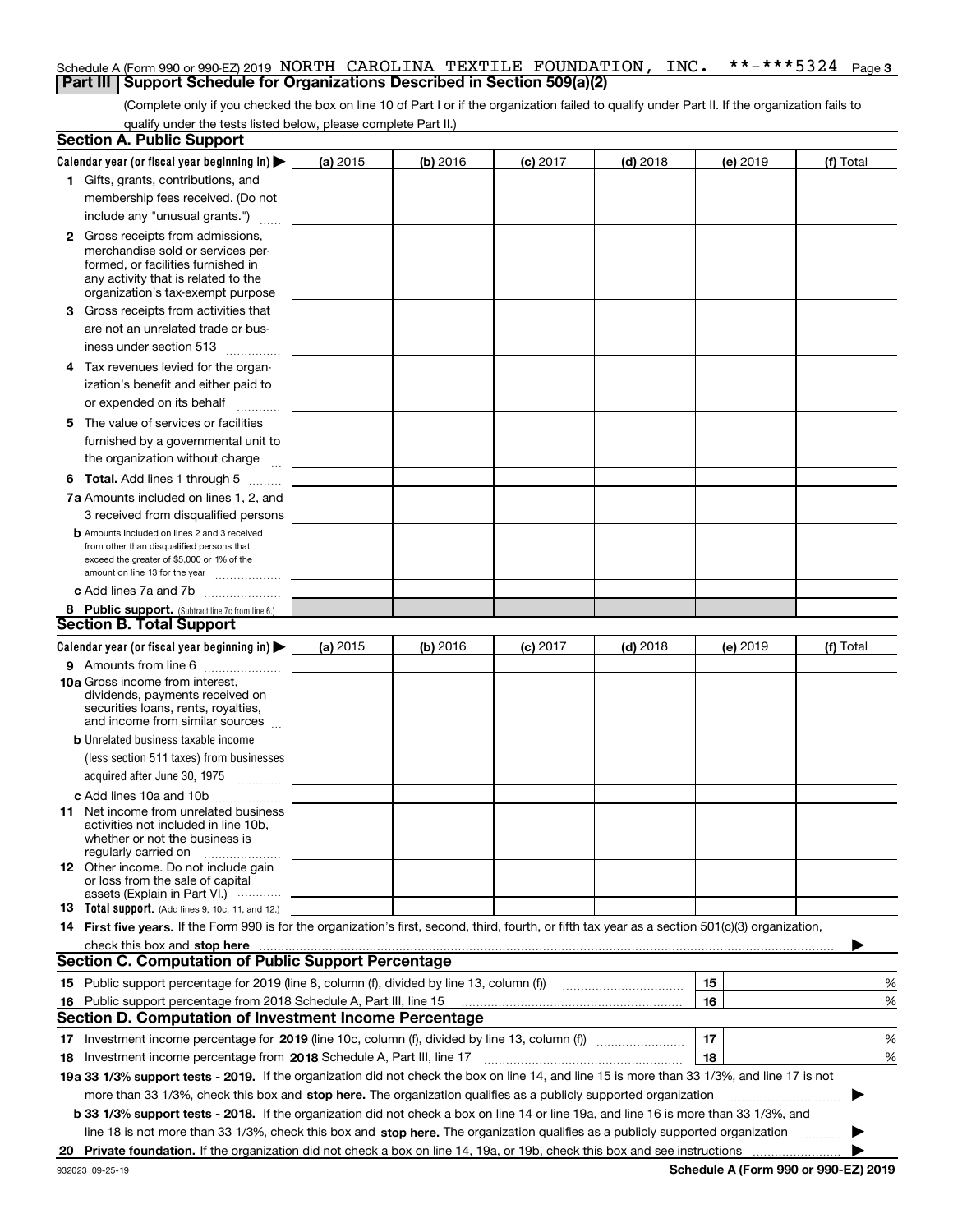#### $***$   $***$  5324 Page 4 Schedule A (Form 990 or 990-EZ) 2019 NORTH CAROLINA TEXTILE FOUNDATION , INC. \*\*-\*\*\*5324 Page<br>L**Part IV L. Supporting Organizations**

### **Part IV Supporting Organizations**

(Complete only if you checked a box in line 12 on Part I. If you checked 12a of Part I, complete Sections A and B. If you checked 12b of Part I, complete Sections A and C. If you checked 12c of Part I, complete Sections A, D, and E. If you checked 12d of Part I, complete Sections A and D, and complete Part V.)

#### **Section A. All Supporting Organizations**

- **1** Are all of the organization's supported organizations listed by name in the organization's governing documents? If "No," describe in **Part VI** how the supported organizations are designated. If designated by *class or purpose, describe the designation. If historic and continuing relationship, explain.*
- **2** Did the organization have any supported organization that does not have an IRS determination of status under section 509(a)(1) or (2)? If "Yes," explain in Part VI how the organization determined that the supported *organization was described in section 509(a)(1) or (2).*
- **3a** Did the organization have a supported organization described in section 501(c)(4), (5), or (6)? If "Yes," answer *(b) and (c) below.*
- **b** Did the organization confirm that each supported organization qualified under section 501(c)(4), (5), or (6) and satisfied the public support tests under section 509(a)(2)? If "Yes," describe in **Part VI** when and how the *organization made the determination.*
- **c**Did the organization ensure that all support to such organizations was used exclusively for section 170(c)(2)(B) purposes? If "Yes," explain in **Part VI** what controls the organization put in place to ensure such use.
- **4a***If* Was any supported organization not organized in the United States ("foreign supported organization")? *"Yes," and if you checked 12a or 12b in Part I, answer (b) and (c) below.*
- **b** Did the organization have ultimate control and discretion in deciding whether to make grants to the foreign supported organization? If "Yes," describe in **Part VI** how the organization had such control and discretion *despite being controlled or supervised by or in connection with its supported organizations.*
- **c** Did the organization support any foreign supported organization that does not have an IRS determination under sections 501(c)(3) and 509(a)(1) or (2)? If "Yes," explain in **Part VI** what controls the organization used *to ensure that all support to the foreign supported organization was used exclusively for section 170(c)(2)(B) purposes.*
- **5a***If "Yes,"* Did the organization add, substitute, or remove any supported organizations during the tax year? answer (b) and (c) below (if applicable). Also, provide detail in **Part VI,** including (i) the names and EIN *numbers of the supported organizations added, substituted, or removed; (ii) the reasons for each such action; (iii) the authority under the organization's organizing document authorizing such action; and (iv) how the action was accomplished (such as by amendment to the organizing document).*
- **b** Type I or Type II only. Was any added or substituted supported organization part of a class already designated in the organization's organizing document?
- **cSubstitutions only.**  Was the substitution the result of an event beyond the organization's control?
- **6** Did the organization provide support (whether in the form of grants or the provision of services or facilities) to **Part VI.** *If "Yes," provide detail in* support or benefit one or more of the filing organization's supported organizations? anyone other than (i) its supported organizations, (ii) individuals that are part of the charitable class benefited by one or more of its supported organizations, or (iii) other supporting organizations that also
- **7**Did the organization provide a grant, loan, compensation, or other similar payment to a substantial contributor *If "Yes," complete Part I of Schedule L (Form 990 or 990-EZ).* regard to a substantial contributor? (as defined in section 4958(c)(3)(C)), a family member of a substantial contributor, or a 35% controlled entity with
- **8** Did the organization make a loan to a disqualified person (as defined in section 4958) not described in line 7? *If "Yes," complete Part I of Schedule L (Form 990 or 990-EZ).*
- **9a** Was the organization controlled directly or indirectly at any time during the tax year by one or more in section 509(a)(1) or (2))? If "Yes," *provide detail in* <code>Part VI.</code> disqualified persons as defined in section 4946 (other than foundation managers and organizations described
- **b** Did one or more disqualified persons (as defined in line 9a) hold a controlling interest in any entity in which the supporting organization had an interest? If "Yes," provide detail in P**art VI**.
- **c**Did a disqualified person (as defined in line 9a) have an ownership interest in, or derive any personal benefit from, assets in which the supporting organization also had an interest? If "Yes," provide detail in P**art VI.**
- **10a** Was the organization subject to the excess business holdings rules of section 4943 because of section supporting organizations)? If "Yes," answer 10b below. 4943(f) (regarding certain Type II supporting organizations, and all Type III non-functionally integrated
- **b** Did the organization have any excess business holdings in the tax year? (Use Schedule C, Form 4720, to *determine whether the organization had excess business holdings.)*

**Yes No**

**1**

**10b**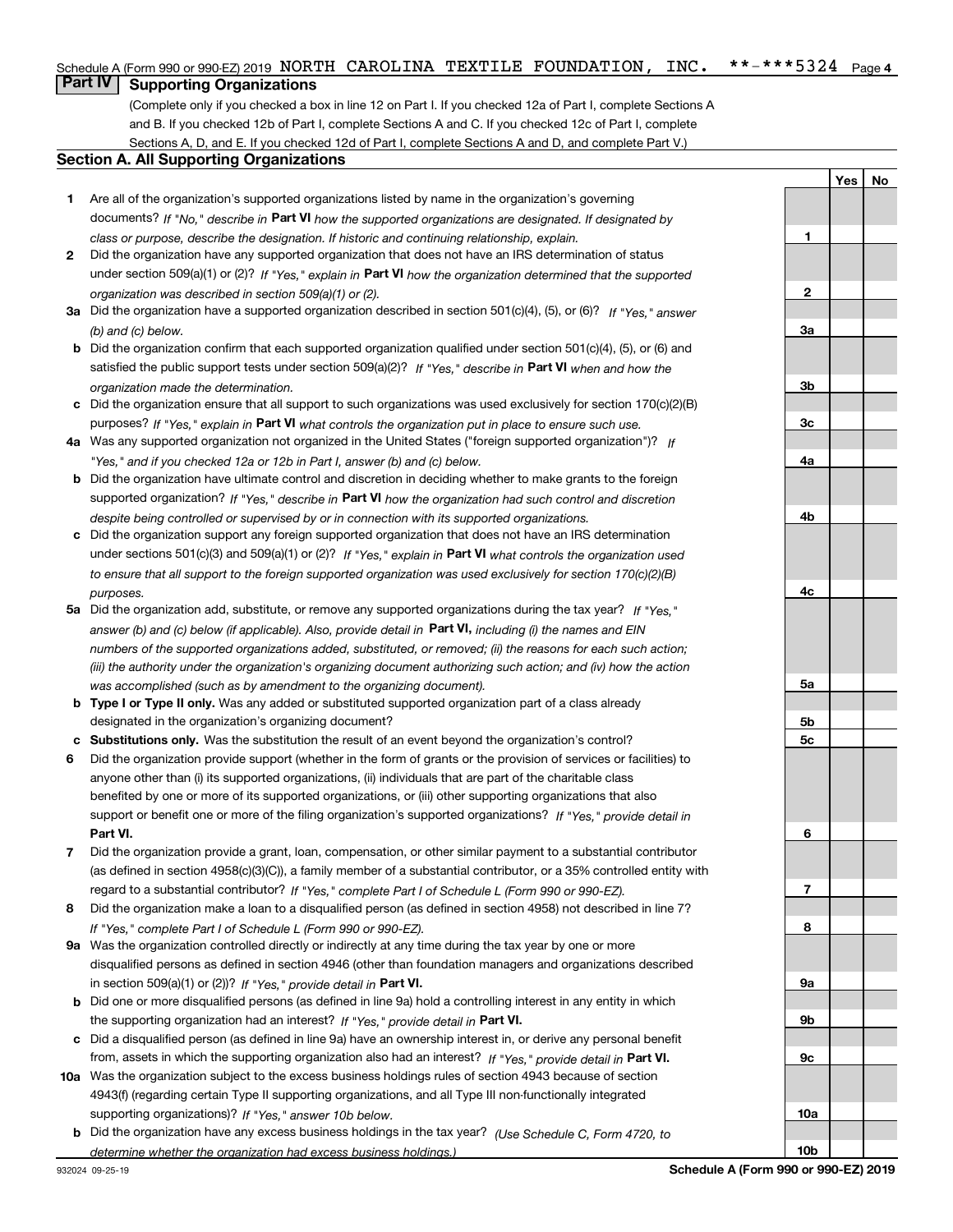### Schedule A (Form 990 or 990-EZ) 2019 NORTH CAROLINA TEXTILE FOUNDATION , INC. \*\*-\*\*\*5324 Page 5<br>L**Part IV L. Supporting Organizations** . . . . . . . . **Part IV Supporting Organizations** *(continued)*

|    |                                                                                                                                                                                                               |                 | Yes | No |
|----|---------------------------------------------------------------------------------------------------------------------------------------------------------------------------------------------------------------|-----------------|-----|----|
| 11 | Has the organization accepted a gift or contribution from any of the following persons?                                                                                                                       |                 |     |    |
|    | a A person who directly or indirectly controls, either alone or together with persons described in (b) and (c)                                                                                                |                 |     |    |
|    | below, the governing body of a supported organization?                                                                                                                                                        | 11a             |     |    |
|    | <b>b</b> A family member of a person described in (a) above?                                                                                                                                                  | 11 <sub>b</sub> |     |    |
| c  | A 35% controlled entity of a person described in (a) or (b) above? If "Yes" to a, b, or c, provide detail in Part VI.                                                                                         | 11c             |     |    |
|    | <b>Section B. Type I Supporting Organizations</b>                                                                                                                                                             |                 |     |    |
|    |                                                                                                                                                                                                               |                 | Yes | No |
| 1  | Did the directors, trustees, or membership of one or more supported organizations have the power to                                                                                                           |                 |     |    |
|    | regularly appoint or elect at least a majority of the organization's directors or trustees at all times during the                                                                                            |                 |     |    |
|    | tax year? If "No," describe in Part VI how the supported organization(s) effectively operated, supervised, or                                                                                                 |                 |     |    |
|    | controlled the organization's activities. If the organization had more than one supported organization,                                                                                                       |                 |     |    |
|    | describe how the powers to appoint and/or remove directors or trustees were allocated among the supported                                                                                                     |                 |     |    |
|    |                                                                                                                                                                                                               | 1               |     |    |
| 2  | organizations and what conditions or restrictions, if any, applied to such powers during the tax year.<br>Did the organization operate for the benefit of any supported organization other than the supported |                 |     |    |
|    |                                                                                                                                                                                                               |                 |     |    |
|    | organization(s) that operated, supervised, or controlled the supporting organization? If "Yes," explain in                                                                                                    |                 |     |    |
|    | Part VI how providing such benefit carried out the purposes of the supported organization(s) that operated,                                                                                                   |                 |     |    |
|    | supervised, or controlled the supporting organization.<br><b>Section C. Type II Supporting Organizations</b>                                                                                                  | $\mathbf{2}$    |     |    |
|    |                                                                                                                                                                                                               |                 |     |    |
|    |                                                                                                                                                                                                               |                 | Yes | No |
| 1. | Were a majority of the organization's directors or trustees during the tax year also a majority of the directors                                                                                              |                 |     |    |
|    | or trustees of each of the organization's supported organization(s)? If "No," describe in Part VI how control                                                                                                 |                 |     |    |
|    | or management of the supporting organization was vested in the same persons that controlled or managed                                                                                                        |                 |     |    |
|    | the supported organization(s).                                                                                                                                                                                | 1               |     |    |
|    | <b>Section D. All Type III Supporting Organizations</b>                                                                                                                                                       |                 |     |    |
|    |                                                                                                                                                                                                               |                 | Yes | No |
| 1  | Did the organization provide to each of its supported organizations, by the last day of the fifth month of the                                                                                                |                 |     |    |
|    | organization's tax year, (i) a written notice describing the type and amount of support provided during the prior tax                                                                                         |                 |     |    |
|    | year, (ii) a copy of the Form 990 that was most recently filed as of the date of notification, and (iii) copies of the                                                                                        |                 |     |    |
|    | organization's governing documents in effect on the date of notification, to the extent not previously provided?                                                                                              | 1               |     |    |
| 2  | Were any of the organization's officers, directors, or trustees either (i) appointed or elected by the supported                                                                                              |                 |     |    |
|    | organization(s) or (ii) serving on the governing body of a supported organization? If "No," explain in Part VI how                                                                                            |                 |     |    |
|    | the organization maintained a close and continuous working relationship with the supported organization(s).                                                                                                   | $\mathbf{2}$    |     |    |
| 3  | By reason of the relationship described in (2), did the organization's supported organizations have a                                                                                                         |                 |     |    |
|    | significant voice in the organization's investment policies and in directing the use of the organization's                                                                                                    |                 |     |    |
|    | income or assets at all times during the tax year? If "Yes," describe in Part VI the role the organization's                                                                                                  |                 |     |    |
|    | supported organizations played in this regard.                                                                                                                                                                | 3               |     |    |
|    | <b>Section E. Type III Functionally Integrated Supporting Organizations</b>                                                                                                                                   |                 |     |    |
| 1  | Check the box next to the method that the organization used to satisfy the Integral Part Test during the year (see instructions).                                                                             |                 |     |    |
| a  | The organization satisfied the Activities Test. Complete line 2 below.                                                                                                                                        |                 |     |    |
| b  | The organization is the parent of each of its supported organizations. Complete line 3 below.                                                                                                                 |                 |     |    |
|    |                                                                                                                                                                                                               |                 |     |    |
| c  | The organization supported a governmental entity. Describe in Part VI how you supported a government entity (see instructions),                                                                               |                 | Yes | No |
| 2  | Activities Test. Answer (a) and (b) below.                                                                                                                                                                    |                 |     |    |
| а  | Did substantially all of the organization's activities during the tax year directly further the exempt purposes of                                                                                            |                 |     |    |
|    | the supported organization(s) to which the organization was responsive? If "Yes." then in Part VI identify                                                                                                    |                 |     |    |
|    | those supported organizations and explain how these activities directly furthered their exempt purposes,                                                                                                      |                 |     |    |
|    | how the organization was responsive to those supported organizations, and how the organization determined                                                                                                     |                 |     |    |
|    | that these activities constituted substantially all of its activities.                                                                                                                                        | 2a              |     |    |
| b  | Did the activities described in (a) constitute activities that, but for the organization's involvement, one or more                                                                                           |                 |     |    |
|    | of the organization's supported organization(s) would have been engaged in? If "Yes," explain in Part VI the                                                                                                  |                 |     |    |
|    | reasons for the organization's position that its supported organization(s) would have engaged in these                                                                                                        |                 |     |    |
|    | activities but for the organization's involvement.                                                                                                                                                            | 2 <sub>b</sub>  |     |    |
| з  | Parent of Supported Organizations. Answer (a) and (b) below.                                                                                                                                                  |                 |     |    |
| а  | Did the organization have the power to regularly appoint or elect a majority of the officers, directors, or                                                                                                   |                 |     |    |
|    | trustees of each of the supported organizations? Provide details in Part VI.                                                                                                                                  | За              |     |    |
| b  | Did the organization exercise a substantial degree of direction over the policies, programs, and activities of each                                                                                           |                 |     |    |
|    | of its supported organizations? If "Yes," describe in Part VI the role played by the organization in this regard.                                                                                             | 3 <sub>b</sub>  |     |    |
|    |                                                                                                                                                                                                               |                 |     |    |

**Schedule A (Form 990 or 990-EZ) 2019**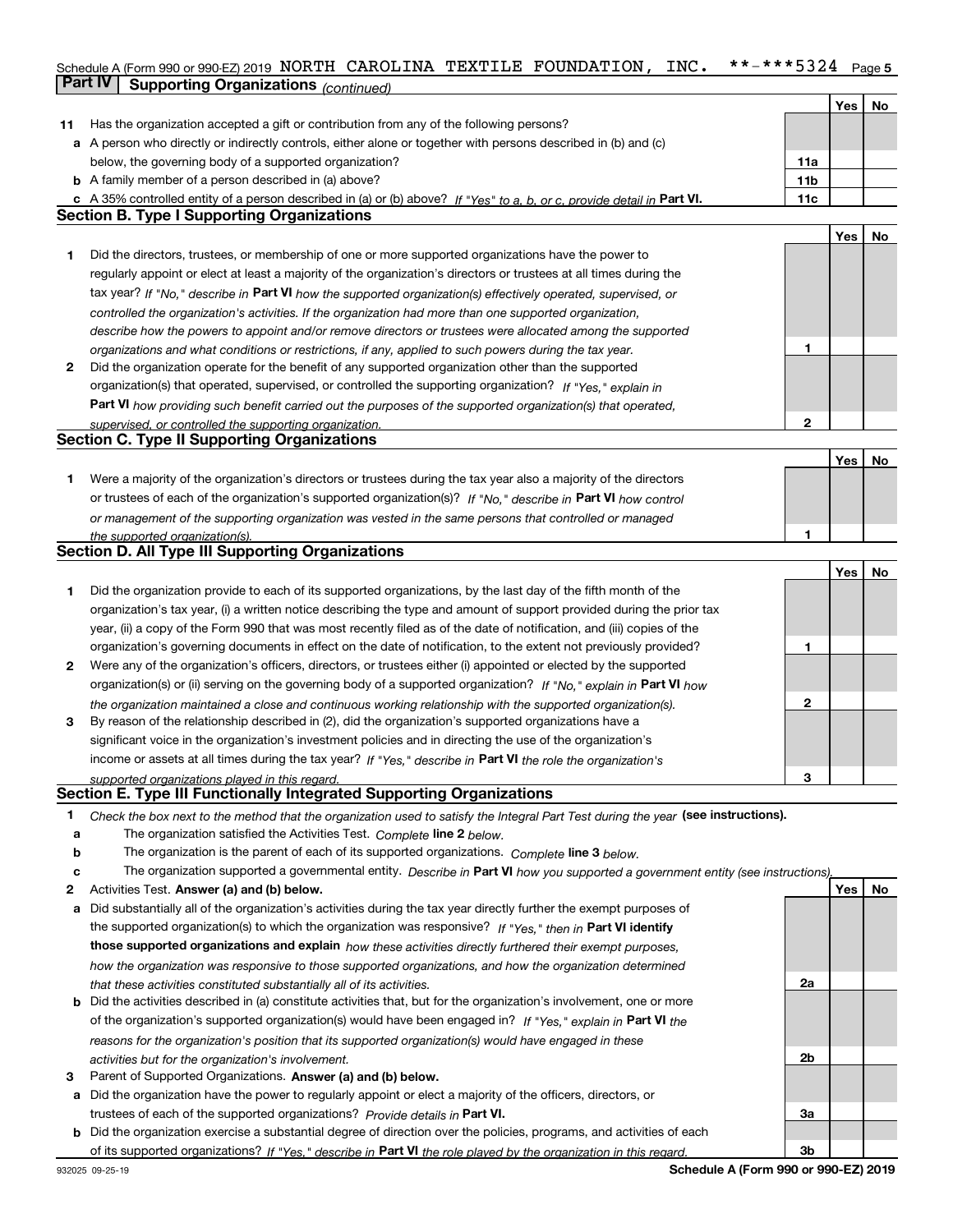|    | Schedule A (Form 990 or 990-EZ) 2019 NORTH CAROLINA TEXTILE FOUNDATION,<br><b>Part V</b>                                                           |                   | INC.           |                                |
|----|----------------------------------------------------------------------------------------------------------------------------------------------------|-------------------|----------------|--------------------------------|
|    | Type III Non-Functionally Integrated 509(a)(3) Supporting Organizations                                                                            |                   |                |                                |
| 1  | Check here if the organization satisfied the Integral Part Test as a qualifying trust on Nov. 20, 1970 (explain in Part VI). See instructions. All |                   |                |                                |
|    | other Type III non-functionally integrated supporting organizations must complete Sections A through E.<br>Section A - Adjusted Net Income         |                   | (A) Prior Year | (B) Current Year<br>(optional) |
|    |                                                                                                                                                    |                   |                |                                |
| 1  | Net short-term capital gain                                                                                                                        | 1<br>$\mathbf{2}$ |                |                                |
| 2  | Recoveries of prior-year distributions                                                                                                             | 3                 |                |                                |
| 3  | Other gross income (see instructions)                                                                                                              | 4                 |                |                                |
| 4  | Add lines 1 through 3.                                                                                                                             | 5                 |                |                                |
| 5  | Depreciation and depletion                                                                                                                         |                   |                |                                |
| 6  | Portion of operating expenses paid or incurred for production or                                                                                   |                   |                |                                |
|    | collection of gross income or for management, conservation, or                                                                                     |                   |                |                                |
|    | maintenance of property held for production of income (see instructions)                                                                           | 6                 |                |                                |
| 7  | Other expenses (see instructions)                                                                                                                  | $\overline{7}$    |                |                                |
| 8  | Adjusted Net Income (subtract lines 5, 6, and 7 from line 4)                                                                                       | 8                 |                |                                |
|    | <b>Section B - Minimum Asset Amount</b>                                                                                                            |                   | (A) Prior Year | (B) Current Year<br>(optional) |
| 1  | Aggregate fair market value of all non-exempt-use assets (see                                                                                      |                   |                |                                |
|    | instructions for short tax year or assets held for part of year):                                                                                  |                   |                |                                |
|    | <b>a</b> Average monthly value of securities                                                                                                       | 1a                |                |                                |
|    | <b>b</b> Average monthly cash balances                                                                                                             | 1b                |                |                                |
|    | c Fair market value of other non-exempt-use assets                                                                                                 | 1c                |                |                                |
|    | d Total (add lines 1a, 1b, and 1c)                                                                                                                 | 1d                |                |                                |
|    | <b>e</b> Discount claimed for blockage or other                                                                                                    |                   |                |                                |
|    | factors (explain in detail in Part VI):                                                                                                            |                   |                |                                |
| 2  | Acquisition indebtedness applicable to non-exempt-use assets                                                                                       | $\mathbf{2}$      |                |                                |
| 3  | Subtract line 2 from line 1d.                                                                                                                      | 3                 |                |                                |
| 4  | Cash deemed held for exempt use. Enter 1-1/2% of line 3 (for greater amount,                                                                       |                   |                |                                |
|    | see instructions).                                                                                                                                 | 4                 |                |                                |
| 5  | Net value of non-exempt-use assets (subtract line 4 from line 3)                                                                                   | 5                 |                |                                |
| 6  | Multiply line 5 by .035.                                                                                                                           | 6                 |                |                                |
| 7  | Recoveries of prior-year distributions                                                                                                             | $\overline{7}$    |                |                                |
| 8  | Minimum Asset Amount (add line 7 to line 6)                                                                                                        | 8                 |                |                                |
|    | <b>Section C - Distributable Amount</b>                                                                                                            |                   |                | <b>Current Year</b>            |
| 1. | Adjusted net income for prior year (from Section A, line 8, Column A)                                                                              | 1                 |                |                                |
|    | Enter 85% of line 1.                                                                                                                               | 2                 |                |                                |
| 3  | Minimum asset amount for prior year (from Section B, line 8, Column A)                                                                             | 3                 |                |                                |
| 4  | Enter greater of line 2 or line 3.                                                                                                                 | 4                 |                |                                |
| 5  | Income tax imposed in prior year                                                                                                                   | 5                 |                |                                |
| 6  | <b>Distributable Amount.</b> Subtract line 5 from line 4, unless subject to                                                                        |                   |                |                                |
|    | emergency temporary reduction (see instructions).                                                                                                  | 6                 |                |                                |
| 7  | Check here if the current year is the organization's first as a non-functionally integrated Type III supporting organization (see                  |                   |                |                                |

instructions).

**Schedule A (Form 990 or 990-EZ) 2019**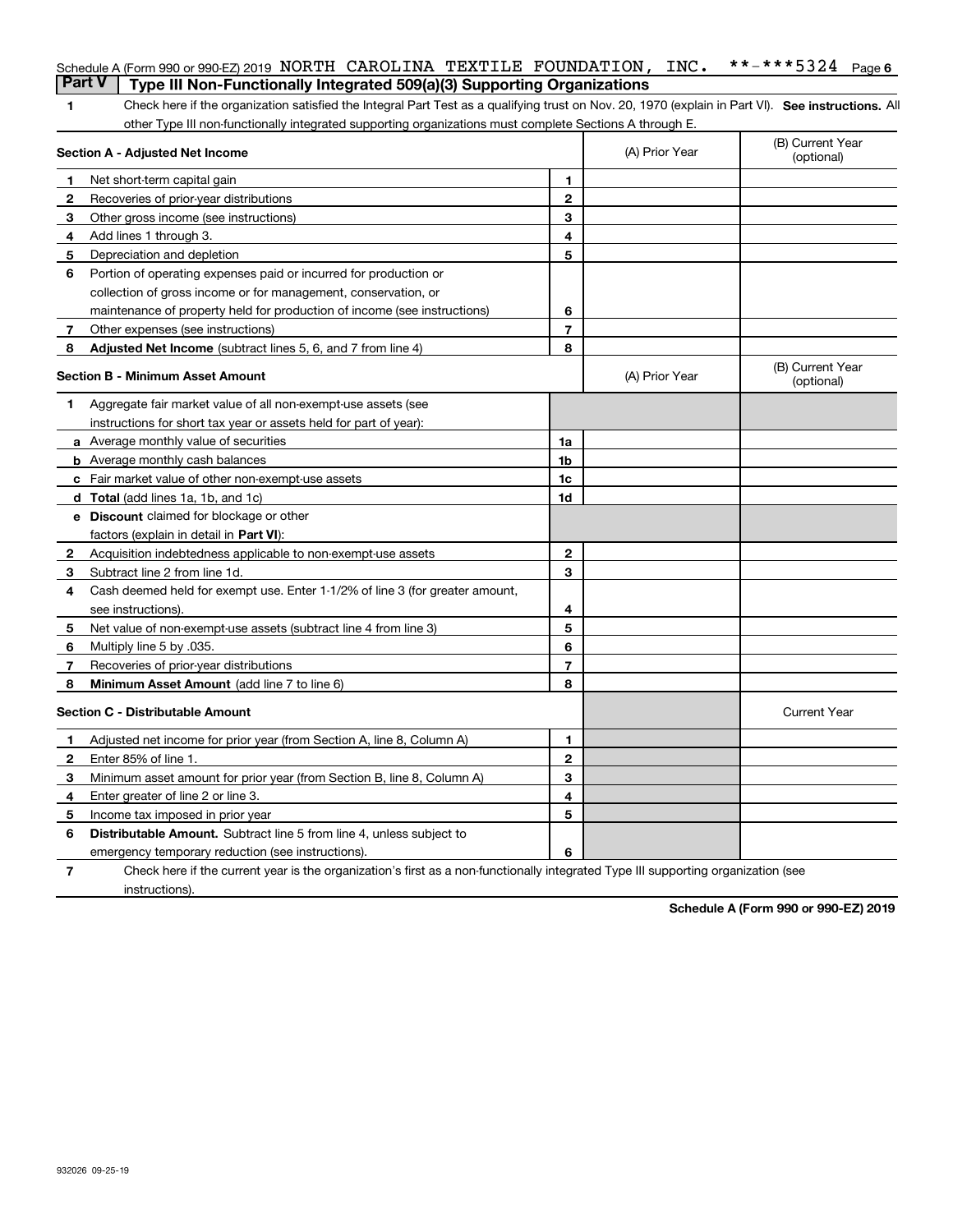# Schedule A (Form 990 or 990-EZ) 2019 NORTH CAROLINA TEXTILE FOUNDATION , INC. \*\*-\*\*\*5324 <sub>Page 7</sub><br>L**Part V** L. Type III Non, Eunotionally Integrated 509(a)(3) Supporting Organizations

| <b>Part V</b> | Type III Non-Functionally Integrated 509(a)(3) Supporting Organizations                    |                                    | (continued)                                   |                                                  |
|---------------|--------------------------------------------------------------------------------------------|------------------------------------|-----------------------------------------------|--------------------------------------------------|
|               | <b>Section D - Distributions</b>                                                           |                                    |                                               | <b>Current Year</b>                              |
| 1             | Amounts paid to supported organizations to accomplish exempt purposes                      |                                    |                                               |                                                  |
| 2             | Amounts paid to perform activity that directly furthers exempt purposes of supported       |                                    |                                               |                                                  |
|               | organizations, in excess of income from activity                                           |                                    |                                               |                                                  |
| 3             | Administrative expenses paid to accomplish exempt purposes of supported organizations      |                                    |                                               |                                                  |
| 4             | Amounts paid to acquire exempt-use assets                                                  |                                    |                                               |                                                  |
| 5             | Qualified set-aside amounts (prior IRS approval required)                                  |                                    |                                               |                                                  |
| 6             | Other distributions (describe in Part VI). See instructions.                               |                                    |                                               |                                                  |
| 7             | <b>Total annual distributions.</b> Add lines 1 through 6.                                  |                                    |                                               |                                                  |
| 8             | Distributions to attentive supported organizations to which the organization is responsive |                                    |                                               |                                                  |
|               | (provide details in Part VI). See instructions.                                            |                                    |                                               |                                                  |
| 9             | Distributable amount for 2019 from Section C, line 6                                       |                                    |                                               |                                                  |
| 10            | Line 8 amount divided by line 9 amount                                                     |                                    |                                               |                                                  |
|               | <b>Section E - Distribution Allocations</b> (see instructions)                             | (i)<br><b>Excess Distributions</b> | (ii)<br><b>Underdistributions</b><br>Pre-2019 | (iii)<br><b>Distributable</b><br>Amount for 2019 |
| 1             | Distributable amount for 2019 from Section C, line 6                                       |                                    |                                               |                                                  |
| 2             | Underdistributions, if any, for years prior to 2019 (reason-                               |                                    |                                               |                                                  |
|               | able cause required- explain in Part VI). See instructions.                                |                                    |                                               |                                                  |
| 3             | Excess distributions carryover, if any, to 2019                                            |                                    |                                               |                                                  |
|               | <b>a</b> From 2014                                                                         |                                    |                                               |                                                  |
|               | <b>b</b> From 2015                                                                         |                                    |                                               |                                                  |
|               | c From 2016                                                                                |                                    |                                               |                                                  |
|               | d From 2017                                                                                |                                    |                                               |                                                  |
|               | e From 2018                                                                                |                                    |                                               |                                                  |
|               | <b>Total</b> of lines 3a through e                                                         |                                    |                                               |                                                  |
|               | <b>g</b> Applied to underdistributions of prior years                                      |                                    |                                               |                                                  |
|               | <b>h</b> Applied to 2019 distributable amount                                              |                                    |                                               |                                                  |
|               | Carryover from 2014 not applied (see instructions)                                         |                                    |                                               |                                                  |
|               | Remainder. Subtract lines 3g, 3h, and 3i from 3f.                                          |                                    |                                               |                                                  |
| 4             | Distributions for 2019 from Section D,                                                     |                                    |                                               |                                                  |
|               | line $7:$                                                                                  |                                    |                                               |                                                  |
|               | <b>a</b> Applied to underdistributions of prior years                                      |                                    |                                               |                                                  |
|               | <b>b</b> Applied to 2019 distributable amount                                              |                                    |                                               |                                                  |
| c             | Remainder. Subtract lines 4a and 4b from 4.                                                |                                    |                                               |                                                  |
| 5             | Remaining underdistributions for years prior to 2019, if                                   |                                    |                                               |                                                  |
|               | any. Subtract lines 3g and 4a from line 2. For result greater                              |                                    |                                               |                                                  |
|               | than zero, explain in Part VI. See instructions.                                           |                                    |                                               |                                                  |
| 6             | Remaining underdistributions for 2019. Subtract lines 3h                                   |                                    |                                               |                                                  |
|               | and 4b from line 1. For result greater than zero, explain in                               |                                    |                                               |                                                  |
|               | Part VI. See instructions.                                                                 |                                    |                                               |                                                  |
| 7             | Excess distributions carryover to 2020. Add lines 3j                                       |                                    |                                               |                                                  |
|               | and 4c.                                                                                    |                                    |                                               |                                                  |
| 8             | Breakdown of line 7:                                                                       |                                    |                                               |                                                  |
|               | a Excess from 2015                                                                         |                                    |                                               |                                                  |
|               | <b>b</b> Excess from 2016                                                                  |                                    |                                               |                                                  |
|               | c Excess from 2017                                                                         |                                    |                                               |                                                  |
|               | d Excess from 2018                                                                         |                                    |                                               |                                                  |
|               | e Excess from 2019                                                                         |                                    |                                               |                                                  |

**Schedule A (Form 990 or 990-EZ) 2019**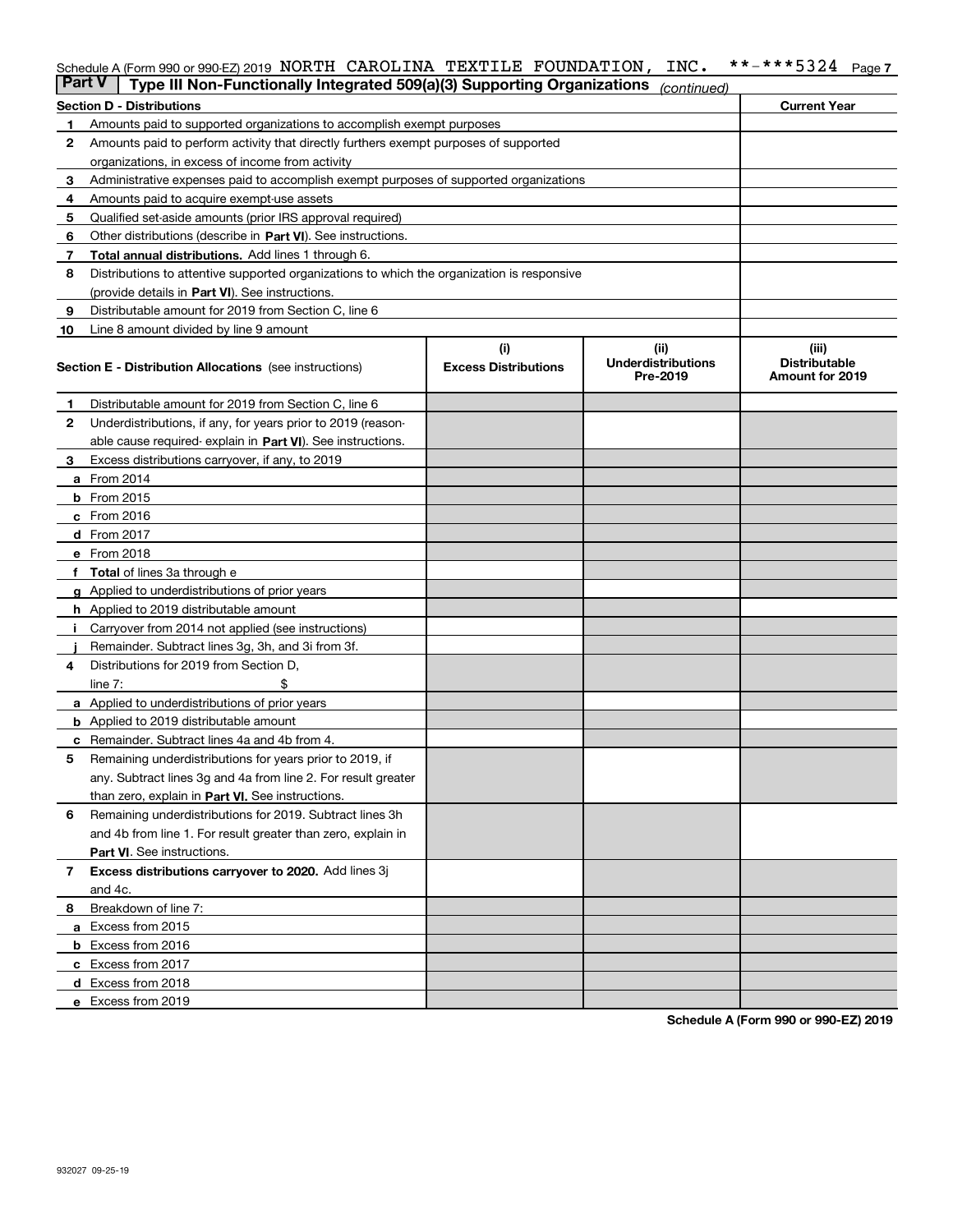|                | **-***5324 Page 8<br>Schedule A (Form 990 or 990-EZ) 2019 NORTH CAROLINA TEXTILE FOUNDATION, INC.                                                                                                                                                                                   |
|----------------|-------------------------------------------------------------------------------------------------------------------------------------------------------------------------------------------------------------------------------------------------------------------------------------|
| <b>Part VI</b> | Supplemental Information. Provide the explanations required by Part II, line 10; Part II, line 17a or 17b; Part III, line 12;                                                                                                                                                       |
|                | Part IV, Section A, lines 1, 2, 3b, 3c, 4b, 4c, 5a, 6, 9a, 9b, 9c, 11a, 11b, and 11c; Part IV, Section B, lines 1 and 2; Part IV, Section C,                                                                                                                                        |
|                | line 1; Part IV, Section D, lines 2 and 3; Part IV, Section E, lines 1c, 2a, 2b, 3a, and 3b; Part V, line 1; Part V, Section B, line 1e; Part V,<br>Section D, lines 5, 6, and 8; and Part V, Section E, lines 2, 5, and 6. Also complete this part for any additional information. |
|                | (See instructions.)                                                                                                                                                                                                                                                                 |
|                |                                                                                                                                                                                                                                                                                     |
|                |                                                                                                                                                                                                                                                                                     |
|                |                                                                                                                                                                                                                                                                                     |
|                |                                                                                                                                                                                                                                                                                     |
|                |                                                                                                                                                                                                                                                                                     |
|                |                                                                                                                                                                                                                                                                                     |
|                |                                                                                                                                                                                                                                                                                     |
|                |                                                                                                                                                                                                                                                                                     |
|                |                                                                                                                                                                                                                                                                                     |
|                |                                                                                                                                                                                                                                                                                     |
|                |                                                                                                                                                                                                                                                                                     |
|                |                                                                                                                                                                                                                                                                                     |
|                |                                                                                                                                                                                                                                                                                     |
|                |                                                                                                                                                                                                                                                                                     |
|                |                                                                                                                                                                                                                                                                                     |
|                |                                                                                                                                                                                                                                                                                     |
|                |                                                                                                                                                                                                                                                                                     |
|                |                                                                                                                                                                                                                                                                                     |
|                |                                                                                                                                                                                                                                                                                     |
|                |                                                                                                                                                                                                                                                                                     |
|                |                                                                                                                                                                                                                                                                                     |
|                |                                                                                                                                                                                                                                                                                     |
|                |                                                                                                                                                                                                                                                                                     |
|                |                                                                                                                                                                                                                                                                                     |
|                |                                                                                                                                                                                                                                                                                     |
|                |                                                                                                                                                                                                                                                                                     |
|                |                                                                                                                                                                                                                                                                                     |
|                |                                                                                                                                                                                                                                                                                     |
|                |                                                                                                                                                                                                                                                                                     |
|                |                                                                                                                                                                                                                                                                                     |
|                |                                                                                                                                                                                                                                                                                     |
|                |                                                                                                                                                                                                                                                                                     |
|                |                                                                                                                                                                                                                                                                                     |
|                |                                                                                                                                                                                                                                                                                     |
|                |                                                                                                                                                                                                                                                                                     |
|                |                                                                                                                                                                                                                                                                                     |
|                |                                                                                                                                                                                                                                                                                     |
|                |                                                                                                                                                                                                                                                                                     |
|                |                                                                                                                                                                                                                                                                                     |
|                |                                                                                                                                                                                                                                                                                     |
|                |                                                                                                                                                                                                                                                                                     |
|                |                                                                                                                                                                                                                                                                                     |
|                |                                                                                                                                                                                                                                                                                     |
|                |                                                                                                                                                                                                                                                                                     |
|                |                                                                                                                                                                                                                                                                                     |
|                |                                                                                                                                                                                                                                                                                     |
|                |                                                                                                                                                                                                                                                                                     |
|                |                                                                                                                                                                                                                                                                                     |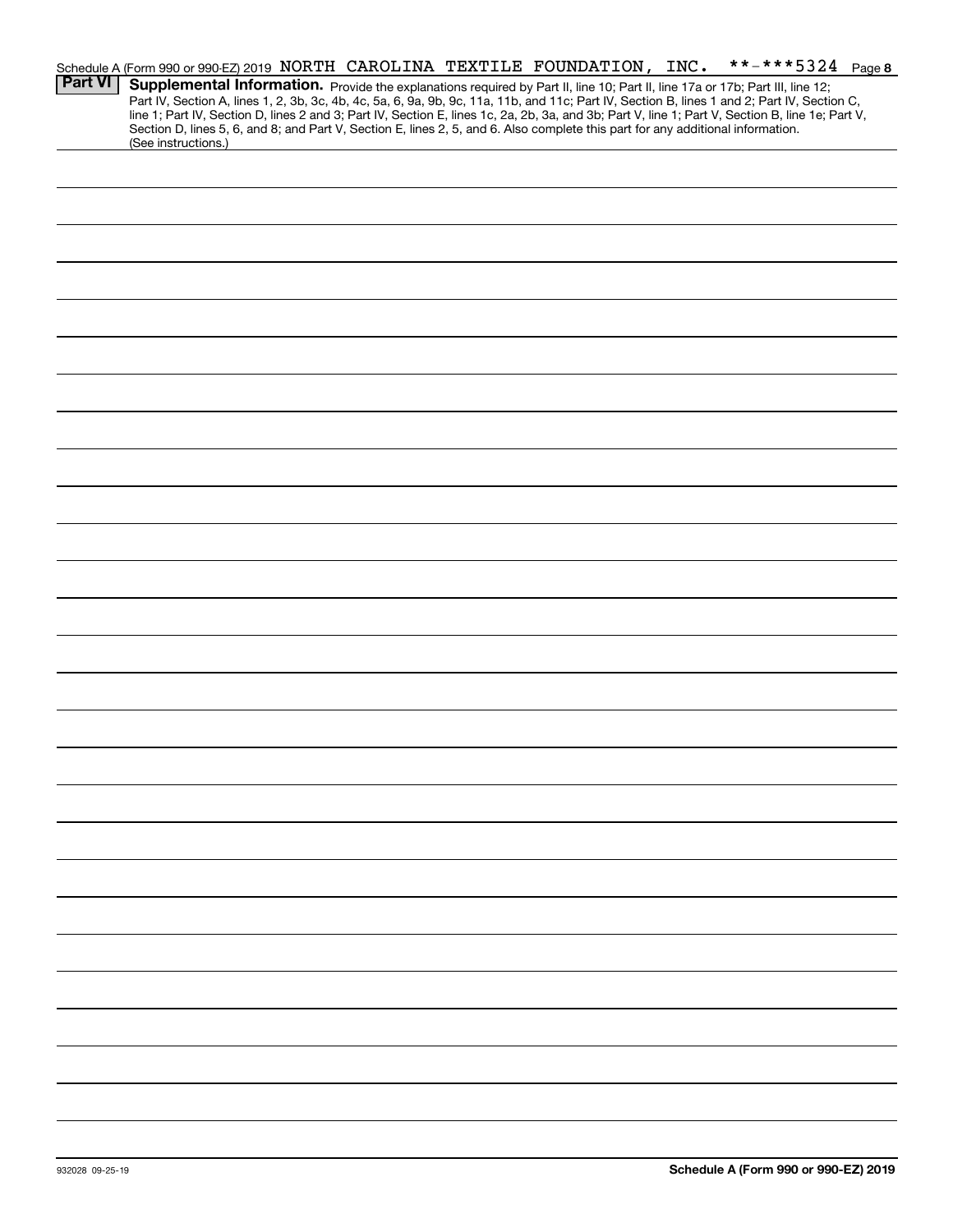Department of the Treasury Internal Revenue Service **(Form 990, 990-EZ, or 990-PF)** Name of the organization

**Organization type** (check one):

### \*\* PUBLIC DISCLOSURE COPY \*\*

# **Schedule B Schedule of Contributors**

**| Attach to Form 990, Form 990-EZ, or Form 990-PF. | Go to www.irs.gov/Form990 for the latest information.** OMB No. 1545-0047

**2019**

**Employer identification number**

| NORTH CAROLINA TEXTILE FOUNDATION, INC. |  |  |
|-----------------------------------------|--|--|
|                                         |  |  |

 $***-***5324$ 

| Filers of:         | Section:                                                                    |  |
|--------------------|-----------------------------------------------------------------------------|--|
| Form 990 or 990-EZ | $\boxed{\mathbf{X}}$ 501(c)( 3) (enter number) organization                 |  |
|                    | $4947(a)(1)$ nonexempt charitable trust not treated as a private foundation |  |
|                    | 527 political organization                                                  |  |
| Form 990-PF        | 501(c)(3) exempt private foundation                                         |  |
|                    | 4947(a)(1) nonexempt charitable trust treated as a private foundation       |  |
|                    | 501(c)(3) taxable private foundation                                        |  |

Check if your organization is covered by the **General Rule** or a **Special Rule.**<br>Nota: Only a section 501(c)(7), (8), or (10) erganization can chock boxes for be **Note:**  Only a section 501(c)(7), (8), or (10) organization can check boxes for both the General Rule and a Special Rule. See instructions.

#### **General Rule**

For an organization filing Form 990, 990-EZ, or 990-PF that received, during the year, contributions totaling \$5,000 or more (in money or property) from any one contributor. Complete Parts I and II. See instructions for determining a contributor's total contributions.

#### **Special Rules**

any one contributor, during the year, total contributions of the greater of  $\,$  (1) \$5,000; or **(2)** 2% of the amount on (i) Form 990, Part VIII, line 1h;  $\boxed{\textbf{X}}$  For an organization described in section 501(c)(3) filing Form 990 or 990-EZ that met the 33 1/3% support test of the regulations under sections 509(a)(1) and 170(b)(1)(A)(vi), that checked Schedule A (Form 990 or 990-EZ), Part II, line 13, 16a, or 16b, and that received from or (ii) Form 990-EZ, line 1. Complete Parts I and II.

year, total contributions of more than \$1,000 *exclusively* for religious, charitable, scientific, literary, or educational purposes, or for the For an organization described in section 501(c)(7), (8), or (10) filing Form 990 or 990-EZ that received from any one contributor, during the prevention of cruelty to children or animals. Complete Parts I, II, and III.

purpose. Don't complete any of the parts unless the **General Rule** applies to this organization because it received *nonexclusively* year, contributions <sub>exclusively</sub> for religious, charitable, etc., purposes, but no such contributions totaled more than \$1,000. If this box is checked, enter here the total contributions that were received during the year for an  $\;$ exclusively religious, charitable, etc., For an organization described in section 501(c)(7), (8), or (10) filing Form 990 or 990-EZ that received from any one contributor, during the religious, charitable, etc., contributions totaling \$5,000 or more during the year  $\Box$ — $\Box$   $\Box$ 

**Caution:**  An organization that isn't covered by the General Rule and/or the Special Rules doesn't file Schedule B (Form 990, 990-EZ, or 990-PF), but it **must** answer "No" on Part IV, line 2, of its Form 990; or check the box on line H of its Form 990-EZ or on its Form 990-PF, Part I, line 2, to<br>cortify that it doesn't meet the filipe requirements of Schodule B (Fer certify that it doesn't meet the filing requirements of Schedule B (Form 990, 990-EZ, or 990-PF).

**For Paperwork Reduction Act Notice, see the instructions for Form 990, 990-EZ, or 990-PF. Schedule B (Form 990, 990-EZ, or 990-PF) (2019)** LHA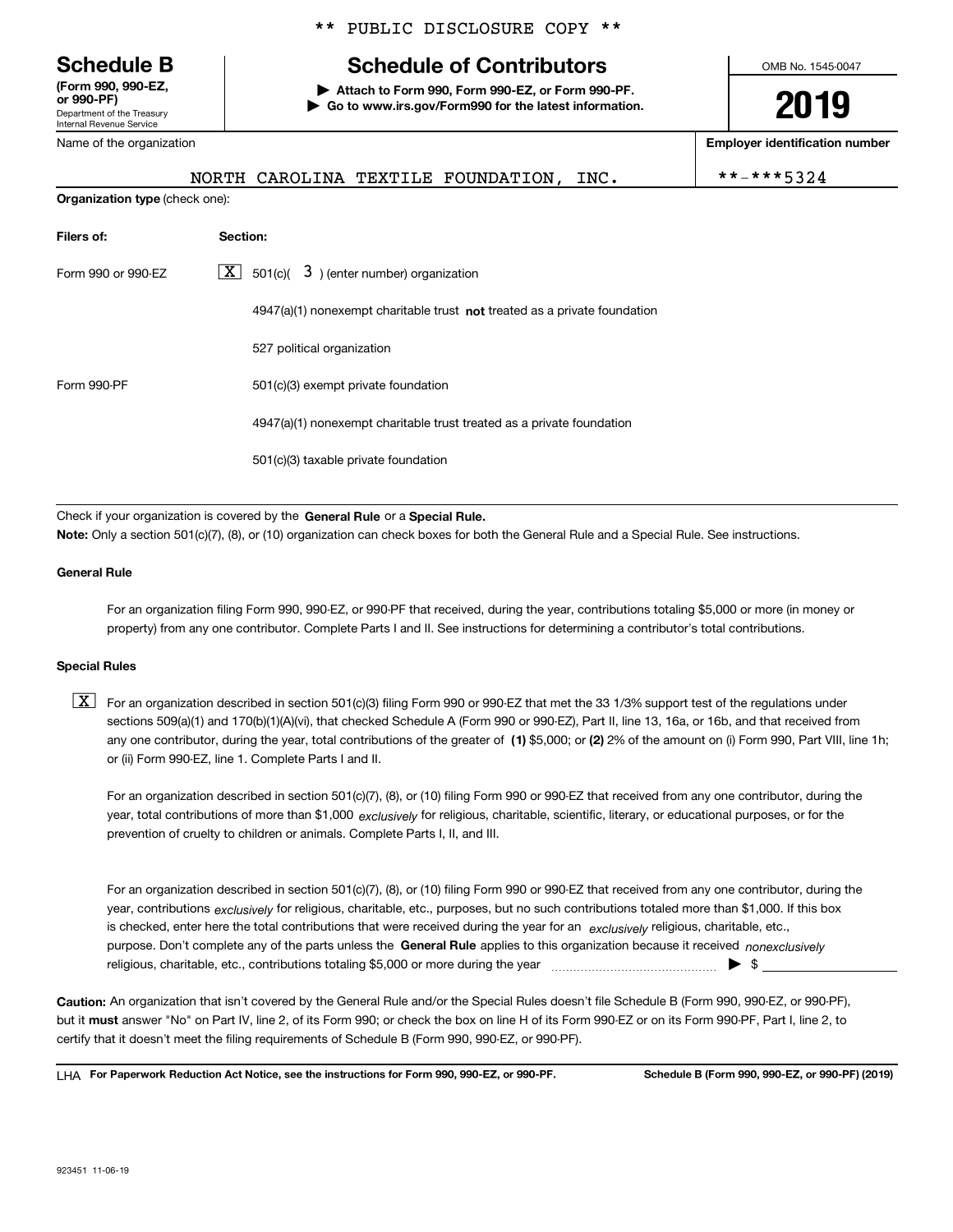Name of organization

**Employer identification number**

### NORTH CAROLINA TEXTILE FOUNDATION, INC.  $\star \star - \star \star \star 5324$

**(a)No.(b)Name, address, and ZIP + 4 (c)Total contributions (d)Type of contribution PersonPayrollNoncash(a)No.(b)Name, address, and ZIP + 4 (c)Total contributions (d)Type of contribution PersonPayrollNoncash(a)No.(b)Name, address, and ZIP + 4 (c)Total contributions (d)Type of contribution Person PayrollNoncash(a) No.(b) Name, address, and ZIP + 4 (c) Total contributions (d) Type of contribution PersonPayrollNoncash(a) No.(b)Name, address, and ZIP + 4 (c) Total contributions (d) Type of contribution Person PayrollNoncash(a) No.(b)Name, address, and ZIP + 4 (c) Total contributions (d)Type of contribution PersonPayrollNoncash**Contributors (see instructions). Use duplicate copies of Part I if additional space is needed. \$(Complete Part II for noncash contributions.) \$(Complete Part II for noncash contributions.) \$(Complete Part II for noncash contributions.) \$(Complete Part II for noncash contributions.) \$(Complete Part II for noncash contributions.) \$(Complete Part II for noncash contributions.) **2** Chedule B (Form 990, 990-EZ, or 990-PF) (2019)<br> **2Part I CAROLINA TEXTILE FOUNDATION, INC.**<br> **Part I Contributors** (see instructions). Use duplicate copies of Part I if additional space is needed.  $\boxed{\mathbf{X}}$  $\boxed{\mathbf{X}}$  $\sqrt{X}$  $\begin{array}{c|c|c|c|c|c} 1 & \hspace{1.5cm} & \hspace{1.5cm} & \hspace{1.5cm} & \hspace{1.5cm} & \hspace{1.5cm} & \hspace{1.5cm} & \hspace{1.5cm} & \hspace{1.5cm} & \hspace{1.5cm} & \hspace{1.5cm} & \hspace{1.5cm} & \hspace{1.5cm} & \hspace{1.5cm} & \hspace{1.5cm} & \hspace{1.5cm} & \hspace{1.5cm} & \hspace{1.5cm} & \hspace{1.5cm} & \hspace{1.5cm} & \hspace{1.5cm} &$ 4,000,000.  $2$  | Person  $\overline{\text{X}}$ 180,499.  $\overline{3}$  | Person  $\overline{X}$ 272,000.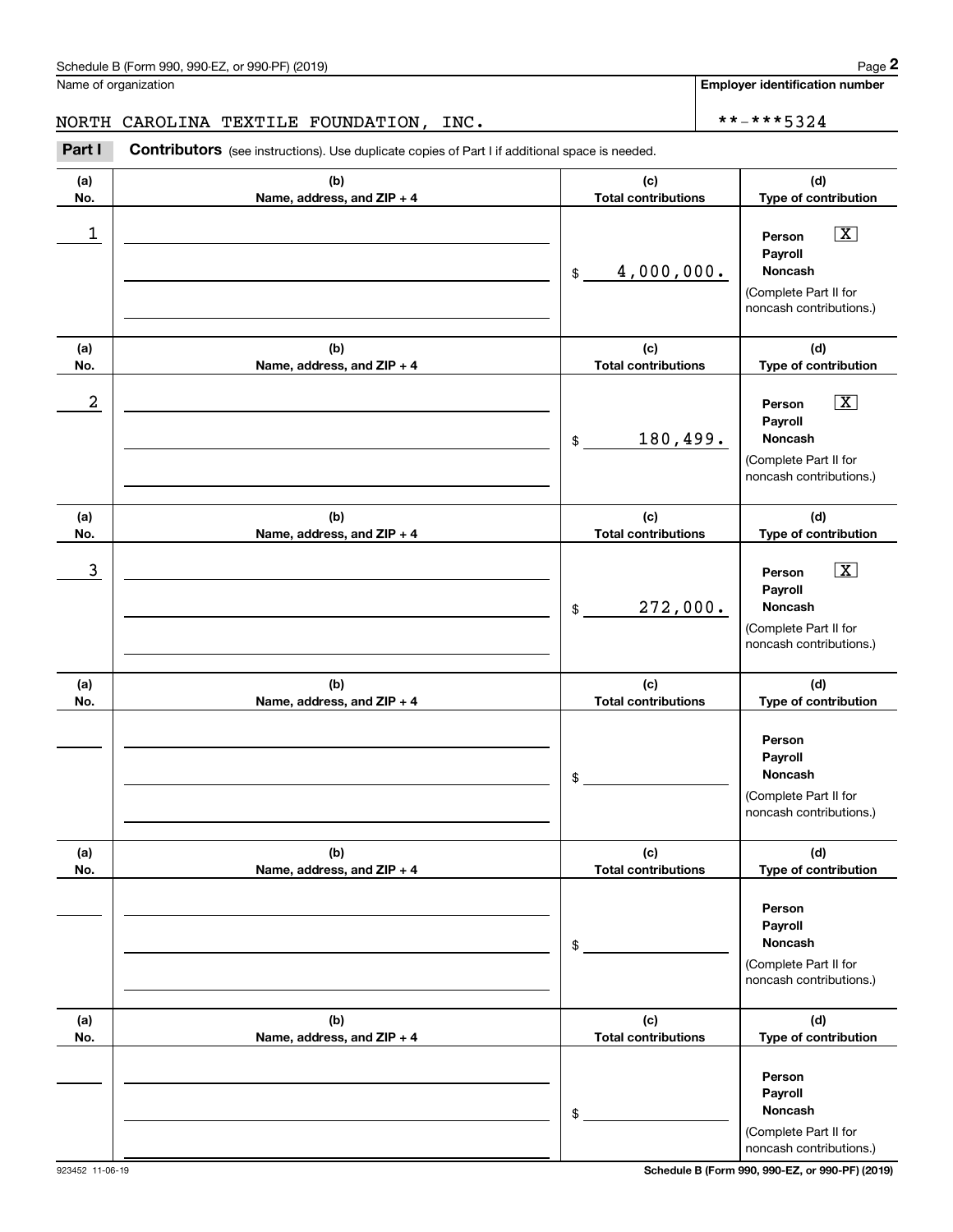### NORTH CAROLINA TEXTILE FOUNDATION, INC.  $\vert$  \*\*-\*\*\*5324

|                              | Schedule B (Form 990, 990-EZ, or 990-PF) (2019)                                                     |                                                 | Page 3                                |
|------------------------------|-----------------------------------------------------------------------------------------------------|-------------------------------------------------|---------------------------------------|
|                              | Name of organization                                                                                |                                                 | <b>Employer identification number</b> |
|                              | NORTH CAROLINA TEXTILE FOUNDATION, INC.                                                             | **-***5324                                      |                                       |
| Part II                      | Noncash Property (see instructions). Use duplicate copies of Part II if additional space is needed. |                                                 |                                       |
| (a)<br>No.<br>from<br>Part I | (b)<br>Description of noncash property given                                                        | (c)<br>FMV (or estimate)<br>(See instructions.) | (d)<br>Date received                  |
|                              |                                                                                                     | \$                                              |                                       |
| (a)<br>No.<br>from<br>Part I | (b)<br>Description of noncash property given                                                        | (c)<br>FMV (or estimate)<br>(See instructions.) | (d)<br>Date received                  |
|                              |                                                                                                     | \$                                              |                                       |
| (a)<br>No.<br>from<br>Part I | (b)<br>Description of noncash property given                                                        | (c)<br>FMV (or estimate)<br>(See instructions.) | (d)<br>Date received                  |
|                              |                                                                                                     | \$                                              |                                       |
| (a)<br>No.<br>from<br>Part I | (b)<br>Description of noncash property given                                                        | (c)<br>FMV (or estimate)<br>(See instructions.) | (d)<br>Date received                  |
|                              |                                                                                                     | \$                                              |                                       |
| (a)<br>No.<br>from<br>Part I | (b)<br>Description of noncash property given                                                        | (c)<br>FMV (or estimate)<br>(See instructions.) | (d)<br>Date received                  |
|                              |                                                                                                     | \$                                              |                                       |
| (a)<br>No.<br>from<br>Part I | (b)<br>Description of noncash property given                                                        | (c)<br>FMV (or estimate)<br>(See instructions.) | (d)<br>Date received                  |
|                              |                                                                                                     | \$                                              |                                       |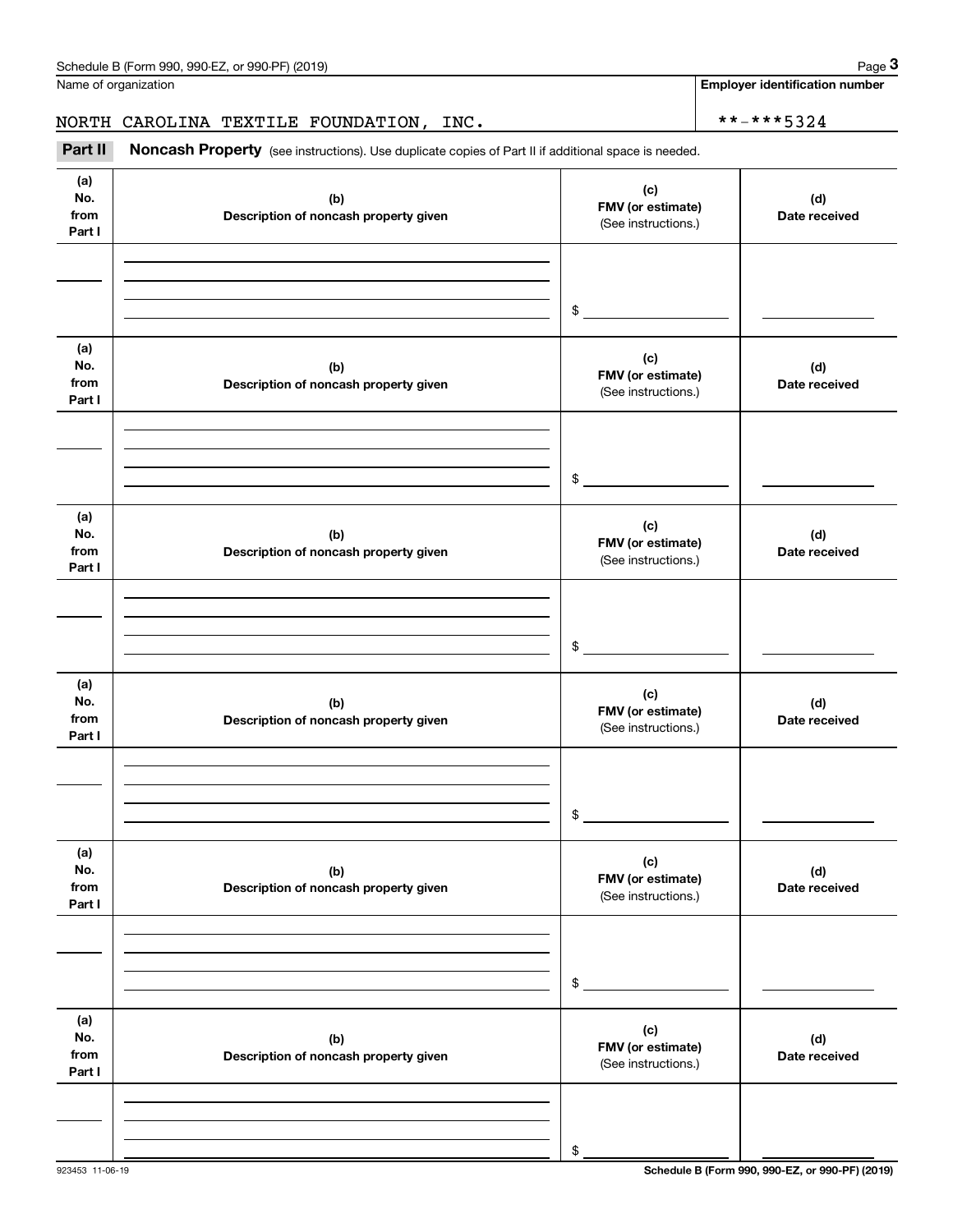|                           | Schedule B (Form 990, 990-EZ, or 990-PF) (2019)                                                                                                                                                                                                       |                      | Page 4                                                                                                                                                         |  |  |  |
|---------------------------|-------------------------------------------------------------------------------------------------------------------------------------------------------------------------------------------------------------------------------------------------------|----------------------|----------------------------------------------------------------------------------------------------------------------------------------------------------------|--|--|--|
| Name of organization      |                                                                                                                                                                                                                                                       |                      | <b>Employer identification number</b>                                                                                                                          |  |  |  |
| NORTH                     | CAROLINA TEXTILE FOUNDATION, INC.                                                                                                                                                                                                                     |                      | **-***5324                                                                                                                                                     |  |  |  |
| Part III                  | from any one contributor. Complete columns (a) through (e) and the following line entry. For organizations                                                                                                                                            |                      | Exclusively religious, charitable, etc., contributions to organizations described in section 501(c)(7), (8), or (10) that total more than \$1,000 for the year |  |  |  |
|                           | completing Part III, enter the total of exclusively religious, charitable, etc., contributions of $$1,000$ or less for the year. (Enter this info. once.) $\blacktriangleright$ \$<br>Use duplicate copies of Part III if additional space is needed. |                      |                                                                                                                                                                |  |  |  |
| (a) No.<br>from<br>Part I | (b) Purpose of gift                                                                                                                                                                                                                                   | (c) Use of gift      | (d) Description of how gift is held                                                                                                                            |  |  |  |
|                           |                                                                                                                                                                                                                                                       |                      |                                                                                                                                                                |  |  |  |
|                           |                                                                                                                                                                                                                                                       |                      |                                                                                                                                                                |  |  |  |
|                           | Transferee's name, address, and ZIP + 4                                                                                                                                                                                                               | (e) Transfer of gift | Relationship of transferor to transferee                                                                                                                       |  |  |  |
|                           |                                                                                                                                                                                                                                                       |                      |                                                                                                                                                                |  |  |  |
|                           |                                                                                                                                                                                                                                                       |                      |                                                                                                                                                                |  |  |  |
| (a) No.<br>from<br>Part I | (b) Purpose of gift                                                                                                                                                                                                                                   | (c) Use of gift      | (d) Description of how gift is held                                                                                                                            |  |  |  |
|                           |                                                                                                                                                                                                                                                       |                      |                                                                                                                                                                |  |  |  |
|                           |                                                                                                                                                                                                                                                       |                      |                                                                                                                                                                |  |  |  |
|                           | (e) Transfer of gift                                                                                                                                                                                                                                  |                      |                                                                                                                                                                |  |  |  |
|                           | Transferee's name, address, and $ZIP + 4$                                                                                                                                                                                                             |                      | Relationship of transferor to transferee                                                                                                                       |  |  |  |
|                           |                                                                                                                                                                                                                                                       |                      |                                                                                                                                                                |  |  |  |
|                           |                                                                                                                                                                                                                                                       |                      |                                                                                                                                                                |  |  |  |
| (a) No.<br>from<br>Part I | (b) Purpose of gift                                                                                                                                                                                                                                   | (c) Use of gift      | (d) Description of how gift is held                                                                                                                            |  |  |  |
|                           |                                                                                                                                                                                                                                                       |                      |                                                                                                                                                                |  |  |  |
|                           |                                                                                                                                                                                                                                                       |                      |                                                                                                                                                                |  |  |  |
|                           | (e) Transfer of gift                                                                                                                                                                                                                                  |                      |                                                                                                                                                                |  |  |  |
|                           | Transferee's name, address, and $ZIP + 4$                                                                                                                                                                                                             |                      | Relationship of transferor to transferee                                                                                                                       |  |  |  |
|                           |                                                                                                                                                                                                                                                       |                      |                                                                                                                                                                |  |  |  |
| (a) No.<br>from           | (b) Purpose of gift                                                                                                                                                                                                                                   | (c) Use of gift      | (d) Description of how gift is held                                                                                                                            |  |  |  |
| Part I                    |                                                                                                                                                                                                                                                       |                      |                                                                                                                                                                |  |  |  |
|                           |                                                                                                                                                                                                                                                       |                      |                                                                                                                                                                |  |  |  |
|                           | (e) Transfer of gift                                                                                                                                                                                                                                  |                      |                                                                                                                                                                |  |  |  |
|                           | Transferee's name, address, and ZIP + 4                                                                                                                                                                                                               |                      | Relationship of transferor to transferee                                                                                                                       |  |  |  |
|                           |                                                                                                                                                                                                                                                       |                      |                                                                                                                                                                |  |  |  |
|                           |                                                                                                                                                                                                                                                       |                      |                                                                                                                                                                |  |  |  |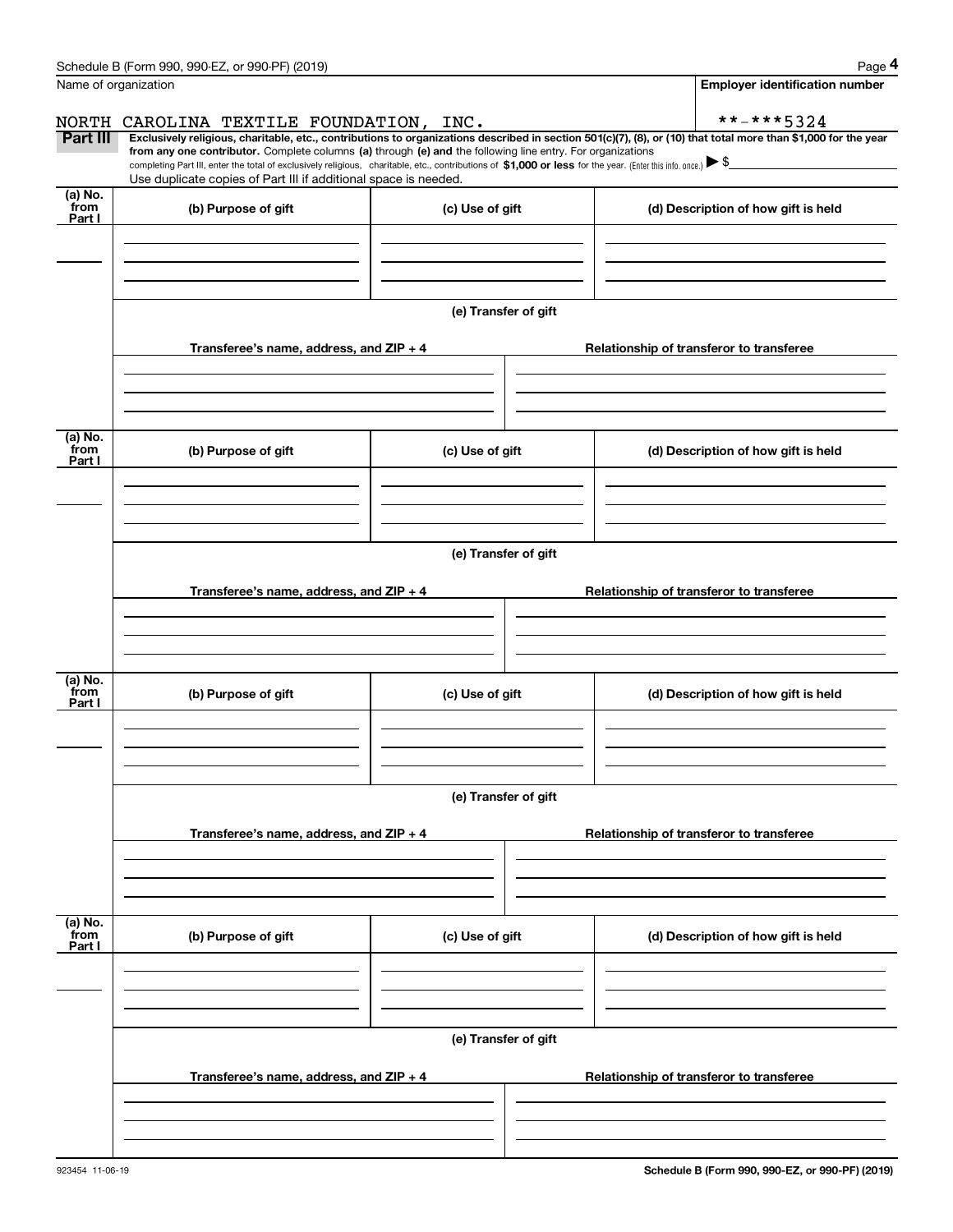| <b>SCHEDULE D</b> |
|-------------------|
|-------------------|

| (Form 990) |  |
|------------|--|
|------------|--|

## **SCHEDULE D Supplemental Financial Statements**

(Form 990)<br>
Pepartment of the Treasury<br>
Department of the Treasury<br>
Department of the Treasury<br>
Department of the Treasury<br> **Co to www.irs.gov/Form990 for instructions and the latest information.**<br> **Co to www.irs.gov/Form9** 



Department of the Treasury Internal Revenue Service

**Name of the oriental conducts**  $\begin{bmatrix} \mathsf{R}^1 \end{bmatrix}$  Employer identification number

|         | NORTH CAROLINA TEXTILE FOUNDATION, INC.                                                                                                                                                                                       | **-***5324                                         |
|---------|-------------------------------------------------------------------------------------------------------------------------------------------------------------------------------------------------------------------------------|----------------------------------------------------|
| Part I  | Organizations Maintaining Donor Advised Funds or Other Similar Funds or Accounts. Complete if the                                                                                                                             |                                                    |
|         | organization answered "Yes" on Form 990, Part IV, line 6.                                                                                                                                                                     |                                                    |
|         | (a) Donor advised funds                                                                                                                                                                                                       | (b) Funds and other accounts                       |
| 1       |                                                                                                                                                                                                                               |                                                    |
| 2       | Aggregate value of contributions to (during year)                                                                                                                                                                             |                                                    |
| з       |                                                                                                                                                                                                                               |                                                    |
| 4       |                                                                                                                                                                                                                               |                                                    |
| 5       | Did the organization inform all donors and donor advisors in writing that the assets held in donor advised funds                                                                                                              |                                                    |
|         |                                                                                                                                                                                                                               | Yes<br>No                                          |
| 6       | Did the organization inform all grantees, donors, and donor advisors in writing that grant funds can be used only                                                                                                             |                                                    |
|         | for charitable purposes and not for the benefit of the donor or donor advisor, or for any other purpose conferring                                                                                                            |                                                    |
|         | impermissible private benefit?                                                                                                                                                                                                | Yes                                                |
| Part II | Conservation Easements. Complete if the organization answered "Yes" on Form 990, Part IV, line 7.                                                                                                                             | No                                                 |
|         |                                                                                                                                                                                                                               |                                                    |
| 1       | Purpose(s) of conservation easements held by the organization (check all that apply).                                                                                                                                         |                                                    |
|         | Preservation of land for public use (for example, recreation or education)                                                                                                                                                    | Preservation of a historically important land area |
|         | Protection of natural habitat                                                                                                                                                                                                 | Preservation of a certified historic structure     |
|         | Preservation of open space                                                                                                                                                                                                    |                                                    |
| 2       | Complete lines 2a through 2d if the organization held a qualified conservation contribution in the form of a conservation easement on the last                                                                                |                                                    |
|         | day of the tax year.                                                                                                                                                                                                          | Held at the End of the Tax Year                    |
| а       |                                                                                                                                                                                                                               | 2a                                                 |
| b       | Total acreage restricted by conservation easements                                                                                                                                                                            | 2b                                                 |
| с       |                                                                                                                                                                                                                               | 2c                                                 |
|         | d Number of conservation easements included in (c) acquired after 7/25/06, and not on a historic structure                                                                                                                    |                                                    |
|         | listed in the National Register [11, 1200] [12] The National Register [11, 1200] [12] The National Register [11, 1200] [12] The National Register [11, 1200] [12] The National Register [11, 1200] [12] The National Register | 2d                                                 |
| З.      | Number of conservation easements modified, transferred, released, extinguished, or terminated by the organization during the tax                                                                                              |                                                    |
|         | $year \blacktriangleright$                                                                                                                                                                                                    |                                                    |
| 4       | Number of states where property subject to conservation easement is located >                                                                                                                                                 |                                                    |
| 5       | Does the organization have a written policy regarding the periodic monitoring, inspection, handling of                                                                                                                        |                                                    |
|         | violations, and enforcement of the conservation easements it holds?                                                                                                                                                           | Yes<br>No                                          |
| 6       | Staff and volunteer hours devoted to monitoring, inspecting, handling of violations, and enforcing conservation easements during the year                                                                                     |                                                    |
|         |                                                                                                                                                                                                                               |                                                    |
| 7       | Amount of expenses incurred in monitoring, inspecting, handling of violations, and enforcing conservation easements during the year                                                                                           |                                                    |
|         | $\blacktriangleright$ \$                                                                                                                                                                                                      |                                                    |
| 8       | Does each conservation easement reported on line 2(d) above satisfy the requirements of section 170(h)(4)(B)(i)                                                                                                               |                                                    |
|         |                                                                                                                                                                                                                               | Yes<br>No                                          |
| 9       | In Part XIII, describe how the organization reports conservation easements in its revenue and expense statement and                                                                                                           |                                                    |
|         | balance sheet, and include, if applicable, the text of the footnote to the organization's financial statements that describes the                                                                                             |                                                    |
|         | organization's accounting for conservation easements.<br>Organizations Maintaining Collections of Art, Historical Treasures, or Other Similar Assets.<br>Part III                                                             |                                                    |
|         | Complete if the organization answered "Yes" on Form 990, Part IV, line 8.                                                                                                                                                     |                                                    |
|         |                                                                                                                                                                                                                               |                                                    |
|         | 1a If the organization elected, as permitted under FASB ASC 958, not to report in its revenue statement and balance sheet works                                                                                               |                                                    |
|         | of art, historical treasures, or other similar assets held for public exhibition, education, or research in furtherance of public                                                                                             |                                                    |
|         | service, provide in Part XIII the text of the footnote to its financial statements that describes these items.                                                                                                                |                                                    |
|         | b If the organization elected, as permitted under FASB ASC 958, to report in its revenue statement and balance sheet works of                                                                                                 |                                                    |
|         | art, historical treasures, or other similar assets held for public exhibition, education, or research in furtherance of public service,                                                                                       |                                                    |
|         | provide the following amounts relating to these items:                                                                                                                                                                        |                                                    |
|         |                                                                                                                                                                                                                               | \$                                                 |
|         | (ii) Assets included in Form 990, Part X                                                                                                                                                                                      | $\bullet$ \$                                       |
| 2       | If the organization received or held works of art, historical treasures, or other similar assets for financial gain, provide                                                                                                  |                                                    |
|         | the following amounts required to be reported under FASB ASC 958 relating to these items:                                                                                                                                     |                                                    |
| а       | Revenue included on Form 990, Part VIII, line 1<br>Appate included in Form 000, Dort V.                                                                                                                                       | \$                                                 |
|         |                                                                                                                                                                                                                               |                                                    |

**b** Assets included in Form 990, Part X

|  |  |  |  | LHA For Paperwork Reduction Act Notice, see the Instructions for Form 990. |  |
|--|--|--|--|----------------------------------------------------------------------------|--|
|--|--|--|--|----------------------------------------------------------------------------|--|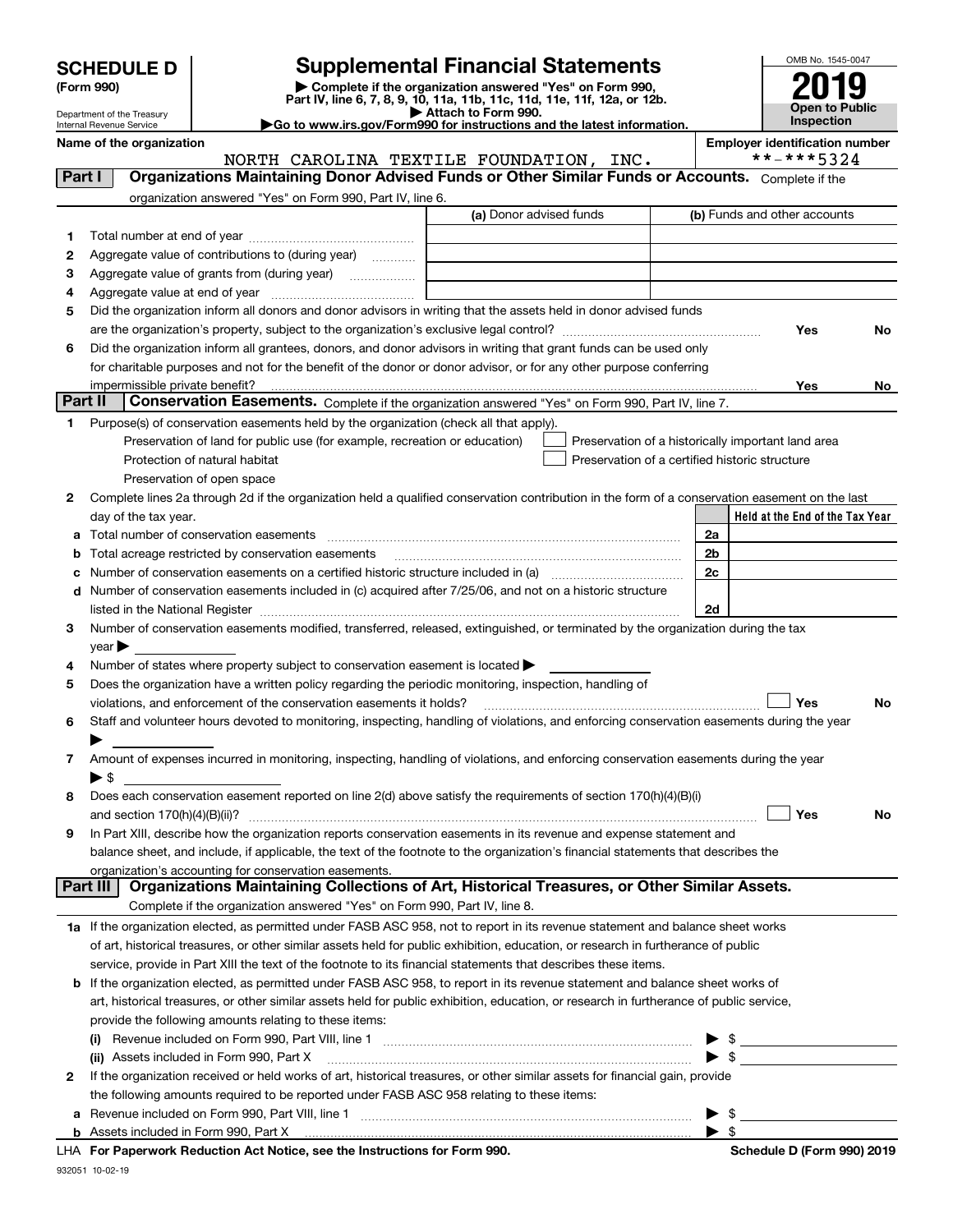| Organizations Maintaining Collections of Art, Historical Treasures, or Other Similar Assets (continued)<br>Part III<br>Using the organization's acquisition, accession, and other records, check any of the following that make significant use of its<br>3<br>collection items (check all that apply):<br>Public exhibition<br>Loan or exchange program<br>d<br>а<br>Other and the control of the control of the control of the control of the control of the control of the control of the control of the control of the control of the control of the control of the control of the control of th<br>Scholarly research<br>b<br>е<br>Preservation for future generations<br>c<br>Provide a description of the organization's collections and explain how they further the organization's exempt purpose in Part XIII.<br>4<br>During the year, did the organization solicit or receive donations of art, historical treasures, or other similar assets<br>5<br>Yes<br>No.<br>Part IV<br>Escrow and Custodial Arrangements. Complete if the organization answered "Yes" on Form 990, Part IV, line 9, or<br>reported an amount on Form 990, Part X, line 21.<br>1a Is the organization an agent, trustee, custodian or other intermediary for contributions or other assets not included<br>Yes<br>No<br>b If "Yes," explain the arrangement in Part XIII and complete the following table:<br>Amount<br>1c<br>c Beginning balance measurements and the contract of the contract of the contract of the contract of the contract of the contract of the contract of the contract of the contract of the contract of the contract of the contr<br>1d<br>Distributions during the year manufactured and continuum and contained and the year manufactured and contained<br>1e<br>1f<br>2a Did the organization include an amount on Form 990, Part X, line 21, for escrow or custodial account liability?<br>Yes<br>No.<br><b>b</b> If "Yes," explain the arrangement in Part XIII. Check here if the explanation has been provided on Part XIII<br><b>Part V</b><br><b>Endowment Funds.</b> Complete if the organization answered "Yes" on Form 990, Part IV, line 10.<br>(c) Two years back<br>(a) Current year<br>(b) Prior year<br>(d) Three years back<br>(e) Four years back<br>61,686,113.<br>44, 540, 564.<br>41, 198, 724.<br>43,407,289.<br>46,672,253.<br>Beginning of year balance <i>manumman</i><br>1a<br>3,723,964.<br>12, 361, 475.<br>513, 521.<br>439,106.<br>302,624.<br>b<br>2,401,747.<br>5,010,092.<br>3,916,846.<br>5, 195, 631.<br>$-520, 469.$<br>Net investment earnings, gains, and losses<br>2,425,391.<br>2,357,707.<br>2,298,678.<br>2,292,897.<br>1,990,720.<br>e Other expenditures for facilities<br>and programs<br>65, 386, 433.<br>61,686,113.<br>46, 672, 253.<br>44, 540, 564.<br>41, 198, 724.<br>End of year balance<br>g<br>Provide the estimated percentage of the current year end balance (line 1g, column (a)) held as:<br>2<br>8.05<br>Board designated or quasi-endowment ><br>℅<br>а<br>54.10<br>Permanent endowment<br>$\%$<br>c Term endowment $\triangleright$ 37.85<br>%<br>The percentages on lines 2a, 2b, and 2c should equal 100%.<br>3a Are there endowment funds not in the possession of the organization that are held and administered for the organization<br>Yes<br>No<br>by:<br>X<br>3a(i)<br>(i)<br>$\mathbf X$<br>3a(ii)<br>(ii)<br>3 <sub>b</sub><br>Describe in Part XIII the intended uses of the organization's endowment funds.<br><b>Part VI</b><br>Land, Buildings, and Equipment.<br>Complete if the organization answered "Yes" on Form 990, Part IV, line 11a. See Form 990, Part X, line 10.<br>Description of property<br>(a) Cost or other<br>(b) Cost or other<br>(c) Accumulated<br>(d) Book value<br>basis (investment)<br>depreciation<br>basis (other)<br>32,905.<br>22,237.<br>10,668.<br>10,668.<br>Total. Add lines 1a through 1e. (Column (d) must equal Form 990. Part X. column (B). line 10c.)<br>Schedule D (Form 990) 2019 | Schedule D (Form 990) 2019 | NORTH CAROLINA TEXTILE FOUNDATION, INC. |  |  | **-***5324 $Page 2$ |  |
|-------------------------------------------------------------------------------------------------------------------------------------------------------------------------------------------------------------------------------------------------------------------------------------------------------------------------------------------------------------------------------------------------------------------------------------------------------------------------------------------------------------------------------------------------------------------------------------------------------------------------------------------------------------------------------------------------------------------------------------------------------------------------------------------------------------------------------------------------------------------------------------------------------------------------------------------------------------------------------------------------------------------------------------------------------------------------------------------------------------------------------------------------------------------------------------------------------------------------------------------------------------------------------------------------------------------------------------------------------------------------------------------------------------------------------------------------------------------------------------------------------------------------------------------------------------------------------------------------------------------------------------------------------------------------------------------------------------------------------------------------------------------------------------------------------------------------------------------------------------------------------------------------------------------------------------------------------------------------------------------------------------------------------------------------------------------------------------------------------------------------------------------------------------------------------------------------------------------------------------------------------------------------------------------------------------------------------------------------------------------------------------------------------------------------------------------------------------------------------------------------------------------------------------------------------------------------------------------------------------------------------------------------------------------------------------------------------------------------------------------------------------------------------------------------------------------------------------------------------------------------------------------------------------------------------------------------------------------------------------------------------------------------------------------------------------------------------------------------------------------------------------------------------------------------------------------------------------------------------------------------------------------------------------------------------------------------------------------------------------------------------------------------------------------------------------------------------------------------------------------------------------------------------------------------------------------------------------------------------------------------------------------------------------------------------------------------------------------------------------------------------------------------------------------------------------------------------------------------------------------------------------------------------------------------------------------------------------------------------------------------------------------------|----------------------------|-----------------------------------------|--|--|---------------------|--|
|                                                                                                                                                                                                                                                                                                                                                                                                                                                                                                                                                                                                                                                                                                                                                                                                                                                                                                                                                                                                                                                                                                                                                                                                                                                                                                                                                                                                                                                                                                                                                                                                                                                                                                                                                                                                                                                                                                                                                                                                                                                                                                                                                                                                                                                                                                                                                                                                                                                                                                                                                                                                                                                                                                                                                                                                                                                                                                                                                                                                                                                                                                                                                                                                                                                                                                                                                                                                                                                                                                                                                                                                                                                                                                                                                                                                                                                                                                                                                                                                                         |                            |                                         |  |  |                     |  |
|                                                                                                                                                                                                                                                                                                                                                                                                                                                                                                                                                                                                                                                                                                                                                                                                                                                                                                                                                                                                                                                                                                                                                                                                                                                                                                                                                                                                                                                                                                                                                                                                                                                                                                                                                                                                                                                                                                                                                                                                                                                                                                                                                                                                                                                                                                                                                                                                                                                                                                                                                                                                                                                                                                                                                                                                                                                                                                                                                                                                                                                                                                                                                                                                                                                                                                                                                                                                                                                                                                                                                                                                                                                                                                                                                                                                                                                                                                                                                                                                                         |                            |                                         |  |  |                     |  |
|                                                                                                                                                                                                                                                                                                                                                                                                                                                                                                                                                                                                                                                                                                                                                                                                                                                                                                                                                                                                                                                                                                                                                                                                                                                                                                                                                                                                                                                                                                                                                                                                                                                                                                                                                                                                                                                                                                                                                                                                                                                                                                                                                                                                                                                                                                                                                                                                                                                                                                                                                                                                                                                                                                                                                                                                                                                                                                                                                                                                                                                                                                                                                                                                                                                                                                                                                                                                                                                                                                                                                                                                                                                                                                                                                                                                                                                                                                                                                                                                                         |                            |                                         |  |  |                     |  |
|                                                                                                                                                                                                                                                                                                                                                                                                                                                                                                                                                                                                                                                                                                                                                                                                                                                                                                                                                                                                                                                                                                                                                                                                                                                                                                                                                                                                                                                                                                                                                                                                                                                                                                                                                                                                                                                                                                                                                                                                                                                                                                                                                                                                                                                                                                                                                                                                                                                                                                                                                                                                                                                                                                                                                                                                                                                                                                                                                                                                                                                                                                                                                                                                                                                                                                                                                                                                                                                                                                                                                                                                                                                                                                                                                                                                                                                                                                                                                                                                                         |                            |                                         |  |  |                     |  |
|                                                                                                                                                                                                                                                                                                                                                                                                                                                                                                                                                                                                                                                                                                                                                                                                                                                                                                                                                                                                                                                                                                                                                                                                                                                                                                                                                                                                                                                                                                                                                                                                                                                                                                                                                                                                                                                                                                                                                                                                                                                                                                                                                                                                                                                                                                                                                                                                                                                                                                                                                                                                                                                                                                                                                                                                                                                                                                                                                                                                                                                                                                                                                                                                                                                                                                                                                                                                                                                                                                                                                                                                                                                                                                                                                                                                                                                                                                                                                                                                                         |                            |                                         |  |  |                     |  |
|                                                                                                                                                                                                                                                                                                                                                                                                                                                                                                                                                                                                                                                                                                                                                                                                                                                                                                                                                                                                                                                                                                                                                                                                                                                                                                                                                                                                                                                                                                                                                                                                                                                                                                                                                                                                                                                                                                                                                                                                                                                                                                                                                                                                                                                                                                                                                                                                                                                                                                                                                                                                                                                                                                                                                                                                                                                                                                                                                                                                                                                                                                                                                                                                                                                                                                                                                                                                                                                                                                                                                                                                                                                                                                                                                                                                                                                                                                                                                                                                                         |                            |                                         |  |  |                     |  |
|                                                                                                                                                                                                                                                                                                                                                                                                                                                                                                                                                                                                                                                                                                                                                                                                                                                                                                                                                                                                                                                                                                                                                                                                                                                                                                                                                                                                                                                                                                                                                                                                                                                                                                                                                                                                                                                                                                                                                                                                                                                                                                                                                                                                                                                                                                                                                                                                                                                                                                                                                                                                                                                                                                                                                                                                                                                                                                                                                                                                                                                                                                                                                                                                                                                                                                                                                                                                                                                                                                                                                                                                                                                                                                                                                                                                                                                                                                                                                                                                                         |                            |                                         |  |  |                     |  |
|                                                                                                                                                                                                                                                                                                                                                                                                                                                                                                                                                                                                                                                                                                                                                                                                                                                                                                                                                                                                                                                                                                                                                                                                                                                                                                                                                                                                                                                                                                                                                                                                                                                                                                                                                                                                                                                                                                                                                                                                                                                                                                                                                                                                                                                                                                                                                                                                                                                                                                                                                                                                                                                                                                                                                                                                                                                                                                                                                                                                                                                                                                                                                                                                                                                                                                                                                                                                                                                                                                                                                                                                                                                                                                                                                                                                                                                                                                                                                                                                                         |                            |                                         |  |  |                     |  |
|                                                                                                                                                                                                                                                                                                                                                                                                                                                                                                                                                                                                                                                                                                                                                                                                                                                                                                                                                                                                                                                                                                                                                                                                                                                                                                                                                                                                                                                                                                                                                                                                                                                                                                                                                                                                                                                                                                                                                                                                                                                                                                                                                                                                                                                                                                                                                                                                                                                                                                                                                                                                                                                                                                                                                                                                                                                                                                                                                                                                                                                                                                                                                                                                                                                                                                                                                                                                                                                                                                                                                                                                                                                                                                                                                                                                                                                                                                                                                                                                                         |                            |                                         |  |  |                     |  |
|                                                                                                                                                                                                                                                                                                                                                                                                                                                                                                                                                                                                                                                                                                                                                                                                                                                                                                                                                                                                                                                                                                                                                                                                                                                                                                                                                                                                                                                                                                                                                                                                                                                                                                                                                                                                                                                                                                                                                                                                                                                                                                                                                                                                                                                                                                                                                                                                                                                                                                                                                                                                                                                                                                                                                                                                                                                                                                                                                                                                                                                                                                                                                                                                                                                                                                                                                                                                                                                                                                                                                                                                                                                                                                                                                                                                                                                                                                                                                                                                                         |                            |                                         |  |  |                     |  |
|                                                                                                                                                                                                                                                                                                                                                                                                                                                                                                                                                                                                                                                                                                                                                                                                                                                                                                                                                                                                                                                                                                                                                                                                                                                                                                                                                                                                                                                                                                                                                                                                                                                                                                                                                                                                                                                                                                                                                                                                                                                                                                                                                                                                                                                                                                                                                                                                                                                                                                                                                                                                                                                                                                                                                                                                                                                                                                                                                                                                                                                                                                                                                                                                                                                                                                                                                                                                                                                                                                                                                                                                                                                                                                                                                                                                                                                                                                                                                                                                                         |                            |                                         |  |  |                     |  |
|                                                                                                                                                                                                                                                                                                                                                                                                                                                                                                                                                                                                                                                                                                                                                                                                                                                                                                                                                                                                                                                                                                                                                                                                                                                                                                                                                                                                                                                                                                                                                                                                                                                                                                                                                                                                                                                                                                                                                                                                                                                                                                                                                                                                                                                                                                                                                                                                                                                                                                                                                                                                                                                                                                                                                                                                                                                                                                                                                                                                                                                                                                                                                                                                                                                                                                                                                                                                                                                                                                                                                                                                                                                                                                                                                                                                                                                                                                                                                                                                                         |                            |                                         |  |  |                     |  |
|                                                                                                                                                                                                                                                                                                                                                                                                                                                                                                                                                                                                                                                                                                                                                                                                                                                                                                                                                                                                                                                                                                                                                                                                                                                                                                                                                                                                                                                                                                                                                                                                                                                                                                                                                                                                                                                                                                                                                                                                                                                                                                                                                                                                                                                                                                                                                                                                                                                                                                                                                                                                                                                                                                                                                                                                                                                                                                                                                                                                                                                                                                                                                                                                                                                                                                                                                                                                                                                                                                                                                                                                                                                                                                                                                                                                                                                                                                                                                                                                                         |                            |                                         |  |  |                     |  |
|                                                                                                                                                                                                                                                                                                                                                                                                                                                                                                                                                                                                                                                                                                                                                                                                                                                                                                                                                                                                                                                                                                                                                                                                                                                                                                                                                                                                                                                                                                                                                                                                                                                                                                                                                                                                                                                                                                                                                                                                                                                                                                                                                                                                                                                                                                                                                                                                                                                                                                                                                                                                                                                                                                                                                                                                                                                                                                                                                                                                                                                                                                                                                                                                                                                                                                                                                                                                                                                                                                                                                                                                                                                                                                                                                                                                                                                                                                                                                                                                                         |                            |                                         |  |  |                     |  |
|                                                                                                                                                                                                                                                                                                                                                                                                                                                                                                                                                                                                                                                                                                                                                                                                                                                                                                                                                                                                                                                                                                                                                                                                                                                                                                                                                                                                                                                                                                                                                                                                                                                                                                                                                                                                                                                                                                                                                                                                                                                                                                                                                                                                                                                                                                                                                                                                                                                                                                                                                                                                                                                                                                                                                                                                                                                                                                                                                                                                                                                                                                                                                                                                                                                                                                                                                                                                                                                                                                                                                                                                                                                                                                                                                                                                                                                                                                                                                                                                                         |                            |                                         |  |  |                     |  |
|                                                                                                                                                                                                                                                                                                                                                                                                                                                                                                                                                                                                                                                                                                                                                                                                                                                                                                                                                                                                                                                                                                                                                                                                                                                                                                                                                                                                                                                                                                                                                                                                                                                                                                                                                                                                                                                                                                                                                                                                                                                                                                                                                                                                                                                                                                                                                                                                                                                                                                                                                                                                                                                                                                                                                                                                                                                                                                                                                                                                                                                                                                                                                                                                                                                                                                                                                                                                                                                                                                                                                                                                                                                                                                                                                                                                                                                                                                                                                                                                                         |                            |                                         |  |  |                     |  |
|                                                                                                                                                                                                                                                                                                                                                                                                                                                                                                                                                                                                                                                                                                                                                                                                                                                                                                                                                                                                                                                                                                                                                                                                                                                                                                                                                                                                                                                                                                                                                                                                                                                                                                                                                                                                                                                                                                                                                                                                                                                                                                                                                                                                                                                                                                                                                                                                                                                                                                                                                                                                                                                                                                                                                                                                                                                                                                                                                                                                                                                                                                                                                                                                                                                                                                                                                                                                                                                                                                                                                                                                                                                                                                                                                                                                                                                                                                                                                                                                                         |                            |                                         |  |  |                     |  |
|                                                                                                                                                                                                                                                                                                                                                                                                                                                                                                                                                                                                                                                                                                                                                                                                                                                                                                                                                                                                                                                                                                                                                                                                                                                                                                                                                                                                                                                                                                                                                                                                                                                                                                                                                                                                                                                                                                                                                                                                                                                                                                                                                                                                                                                                                                                                                                                                                                                                                                                                                                                                                                                                                                                                                                                                                                                                                                                                                                                                                                                                                                                                                                                                                                                                                                                                                                                                                                                                                                                                                                                                                                                                                                                                                                                                                                                                                                                                                                                                                         |                            |                                         |  |  |                     |  |
|                                                                                                                                                                                                                                                                                                                                                                                                                                                                                                                                                                                                                                                                                                                                                                                                                                                                                                                                                                                                                                                                                                                                                                                                                                                                                                                                                                                                                                                                                                                                                                                                                                                                                                                                                                                                                                                                                                                                                                                                                                                                                                                                                                                                                                                                                                                                                                                                                                                                                                                                                                                                                                                                                                                                                                                                                                                                                                                                                                                                                                                                                                                                                                                                                                                                                                                                                                                                                                                                                                                                                                                                                                                                                                                                                                                                                                                                                                                                                                                                                         |                            |                                         |  |  |                     |  |
|                                                                                                                                                                                                                                                                                                                                                                                                                                                                                                                                                                                                                                                                                                                                                                                                                                                                                                                                                                                                                                                                                                                                                                                                                                                                                                                                                                                                                                                                                                                                                                                                                                                                                                                                                                                                                                                                                                                                                                                                                                                                                                                                                                                                                                                                                                                                                                                                                                                                                                                                                                                                                                                                                                                                                                                                                                                                                                                                                                                                                                                                                                                                                                                                                                                                                                                                                                                                                                                                                                                                                                                                                                                                                                                                                                                                                                                                                                                                                                                                                         |                            |                                         |  |  |                     |  |
|                                                                                                                                                                                                                                                                                                                                                                                                                                                                                                                                                                                                                                                                                                                                                                                                                                                                                                                                                                                                                                                                                                                                                                                                                                                                                                                                                                                                                                                                                                                                                                                                                                                                                                                                                                                                                                                                                                                                                                                                                                                                                                                                                                                                                                                                                                                                                                                                                                                                                                                                                                                                                                                                                                                                                                                                                                                                                                                                                                                                                                                                                                                                                                                                                                                                                                                                                                                                                                                                                                                                                                                                                                                                                                                                                                                                                                                                                                                                                                                                                         |                            |                                         |  |  |                     |  |
|                                                                                                                                                                                                                                                                                                                                                                                                                                                                                                                                                                                                                                                                                                                                                                                                                                                                                                                                                                                                                                                                                                                                                                                                                                                                                                                                                                                                                                                                                                                                                                                                                                                                                                                                                                                                                                                                                                                                                                                                                                                                                                                                                                                                                                                                                                                                                                                                                                                                                                                                                                                                                                                                                                                                                                                                                                                                                                                                                                                                                                                                                                                                                                                                                                                                                                                                                                                                                                                                                                                                                                                                                                                                                                                                                                                                                                                                                                                                                                                                                         |                            |                                         |  |  |                     |  |
|                                                                                                                                                                                                                                                                                                                                                                                                                                                                                                                                                                                                                                                                                                                                                                                                                                                                                                                                                                                                                                                                                                                                                                                                                                                                                                                                                                                                                                                                                                                                                                                                                                                                                                                                                                                                                                                                                                                                                                                                                                                                                                                                                                                                                                                                                                                                                                                                                                                                                                                                                                                                                                                                                                                                                                                                                                                                                                                                                                                                                                                                                                                                                                                                                                                                                                                                                                                                                                                                                                                                                                                                                                                                                                                                                                                                                                                                                                                                                                                                                         |                            |                                         |  |  |                     |  |
|                                                                                                                                                                                                                                                                                                                                                                                                                                                                                                                                                                                                                                                                                                                                                                                                                                                                                                                                                                                                                                                                                                                                                                                                                                                                                                                                                                                                                                                                                                                                                                                                                                                                                                                                                                                                                                                                                                                                                                                                                                                                                                                                                                                                                                                                                                                                                                                                                                                                                                                                                                                                                                                                                                                                                                                                                                                                                                                                                                                                                                                                                                                                                                                                                                                                                                                                                                                                                                                                                                                                                                                                                                                                                                                                                                                                                                                                                                                                                                                                                         |                            |                                         |  |  |                     |  |
|                                                                                                                                                                                                                                                                                                                                                                                                                                                                                                                                                                                                                                                                                                                                                                                                                                                                                                                                                                                                                                                                                                                                                                                                                                                                                                                                                                                                                                                                                                                                                                                                                                                                                                                                                                                                                                                                                                                                                                                                                                                                                                                                                                                                                                                                                                                                                                                                                                                                                                                                                                                                                                                                                                                                                                                                                                                                                                                                                                                                                                                                                                                                                                                                                                                                                                                                                                                                                                                                                                                                                                                                                                                                                                                                                                                                                                                                                                                                                                                                                         |                            |                                         |  |  |                     |  |
|                                                                                                                                                                                                                                                                                                                                                                                                                                                                                                                                                                                                                                                                                                                                                                                                                                                                                                                                                                                                                                                                                                                                                                                                                                                                                                                                                                                                                                                                                                                                                                                                                                                                                                                                                                                                                                                                                                                                                                                                                                                                                                                                                                                                                                                                                                                                                                                                                                                                                                                                                                                                                                                                                                                                                                                                                                                                                                                                                                                                                                                                                                                                                                                                                                                                                                                                                                                                                                                                                                                                                                                                                                                                                                                                                                                                                                                                                                                                                                                                                         |                            |                                         |  |  |                     |  |
|                                                                                                                                                                                                                                                                                                                                                                                                                                                                                                                                                                                                                                                                                                                                                                                                                                                                                                                                                                                                                                                                                                                                                                                                                                                                                                                                                                                                                                                                                                                                                                                                                                                                                                                                                                                                                                                                                                                                                                                                                                                                                                                                                                                                                                                                                                                                                                                                                                                                                                                                                                                                                                                                                                                                                                                                                                                                                                                                                                                                                                                                                                                                                                                                                                                                                                                                                                                                                                                                                                                                                                                                                                                                                                                                                                                                                                                                                                                                                                                                                         |                            |                                         |  |  |                     |  |
|                                                                                                                                                                                                                                                                                                                                                                                                                                                                                                                                                                                                                                                                                                                                                                                                                                                                                                                                                                                                                                                                                                                                                                                                                                                                                                                                                                                                                                                                                                                                                                                                                                                                                                                                                                                                                                                                                                                                                                                                                                                                                                                                                                                                                                                                                                                                                                                                                                                                                                                                                                                                                                                                                                                                                                                                                                                                                                                                                                                                                                                                                                                                                                                                                                                                                                                                                                                                                                                                                                                                                                                                                                                                                                                                                                                                                                                                                                                                                                                                                         |                            |                                         |  |  |                     |  |
|                                                                                                                                                                                                                                                                                                                                                                                                                                                                                                                                                                                                                                                                                                                                                                                                                                                                                                                                                                                                                                                                                                                                                                                                                                                                                                                                                                                                                                                                                                                                                                                                                                                                                                                                                                                                                                                                                                                                                                                                                                                                                                                                                                                                                                                                                                                                                                                                                                                                                                                                                                                                                                                                                                                                                                                                                                                                                                                                                                                                                                                                                                                                                                                                                                                                                                                                                                                                                                                                                                                                                                                                                                                                                                                                                                                                                                                                                                                                                                                                                         |                            |                                         |  |  |                     |  |
|                                                                                                                                                                                                                                                                                                                                                                                                                                                                                                                                                                                                                                                                                                                                                                                                                                                                                                                                                                                                                                                                                                                                                                                                                                                                                                                                                                                                                                                                                                                                                                                                                                                                                                                                                                                                                                                                                                                                                                                                                                                                                                                                                                                                                                                                                                                                                                                                                                                                                                                                                                                                                                                                                                                                                                                                                                                                                                                                                                                                                                                                                                                                                                                                                                                                                                                                                                                                                                                                                                                                                                                                                                                                                                                                                                                                                                                                                                                                                                                                                         |                            |                                         |  |  |                     |  |
|                                                                                                                                                                                                                                                                                                                                                                                                                                                                                                                                                                                                                                                                                                                                                                                                                                                                                                                                                                                                                                                                                                                                                                                                                                                                                                                                                                                                                                                                                                                                                                                                                                                                                                                                                                                                                                                                                                                                                                                                                                                                                                                                                                                                                                                                                                                                                                                                                                                                                                                                                                                                                                                                                                                                                                                                                                                                                                                                                                                                                                                                                                                                                                                                                                                                                                                                                                                                                                                                                                                                                                                                                                                                                                                                                                                                                                                                                                                                                                                                                         |                            |                                         |  |  |                     |  |
|                                                                                                                                                                                                                                                                                                                                                                                                                                                                                                                                                                                                                                                                                                                                                                                                                                                                                                                                                                                                                                                                                                                                                                                                                                                                                                                                                                                                                                                                                                                                                                                                                                                                                                                                                                                                                                                                                                                                                                                                                                                                                                                                                                                                                                                                                                                                                                                                                                                                                                                                                                                                                                                                                                                                                                                                                                                                                                                                                                                                                                                                                                                                                                                                                                                                                                                                                                                                                                                                                                                                                                                                                                                                                                                                                                                                                                                                                                                                                                                                                         |                            |                                         |  |  |                     |  |
|                                                                                                                                                                                                                                                                                                                                                                                                                                                                                                                                                                                                                                                                                                                                                                                                                                                                                                                                                                                                                                                                                                                                                                                                                                                                                                                                                                                                                                                                                                                                                                                                                                                                                                                                                                                                                                                                                                                                                                                                                                                                                                                                                                                                                                                                                                                                                                                                                                                                                                                                                                                                                                                                                                                                                                                                                                                                                                                                                                                                                                                                                                                                                                                                                                                                                                                                                                                                                                                                                                                                                                                                                                                                                                                                                                                                                                                                                                                                                                                                                         |                            |                                         |  |  |                     |  |
|                                                                                                                                                                                                                                                                                                                                                                                                                                                                                                                                                                                                                                                                                                                                                                                                                                                                                                                                                                                                                                                                                                                                                                                                                                                                                                                                                                                                                                                                                                                                                                                                                                                                                                                                                                                                                                                                                                                                                                                                                                                                                                                                                                                                                                                                                                                                                                                                                                                                                                                                                                                                                                                                                                                                                                                                                                                                                                                                                                                                                                                                                                                                                                                                                                                                                                                                                                                                                                                                                                                                                                                                                                                                                                                                                                                                                                                                                                                                                                                                                         |                            |                                         |  |  |                     |  |
|                                                                                                                                                                                                                                                                                                                                                                                                                                                                                                                                                                                                                                                                                                                                                                                                                                                                                                                                                                                                                                                                                                                                                                                                                                                                                                                                                                                                                                                                                                                                                                                                                                                                                                                                                                                                                                                                                                                                                                                                                                                                                                                                                                                                                                                                                                                                                                                                                                                                                                                                                                                                                                                                                                                                                                                                                                                                                                                                                                                                                                                                                                                                                                                                                                                                                                                                                                                                                                                                                                                                                                                                                                                                                                                                                                                                                                                                                                                                                                                                                         |                            |                                         |  |  |                     |  |
|                                                                                                                                                                                                                                                                                                                                                                                                                                                                                                                                                                                                                                                                                                                                                                                                                                                                                                                                                                                                                                                                                                                                                                                                                                                                                                                                                                                                                                                                                                                                                                                                                                                                                                                                                                                                                                                                                                                                                                                                                                                                                                                                                                                                                                                                                                                                                                                                                                                                                                                                                                                                                                                                                                                                                                                                                                                                                                                                                                                                                                                                                                                                                                                                                                                                                                                                                                                                                                                                                                                                                                                                                                                                                                                                                                                                                                                                                                                                                                                                                         |                            |                                         |  |  |                     |  |
|                                                                                                                                                                                                                                                                                                                                                                                                                                                                                                                                                                                                                                                                                                                                                                                                                                                                                                                                                                                                                                                                                                                                                                                                                                                                                                                                                                                                                                                                                                                                                                                                                                                                                                                                                                                                                                                                                                                                                                                                                                                                                                                                                                                                                                                                                                                                                                                                                                                                                                                                                                                                                                                                                                                                                                                                                                                                                                                                                                                                                                                                                                                                                                                                                                                                                                                                                                                                                                                                                                                                                                                                                                                                                                                                                                                                                                                                                                                                                                                                                         |                            |                                         |  |  |                     |  |
|                                                                                                                                                                                                                                                                                                                                                                                                                                                                                                                                                                                                                                                                                                                                                                                                                                                                                                                                                                                                                                                                                                                                                                                                                                                                                                                                                                                                                                                                                                                                                                                                                                                                                                                                                                                                                                                                                                                                                                                                                                                                                                                                                                                                                                                                                                                                                                                                                                                                                                                                                                                                                                                                                                                                                                                                                                                                                                                                                                                                                                                                                                                                                                                                                                                                                                                                                                                                                                                                                                                                                                                                                                                                                                                                                                                                                                                                                                                                                                                                                         |                            |                                         |  |  |                     |  |
|                                                                                                                                                                                                                                                                                                                                                                                                                                                                                                                                                                                                                                                                                                                                                                                                                                                                                                                                                                                                                                                                                                                                                                                                                                                                                                                                                                                                                                                                                                                                                                                                                                                                                                                                                                                                                                                                                                                                                                                                                                                                                                                                                                                                                                                                                                                                                                                                                                                                                                                                                                                                                                                                                                                                                                                                                                                                                                                                                                                                                                                                                                                                                                                                                                                                                                                                                                                                                                                                                                                                                                                                                                                                                                                                                                                                                                                                                                                                                                                                                         |                            |                                         |  |  |                     |  |
|                                                                                                                                                                                                                                                                                                                                                                                                                                                                                                                                                                                                                                                                                                                                                                                                                                                                                                                                                                                                                                                                                                                                                                                                                                                                                                                                                                                                                                                                                                                                                                                                                                                                                                                                                                                                                                                                                                                                                                                                                                                                                                                                                                                                                                                                                                                                                                                                                                                                                                                                                                                                                                                                                                                                                                                                                                                                                                                                                                                                                                                                                                                                                                                                                                                                                                                                                                                                                                                                                                                                                                                                                                                                                                                                                                                                                                                                                                                                                                                                                         |                            |                                         |  |  |                     |  |
|                                                                                                                                                                                                                                                                                                                                                                                                                                                                                                                                                                                                                                                                                                                                                                                                                                                                                                                                                                                                                                                                                                                                                                                                                                                                                                                                                                                                                                                                                                                                                                                                                                                                                                                                                                                                                                                                                                                                                                                                                                                                                                                                                                                                                                                                                                                                                                                                                                                                                                                                                                                                                                                                                                                                                                                                                                                                                                                                                                                                                                                                                                                                                                                                                                                                                                                                                                                                                                                                                                                                                                                                                                                                                                                                                                                                                                                                                                                                                                                                                         |                            |                                         |  |  |                     |  |
|                                                                                                                                                                                                                                                                                                                                                                                                                                                                                                                                                                                                                                                                                                                                                                                                                                                                                                                                                                                                                                                                                                                                                                                                                                                                                                                                                                                                                                                                                                                                                                                                                                                                                                                                                                                                                                                                                                                                                                                                                                                                                                                                                                                                                                                                                                                                                                                                                                                                                                                                                                                                                                                                                                                                                                                                                                                                                                                                                                                                                                                                                                                                                                                                                                                                                                                                                                                                                                                                                                                                                                                                                                                                                                                                                                                                                                                                                                                                                                                                                         |                            |                                         |  |  |                     |  |
|                                                                                                                                                                                                                                                                                                                                                                                                                                                                                                                                                                                                                                                                                                                                                                                                                                                                                                                                                                                                                                                                                                                                                                                                                                                                                                                                                                                                                                                                                                                                                                                                                                                                                                                                                                                                                                                                                                                                                                                                                                                                                                                                                                                                                                                                                                                                                                                                                                                                                                                                                                                                                                                                                                                                                                                                                                                                                                                                                                                                                                                                                                                                                                                                                                                                                                                                                                                                                                                                                                                                                                                                                                                                                                                                                                                                                                                                                                                                                                                                                         |                            |                                         |  |  |                     |  |
|                                                                                                                                                                                                                                                                                                                                                                                                                                                                                                                                                                                                                                                                                                                                                                                                                                                                                                                                                                                                                                                                                                                                                                                                                                                                                                                                                                                                                                                                                                                                                                                                                                                                                                                                                                                                                                                                                                                                                                                                                                                                                                                                                                                                                                                                                                                                                                                                                                                                                                                                                                                                                                                                                                                                                                                                                                                                                                                                                                                                                                                                                                                                                                                                                                                                                                                                                                                                                                                                                                                                                                                                                                                                                                                                                                                                                                                                                                                                                                                                                         |                            |                                         |  |  |                     |  |
|                                                                                                                                                                                                                                                                                                                                                                                                                                                                                                                                                                                                                                                                                                                                                                                                                                                                                                                                                                                                                                                                                                                                                                                                                                                                                                                                                                                                                                                                                                                                                                                                                                                                                                                                                                                                                                                                                                                                                                                                                                                                                                                                                                                                                                                                                                                                                                                                                                                                                                                                                                                                                                                                                                                                                                                                                                                                                                                                                                                                                                                                                                                                                                                                                                                                                                                                                                                                                                                                                                                                                                                                                                                                                                                                                                                                                                                                                                                                                                                                                         |                            |                                         |  |  |                     |  |
|                                                                                                                                                                                                                                                                                                                                                                                                                                                                                                                                                                                                                                                                                                                                                                                                                                                                                                                                                                                                                                                                                                                                                                                                                                                                                                                                                                                                                                                                                                                                                                                                                                                                                                                                                                                                                                                                                                                                                                                                                                                                                                                                                                                                                                                                                                                                                                                                                                                                                                                                                                                                                                                                                                                                                                                                                                                                                                                                                                                                                                                                                                                                                                                                                                                                                                                                                                                                                                                                                                                                                                                                                                                                                                                                                                                                                                                                                                                                                                                                                         |                            |                                         |  |  |                     |  |
|                                                                                                                                                                                                                                                                                                                                                                                                                                                                                                                                                                                                                                                                                                                                                                                                                                                                                                                                                                                                                                                                                                                                                                                                                                                                                                                                                                                                                                                                                                                                                                                                                                                                                                                                                                                                                                                                                                                                                                                                                                                                                                                                                                                                                                                                                                                                                                                                                                                                                                                                                                                                                                                                                                                                                                                                                                                                                                                                                                                                                                                                                                                                                                                                                                                                                                                                                                                                                                                                                                                                                                                                                                                                                                                                                                                                                                                                                                                                                                                                                         |                            |                                         |  |  |                     |  |
|                                                                                                                                                                                                                                                                                                                                                                                                                                                                                                                                                                                                                                                                                                                                                                                                                                                                                                                                                                                                                                                                                                                                                                                                                                                                                                                                                                                                                                                                                                                                                                                                                                                                                                                                                                                                                                                                                                                                                                                                                                                                                                                                                                                                                                                                                                                                                                                                                                                                                                                                                                                                                                                                                                                                                                                                                                                                                                                                                                                                                                                                                                                                                                                                                                                                                                                                                                                                                                                                                                                                                                                                                                                                                                                                                                                                                                                                                                                                                                                                                         |                            |                                         |  |  |                     |  |
|                                                                                                                                                                                                                                                                                                                                                                                                                                                                                                                                                                                                                                                                                                                                                                                                                                                                                                                                                                                                                                                                                                                                                                                                                                                                                                                                                                                                                                                                                                                                                                                                                                                                                                                                                                                                                                                                                                                                                                                                                                                                                                                                                                                                                                                                                                                                                                                                                                                                                                                                                                                                                                                                                                                                                                                                                                                                                                                                                                                                                                                                                                                                                                                                                                                                                                                                                                                                                                                                                                                                                                                                                                                                                                                                                                                                                                                                                                                                                                                                                         |                            |                                         |  |  |                     |  |
|                                                                                                                                                                                                                                                                                                                                                                                                                                                                                                                                                                                                                                                                                                                                                                                                                                                                                                                                                                                                                                                                                                                                                                                                                                                                                                                                                                                                                                                                                                                                                                                                                                                                                                                                                                                                                                                                                                                                                                                                                                                                                                                                                                                                                                                                                                                                                                                                                                                                                                                                                                                                                                                                                                                                                                                                                                                                                                                                                                                                                                                                                                                                                                                                                                                                                                                                                                                                                                                                                                                                                                                                                                                                                                                                                                                                                                                                                                                                                                                                                         |                            |                                         |  |  |                     |  |
|                                                                                                                                                                                                                                                                                                                                                                                                                                                                                                                                                                                                                                                                                                                                                                                                                                                                                                                                                                                                                                                                                                                                                                                                                                                                                                                                                                                                                                                                                                                                                                                                                                                                                                                                                                                                                                                                                                                                                                                                                                                                                                                                                                                                                                                                                                                                                                                                                                                                                                                                                                                                                                                                                                                                                                                                                                                                                                                                                                                                                                                                                                                                                                                                                                                                                                                                                                                                                                                                                                                                                                                                                                                                                                                                                                                                                                                                                                                                                                                                                         |                            |                                         |  |  |                     |  |
|                                                                                                                                                                                                                                                                                                                                                                                                                                                                                                                                                                                                                                                                                                                                                                                                                                                                                                                                                                                                                                                                                                                                                                                                                                                                                                                                                                                                                                                                                                                                                                                                                                                                                                                                                                                                                                                                                                                                                                                                                                                                                                                                                                                                                                                                                                                                                                                                                                                                                                                                                                                                                                                                                                                                                                                                                                                                                                                                                                                                                                                                                                                                                                                                                                                                                                                                                                                                                                                                                                                                                                                                                                                                                                                                                                                                                                                                                                                                                                                                                         |                            |                                         |  |  |                     |  |
|                                                                                                                                                                                                                                                                                                                                                                                                                                                                                                                                                                                                                                                                                                                                                                                                                                                                                                                                                                                                                                                                                                                                                                                                                                                                                                                                                                                                                                                                                                                                                                                                                                                                                                                                                                                                                                                                                                                                                                                                                                                                                                                                                                                                                                                                                                                                                                                                                                                                                                                                                                                                                                                                                                                                                                                                                                                                                                                                                                                                                                                                                                                                                                                                                                                                                                                                                                                                                                                                                                                                                                                                                                                                                                                                                                                                                                                                                                                                                                                                                         |                            |                                         |  |  |                     |  |

932052 10-02-19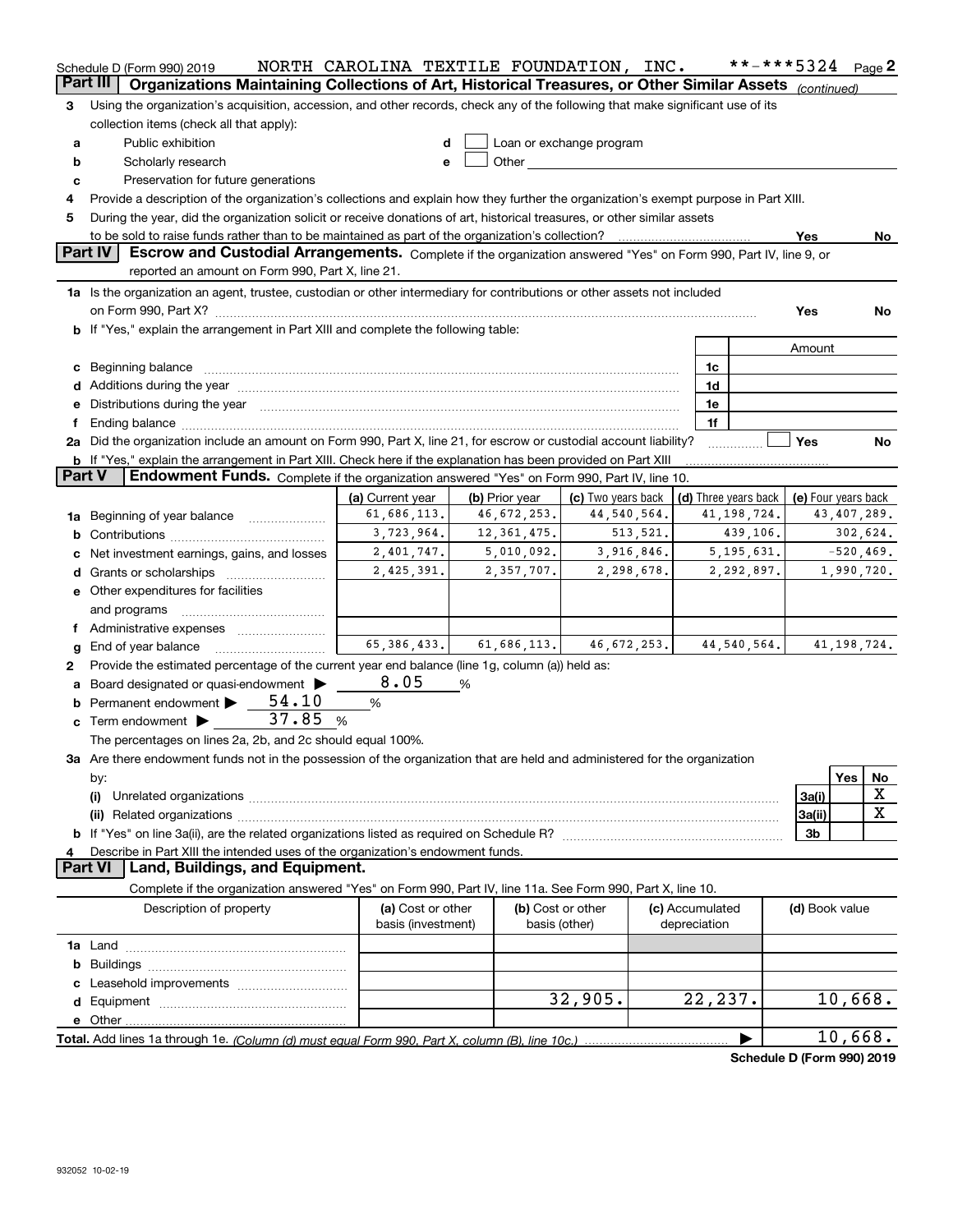|                  | Schedule D (Form 990) 2019                                                                                        |                              |                 |                | NORTH CAROLINA TEXTILE FOUNDATION, INC. | **-***5324<br>Page $3$                                                                                                                               |
|------------------|-------------------------------------------------------------------------------------------------------------------|------------------------------|-----------------|----------------|-----------------------------------------|------------------------------------------------------------------------------------------------------------------------------------------------------|
| <b>Part VIII</b> | <b>Investments - Other Securities.</b>                                                                            |                              |                 |                |                                         |                                                                                                                                                      |
|                  | Complete if the organization answered "Yes" on Form 990, Part IV, line 11b. See Form 990, Part X, line 12.        |                              |                 |                |                                         |                                                                                                                                                      |
|                  | (a) Description of security or category (including name of security)                                              |                              |                 | (b) Book value |                                         | (c) Method of valuation: Cost or end-of-year market value                                                                                            |
|                  | (1) Financial derivatives                                                                                         |                              |                 |                |                                         |                                                                                                                                                      |
|                  |                                                                                                                   |                              |                 |                |                                         |                                                                                                                                                      |
| $(3)$ Other      |                                                                                                                   |                              |                 |                |                                         |                                                                                                                                                      |
| (A)              |                                                                                                                   |                              |                 |                |                                         |                                                                                                                                                      |
| (B)              |                                                                                                                   |                              |                 |                |                                         |                                                                                                                                                      |
| (C)              |                                                                                                                   |                              |                 |                |                                         |                                                                                                                                                      |
| (D)              |                                                                                                                   |                              |                 |                |                                         |                                                                                                                                                      |
| (E)              |                                                                                                                   |                              |                 |                |                                         |                                                                                                                                                      |
| (F)              |                                                                                                                   |                              |                 |                |                                         |                                                                                                                                                      |
| (G)              |                                                                                                                   |                              |                 |                |                                         |                                                                                                                                                      |
| (H)              |                                                                                                                   |                              |                 |                |                                         |                                                                                                                                                      |
|                  | Total. (Col. (b) must equal Form 990, Part X, col. (B) line 12.) $\blacktriangleright$                            |                              |                 |                |                                         |                                                                                                                                                      |
|                  | Part VIII Investments - Program Related.                                                                          |                              |                 |                |                                         |                                                                                                                                                      |
|                  | Complete if the organization answered "Yes" on Form 990, Part IV, line 11c. See Form 990, Part X, line 13.        |                              |                 |                |                                         |                                                                                                                                                      |
|                  | (a) Description of investment                                                                                     |                              |                 | (b) Book value |                                         | (c) Method of valuation: Cost or end-of-year market value                                                                                            |
| (1)              |                                                                                                                   |                              |                 |                |                                         |                                                                                                                                                      |
| (2)              |                                                                                                                   |                              |                 |                |                                         |                                                                                                                                                      |
| (3)              |                                                                                                                   |                              |                 |                |                                         |                                                                                                                                                      |
| (4)              |                                                                                                                   |                              |                 |                |                                         |                                                                                                                                                      |
| (5)              |                                                                                                                   |                              |                 |                |                                         |                                                                                                                                                      |
| (6)              |                                                                                                                   |                              |                 |                |                                         |                                                                                                                                                      |
| (7)              |                                                                                                                   |                              |                 |                |                                         |                                                                                                                                                      |
| (8)              |                                                                                                                   |                              |                 |                |                                         |                                                                                                                                                      |
| (9)              |                                                                                                                   |                              |                 |                |                                         |                                                                                                                                                      |
|                  | <b>Total.</b> (Col. (b) must equal Form 990, Part X, col. (B) line $13.$<br><b>Other Assets.</b>                  |                              |                 |                |                                         |                                                                                                                                                      |
| Part $ X $       |                                                                                                                   |                              |                 |                |                                         |                                                                                                                                                      |
|                  | Complete if the organization answered "Yes" on Form 990, Part IV, line 11d. See Form 990, Part X, line 15.        |                              |                 |                |                                         |                                                                                                                                                      |
|                  |                                                                                                                   |                              | (a) Description |                |                                         | (b) Book value                                                                                                                                       |
| (1)              |                                                                                                                   |                              |                 |                |                                         |                                                                                                                                                      |
| (2)              |                                                                                                                   |                              |                 |                |                                         |                                                                                                                                                      |
| (3)              |                                                                                                                   |                              |                 |                |                                         |                                                                                                                                                      |
| (4)              |                                                                                                                   |                              |                 |                |                                         |                                                                                                                                                      |
| (5)              |                                                                                                                   |                              |                 |                |                                         |                                                                                                                                                      |
| (6)              |                                                                                                                   |                              |                 |                |                                         |                                                                                                                                                      |
| (7)              |                                                                                                                   |                              |                 |                |                                         |                                                                                                                                                      |
| (8)              |                                                                                                                   |                              |                 |                |                                         |                                                                                                                                                      |
| (9)              |                                                                                                                   |                              |                 |                |                                         |                                                                                                                                                      |
| Part X           | <b>Other Liabilities.</b>                                                                                         |                              |                 |                |                                         |                                                                                                                                                      |
|                  | Complete if the organization answered "Yes" on Form 990, Part IV, line 11e or 11f. See Form 990, Part X, line 25. |                              |                 |                |                                         |                                                                                                                                                      |
|                  |                                                                                                                   | (a) Description of liability |                 |                |                                         | (b) Book value                                                                                                                                       |
| 1.<br>(1)        | Federal income taxes                                                                                              |                              |                 |                |                                         |                                                                                                                                                      |
| (2)              |                                                                                                                   |                              |                 |                |                                         |                                                                                                                                                      |
| (3)              |                                                                                                                   |                              |                 |                |                                         |                                                                                                                                                      |
| (4)              |                                                                                                                   |                              |                 |                |                                         |                                                                                                                                                      |
|                  |                                                                                                                   |                              |                 |                |                                         |                                                                                                                                                      |
| (5)<br>(6)       |                                                                                                                   |                              |                 |                |                                         |                                                                                                                                                      |
| (7)              |                                                                                                                   |                              |                 |                |                                         |                                                                                                                                                      |
| (8)              |                                                                                                                   |                              |                 |                |                                         |                                                                                                                                                      |
| (9)              |                                                                                                                   |                              |                 |                |                                         |                                                                                                                                                      |
|                  |                                                                                                                   |                              |                 |                |                                         |                                                                                                                                                      |
|                  |                                                                                                                   |                              |                 |                |                                         | 2. Liability for uncertain tax positions. In Part XIII, provide the text of the footnote to the organization's financial statements that reports the |
|                  |                                                                                                                   |                              |                 |                |                                         |                                                                                                                                                      |

organization's liability for uncertain tax positions under FASB ASC 740. Check here if the text of the footnote has been provided in Part XIII

 $\vert$  X  $\vert$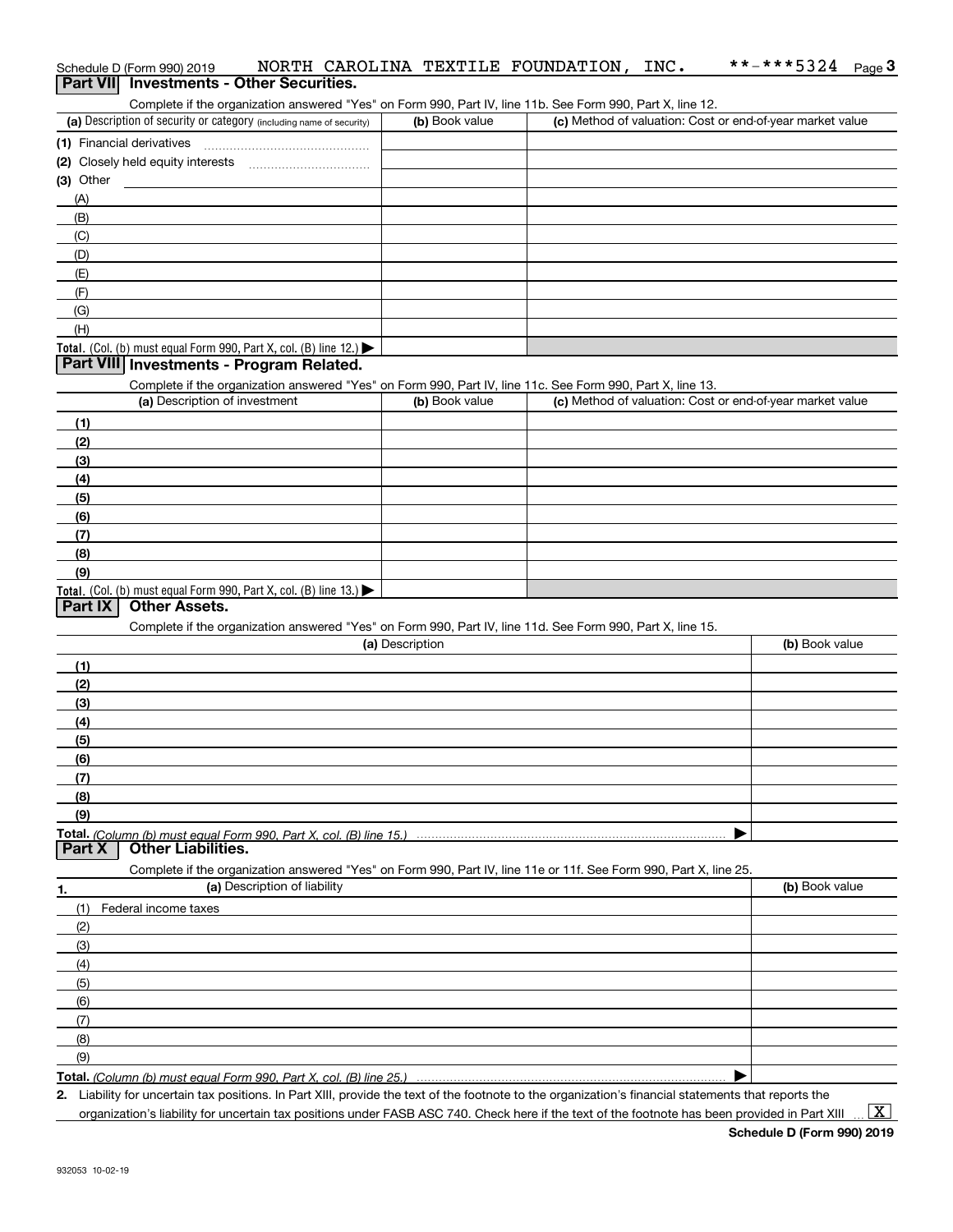|              | NORTH CAROLINA TEXTILE FOUNDATION, INC.<br>Schedule D (Form 990) 2019                                                                                          |                |                 |                 | **-***5324<br>Page 4    |
|--------------|----------------------------------------------------------------------------------------------------------------------------------------------------------------|----------------|-----------------|-----------------|-------------------------|
|              | Reconciliation of Revenue per Audited Financial Statements With Revenue per Return.<br>Part XI                                                                 |                |                 |                 |                         |
|              | Complete if the organization answered "Yes" on Form 990, Part IV, line 12a.                                                                                    |                |                 |                 |                         |
| 1            | Total revenue, gains, and other support per audited financial statements                                                                                       |                |                 | $\blacksquare$  | 8,587,253.              |
| $\mathbf{2}$ | Amounts included on line 1 but not on Form 990, Part VIII, line 12:                                                                                            |                |                 |                 |                         |
| a            |                                                                                                                                                                | 2a             | 201,924.        |                 |                         |
| b            |                                                                                                                                                                | 2 <sub>b</sub> |                 |                 |                         |
| с            |                                                                                                                                                                | 2c             |                 |                 |                         |
|              |                                                                                                                                                                | 2d             | 904.            |                 |                         |
| e            | Add lines 2a through 2d                                                                                                                                        |                |                 | 2е              | 202,828.                |
| з            | Subtract line 2e from line 1 <b>manufacture in the contract of the 2e</b> from line 1                                                                          |                |                 | 3               | 8,384,425.              |
| 4            | Amounts included on Form 990, Part VIII, line 12, but not on line 1:                                                                                           |                |                 |                 |                         |
| а            |                                                                                                                                                                | 4a             | <u>220,621.</u> |                 |                         |
| b            | Other (Describe in Part XIII.) <b>Construction Contract Construction</b> Chemistry Chemistry Chemistry Chemistry Chemistry                                     | 4b             |                 |                 |                         |
|              | Add lines 4a and 4b                                                                                                                                            |                |                 | 4c              | 220,621.                |
|              |                                                                                                                                                                |                |                 | 5               | 8,605,046.              |
|              | Part XII   Reconciliation of Expenses per Audited Financial Statements With Expenses per Return.                                                               |                |                 |                 |                         |
|              | Complete if the organization answered "Yes" on Form 990, Part IV, line 12a.                                                                                    |                |                 |                 |                         |
| 1            | Total expenses and losses per audited financial statements                                                                                                     |                |                 | $\blacksquare$  | $\overline{3,563},111.$ |
| 2            | Amounts included on line 1 but not on Form 990, Part IX, line 25:                                                                                              |                |                 |                 |                         |
| a            |                                                                                                                                                                | 2a             |                 |                 |                         |
| b            |                                                                                                                                                                | 2 <sub>b</sub> |                 |                 |                         |
|              |                                                                                                                                                                | 2c             |                 |                 |                         |
| d            |                                                                                                                                                                | 2d             |                 |                 |                         |
| e            | Add lines 2a through 2d <b>must be a constructed as the constant of the constant of the constant of the construction</b>                                       |                |                 | 2e              | υ.                      |
| 3            |                                                                                                                                                                |                |                 | 3               | 3,563,111.              |
| 4            | Amounts included on Form 990, Part IX, line 25, but not on line 1:                                                                                             |                |                 |                 |                         |
| a            | Investment expenses not included on Form 990, Part VIII, line 7b [1001111111111111111111111111111111                                                           | 4a             | 220,621.        |                 |                         |
| b            |                                                                                                                                                                | 4h             |                 |                 |                         |
|              | Add lines 4a and 4b                                                                                                                                            |                |                 | 4с              | 220,621.                |
| 5.           |                                                                                                                                                                |                |                 | $5\overline{5}$ | 3,783,732.              |
|              | Part XIII Supplemental Information.                                                                                                                            |                |                 |                 |                         |
|              | Provide the descriptions required for Part II, lines 3, 5, and 9; Part III, lines 1a and 4; Part IV, lines 1b and 2b; Part V, line 4; Part X, line 2; Part XI, |                |                 |                 |                         |

lines 2d and 4b; and Part XII, lines 2d and 4b. Also complete this part to provide any additional information.

PART V, LINE 4:

THE FOUNDATION'S ENDOWMENT CONSISTS OF APPROXIMATELY 120 INDIVIDUAL FUNDS

ESTABLISHED FOR A VARIETY OF PURPOSES RELATED TO THE MISSION OF THE

UNIVERSITY.

PART X, LINE 2:

MANAGEMENT HAS ANALYZED THE TAX POSITIONS TAKEN BY THE FOUNDATION, AND HAS

CONCLUDED THAT AS OF JUNE 30, 2020, THERE ARE NO UNCERTAIN POSITIONS TAKEN

OR EXPECTED TO BE TAKEN THAT WOULD REQUIRE RECOGNITION OF A LIABILITY (OR

ASSET) OR DISCLOSURE IN THE ACCOMPANYING FINANCIAL STATEMENTS. THE

FOUNDATION IS SUBJECT TO ROUTINE AUDITS BY TAXING JURISDICTIONS; HOWEVER,

THERE ARE CURRENTLY NO AUDITS FOR ANY TAX PERIODS IN PROGRESS. MANAGEMENT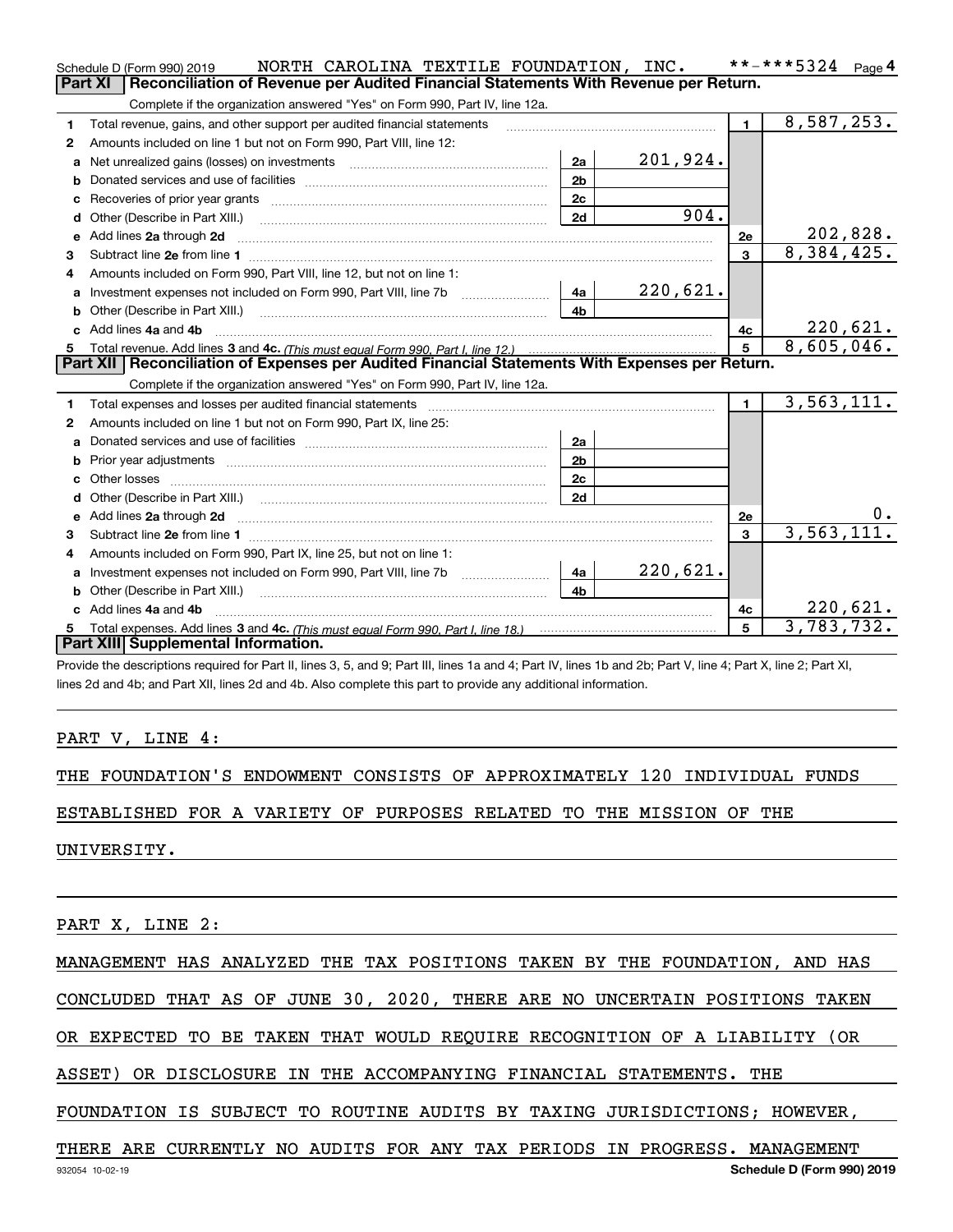| NORTH CAROLINA TEXTILE FOUNDATION, INC.<br>Schedule D (Form 990) 2019 NORTH CARO |      |
|----------------------------------------------------------------------------------|------|
|                                                                                  |      |
| BELIEVES IT IS NO LONGER SUBJECT TO INCOME TAX EXAMINATIONS FOR YEARS            |      |
| PRIOR TO TAX YEAR 2016.                                                          |      |
|                                                                                  |      |
|                                                                                  |      |
| PART XI, LINE 2D - OTHER ADJUSTMENTS:                                            |      |
| CHANGE IN VALUE OF SPLIT INTEREST AGREEMENTS                                     | 904. |
|                                                                                  |      |
|                                                                                  |      |
|                                                                                  |      |
|                                                                                  |      |
|                                                                                  |      |
|                                                                                  |      |
|                                                                                  |      |
|                                                                                  |      |
|                                                                                  |      |
|                                                                                  |      |
|                                                                                  |      |
|                                                                                  |      |
|                                                                                  |      |
|                                                                                  |      |
|                                                                                  |      |
|                                                                                  |      |
|                                                                                  |      |
|                                                                                  |      |
|                                                                                  |      |
|                                                                                  |      |
|                                                                                  |      |
|                                                                                  |      |
|                                                                                  |      |
|                                                                                  |      |
|                                                                                  |      |
|                                                                                  |      |
|                                                                                  |      |
|                                                                                  |      |
|                                                                                  |      |
|                                                                                  |      |
|                                                                                  |      |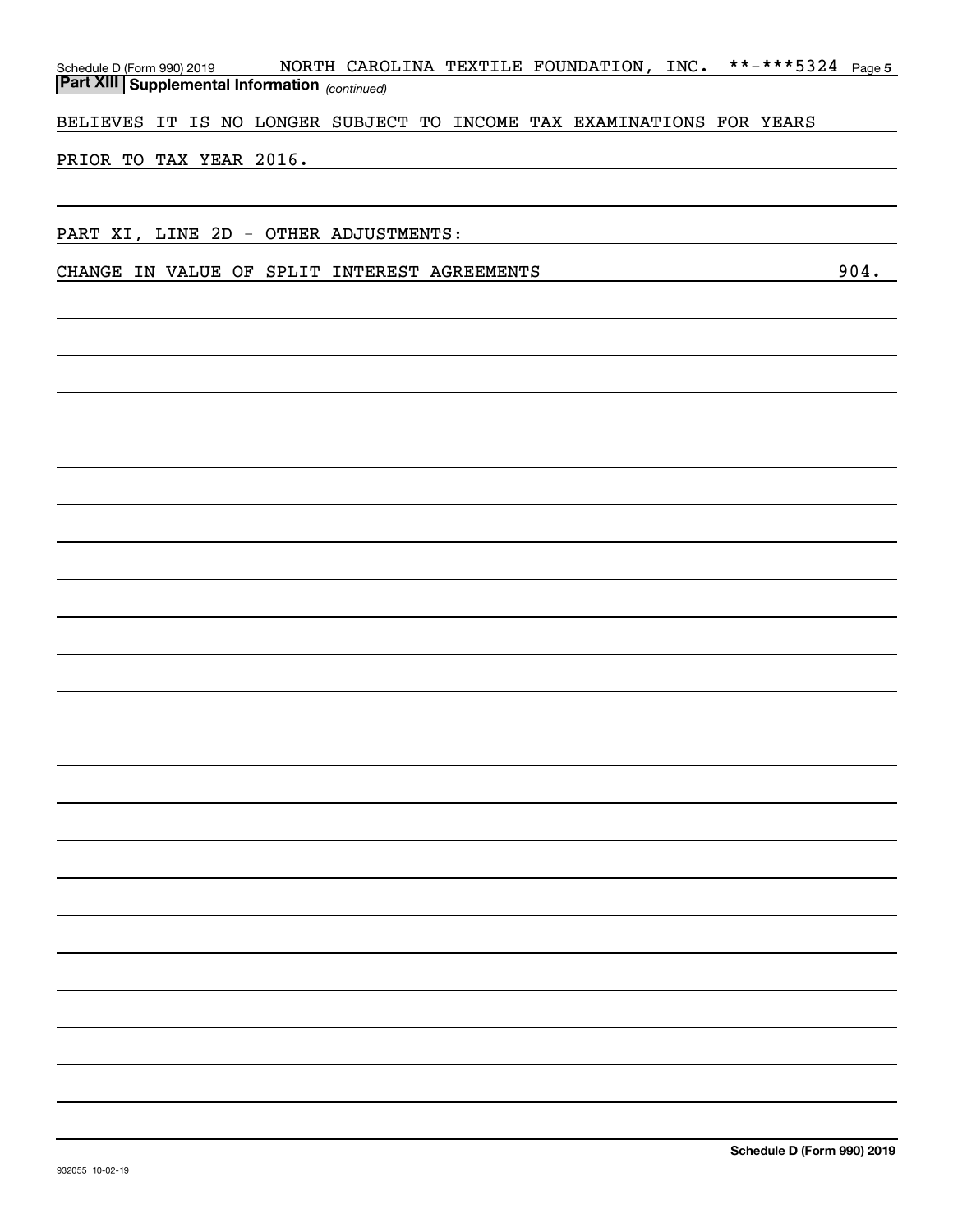| <b>SCHEDULE I</b>                                                                                                                                                                                                                                                                                          |                                                                                                                                               |            | <b>Grants and Other Assistance to Organizations,</b>                                                                                      |                                                                              |                                         |                                                                |                                                                                                                                                                    | OMB No. 1545-0047                                                                         |  |  |
|------------------------------------------------------------------------------------------------------------------------------------------------------------------------------------------------------------------------------------------------------------------------------------------------------------|-----------------------------------------------------------------------------------------------------------------------------------------------|------------|-------------------------------------------------------------------------------------------------------------------------------------------|------------------------------------------------------------------------------|-----------------------------------------|----------------------------------------------------------------|--------------------------------------------------------------------------------------------------------------------------------------------------------------------|-------------------------------------------------------------------------------------------|--|--|
| (Form 990)                                                                                                                                                                                                                                                                                                 | Governments, and Individuals in the United States<br>2019<br>Complete if the organization answered "Yes" on Form 990, Part IV, line 21 or 22. |            |                                                                                                                                           |                                                                              |                                         |                                                                |                                                                                                                                                                    |                                                                                           |  |  |
| Department of the Treasury<br>Internal Revenue Service                                                                                                                                                                                                                                                     |                                                                                                                                               |            |                                                                                                                                           | Attach to Form 990.<br>Go to www.irs.gov/Form990 for the latest information. |                                         |                                                                |                                                                                                                                                                    | <b>Open to Public</b><br><b>Inspection</b>                                                |  |  |
| Name of the organization                                                                                                                                                                                                                                                                                   |                                                                                                                                               |            | NORTH CAROLINA TEXTILE FOUNDATION, INC.                                                                                                   |                                                                              |                                         |                                                                |                                                                                                                                                                    | <b>Employer identification number</b><br>**-***5324                                       |  |  |
| <b>General Information on Grants and Assistance</b><br>Part I                                                                                                                                                                                                                                              |                                                                                                                                               |            |                                                                                                                                           |                                                                              |                                         |                                                                |                                                                                                                                                                    |                                                                                           |  |  |
| Does the organization maintain records to substantiate the amount of the grants or assistance, the grantees' eligibility for the grants or assistance, and the selection<br>$\mathbf 1$<br>2 Describe in Part IV the organization's procedures for monitoring the use of grant funds in the United States. |                                                                                                                                               |            |                                                                                                                                           |                                                                              |                                         |                                                                |                                                                                                                                                                    | $\boxed{\text{X}}$ Yes<br>l No                                                            |  |  |
| Part II                                                                                                                                                                                                                                                                                                    |                                                                                                                                               |            |                                                                                                                                           |                                                                              |                                         |                                                                | Grants and Other Assistance to Domestic Organizations and Domestic Governments. Complete if the organization answered "Yes" on Form 990, Part IV, line 21, for any |                                                                                           |  |  |
| 1 (a) Name and address of organization<br>or government                                                                                                                                                                                                                                                    |                                                                                                                                               | $(b)$ EIN  | recipient that received more than \$5,000. Part II can be duplicated if additional space is needed.<br>(c) IRC section<br>(if applicable) | (d) Amount of<br>cash grant                                                  | (e) Amount of<br>non-cash<br>assistance | (f) Method of<br>valuation (book,<br>FMV, appraisal,<br>other) | (g) Description of<br>noncash assistance                                                                                                                           | (h) Purpose of grant<br>or assistance                                                     |  |  |
| NC STATE UNIVERSITY COLLEGE OF<br>TEXTILES - 1000 MAIN CAMPUS DRIVE<br>$-$ RALEIGH, NC 27695                                                                                                                                                                                                               |                                                                                                                                               | **_******* | 501(C)(3)                                                                                                                                 | 2,289,073.                                                                   | 0.                                      |                                                                |                                                                                                                                                                    | TO PROVIDE FOR STUDENT<br>SCHOLARSHIPS, FUND<br>RESEARCH AND<br>PROFESSORSHIPS AND ASSIST |  |  |
|                                                                                                                                                                                                                                                                                                            |                                                                                                                                               |            |                                                                                                                                           |                                                                              |                                         |                                                                |                                                                                                                                                                    |                                                                                           |  |  |
|                                                                                                                                                                                                                                                                                                            |                                                                                                                                               |            |                                                                                                                                           |                                                                              |                                         |                                                                |                                                                                                                                                                    |                                                                                           |  |  |
|                                                                                                                                                                                                                                                                                                            |                                                                                                                                               |            |                                                                                                                                           |                                                                              |                                         |                                                                |                                                                                                                                                                    |                                                                                           |  |  |
|                                                                                                                                                                                                                                                                                                            |                                                                                                                                               |            |                                                                                                                                           |                                                                              |                                         |                                                                |                                                                                                                                                                    |                                                                                           |  |  |
|                                                                                                                                                                                                                                                                                                            |                                                                                                                                               |            |                                                                                                                                           |                                                                              |                                         |                                                                |                                                                                                                                                                    |                                                                                           |  |  |
| Enter total number of section 501(c)(3) and government organizations listed in the line 1 table<br>$\mathbf{2}$<br>Enter total number of other organizations listed in the line 1 table<br>з                                                                                                               |                                                                                                                                               |            |                                                                                                                                           |                                                                              |                                         |                                                                |                                                                                                                                                                    | $1$ .                                                                                     |  |  |
| For Paperwork Reduction Act Notice, see the Instructions for Form 990.<br>LHA.                                                                                                                                                                                                                             |                                                                                                                                               |            |                                                                                                                                           |                                                                              |                                         |                                                                |                                                                                                                                                                    | Schedule I (Form 990) (2019)                                                              |  |  |

SEE PART IV FOR COLUMN (H) DESCRIPTIONS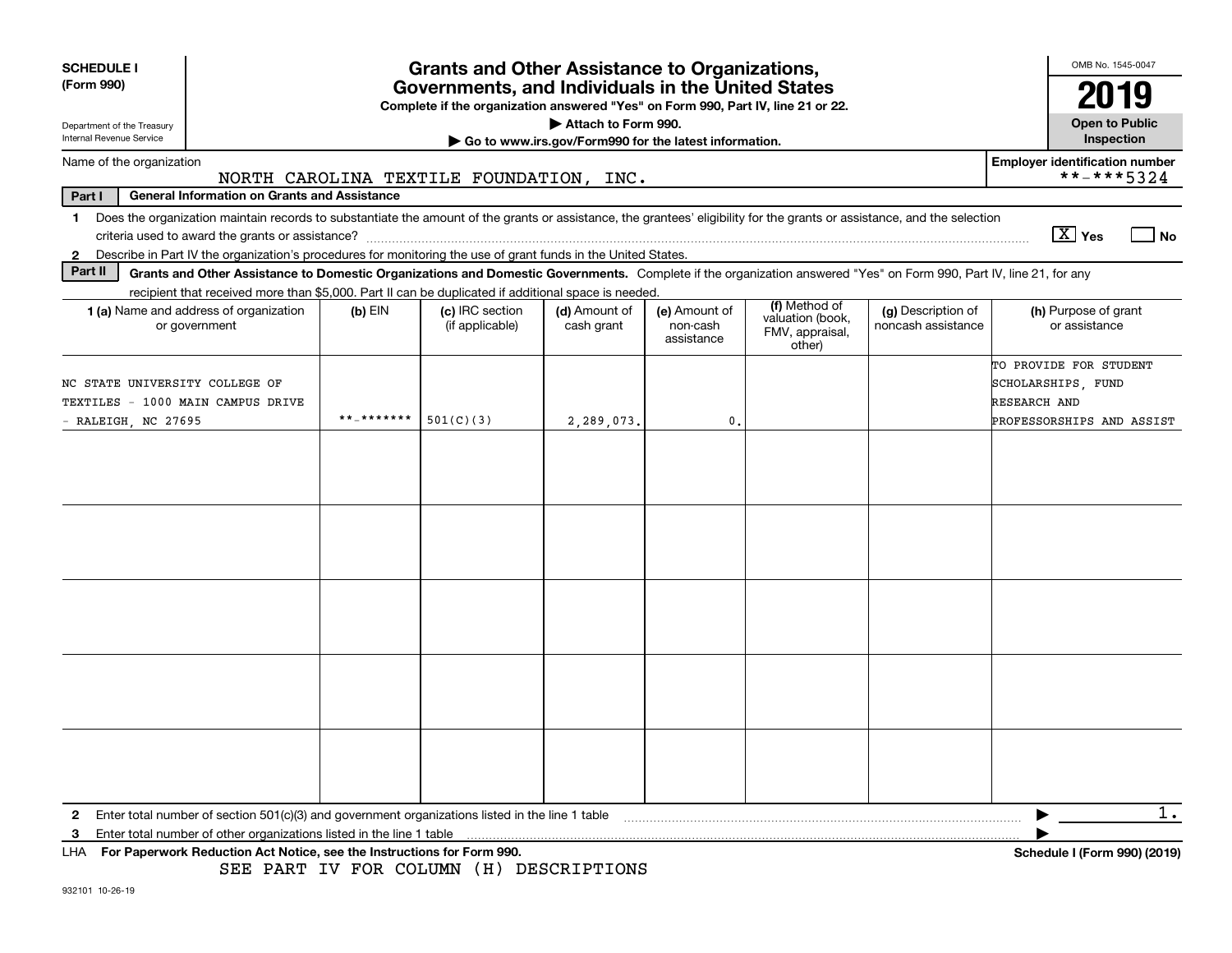#### Schedule I (Form 990) (2019) NORTH CAROLINA TEXTILE FOUNDATION, INC。 \*\*-\*\*\*5324 Page

**Part III** | Grants and Other Assistance to Domestic Individuals. Complete if the organization answered "Yes" on Form 990, Part IV, line 22.

(a) Type of grant or assistance **Audity Commet Audio Commet Commet Commet Commet Commet Commet Commet Commet Comme** Part III can be duplicated if additional space is needed. (e) Method of valuation (book, FMV, appraisal, other) recipients(c) Amount of cash grant (d) Amount of noncash assistance (f) Description of noncash assistance

**Part IV** | Supplemental Information. Provide the information required in Part I, line 2; Part III, column (b); and any other additional information.<br>

PART I, LINE 2:

THE FOUNDATION DETERMINES THE AMOUNT OF THE GRANT TO THE COLLEGE BASED ON

THE FAIR MARKET VALUE OF ENDOWMENT FUNDS AND MONITORS THE DISBURSEMENT OF

THE GRANT THROUGH MONTHLY REPORTS RECEIVED FROM THE COLLEGE.

PART II, LINE 1, COLUMN (H):

NAME OF ORGANIZATION OR GOVERNMENT:

NC STATE UNIVERSITY COLLEGE OF TEXTILES

(H) PURPOSE OF GRANT OR ASSISTANCE: TO PROVIDE FOR STUDENT SCHOLARSHIPS,

**2**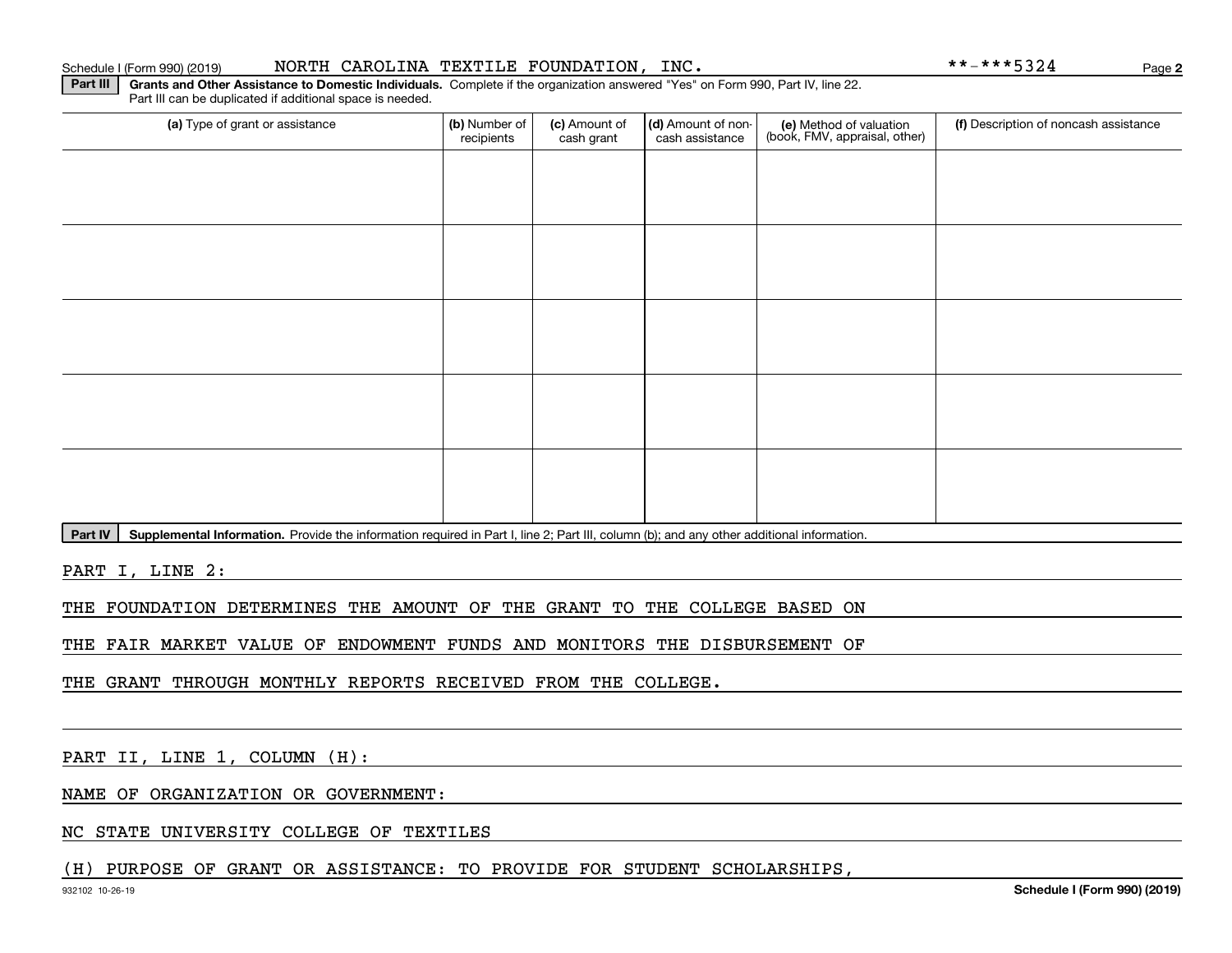| Schedule I (Form 990)                     |  | NORTH CAROLINA TEXTILE FOUNDATION, INC. |  |  |
|-------------------------------------------|--|-----------------------------------------|--|--|
| <b>Part IV   Supplemental Information</b> |  |                                         |  |  |

FUND RESEARCH AND PROFESSORSHIPS AND ASSIST WITH CAPITAL PURCHASES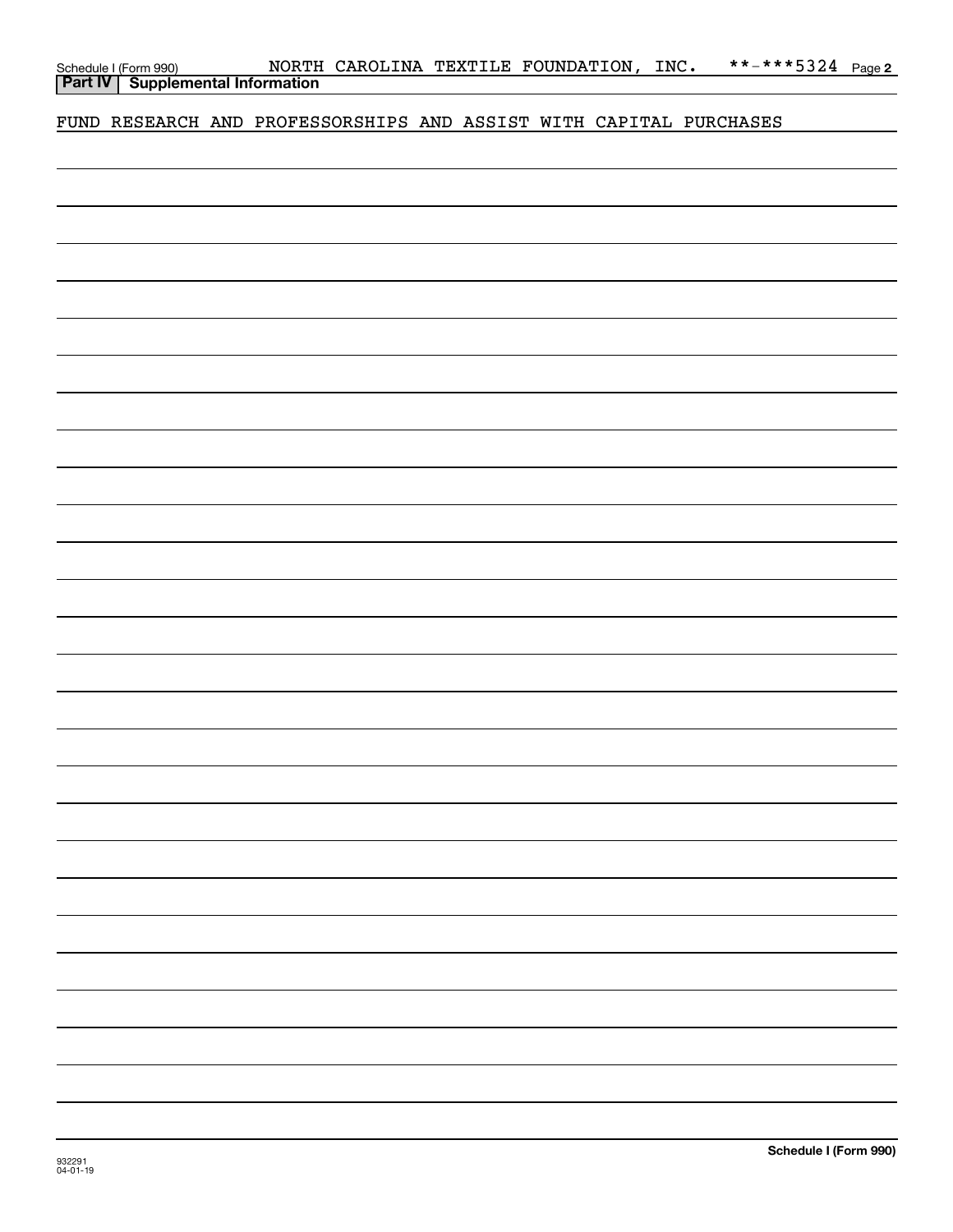|   | <b>SCHEDULE J</b>                                                                                                                                       | <b>Compensation Information</b>                                                                                                                                                                                       | OMB No. 1545-0047                     |            |                         |  |  |  |  |
|---|---------------------------------------------------------------------------------------------------------------------------------------------------------|-----------------------------------------------------------------------------------------------------------------------------------------------------------------------------------------------------------------------|---------------------------------------|------------|-------------------------|--|--|--|--|
|   | (Form 990)                                                                                                                                              | For certain Officers, Directors, Trustees, Key Employees, and Highest<br><b>Compensated Employees</b>                                                                                                                 |                                       | 2019       |                         |  |  |  |  |
|   |                                                                                                                                                         | Complete if the organization answered "Yes" on Form 990, Part IV, line 23.                                                                                                                                            | <b>Open to Public</b>                 |            |                         |  |  |  |  |
|   | Attach to Form 990.<br>Department of the Treasury<br>Go to www.irs.gov/Form990 for instructions and the latest information.<br>Internal Revenue Service |                                                                                                                                                                                                                       |                                       |            |                         |  |  |  |  |
|   | Name of the organization                                                                                                                                |                                                                                                                                                                                                                       | <b>Employer identification number</b> | Inspection |                         |  |  |  |  |
|   |                                                                                                                                                         | NORTH CAROLINA TEXTILE FOUNDATION, INC.                                                                                                                                                                               | **-***5324                            |            |                         |  |  |  |  |
|   | Part I                                                                                                                                                  | <b>Questions Regarding Compensation</b>                                                                                                                                                                               |                                       |            |                         |  |  |  |  |
|   |                                                                                                                                                         |                                                                                                                                                                                                                       |                                       | Yes        | No                      |  |  |  |  |
|   |                                                                                                                                                         | <b>1a</b> Check the appropriate box(es) if the organization provided any of the following to or for a person listed on Form 990,                                                                                      |                                       |            |                         |  |  |  |  |
|   |                                                                                                                                                         | Part VII, Section A, line 1a. Complete Part III to provide any relevant information regarding these items.                                                                                                            |                                       |            |                         |  |  |  |  |
|   | First-class or charter travel                                                                                                                           | Housing allowance or residence for personal use                                                                                                                                                                       |                                       |            |                         |  |  |  |  |
|   | Travel for companions                                                                                                                                   | Payments for business use of personal residence                                                                                                                                                                       |                                       |            |                         |  |  |  |  |
|   |                                                                                                                                                         | Tax indemnification and gross-up payments<br>Health or social club dues or initiation fees                                                                                                                            |                                       |            |                         |  |  |  |  |
|   |                                                                                                                                                         | Discretionary spending account<br>Personal services (such as maid, chauffeur, chef)                                                                                                                                   |                                       |            |                         |  |  |  |  |
|   |                                                                                                                                                         |                                                                                                                                                                                                                       |                                       |            |                         |  |  |  |  |
|   |                                                                                                                                                         | <b>b</b> If any of the boxes on line 1a are checked, did the organization follow a written policy regarding payment or                                                                                                |                                       |            |                         |  |  |  |  |
|   |                                                                                                                                                         |                                                                                                                                                                                                                       | 1b                                    |            |                         |  |  |  |  |
| 2 |                                                                                                                                                         | Did the organization require substantiation prior to reimbursing or allowing expenses incurred by all directors,                                                                                                      |                                       |            |                         |  |  |  |  |
|   |                                                                                                                                                         |                                                                                                                                                                                                                       | $\mathbf{2}$                          |            |                         |  |  |  |  |
|   |                                                                                                                                                         |                                                                                                                                                                                                                       |                                       |            |                         |  |  |  |  |
| з |                                                                                                                                                         | Indicate which, if any, of the following the organization used to establish the compensation of the organization's                                                                                                    |                                       |            |                         |  |  |  |  |
|   |                                                                                                                                                         | CEO/Executive Director. Check all that apply. Do not check any boxes for methods used by a related organization to                                                                                                    |                                       |            |                         |  |  |  |  |
|   |                                                                                                                                                         | establish compensation of the CEO/Executive Director, but explain in Part III.                                                                                                                                        |                                       |            |                         |  |  |  |  |
|   | Compensation committee                                                                                                                                  | Written employment contract<br>Compensation survey or study                                                                                                                                                           |                                       |            |                         |  |  |  |  |
|   |                                                                                                                                                         | Independent compensation consultant<br>$\lfloor \underline{X} \rfloor$ Approval by the board or compensation committee<br>Form 990 of other organizations                                                             |                                       |            |                         |  |  |  |  |
|   |                                                                                                                                                         |                                                                                                                                                                                                                       |                                       |            |                         |  |  |  |  |
| 4 |                                                                                                                                                         | During the year, did any person listed on Form 990, Part VII, Section A, line 1a, with respect to the filing                                                                                                          |                                       |            |                         |  |  |  |  |
|   | organization or a related organization:                                                                                                                 |                                                                                                                                                                                                                       |                                       |            |                         |  |  |  |  |
| а |                                                                                                                                                         | Receive a severance payment or change-of-control payment?                                                                                                                                                             | 4a                                    |            | X                       |  |  |  |  |
| b |                                                                                                                                                         |                                                                                                                                                                                                                       | 4b                                    |            | $\overline{\mathtt{x}}$ |  |  |  |  |
| с |                                                                                                                                                         |                                                                                                                                                                                                                       | 4c                                    |            | X                       |  |  |  |  |
|   |                                                                                                                                                         | If "Yes" to any of lines 4a-c, list the persons and provide the applicable amounts for each item in Part III.                                                                                                         |                                       |            |                         |  |  |  |  |
|   |                                                                                                                                                         |                                                                                                                                                                                                                       |                                       |            |                         |  |  |  |  |
|   |                                                                                                                                                         | Only section 501(c)(3), 501(c)(4), and 501(c)(29) organizations must complete lines 5-9.                                                                                                                              |                                       |            |                         |  |  |  |  |
|   |                                                                                                                                                         | For persons listed on Form 990, Part VII, Section A, line 1a, did the organization pay or accrue any compensation                                                                                                     |                                       |            |                         |  |  |  |  |
|   | contingent on the revenues of:                                                                                                                          |                                                                                                                                                                                                                       |                                       |            |                         |  |  |  |  |
|   |                                                                                                                                                         | a The organization? <b>Constitution</b> and the organization? <b>Constitution</b> and the organization?                                                                                                               | 5a                                    |            | х                       |  |  |  |  |
|   |                                                                                                                                                         |                                                                                                                                                                                                                       | 5b                                    |            | X                       |  |  |  |  |
|   |                                                                                                                                                         | If "Yes" on line 5a or 5b, describe in Part III.                                                                                                                                                                      |                                       |            |                         |  |  |  |  |
| 6 |                                                                                                                                                         | For persons listed on Form 990, Part VII, Section A, line 1a, did the organization pay or accrue any compensation                                                                                                     |                                       |            |                         |  |  |  |  |
|   | contingent on the net earnings of:                                                                                                                      |                                                                                                                                                                                                                       |                                       |            |                         |  |  |  |  |
|   |                                                                                                                                                         | a The organization? <b>Constitution</b> and the organization? <b>Constitution</b> and the organization?                                                                                                               | 6a                                    |            | X<br>X                  |  |  |  |  |
|   |                                                                                                                                                         |                                                                                                                                                                                                                       | 6b                                    |            |                         |  |  |  |  |
|   |                                                                                                                                                         | If "Yes" on line 6a or 6b, describe in Part III.                                                                                                                                                                      |                                       |            |                         |  |  |  |  |
|   |                                                                                                                                                         | 7 For persons listed on Form 990, Part VII, Section A, line 1a, did the organization provide any nonfixed payments                                                                                                    |                                       |            | Χ                       |  |  |  |  |
|   |                                                                                                                                                         | Were any amounts reported on Form 990, Part VII, paid or accrued pursuant to a contract that was subject to the                                                                                                       | 7                                     |            |                         |  |  |  |  |
| 8 |                                                                                                                                                         |                                                                                                                                                                                                                       | 8                                     |            | х                       |  |  |  |  |
| 9 |                                                                                                                                                         | initial contract exception described in Regulations section 53.4958-4(a)(3)? If "Yes," describe in Part III<br>If "Yes" on line 8, did the organization also follow the rebuttable presumption procedure described in |                                       |            |                         |  |  |  |  |
|   | Regulations section 53.4958-6(c)?                                                                                                                       |                                                                                                                                                                                                                       | 9                                     |            |                         |  |  |  |  |
|   |                                                                                                                                                         | LHA For Paperwork Reduction Act Notice, see the Instructions for Form 990.                                                                                                                                            | Schedule J (Form 990) 2019            |            |                         |  |  |  |  |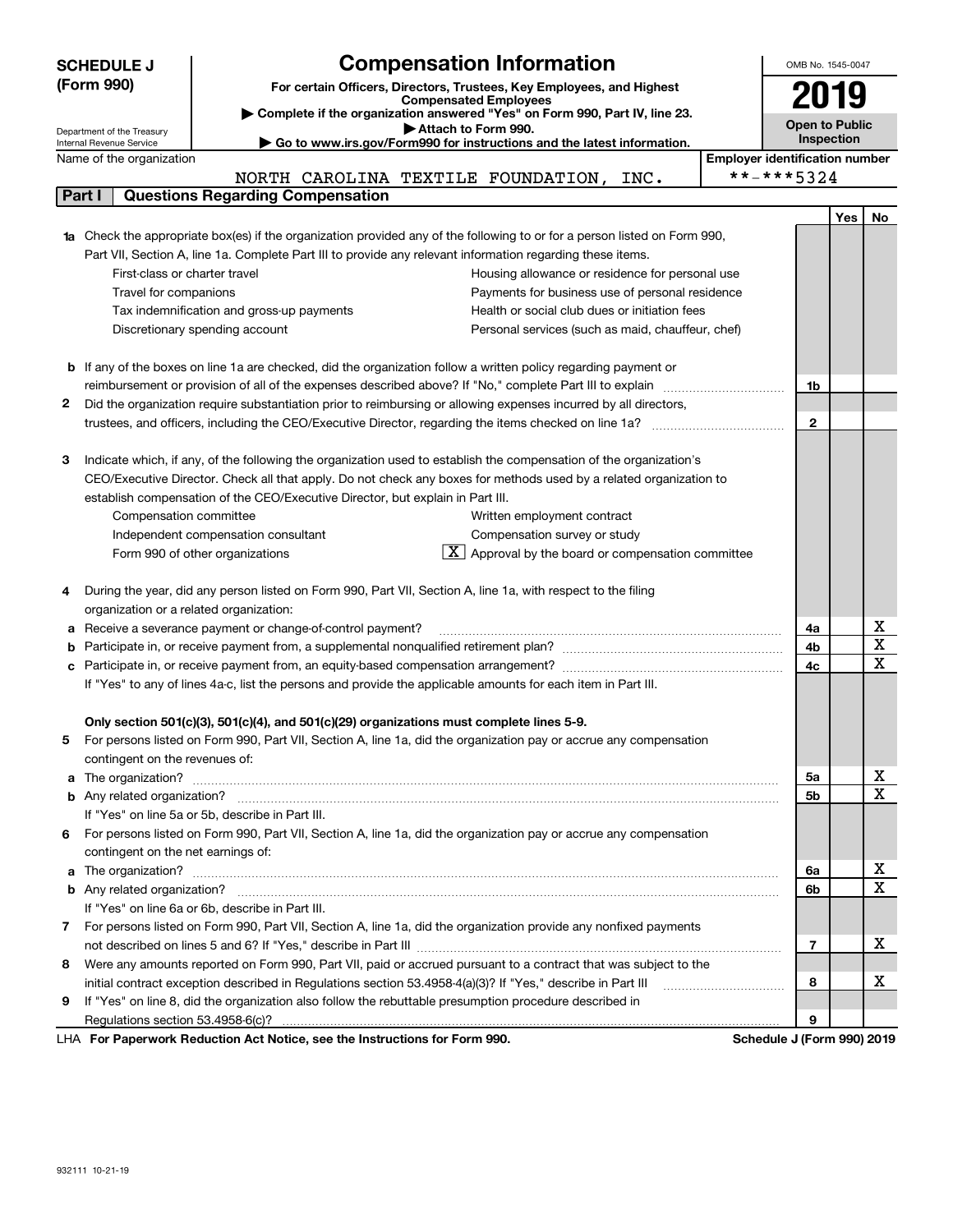#### NORTH CAROLINA TEXTILE FOUNDATION, INC. \*\*-\*\*\*5324

# **Part II Officers, Directors, Trustees, Key Employees, and Highest Compensated Employees.**  Schedule J (Form 990) 2019 Page Use duplicate copies if additional space is needed.

For each individual whose compensation must be reported on Schedule J, report compensation from the organization on row (i) and from related organizations, described in the instructions, on row (ii). Do not list any individuals that aren't listed on Form 990, Part VII.

**Note:**  The sum of columns (B)(i)-(iii) for each listed individual must equal the total amount of Form 990, Part VII, Section A, line 1a, applicable column (D) and (E) amounts for that individual.

|                                  |      |                          | (B) Breakdown of W-2 and/or 1099-MISC compensation |                                           |                                | (D) Nontaxable   | (E) Total of columns | (F) Compensation                                           |  |
|----------------------------------|------|--------------------------|----------------------------------------------------|-------------------------------------------|--------------------------------|------------------|----------------------|------------------------------------------------------------|--|
| (A) Name and Title               |      | (i) Base<br>compensation | (ii) Bonus &<br>incentive<br>compensation          | (iii) Other<br>reportable<br>compensation | other deferred<br>compensation | benefits         | $(B)(i)-(D)$         | in column (B)<br>reported as deferred<br>on prior Form 990 |  |
| (1) DAVID HINKS                  | (i)  | 0.                       | 0.                                                 | 0.                                        | 0.                             | 0.               | 0.                   | 0.                                                         |  |
| UNIVERSITY EX-OFFICIO            | (ii) | 261,696.                 | $\overline{0}$ .                                   | $\overline{0}$ .                          | 34,884.                        | 6, 237.          | 302,817.             | $\overline{0}$ .                                           |  |
| MICHAEL WARD<br>(2)              | (i)  | $0$ .                    | $\overline{0}$ .                                   | $\overline{0}$ .                          | 0.                             | 0.               | 0.                   | $\overline{0}$ .                                           |  |
| EXECUTIVE DIRECTOR               | (ii) | 141,631.                 | $\overline{0}$ .                                   | $\overline{0}$ .                          | 26,966.                        | 6, 237.          | 174,834.             | $\overline{0}$ .                                           |  |
| CARRIE BHADA<br>(3)              | (i)  | $\overline{0}$ .         | $\overline{0}$ .                                   | $\overline{0}$ .                          | $\overline{0}$ .               | $\overline{0}$ . | 0.                   | $\overline{0}$ .                                           |  |
| FORMER EXEC. DIRECTOR/EX-OFFICIO | (ii) | 182,574.                 | $\overline{0}$ .                                   | $\overline{0}$ .                          | 34,687.                        | 6, 237.          | 223,498.             | $\overline{0}$ .                                           |  |
|                                  | (i)  |                          |                                                    |                                           |                                |                  |                      |                                                            |  |
|                                  | (ii) |                          |                                                    |                                           |                                |                  |                      |                                                            |  |
|                                  | (i)  |                          |                                                    |                                           |                                |                  |                      |                                                            |  |
|                                  | (ii) |                          |                                                    |                                           |                                |                  |                      |                                                            |  |
|                                  | (i)  |                          |                                                    |                                           |                                |                  |                      |                                                            |  |
|                                  | (ii) |                          |                                                    |                                           |                                |                  |                      |                                                            |  |
|                                  | (i)  |                          |                                                    |                                           |                                |                  |                      |                                                            |  |
|                                  | (ii) |                          |                                                    |                                           |                                |                  |                      |                                                            |  |
|                                  | (i)  |                          |                                                    |                                           |                                |                  |                      |                                                            |  |
|                                  | (ii) |                          |                                                    |                                           |                                |                  |                      |                                                            |  |
|                                  | (i)  |                          |                                                    |                                           |                                |                  |                      |                                                            |  |
|                                  | (ii) |                          |                                                    |                                           |                                |                  |                      |                                                            |  |
|                                  | (i)  |                          |                                                    |                                           |                                |                  |                      |                                                            |  |
|                                  | (ii) |                          |                                                    |                                           |                                |                  |                      |                                                            |  |
|                                  | (i)  |                          |                                                    |                                           |                                |                  |                      |                                                            |  |
|                                  | (ii) |                          |                                                    |                                           |                                |                  |                      |                                                            |  |
|                                  | (i)  |                          |                                                    |                                           |                                |                  |                      |                                                            |  |
|                                  | (ii) |                          |                                                    |                                           |                                |                  |                      |                                                            |  |
|                                  | (i)  |                          |                                                    |                                           |                                |                  |                      |                                                            |  |
|                                  | (ii) |                          |                                                    |                                           |                                |                  |                      |                                                            |  |
|                                  | (i)  |                          |                                                    |                                           |                                |                  |                      |                                                            |  |
|                                  | (ii) |                          |                                                    |                                           |                                |                  |                      |                                                            |  |
|                                  | (i)  |                          |                                                    |                                           |                                |                  |                      |                                                            |  |
|                                  | (ii) |                          |                                                    |                                           |                                |                  |                      |                                                            |  |
|                                  | (i)  |                          |                                                    |                                           |                                |                  |                      |                                                            |  |
|                                  | (ii) |                          |                                                    |                                           |                                |                  |                      |                                                            |  |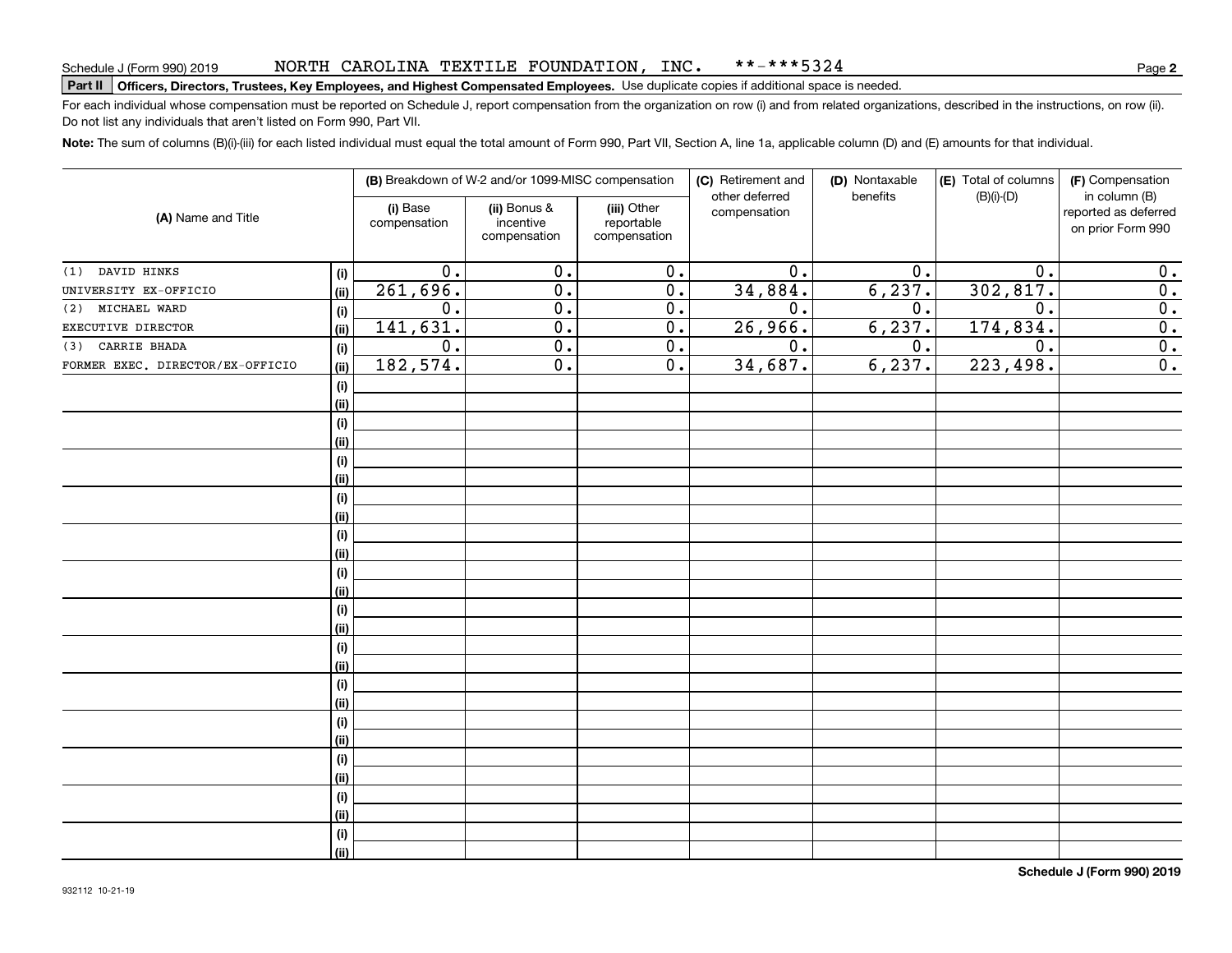**Part III Supplemental Information**

### SCHEDULE J, PART II - COMPENSATION FROM RELATED ORGANIZATIONS

#### THE BOARD MEMBERS THAT ARE COMPENSATED RECEIVE COMPENSATION FROM NC

STATE UNIVERSITY, A  $170(C)(1)$  ORGANIZATION RELATED TO THE NORTH

#### CAROLINA TEXTILE FOUNDATION, INC.

**Schedule J (Form 990) 2019**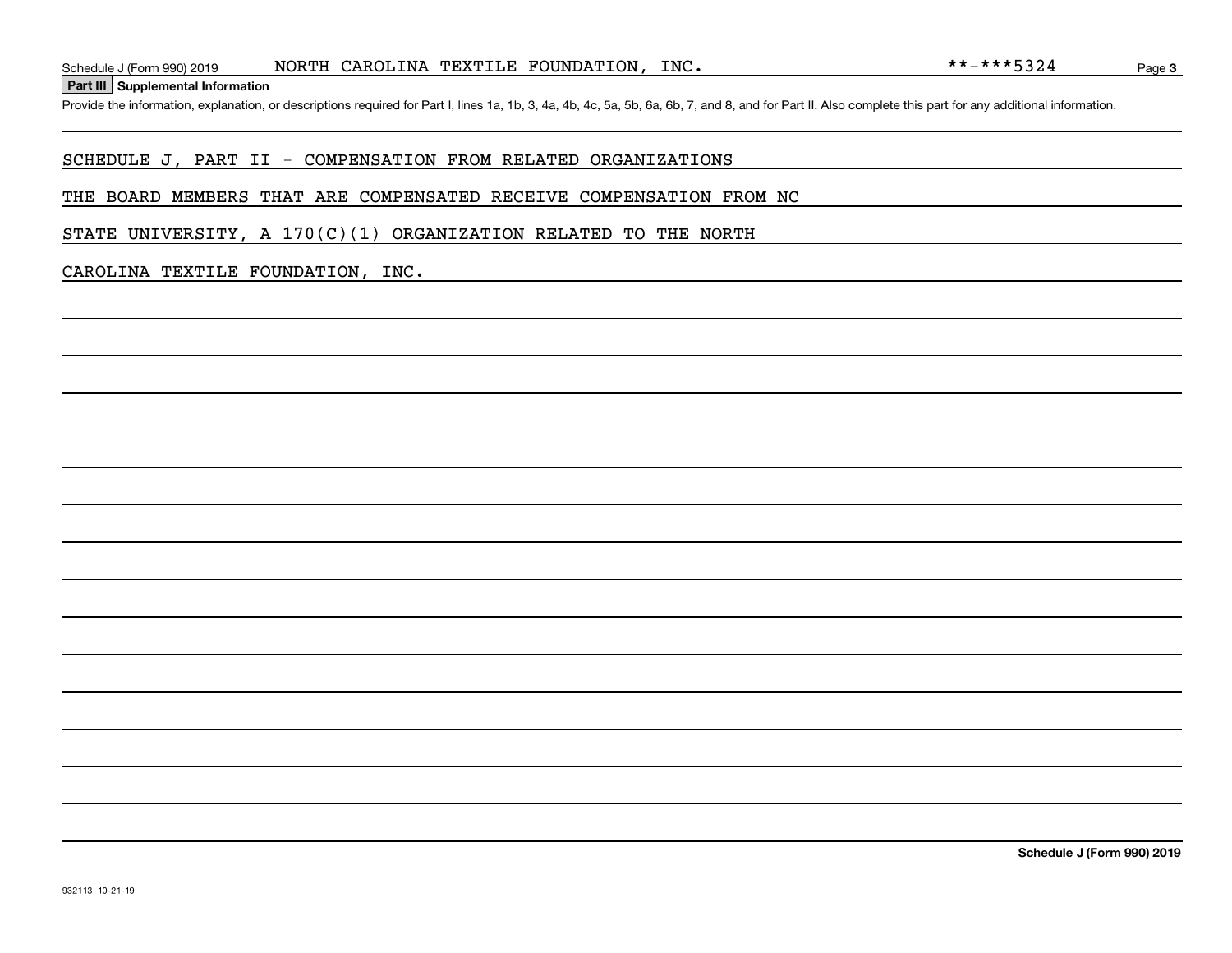#### **SCHEDULE M (Form 990)**

# **Noncash Contributions**

OMB No. 1545-0047

Department of the Treasury Internal Revenue Service

**Complete if the organizations answered "Yes" on Form 990, Part IV, lines 29 or 30.** <sup>J</sup>**2019**

**Attach to Form 990.** J  **Go to www.irs.gov/Form990 for instructions and the latest information.** J **Open to Public Inspection**

|  | Name of the organization |
|--|--------------------------|
|--|--------------------------|

NORTH CAROLINA TEXTILE FOUNDATION, INC.

| <b>Employer identification number</b> |
|---------------------------------------|
| **-***5324                            |

| Part I |       | <b>Types of Property</b>                                                                                                            |                               |                                                           |                                                                                    |                                                              |     |     |
|--------|-------|-------------------------------------------------------------------------------------------------------------------------------------|-------------------------------|-----------------------------------------------------------|------------------------------------------------------------------------------------|--------------------------------------------------------------|-----|-----|
|        |       |                                                                                                                                     | (a)<br>Check if<br>applicable | (b)<br>Number of<br>contributions or<br>items contributed | (c)<br>Noncash contribution<br>amounts reported on<br>Form 990, Part VIII, line 1g | (d)<br>Method of determining<br>noncash contribution amounts |     |     |
| 1.     |       |                                                                                                                                     |                               |                                                           |                                                                                    |                                                              |     |     |
| 2      |       |                                                                                                                                     |                               |                                                           |                                                                                    |                                                              |     |     |
| з      |       | Art - Fractional interests                                                                                                          |                               |                                                           |                                                                                    |                                                              |     |     |
| 4      |       | Books and publications                                                                                                              |                               |                                                           |                                                                                    |                                                              |     |     |
| 5      |       | Clothing and household goods                                                                                                        |                               |                                                           |                                                                                    |                                                              |     |     |
| 6      |       |                                                                                                                                     |                               |                                                           |                                                                                    |                                                              |     |     |
| 7      |       |                                                                                                                                     |                               |                                                           |                                                                                    |                                                              |     |     |
| 8      |       | Intellectual property                                                                                                               |                               |                                                           |                                                                                    |                                                              |     |     |
| 9      |       | Securities - Publicly traded                                                                                                        | $\mathbf x$                   | 3                                                         | 36,297.FMV                                                                         |                                                              |     |     |
| 10     |       | Securities - Closely held stock                                                                                                     |                               |                                                           |                                                                                    |                                                              |     |     |
| 11     |       | Securities - Partnership, LLC, or<br>trust interests                                                                                |                               |                                                           |                                                                                    |                                                              |     |     |
| 12     |       | Securities - Miscellaneous                                                                                                          |                               |                                                           |                                                                                    |                                                              |     |     |
| 13     |       | Qualified conservation contribution -                                                                                               |                               |                                                           |                                                                                    |                                                              |     |     |
|        |       | Historic structures                                                                                                                 |                               |                                                           |                                                                                    |                                                              |     |     |
| 14     |       | Qualified conservation contribution - Other                                                                                         |                               |                                                           |                                                                                    |                                                              |     |     |
| 15     |       | Real estate - Residential                                                                                                           |                               |                                                           |                                                                                    |                                                              |     |     |
| 16     |       | Real estate - Commercial                                                                                                            |                               |                                                           |                                                                                    |                                                              |     |     |
| 17     |       |                                                                                                                                     |                               |                                                           |                                                                                    |                                                              |     |     |
| 18     |       |                                                                                                                                     |                               |                                                           |                                                                                    |                                                              |     |     |
| 19     |       |                                                                                                                                     |                               |                                                           |                                                                                    |                                                              |     |     |
| 20     |       | Drugs and medical supplies                                                                                                          |                               |                                                           |                                                                                    |                                                              |     |     |
| 21     |       | Taxidermy                                                                                                                           |                               |                                                           |                                                                                    |                                                              |     |     |
| 22     |       |                                                                                                                                     |                               |                                                           |                                                                                    |                                                              |     |     |
| 23     |       |                                                                                                                                     |                               |                                                           |                                                                                    |                                                              |     |     |
| 24     |       |                                                                                                                                     |                               |                                                           |                                                                                    |                                                              |     |     |
| 25     |       | Other $\blacktriangleright$<br>$\overline{a}$                                                                                       |                               |                                                           |                                                                                    |                                                              |     |     |
| 26     | Other |                                                                                                                                     |                               |                                                           |                                                                                    |                                                              |     |     |
| 27     | Other |                                                                                                                                     |                               |                                                           |                                                                                    |                                                              |     |     |
| 28     | Other |                                                                                                                                     |                               |                                                           |                                                                                    |                                                              |     |     |
| 29     |       | Number of Forms 8283 received by the organization during the tax year for contributions                                             |                               |                                                           |                                                                                    |                                                              |     |     |
|        |       | for which the organization completed Form 8283, Part IV, Donee Acknowledgement                                                      |                               |                                                           | 29                                                                                 |                                                              | Yes | No. |
|        |       | 30a During the year, did the organization receive by contribution any property reported in Part I, lines 1 through 28, that it      |                               |                                                           |                                                                                    |                                                              |     |     |
|        |       | must hold for at least three years from the date of the initial contribution, and which isn't required to be used for               |                               |                                                           |                                                                                    |                                                              |     |     |
|        |       | exempt purposes for the entire holding period?                                                                                      |                               |                                                           |                                                                                    |                                                              | 30a | х   |
|        |       | <b>b</b> If "Yes," describe the arrangement in Part II.                                                                             |                               |                                                           |                                                                                    |                                                              |     |     |
| 31     |       | Does the organization have a gift acceptance policy that requires the review of any nonstandard contributions?                      |                               |                                                           |                                                                                    |                                                              | 31  | х   |
|        |       | 32a Does the organization hire or use third parties or related organizations to solicit, process, or sell noncash<br>contributions? |                               |                                                           |                                                                                    |                                                              | 32a | х   |
|        |       | <b>b</b> If "Yes," describe in Part II.                                                                                             |                               |                                                           |                                                                                    |                                                              |     |     |
| 33     |       | If the organization didn't report an amount in column (c) for a type of property for which column (a) is checked,                   |                               |                                                           |                                                                                    |                                                              |     |     |

describe in Part II.

For Paperwork Reduction Act Notice, see the Instructions for Form 990. Schedule M (Form 990) 2019 LHA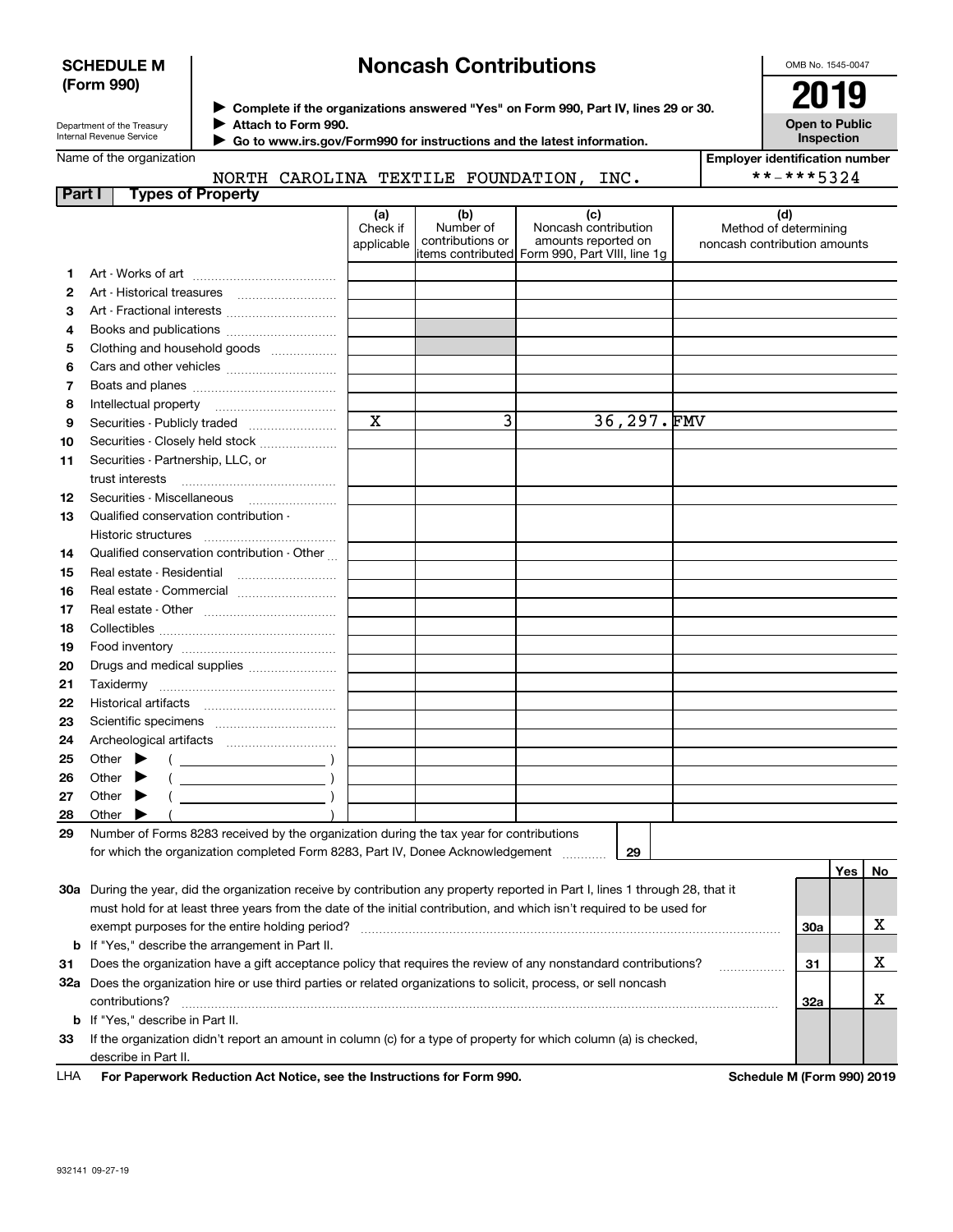|                | Schedule M (Form 990) 2019                |  | NORTH CAROLINA TEXTILE FOUNDATION, INC. | **-***5324                                                                                                                                                                                                                          | Page 2 |
|----------------|-------------------------------------------|--|-----------------------------------------|-------------------------------------------------------------------------------------------------------------------------------------------------------------------------------------------------------------------------------------|--------|
| <b>Part II</b> | this part for any additional information. |  |                                         | <b>Supplemental Information.</b> Provide the information required by Part I, lines 30b, 32b, and 33, and whether the organization is reporting in Part I, column (b), the number of contributions, the number of items received, or |        |
|                |                                           |  |                                         |                                                                                                                                                                                                                                     |        |
|                |                                           |  |                                         |                                                                                                                                                                                                                                     |        |
|                |                                           |  |                                         |                                                                                                                                                                                                                                     |        |
|                |                                           |  |                                         |                                                                                                                                                                                                                                     |        |
|                |                                           |  |                                         |                                                                                                                                                                                                                                     |        |
|                |                                           |  |                                         |                                                                                                                                                                                                                                     |        |
|                |                                           |  |                                         |                                                                                                                                                                                                                                     |        |
|                |                                           |  |                                         |                                                                                                                                                                                                                                     |        |
|                |                                           |  |                                         |                                                                                                                                                                                                                                     |        |
|                |                                           |  |                                         |                                                                                                                                                                                                                                     |        |
|                |                                           |  |                                         |                                                                                                                                                                                                                                     |        |
|                |                                           |  |                                         |                                                                                                                                                                                                                                     |        |
|                |                                           |  |                                         |                                                                                                                                                                                                                                     |        |
|                |                                           |  |                                         |                                                                                                                                                                                                                                     |        |
|                |                                           |  |                                         |                                                                                                                                                                                                                                     |        |
|                |                                           |  |                                         |                                                                                                                                                                                                                                     |        |
|                |                                           |  |                                         |                                                                                                                                                                                                                                     |        |
|                |                                           |  |                                         |                                                                                                                                                                                                                                     |        |
|                |                                           |  |                                         |                                                                                                                                                                                                                                     |        |
|                |                                           |  |                                         |                                                                                                                                                                                                                                     |        |
|                |                                           |  |                                         |                                                                                                                                                                                                                                     |        |
|                |                                           |  |                                         |                                                                                                                                                                                                                                     |        |
|                |                                           |  |                                         |                                                                                                                                                                                                                                     |        |
|                |                                           |  |                                         |                                                                                                                                                                                                                                     |        |
|                |                                           |  |                                         |                                                                                                                                                                                                                                     |        |
|                |                                           |  |                                         |                                                                                                                                                                                                                                     |        |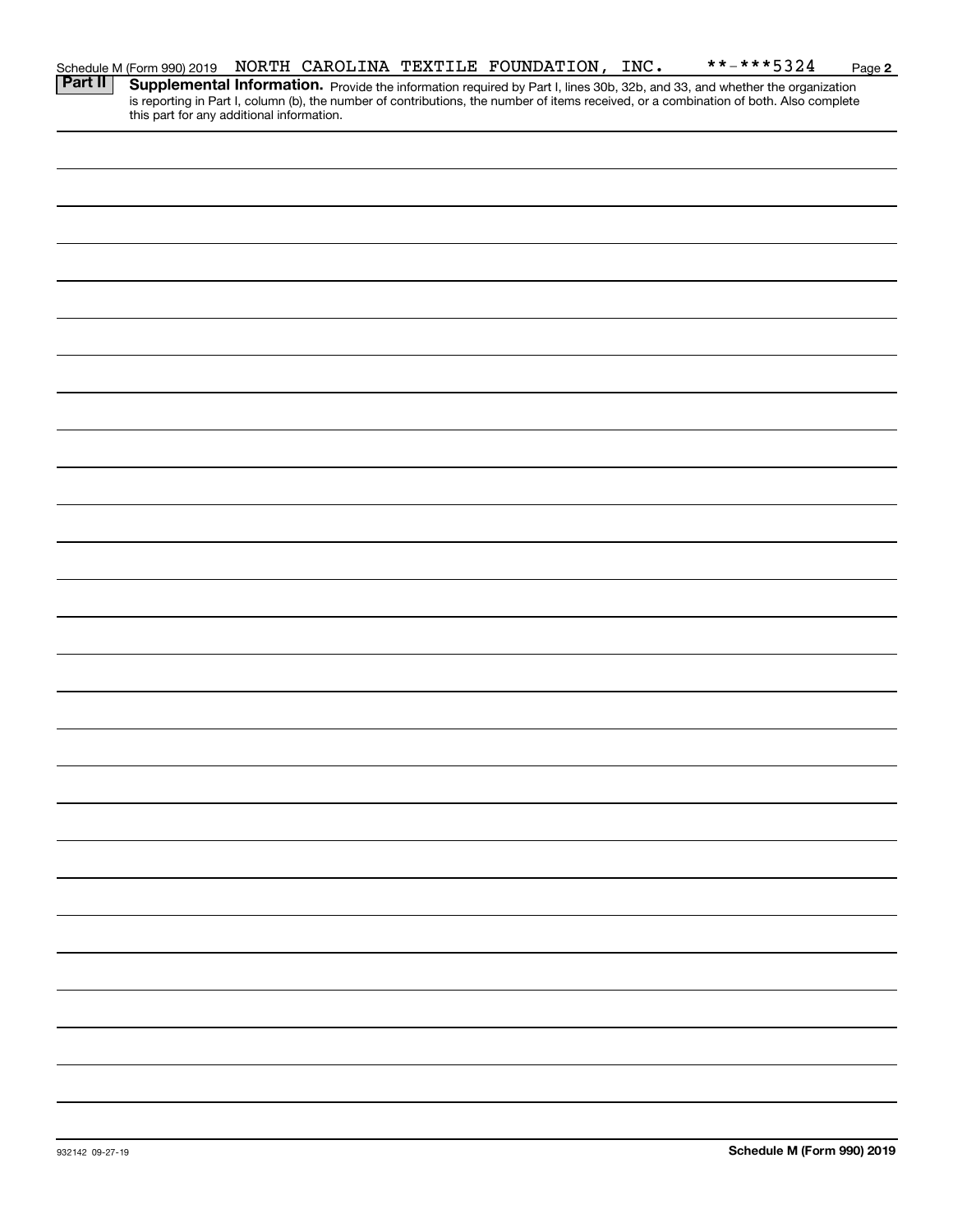**(Form 990 or 990-EZ)**

Department of the Treasury

Internal Revenue Service Name of the organization

**SCHEDULE O Supplemental Information to Form 990 or 990-EZ**

**Complete to provide information for responses to specific questions on Form 990 or 990-EZ or to provide any additional information. | Attach to Form 990 or 990-EZ. | Go to www.irs.gov/Form990 for the latest information.**



NORTH CAROLINA TEXTILE FOUNDATION, INC.

FORM 990, PART I, LINE 1, DESCRIPTION OF ORGANIZATION MISSION:

SUPPORT THE COLLEGE OF TEXTILES AT NORTH CAROLINA STATE UNIVERSITY

THROUGH SCHOLARSHIPS, PROFESSORSHIPS, RESEARCH AND OTHER NEEDS.

FORM 990, PART III, LINE 1, DESCRIPTION OF ORGANIZATION MISSION:

FOUNDATION SUPPORTS THE COLLEGE BY PROVIDING FUNDS FOR SCHOLARSHIPS TO

DESERVING UNDERGRADUATE AND GRADUATE STUDENTS, RECRUITMENT AND

RETENTION OF HIGHLY QUALIFIED EDUCATORS AND RESEARCHERS AND THE

ACQUISITION AND MAINTENANCE OF STATE-OF-THE-ART EQUIPMENT AND

FACILITIES FOR RESEARCH AND EDUCATION.

FORM 990, PART VI, SECTION A, LINE 4:

NORTH CAROLINA TEXTILE FOUNDATION, INC. AMENDED THEIR BYLAWS AS OF JULY 9, 2019. ARTICLE II, SECTION 2 (B) AND ARTICLE III, SECTION 7 WERE AMENDED AS

FOLLOWS:

ARTICLE II, SECTION 2:

LHA For Paperwork Reduction Act Notice, see the Instructions for Form 990 or 990-EZ. Schedule O (Form 990 or 990-EZ) (2019) (B) EX-OFFICIO DIRECTORS: AT LEAST ONE SENIOR ACADEMIC OFFICER OR SENIOR ADMINISTRATIVE OFFICER OF NORTH CAROLINA STATE UNIVERSITY ("UNIVERSITY") OR A DESIGNEE OF THE CHANCELLOR OF THE UNIVERSITY SHALL SERVE AS AN EX-OFFICIO DIRECTOR AND SUCH DIRECTORS SHALL BE REFERRED TO IN THESE BYLAWS AS "UNIVERSITY EX-OFFICIO DIRECTORS". THE IMMEDIATE PAST PRESIDENT OF THE FOUNDATION'S BOARD OF DIRECTORS SHALL SERVE AS AN EX-OFFICIO DIRECTOR (PROVIDED HE OR SHE IS NOT SERVING AS AN "ELECTED DIRECTOR") AND SHALL BE REFERRED TO IN THESE BYLAWS AS THE "PRESIDENT EX-OFFICIO DIRECTOR". THE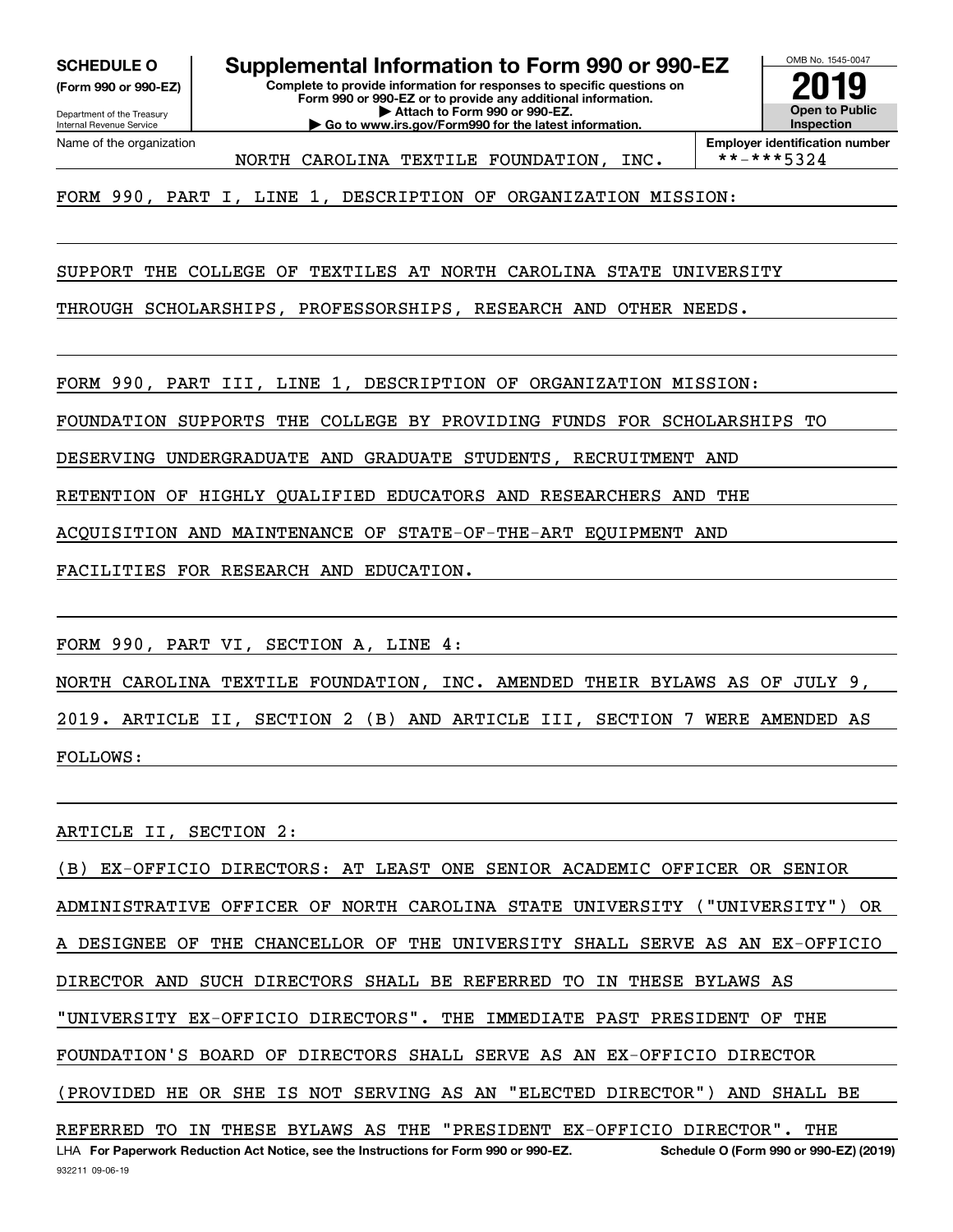| Schedule O (Form 990 or 990-EZ) (2019)                                         | Page 2                                              |
|--------------------------------------------------------------------------------|-----------------------------------------------------|
| Name of the organization<br>NORTH CAROLINA TEXTILE FOUNDATION, INC.            | <b>Employer identification number</b><br>**-***5324 |
| PRESIDENT EX-OFFICIO DIRECTOR SHALL SERVE IN SUCH CAPACITY FOR A TERM OF       |                                                     |
| EXECUTIVE DIRECTOR OF THE FOUNDATION SHALL SERVE AS AN<br>ONE YEAR.<br>THE     |                                                     |
| EX-OFFICIO DIRECTOR AND SHALL BE REFERRED TO<br>IN THESE BYLAWS AS THE         |                                                     |
| "EXECUTIVE EX-OFFICIO DIRECTOR". "UNIVERSITY EX-OFFICIO DIRECTORS",            |                                                     |
| "EXECUTIVE EX-OFFICIO DIRECTOR", AND "PRESIDENT EX-OFFICIO DIRECTOR" SHALL     |                                                     |
| <b>BE REFERRED</b><br>TO COLLECTIVELY IN THESE BYLAWS AS EX-OFFICIO DIRECTORS. | THE                                                 |
| PRESIDENT EX-OFFICIO DIRECTOR AND THE EXECUTIVE EX-OFFICIO DIRECTOR SHALL      |                                                     |
| BE NON-VOTING POSITIONS. THE UNIVERSITY EX-OFFICIO DIRECTOR SHALL BE A         |                                                     |
| VOTING POSITION. THE TWO ASSISTANT TREASURERS WILL BE APPOINTED BY NC STATE    |                                                     |
| SHALL BE NON-VOTING MEMBERS REFERRED<br>UNIVERSITY AND                         | TO AS "ASSISTANT EX-                                |
| OFFICIO DIRECTOR".                                                             |                                                     |

ARTICLE III, SECTION 7:

THE TREASURER SHALL HAVE CUSTODY OF ALL FUNDS AND SECURITIES BELONGING TO THE CORPORATION AND SHALL RECEIVE, DEPOSIT OR DISBURSE THE SAME UNDER THE DIRECTION OF THE BOARD OF DIRECTORS. THE TREASURER SHALL MAINTAIN APPROPRIATE ACCOUNTING RECORDS AS MAY BE REQUIRED BY LAW AND SHALL REVIEW THE OPERATING BUDGET WITH THE EXECUTIVE DIRECTOR ON A QUARTERLY BASIS AT A MINIMUM. IN GENERAL, THE TREASURER SHALL PERFORM ALL DUTIES INCIDENT TO THE OFFICE OF TREASURER AND SUCH OTHER DUTIES AS FROM TIME TO TIME MAY BE ASSIGNED BY THE PRESIDENT OR BY THE BOARD OF DIRECTORS. WITH APPROVAL OF THE BOARD, THESE ADMINISTRATIVE DUTIES MAY BE DELEGATED TO THE ASSISTANT TREASURER OR ADMINISTRATIVE OFFICER OF THE FOUNDATION, EXCEPT FOR THE DUTY TO REVIEW THE OPERATING BUDGET. TWO ASSISTANT TREASURERS SHALL BE APPOINTED BY NORTH CAROLINA STATE UNIVERSITY AND WILL SERVE EX-OFFICIO AS OFFICERS RESPONSIBLE FOR KEEPING ACCURATE AND DETAILED RECORD OF ALL RECEIPTS AND DISBURSEMENT OF THE FUNDS OF THE CORPORATION WHICH RECORD SHALL BE SUBMITTED TO INSPECTION BY ANY MEMBER OF THE CORPORATION AS PROVIDED BY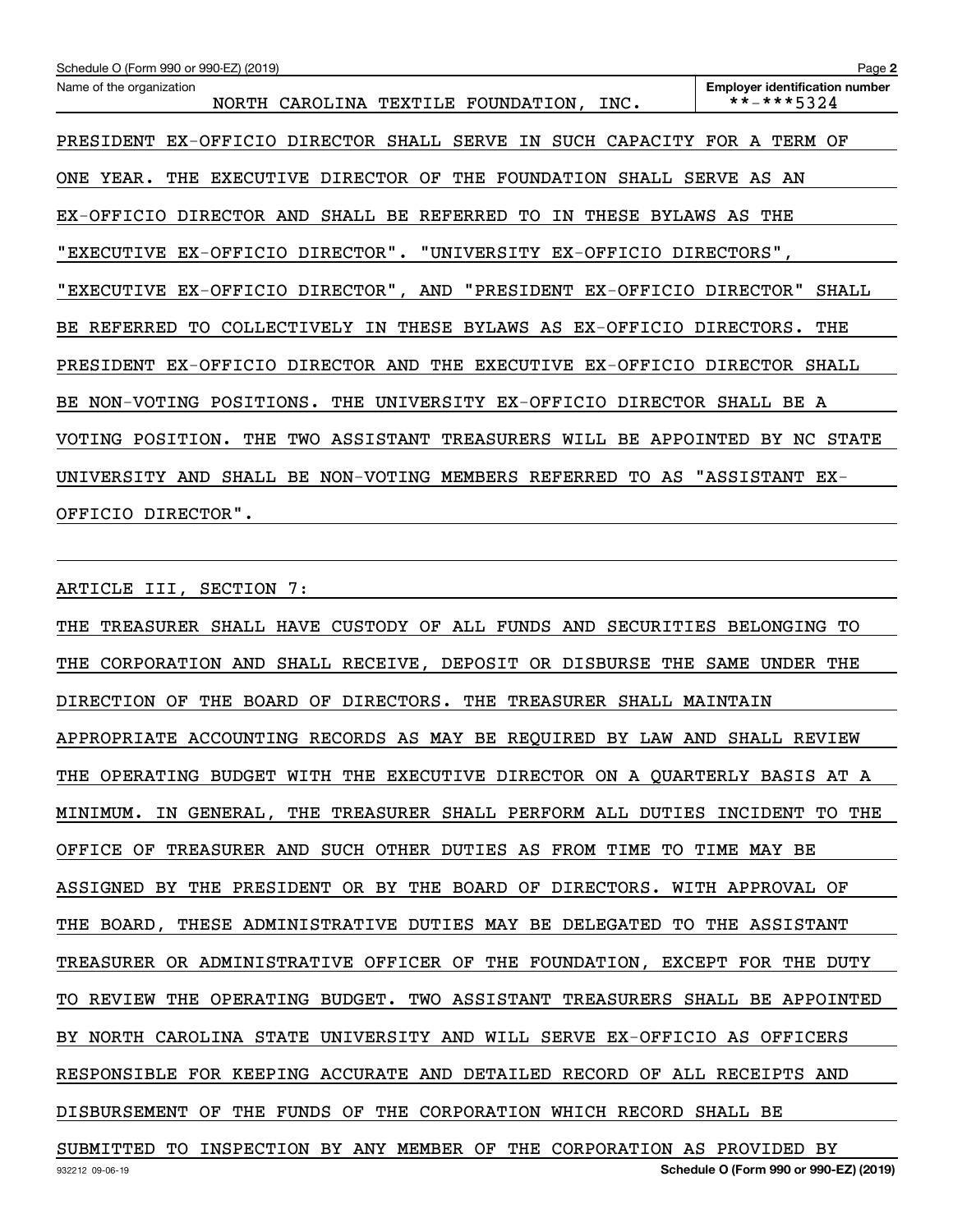| Schedule O (Form 990 or 990-EZ) (2019)                                                  | Page 2                                              |
|-----------------------------------------------------------------------------------------|-----------------------------------------------------|
| Name of the organization<br>CAROLINA TEXTILE FOUNDATION,<br>INC.<br>NORTH               | <b>Employer identification number</b><br>**-***5324 |
| THE ASSISTANT TREASURERS SHALL DEPOSIT ALL<br>FUNDS OF THE<br>STATUTE.                  |                                                     |
| INTO HIS HANDS IN SUCH BANK OR BANKS AS MAY BE APPROVED<br>COMING<br>CORPORATION        |                                                     |
| DIRECTORS AND GENERALLY SHALL PERFORM ALL ACTS INCIDENT<br>BY<br>BOARD OF<br>THE        | TO                                                  |
| SHALL HAVE ONLY SUCH POWERS AND DUTIES AS MAY BE ASSIGNED<br>OFFICE<br>AND<br>THE<br>OF |                                                     |

TO HIM BY THE BOARD OF DIRECTORS.

FORM 990, PART VI, SECTION B, LINE 11B:

THE FORM 990 IS PROVIDED TO THE BOARD MEMBERS TO REVIEW AND APPROVE PRIOR

TO THE FILING DEADLINE.

FORM 990, PART VI, SECTION B, LINE 12C:

BOARD MEMBERS ARE REQUIRED TO REVIEW AND SIGN THE CONFLICT OF INTEREST

POLICY AT EACH BOARD MEETING.

FORM 990, PART VI, SECTION B, LINE 15:

EXECUTIVE DIRECTOR AND OTHER EMPLOYEES ARE PAID BY A RELATED ORGANIZATION

(COLLEGE OF TEXTILES, NC STATE UNIVERSITY). THE COLLEGE DETERMINES THE

COMPENSATION OF THE EMPLOYEES BASED ON STATE PAY GRADES AND BUDGETARY

CONSIDERATIONS.

FORM 990, PART VI, SECTION C, LINE 19:

THE ORGANIZATION MAKES THE GOVERNING DOCUMENTS, CONFLICT OF INTEREST POLICY AND FINANCIAL STATEMENTS AVAILABLE TO THE PUBLIC ONLINE OR UPON WRITTEN REQUEST.

FORM 990, PART XI, LINE 9, CHANGES IN NET ASSETS:

CHANGE IN VALUE OF SPLIT INTEREST AGREEMENTS 6004.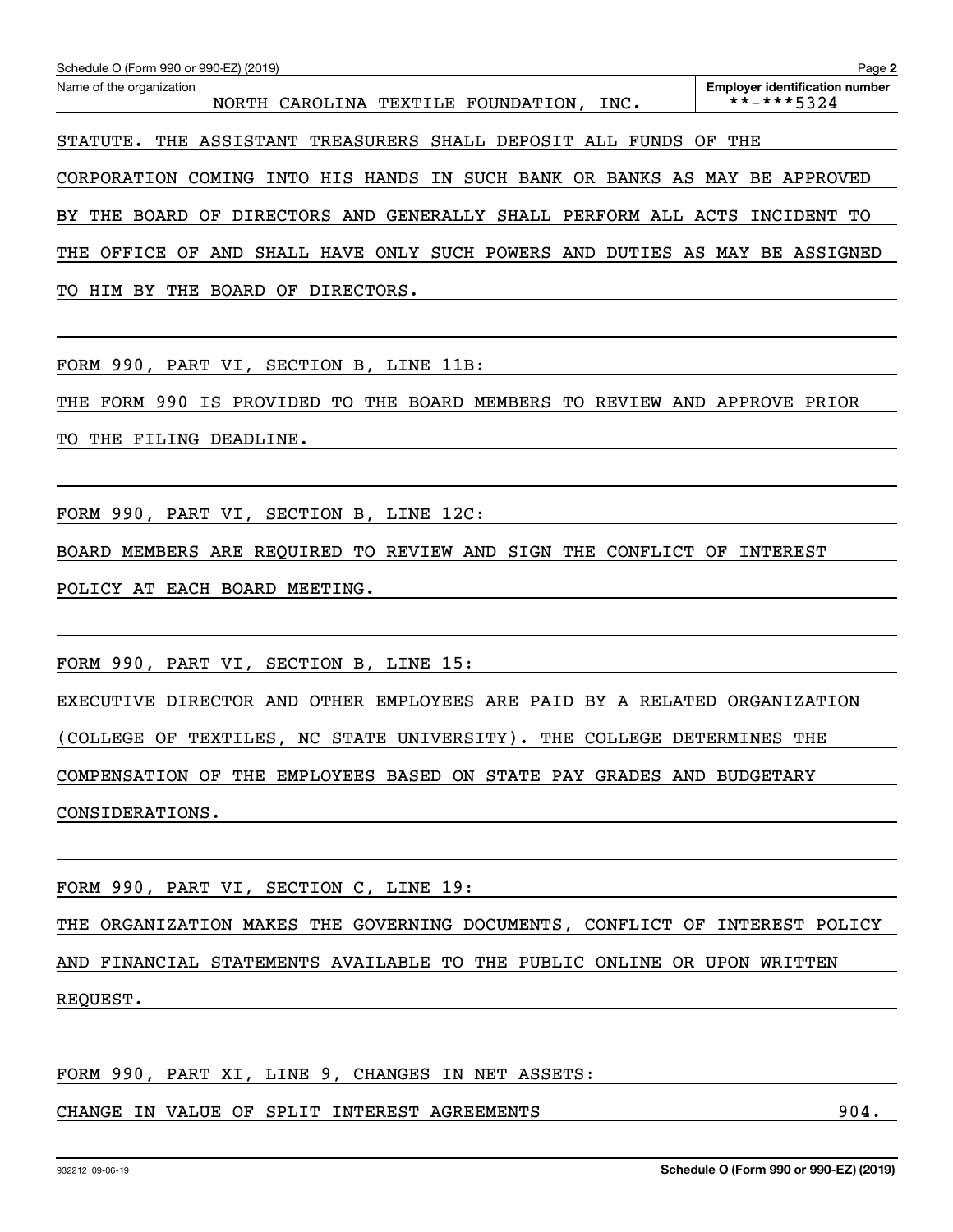| <b>SCHEDULE R</b> |  |
|-------------------|--|
| $(T - 0.00)$      |  |

**(Form 990)**

### **Related Organizations and Unrelated Partnerships**

**Complete if the organization answered "Yes" on Form 990, Part IV, line 33, 34, 35b, 36, or 37.** |

**Attach to Form 990.**  |

OMB No. 1545-0047

**Open to Public 2019**

**Employer identification number**

\*\*-\*\*\*5324

Department of the Treasury Internal Revenue Service

# **| Go to www.irs.gov/Form990 for instructions and the latest information. Inspection**

Name of the organization

#### NORTH CAROLINA TEXTILE FOUNDATION, INC.

**Part I Identification of Disregarded Entities.**  Complete if the organization answered "Yes" on Form 990, Part IV, line 33.

| (a)<br>Name, address, and EIN (if applicable)<br>of disregarded entity | (b)<br>Primary activity | (c)<br>Legal domicile (state or<br>foreign country) | (d)<br>Total income | (e)<br>End-of-year assets | (f)<br>Direct controlling<br>entity |
|------------------------------------------------------------------------|-------------------------|-----------------------------------------------------|---------------------|---------------------------|-------------------------------------|
|                                                                        |                         |                                                     |                     |                           |                                     |
|                                                                        |                         |                                                     |                     |                           |                                     |
|                                                                        |                         |                                                     |                     |                           |                                     |
|                                                                        |                         |                                                     |                     |                           |                                     |

#### **Identification of Related Tax-Exempt Organizations.** Complete if the organization answered "Yes" on Form 990, Part IV, line 34, because it had one or more related tax-exempt **Part II** organizations during the tax year.

| (a)<br>Name, address, and EIN<br>of related organization | (b)<br>Primary activity    | (c)<br>Legal domicile (state or<br>foreign country) | (d)<br>Exempt Code<br>section | (e)<br>Public charity<br>status (if section | (f)<br>Direct controlling<br>entity | $(g)$<br>Section 512(b)(13) | controlled<br>entity? |
|----------------------------------------------------------|----------------------------|-----------------------------------------------------|-------------------------------|---------------------------------------------|-------------------------------------|-----------------------------|-----------------------|
|                                                          |                            |                                                     |                               | 501(c)(3)                                   |                                     | Yes                         | No.                   |
| NORTH CAROLINA STATE UNIVERSITY -<br>56-6000756          | SCHOLARSHIP AND OTHER      |                                                     |                               |                                             |                                     |                             |                       |
| NCSU BOX 7207                                            | SUPPORT FOR THE COLLEGE OF |                                                     |                               |                                             |                                     |                             |                       |
| RALEIGH, NC 27695                                        | TEXTILES                   | NORTH CAROLINA                                      | 170(C)(1)                     |                                             | N/A                                 |                             | x                     |
| NORTH CAROLINA STATE UNIVERSITY FOUNDATION.              | SUPPORTS THE VARIOUS       |                                                     |                               |                                             |                                     |                             |                       |
| INC. - 56-6049503, NCSU BOX 7207, RALEIGH,               | COLLEGES WITHIN THE        |                                                     |                               | 170                                         |                                     |                             |                       |
| NC 27695                                                 | UNIVERSITY                 | NORTH CAROLINA                                      | 501(C)(3)                     | (B)(1)(A)(IV) N/A                           |                                     |                             | x                     |
| NC STATE INVESTMENT FUND, INC. - 31-1607634              | INVEST FUNDS OF NC STATE   |                                                     |                               |                                             |                                     |                             |                       |
| NCSU BOX 7207                                            | UNIVERSITY ENDOWNMENT AND  |                                                     |                               |                                             |                                     |                             |                       |
| RALEIGH, NC 27695                                        | RELATED FOUNDATIONS        | NORTH CAROLINA                                      | 501(C)(3)                     | 509(A)(3)                                   | N/A                                 |                             | x                     |
| THE NORTH CAROLINA AGRICULTURAL FOUNDATION               | SUPPORTS THE COLLEGE OF    |                                                     |                               |                                             |                                     |                             |                       |
| 56-6049304, NCSU BOX 7207, RALEIGH, NC                   | AGRICULTURE AND LIFE       |                                                     |                               | 170                                         |                                     |                             |                       |
| 27695                                                    | <b>SCIENCES AT NCSU</b>    | NORTH CAROLINA                                      | 501(C)(3)                     | (B)(1)(A)(IV) N/A                           |                                     |                             |                       |
|                                                          |                            |                                                     |                               |                                             | $\sim$ $\sim$ $\sim$ $\sim$ $\sim$  |                             | 0.0010010             |

**For Paperwork Reduction Act Notice, see the Instructions for Form 990. Schedule R (Form 990) 2019**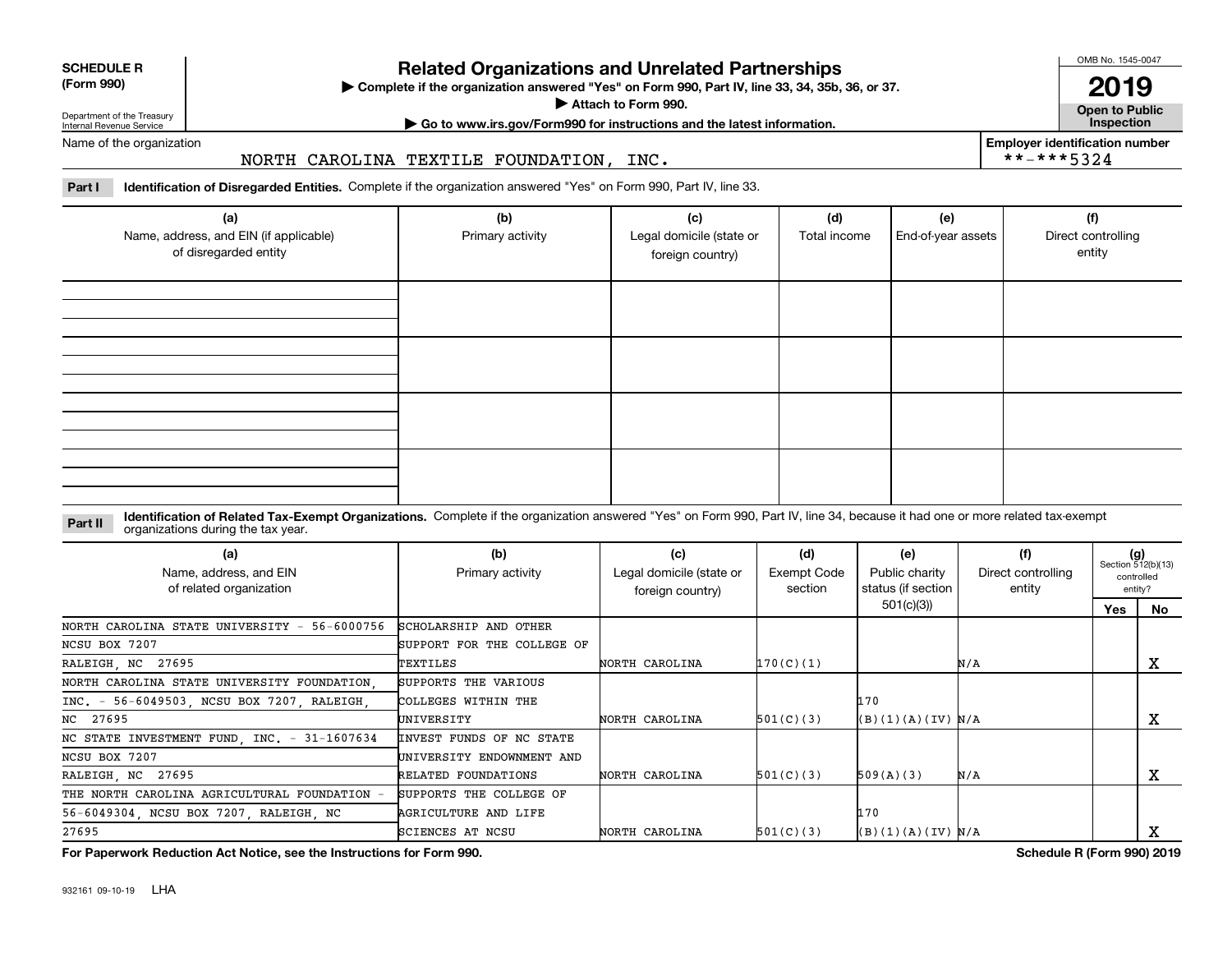**Part II Continuation of Identification of Related Tax-Exempt Organizations**

| (a)<br>Name, address, and EIN                | (b)<br>Primary activity<br>of related organization |                  | (d)<br><b>Exempt Code</b><br>section | (e)<br>Public charity<br>status (if section | (f)<br>Direct controlling<br>entity | $(g)$<br>Section 512(b)(13)<br>controlled |    |
|----------------------------------------------|----------------------------------------------------|------------------|--------------------------------------|---------------------------------------------|-------------------------------------|-------------------------------------------|----|
|                                              |                                                    | foreign country) |                                      | 501(c)(3)                                   |                                     | organization?<br>Yes                      | No |
| NC STATE UNVERSITY ALUMNI ASSOCIATION -      | PROMOTES ALUMNI AFFAIRS &                          |                  |                                      |                                             |                                     |                                           |    |
| 56-6035544, NCSU BOX 7207, RALEIGH, NC       | AWARENESS OF NCSU IN THE                           |                  |                                      | 170                                         |                                     |                                           |    |
| 27695                                        | COMMUNITY                                          | NORTH CAROLINA   | 501(C)(3)                            | (B)(1)(A)(IV) N/A                           |                                     |                                           | X  |
| NC STATE ENGINEERING FOUNDATION - 56-6046987 |                                                    |                  |                                      |                                             |                                     |                                           |    |
| NCSU BOX 7207                                | SUPPORT THE COLLEGE OF                             |                  |                                      | 170                                         |                                     |                                           |    |
| RALEIGH NC 27695                             | ENGINEERING AT NCSU                                | NORTH CAROLINA   | 501(C)(3)                            | (B)(1)(A)(IV) N/A                           |                                     |                                           | X  |
| NC STATE UNVERSITY COLLEGE OF SCIENCES       |                                                    |                  |                                      |                                             |                                     |                                           |    |
| FOUNDATION, INC. - 58-1524289, NCSU BOX      | SUPPORT THE COLLEGE OF                             |                  |                                      | 170                                         |                                     |                                           |    |
| 7207, RALEIGH, NC 27695                      | SCIENCES AT NCSU                                   | NORTH CAROLINA   | 501(C)(3)                            | (B)(1)(A)(IV) N/A                           |                                     |                                           | X  |
| NORTH CAROLINA VETERINARY MEDICAL FOUNDATION | PROVIDES FINANCIAL SUPPORT                         |                  |                                      |                                             |                                     |                                           |    |
| - 58-1344473, NCSU BOX 7207, RALEIGH, NC     | IN THE FIELD OF VETERINARY                         |                  |                                      | 170                                         |                                     |                                           |    |
| 27695                                        | MEDICINE AT NCSU                                   | NORTH CAROLINA   | 501(C)(3)                            | (B)(1)(A)(IV) N/A                           |                                     |                                           | X  |
| NORTH CAROLINA NATURAL RESOURCES FOUNDATION  |                                                    |                  |                                      |                                             |                                     |                                           |    |
| INC. - 56-0653350, NCSU BOX 7207, RALEIGH,   | SUPPORT ORGANIZATION OF                            |                  |                                      | 170                                         |                                     |                                           |    |
| NC 27695                                     | NCSU                                               | NORTH CAROLINA   | 501(C)(3)                            | (B)(1)(A)(IV) N/A                           |                                     |                                           | X  |
| NC STATE UNVERSITY PARTNERSHIP CORPORATION - |                                                    |                  |                                      |                                             |                                     |                                           |    |
| 56-1444287, NCSU BOX 7207, RALEIGH, NC       | SUPPORT ORGANIZATION OF                            |                  |                                      |                                             |                                     |                                           |    |
| 27695                                        | NCSU                                               | NORTH CAROLINA   | 501(C)(3)                            | 509(A)(3)                                   | N/A                                 |                                           | x  |
| NC STATE UNVERSITY STUDENT AID ASSOCIATION - |                                                    |                  |                                      |                                             |                                     |                                           |    |
| 56-0650623, NCSU BOX 37100, RALEIGH, NC      | SUPPORTS ATHLETIC PROGRAMS                         |                  |                                      | 170                                         |                                     |                                           |    |
| 27627                                        | AT NCSU                                            | NORTH CAROLINA   | 501(C)(3)                            | (B)(1)(A)(IV) N/A                           |                                     |                                           | X  |
| NORTH CAROLINA TOBACCO FOUNDATION -          |                                                    |                  |                                      |                                             |                                     |                                           |    |
| 59-1715828, NCSU BOX 7207, RALEIGH, NC       | SUPPORTS THE TOBACCO                               |                  |                                      | 170                                         |                                     |                                           |    |
| 27695                                        | CURRICULUM AT NCSU                                 | NORTH CAROLINA   | 501(C)(3)                            | (B)(1)(A)(IV) N/A                           |                                     |                                           | X  |
|                                              |                                                    |                  |                                      |                                             |                                     |                                           |    |
|                                              |                                                    |                  |                                      |                                             |                                     |                                           |    |
|                                              |                                                    |                  |                                      |                                             |                                     |                                           |    |
|                                              |                                                    |                  |                                      |                                             |                                     |                                           |    |
|                                              |                                                    |                  |                                      |                                             |                                     |                                           |    |
|                                              |                                                    |                  |                                      |                                             |                                     |                                           |    |
|                                              |                                                    |                  |                                      |                                             |                                     |                                           |    |
|                                              |                                                    |                  |                                      |                                             |                                     |                                           |    |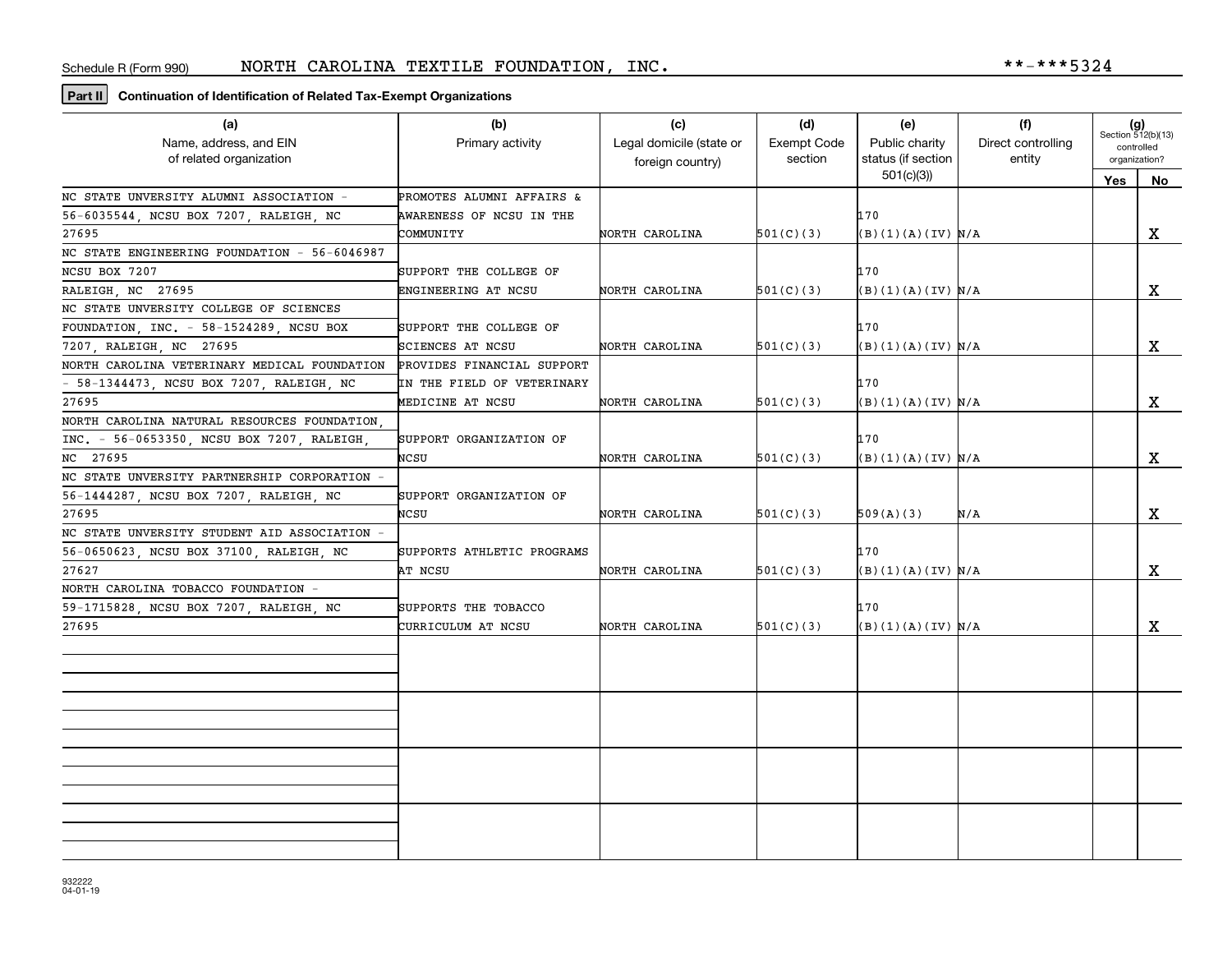#### Schedule R (Form 990) 2019 Page NORTH CAROLINA TEXTILE FOUNDATION, INC. \*\*-\*\*\*5324

**2**

**Identification of Related Organizations Taxable as a Partnership.** Complete if the organization answered "Yes" on Form 990, Part IV, line 34, because it had one or more related **Part III** organizations treated as a partnership during the tax year.

| (a)                     | (b)              | (c)                  | (d)                | (e)                                                                 | (f)            | (g)                   | (h)              | (i)                                      | (j) | (k)                                                       |
|-------------------------|------------------|----------------------|--------------------|---------------------------------------------------------------------|----------------|-----------------------|------------------|------------------------------------------|-----|-----------------------------------------------------------|
| Name, address, and EIN  | Primary activity | Legal<br>domicile    | Direct controlling | Predominant income                                                  | Share of total | Share of              | Disproportionate | Code V-UBI<br>amount in box              |     | General or Percentage<br>managing<br>partner?<br>partner? |
| of related organization |                  | (state or<br>foreign | entity             | related, unrelated,<br>excluded from tax under<br>sections 512-514) | income         | end-of-year<br>assets | allocations?     | 20 of Schedule<br>K-1 (Form 1065) Yes No |     |                                                           |
|                         |                  | country)             |                    |                                                                     |                |                       | Yes   No         |                                          |     |                                                           |
|                         |                  |                      |                    |                                                                     |                |                       |                  |                                          |     |                                                           |
|                         |                  |                      |                    |                                                                     |                |                       |                  |                                          |     |                                                           |
|                         |                  |                      |                    |                                                                     |                |                       |                  |                                          |     |                                                           |
|                         |                  |                      |                    |                                                                     |                |                       |                  |                                          |     |                                                           |
|                         |                  |                      |                    |                                                                     |                |                       |                  |                                          |     |                                                           |
|                         |                  |                      |                    |                                                                     |                |                       |                  |                                          |     |                                                           |
|                         |                  |                      |                    |                                                                     |                |                       |                  |                                          |     |                                                           |
|                         |                  |                      |                    |                                                                     |                |                       |                  |                                          |     |                                                           |
|                         |                  |                      |                    |                                                                     |                |                       |                  |                                          |     |                                                           |
|                         |                  |                      |                    |                                                                     |                |                       |                  |                                          |     |                                                           |
|                         |                  |                      |                    |                                                                     |                |                       |                  |                                          |     |                                                           |
|                         |                  |                      |                    |                                                                     |                |                       |                  |                                          |     |                                                           |
|                         |                  |                      |                    |                                                                     |                |                       |                  |                                          |     |                                                           |
|                         |                  |                      |                    |                                                                     |                |                       |                  |                                          |     |                                                           |
|                         |                  |                      |                    |                                                                     |                |                       |                  |                                          |     |                                                           |
|                         |                  |                      |                    |                                                                     |                |                       |                  |                                          |     |                                                           |
|                         |                  |                      |                    |                                                                     |                |                       |                  |                                          |     |                                                           |

**Identification of Related Organizations Taxable as a Corporation or Trust.** Complete if the organization answered "Yes" on Form 990, Part IV, line 34, because it had one or more related **Part IV** organizations treated as a corporation or trust during the tax year.

| (a)<br>Name, address, and EIN<br>of related organization | (b)<br>Primary activity | (c)<br>Legal domicile<br>(state or<br>foreign | (d)<br>Direct controlling<br>entity | (e)<br>Type of entity<br>(C corp, S corp,<br>or trust) | (f)<br>Share of total<br>income | (g)<br>Share of<br>end-of-year<br>assets | (h)<br>Percentage<br>ownership | $\begin{array}{c} \textbf{(i)}\\ \text{Section}\\ 512 \text{(b)} \text{(13)}\\ \text{controlled}\\ \text{entity?} \end{array}$ |
|----------------------------------------------------------|-------------------------|-----------------------------------------------|-------------------------------------|--------------------------------------------------------|---------------------------------|------------------------------------------|--------------------------------|--------------------------------------------------------------------------------------------------------------------------------|
|                                                          |                         | country)                                      |                                     |                                                        |                                 |                                          |                                | Yes No                                                                                                                         |
|                                                          |                         |                                               |                                     |                                                        |                                 |                                          |                                |                                                                                                                                |
|                                                          |                         |                                               |                                     |                                                        |                                 |                                          |                                |                                                                                                                                |
|                                                          |                         |                                               |                                     |                                                        |                                 |                                          |                                |                                                                                                                                |
|                                                          |                         |                                               |                                     |                                                        |                                 |                                          |                                |                                                                                                                                |
|                                                          |                         |                                               |                                     |                                                        |                                 |                                          |                                |                                                                                                                                |
|                                                          |                         |                                               |                                     |                                                        |                                 |                                          |                                |                                                                                                                                |
|                                                          |                         |                                               |                                     |                                                        |                                 |                                          |                                |                                                                                                                                |
|                                                          |                         |                                               |                                     |                                                        |                                 |                                          |                                |                                                                                                                                |
|                                                          |                         |                                               |                                     |                                                        |                                 |                                          |                                |                                                                                                                                |
|                                                          |                         |                                               |                                     |                                                        |                                 |                                          |                                |                                                                                                                                |
|                                                          |                         |                                               |                                     |                                                        |                                 |                                          |                                |                                                                                                                                |
|                                                          |                         |                                               |                                     |                                                        |                                 |                                          |                                |                                                                                                                                |
|                                                          |                         |                                               |                                     |                                                        |                                 |                                          |                                |                                                                                                                                |
|                                                          |                         |                                               |                                     |                                                        |                                 |                                          |                                |                                                                                                                                |
|                                                          |                         |                                               |                                     |                                                        |                                 |                                          |                                |                                                                                                                                |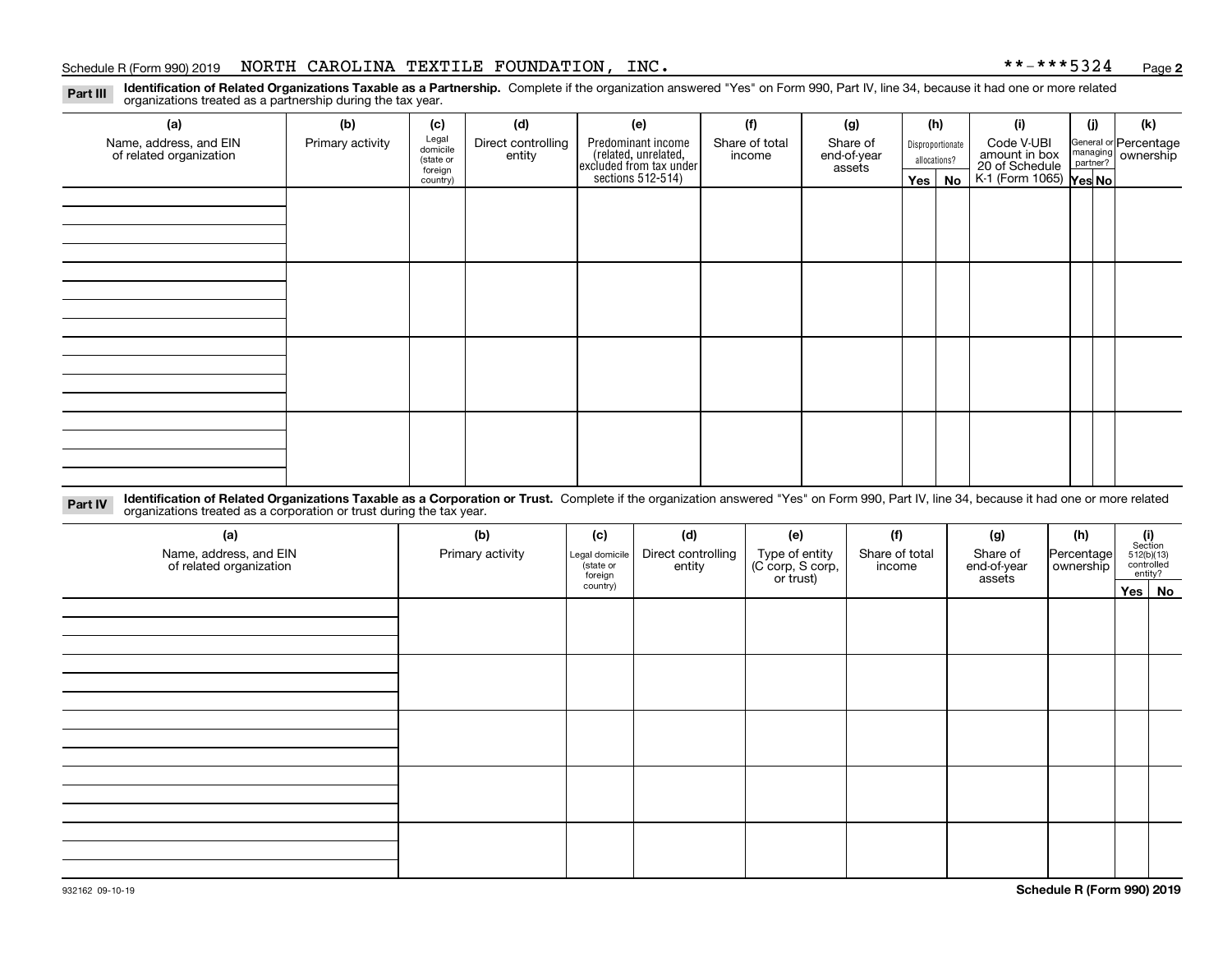#### Schedule R (Form 990) 2019 Page NORTH CAROLINA TEXTILE FOUNDATION, INC. \*\*-\*\*\*5324

**Part V Transactions With Related Organizations. Complete if the organization answered "Yes" on Form 990, Part IV, line 34, 35b, or 36.<br>** 

| Note: Complete line 1 if any entity is listed in Parts II, III, or IV of this schedule.<br>Yes I |                                                                                                                                                                                                                                |                |   |              |  |
|--------------------------------------------------------------------------------------------------|--------------------------------------------------------------------------------------------------------------------------------------------------------------------------------------------------------------------------------|----------------|---|--------------|--|
|                                                                                                  | 1 During the tax year, did the organization engage in any of the following transactions with one or more related organizations listed in Parts II-IV?                                                                          |                |   |              |  |
|                                                                                                  | a Receipt of (i) interest, (ii) annuities, (iii) royalties, or (iv) rent from a controlled entity [1] controlled entity [1] controlled entimed to the controlled entity [1] content content content content of (i) interest, ( | 1a             |   | $\mathbf{x}$ |  |
|                                                                                                  | b Gift, grant, or capital contribution to related organization(s) manufactured and contribution to related organization(s)                                                                                                     | 1b             | X |              |  |
|                                                                                                  | c Gift, grant, or capital contribution from related organization(s) material contents and contribution from related organization(s) material contents and content of the content of the content of content of content of conte | 1c             |   | $\mathbf X$  |  |
|                                                                                                  |                                                                                                                                                                                                                                | 1 <sub>d</sub> |   | X            |  |
|                                                                                                  | e Loans or loan guarantees by related organization(s) manufaction content and content and content and content and content and content and content and content and content and content and content and content and content and  | 1e             |   | X            |  |
|                                                                                                  |                                                                                                                                                                                                                                |                |   |              |  |
|                                                                                                  | f Dividends from related organization(s) manufactured and contract and contract of the contract of the contract of the contract of the contract of the contract of the contract of the contract of the contract of the contrac | 1f             |   | х            |  |
|                                                                                                  |                                                                                                                                                                                                                                | 1a             |   | X            |  |
|                                                                                                  | h Purchase of assets from related organization(s) manufactured and content and content and content and content and content and content and content and content and content and content and content and content and content and | 1 <sub>h</sub> |   | X            |  |
|                                                                                                  |                                                                                                                                                                                                                                | 1i             |   | $\mathbf X$  |  |
|                                                                                                  | Lease of facilities, equipment, or other assets to related organization(s) contraction contraction control and the set of facilities, equipment, or other assets to related organization(s) contraction control and the set of | 1i             |   | X            |  |
|                                                                                                  |                                                                                                                                                                                                                                |                |   |              |  |
|                                                                                                  |                                                                                                                                                                                                                                | 1k             |   | X            |  |
|                                                                                                  |                                                                                                                                                                                                                                | 11             |   | X            |  |
|                                                                                                  | m Performance of services or membership or fundraising solicitations by related organization(s)                                                                                                                                | 1m             |   | $\mathbf x$  |  |
|                                                                                                  |                                                                                                                                                                                                                                | 1n             |   | X            |  |
|                                                                                                  | <b>o</b> Sharing of paid employees with related organization(s)                                                                                                                                                                | 10             |   | $\mathbf x$  |  |
|                                                                                                  |                                                                                                                                                                                                                                |                |   |              |  |
|                                                                                                  |                                                                                                                                                                                                                                | 1p.            |   | X            |  |
|                                                                                                  |                                                                                                                                                                                                                                | 1a             |   | $\mathbf x$  |  |
|                                                                                                  |                                                                                                                                                                                                                                |                |   |              |  |
|                                                                                                  | r Other transfer of cash or property to related organization(s)                                                                                                                                                                | 1r             |   | х            |  |
|                                                                                                  |                                                                                                                                                                                                                                | 1s             |   | X            |  |
|                                                                                                  | 2 If the answer to any of the above is "Yes," see the instructions for information on who must complete this line, including covered relationships and transaction thresholds.                                                 |                |   |              |  |

| (a)<br>Name of related organization | (b)<br>Transaction<br>type (a-s) | (c)<br>Amount involved | (d)<br>Method of determining amount involved |
|-------------------------------------|----------------------------------|------------------------|----------------------------------------------|
| (1) NC STATE UNIVERSITY             | в                                |                        | 2, 289, 073. AGENCY AGREEMENT                |
| (2)                                 |                                  |                        |                                              |
| (3)                                 |                                  |                        |                                              |
| (4)                                 |                                  |                        |                                              |
| (5)                                 |                                  |                        |                                              |
| (6)                                 |                                  |                        |                                              |

 $\overline{\phantom{a}}$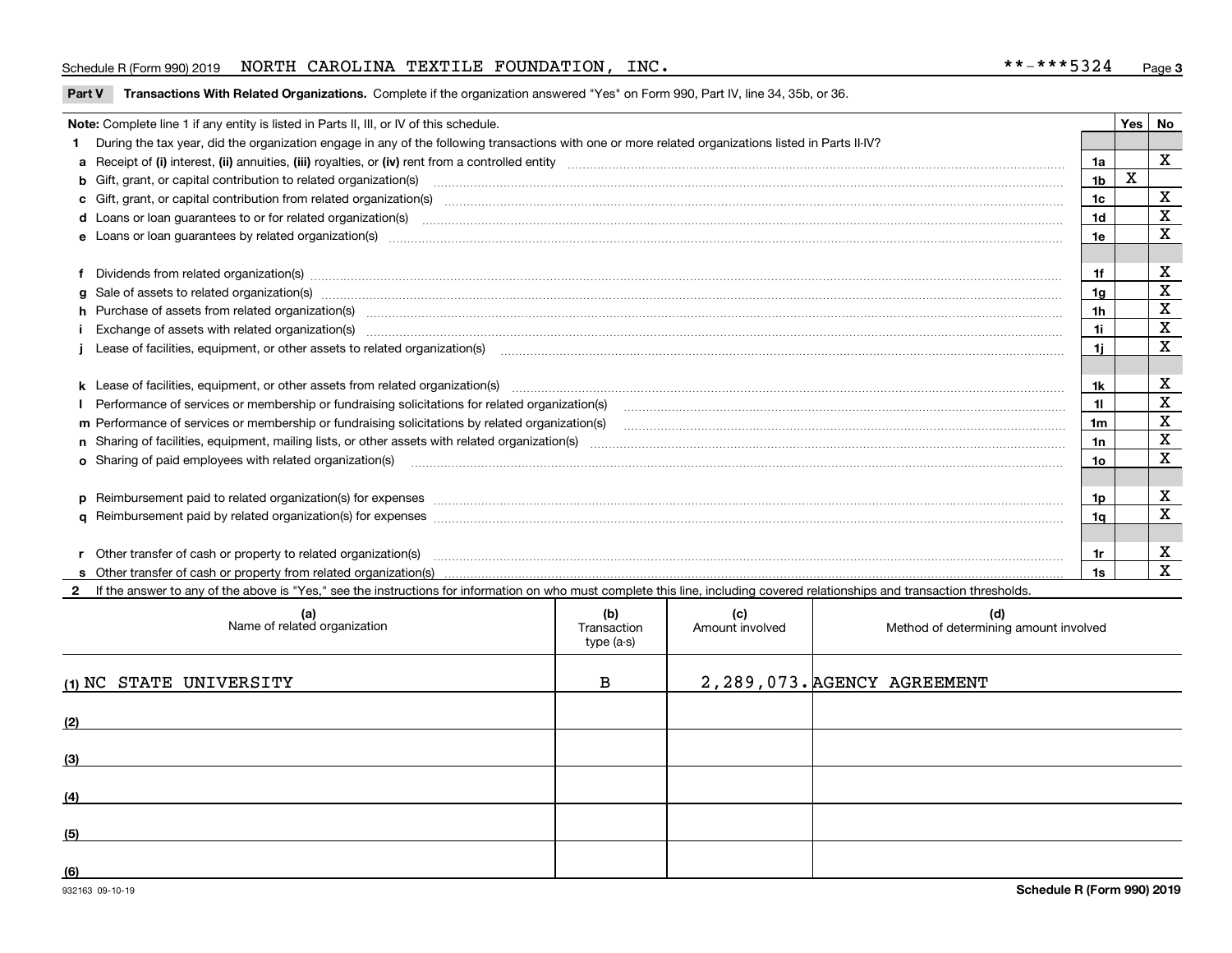#### Schedule R (Form 990) 2019 Page NORTH CAROLINA TEXTILE FOUNDATION, INC. \*\*-\*\*\*5324

#### **4**

# **Part VI Unrelated Organizations Taxable as a Partnership.**  Complete if the organization answered "Yes" on Form 990, Part IV, line 37.

Provide the following information for each entity taxed as a partnership through which the organization conducted more than five percent of its activities (measured by total assets or gross revenue) that was not a related organization. See instructions regarding exclusion for certain investment partnerships.

| (a)<br>Name, address, and EIN<br>of entity | ັ<br>(b)<br>Primary activity | (c)<br>Legal domicile<br>(state or foreign<br>country) | (d)<br>Predominant income<br>(related, unrelated,<br>excluded from tax under<br>sections 512-514) | $(e)$<br>Are all<br>$\begin{array}{c}\n\text{partners} \sec.\n\\ \n501(c)(3)\n\\ \n0rgs.?\n\end{array}$<br>Yes No | (f)<br>Share of<br>total<br>income | (g)<br>Share of<br>end-of-year<br>assets | (h)<br>Dispropor-<br>tionate<br>allocations?<br>Yes No | (i)<br>Code V-UBI<br>amount in box 20 managing<br>of Schedule K-1<br>(Form 1065)<br>$\overline{Yes}$ No | (i)<br>Yes No | $(\mathsf{k})$ |
|--------------------------------------------|------------------------------|--------------------------------------------------------|---------------------------------------------------------------------------------------------------|-------------------------------------------------------------------------------------------------------------------|------------------------------------|------------------------------------------|--------------------------------------------------------|---------------------------------------------------------------------------------------------------------|---------------|----------------|
|                                            |                              |                                                        |                                                                                                   |                                                                                                                   |                                    |                                          |                                                        |                                                                                                         |               |                |
|                                            |                              |                                                        |                                                                                                   |                                                                                                                   |                                    |                                          |                                                        |                                                                                                         |               |                |
|                                            |                              |                                                        |                                                                                                   |                                                                                                                   |                                    |                                          |                                                        |                                                                                                         |               |                |
|                                            |                              |                                                        |                                                                                                   |                                                                                                                   |                                    |                                          |                                                        |                                                                                                         |               |                |
|                                            |                              |                                                        |                                                                                                   |                                                                                                                   |                                    |                                          |                                                        |                                                                                                         |               |                |
|                                            |                              |                                                        |                                                                                                   |                                                                                                                   |                                    |                                          |                                                        |                                                                                                         |               |                |
|                                            |                              |                                                        |                                                                                                   |                                                                                                                   |                                    |                                          |                                                        |                                                                                                         |               |                |
|                                            |                              |                                                        |                                                                                                   |                                                                                                                   |                                    |                                          |                                                        |                                                                                                         |               |                |

**Schedule R (Form 990) 2019**